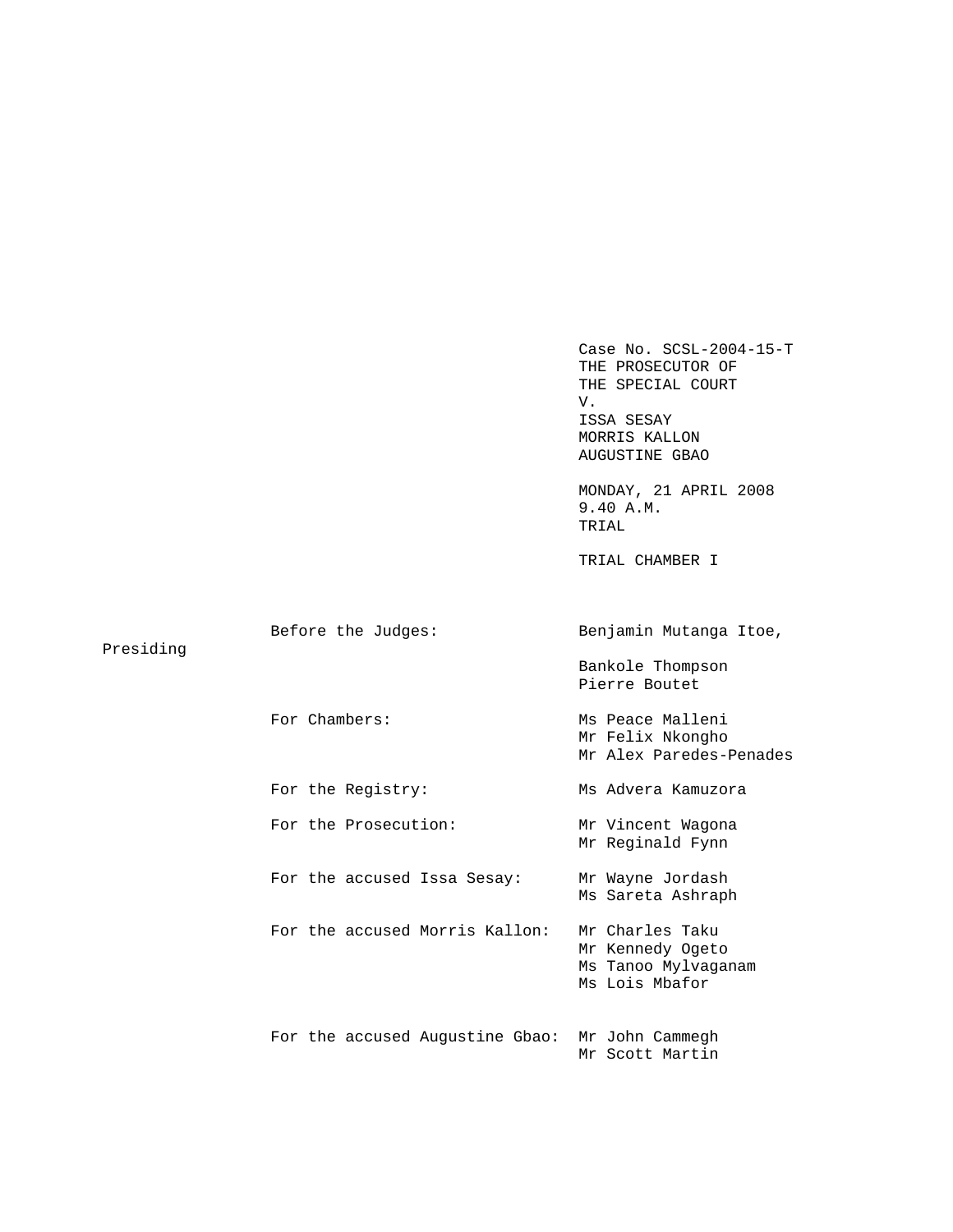|        | SESAY ET AL   |              |
|--------|---------------|--------------|
| Page 2 |               |              |
|        | 21 APRIL 2008 | OPEN SESSION |

|                          | $\mathbf{1}$ |    | $[RUF17APR08A-BP]$                                       |
|--------------------------|--------------|----|----------------------------------------------------------|
|                          | 2            |    | Monday, 21 April 2008                                    |
|                          | 3            |    | [Open session]                                           |
|                          | 4            |    | [The accused present]                                    |
| 09:49:46                 | 5            |    | [Upon commencing at 9.40 a.m.]                           |
|                          | 6            |    | [The witness entered Court]                              |
|                          | 7            |    | WITNESS: ACCUSED MORRIS KALLON<br>[Continued]            |
|                          | 8            |    | CROSS-EXAMINED BY MR WAGONA: [Continued]                 |
|                          | 9            |    | PRESIDING JUDGE: Learned counsel, good morning. We're    |
| $09:50:55$ 10<br>Wagona? |              |    | going to start -- we're starting our proceedings and Mr  |
|                          | 11           |    | MR WAGONA: Yes, My Lords.                                |
| morning                  | 12           |    | PRESIDING JUDGE: Yes, you were to continuing this        |
|                          | 13           |    | with your cross-examination.                             |
|                          | 14           |    | MR WAGONA: Yes, thank you, Your Honours.                 |
| $09:51:16$ 15            |              |    | PRESIDING JUDGE: May we please.                          |
|                          | 16           |    | MR WAGONA:                                               |
|                          | 17           | Q. | Good morning, Mr Kallon.                                 |
|                          | 18           | Α. | Good morning, sir.                                       |
|                          | 19           | Q. | Mr Kallon, do you know how far Gandorhun is from Koidu?  |
| $09:51:35$ 20            |              | Α. | I think approximately 20, 25 miles, if I'm not mistaken, |
|                          | 21           |    | but I'm not really sure the mileage.                     |
|                          | 22           |    | That's Gandorhun to Koidu?<br>PRESIDING JUDGE:           |
|                          | 23           |    | Yes, My Lords.<br>MR WAGONA:                             |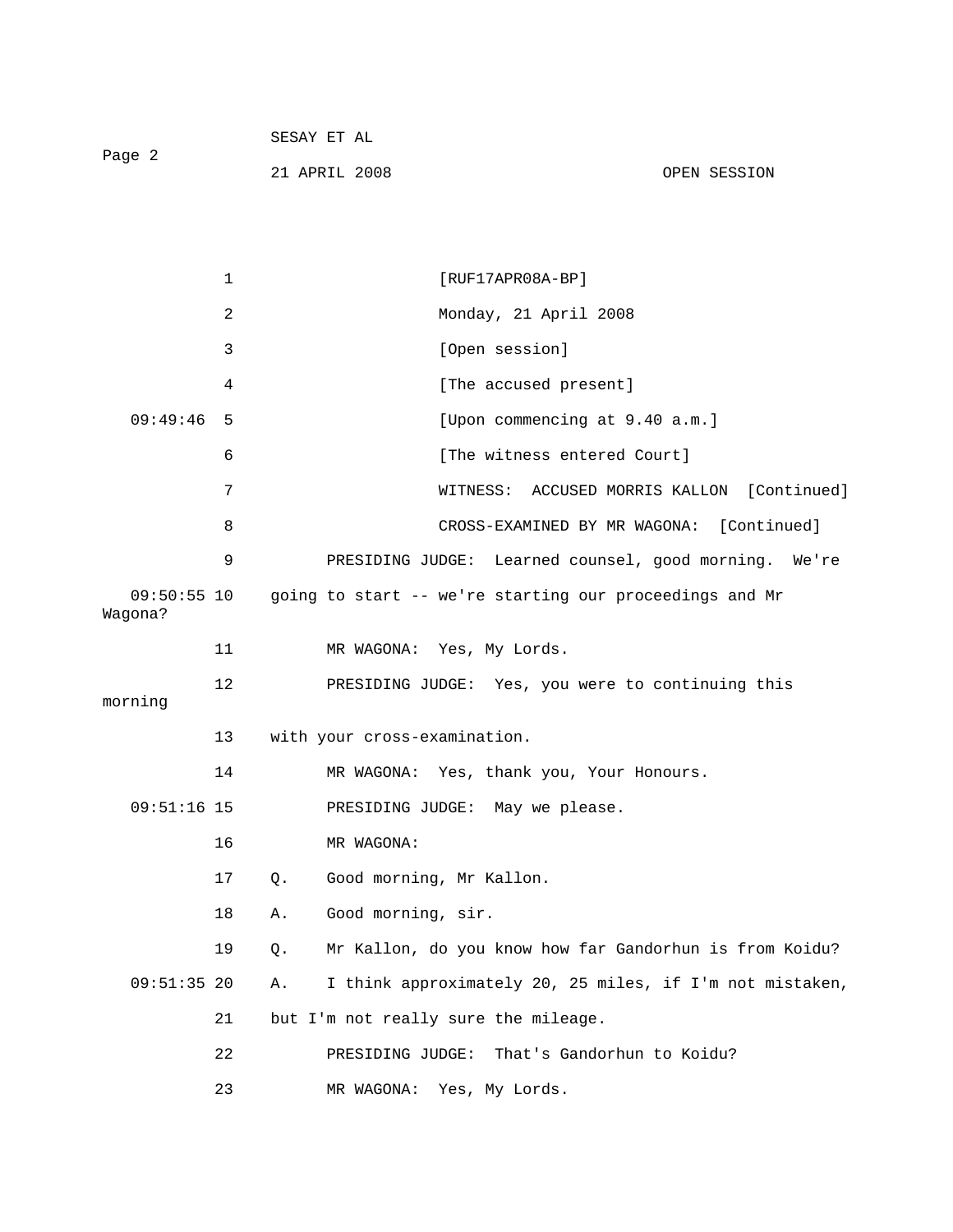24 Q. Is it not true, Mr Kallon, that after the intervention, JPK 09:52:14 25 and TF1-371 first stayed in Koidu, and you and Mr Sesay went 26 as far as Gandorhun, where JPK later joined you in order to 27 proceed to Kailahun? 28 A. No, My Lord. We all moved the same day from Koidu Town, 29 while he left first and --

SCSL - TRIAL CHAMBER 1

 SESAY ET AL Page 3 21 APRIL 2008 OPEN SESSION

 1 PRESIDING JUDGE: The question covers many locations. Can 2 you limit yourself to the location between -- is it Makeni? What 3 were the locations you had in mind? You had Koidu, Gandorhun? 4 MR WAGONA: Only those two. 09:52:58 5 PRESIDING JUDGE: Only those two and then Kailahun? 6 MR WAGONA: Okay. 7 PRESIDING JUDGE: So let's -- let's distinguish, you know, 8 these locations and finish with one. 9 MR WAGONA: 09:53:11 10 Q. Mr Kallon, is it not true that before JPK set off from 11 Koidu on his way to Kailahun, you and Mr Sesay had gone ahead of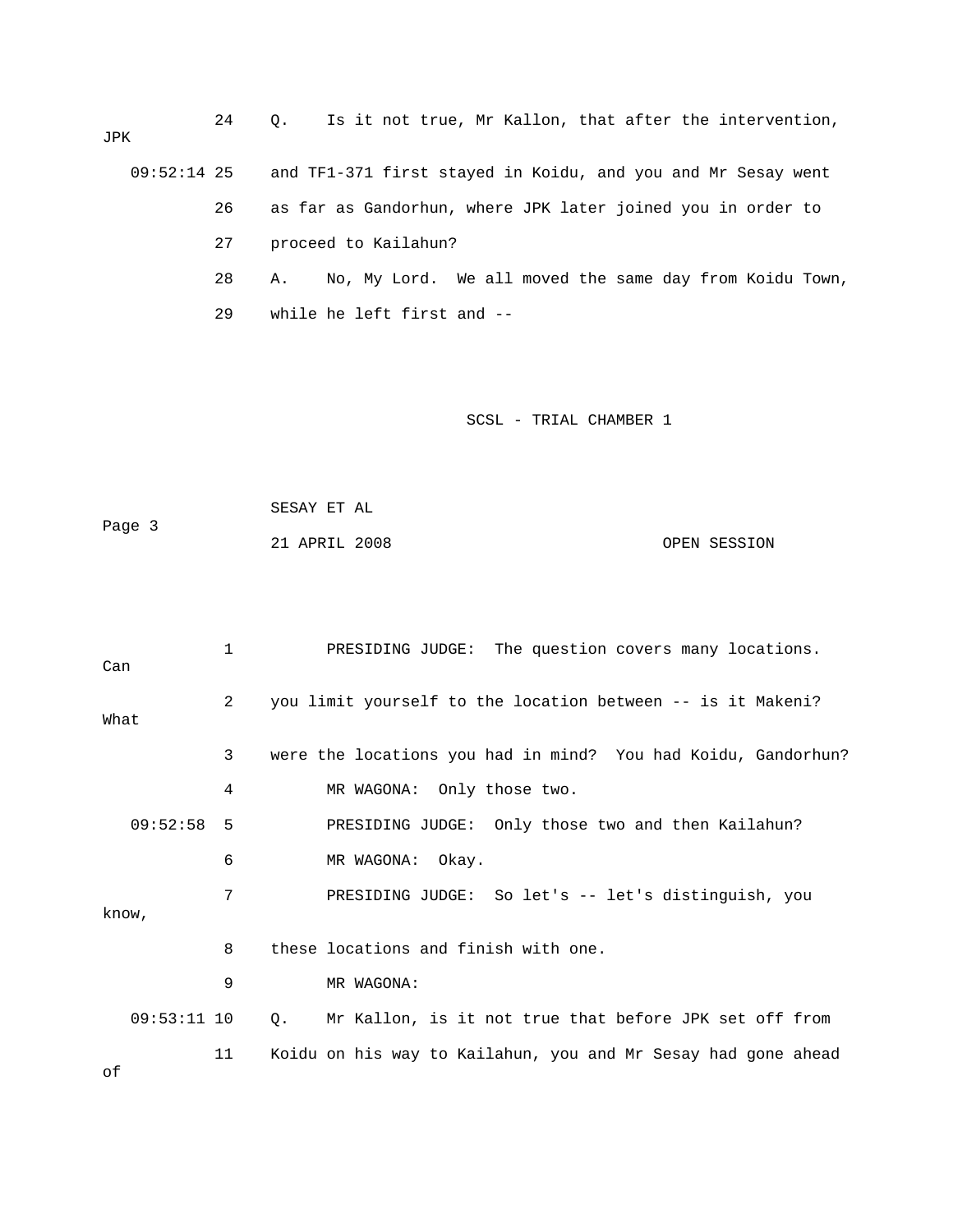|               | 12 | him and he later joined you at Gandorhun?                       |
|---------------|----|-----------------------------------------------------------------|
| and           | 13 | No, My Lord. We all set off from Koidu the same time<br>Α.      |
|               | 14 | we arrived Gandorhun the same time.                             |
| $09:53:59$ 15 |    | О.<br>Is it not true that when JPK and TF1-371 joined you at    |
|               | 16 | Gandorhun, you then all spent the night there, and it was the   |
|               | 17 | next day that JPK continued to Kailahun?                        |
| arrived       | 18 | My Lord, JPK did not meet me in Gandorhun.<br>Α.<br>We all      |
| with          | 19 | there together, it is true, the very day he was wanted to go    |
| $09:54:32$ 20 |    | the vehicles but the attacking teams who attacked Koidu Gieya   |
| road,         | 21 | could not able to clear the Kamajors that were blocking the     |
|               | 22 | so we all sleep in Gandorhun. The next morning, JPK and TF1-371 |
|               | 23 | and others took the footpath from Gandorhun to Kailahun.        |
|               | 24 | Now, in 1998 in Kono, while you were there, the radio<br>Q.     |
| $09:55:24$ 25 |    | operators were under your command; not so?                      |
|               | 26 | No, My Lord. I believe those radio operator who did<br>Α.       |
|               | 27 | themselves testify before this --                               |
|               | 28 | What was under his command?<br>The radio<br>PRESIDING JUDGE:    |
|               | 29 | what?                                                           |
|               |    |                                                                 |
|               |    |                                                                 |

 SESAY ET AL Page 4

21 APRIL 2008 OPEN SESSION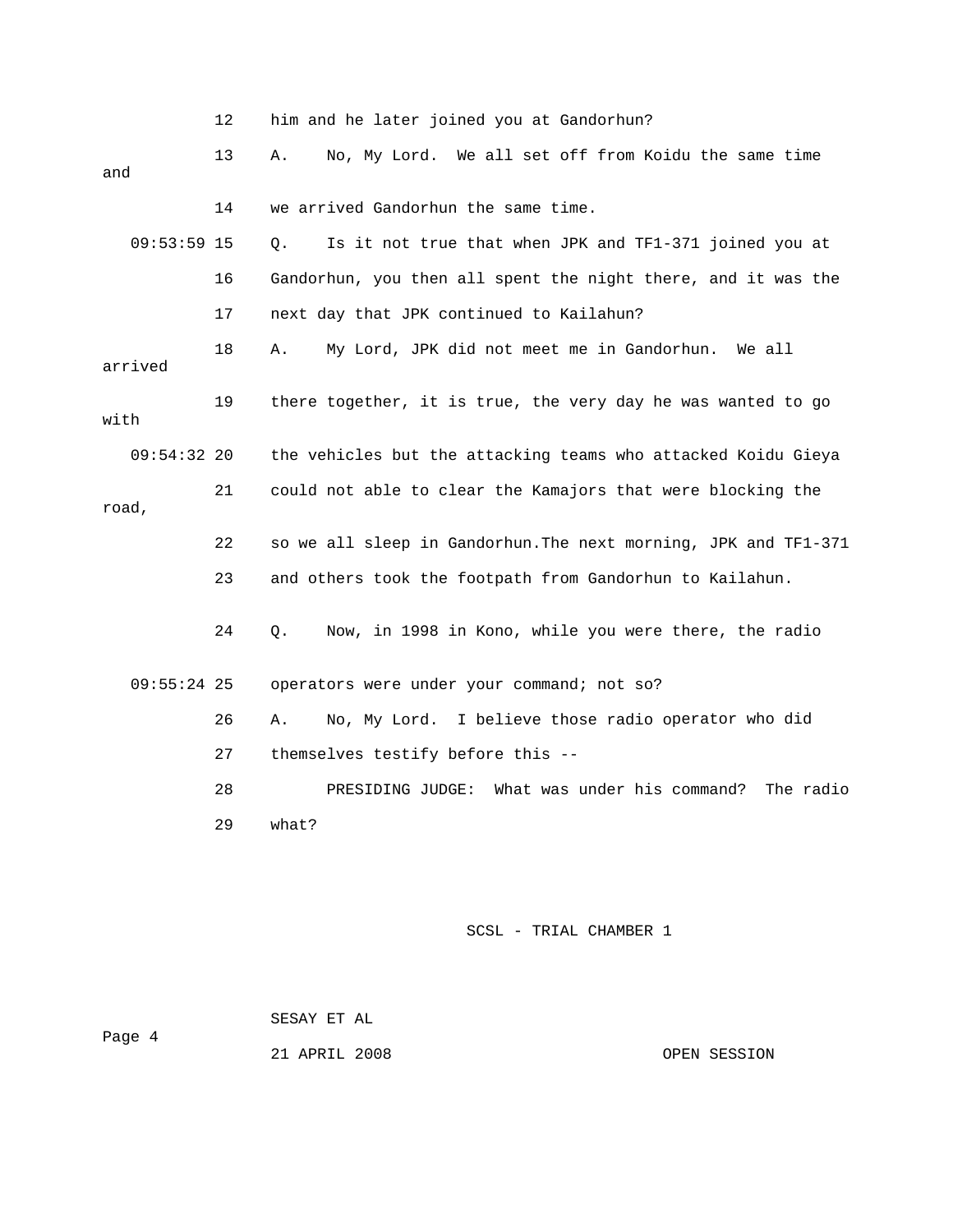1 MR WAGONA: The radio operators. 3 PRESIDING JUDGE: Were the radio operators under your 4 command? 6 PRESIDING JUDGE: The radio operators where, Mr Wagona? 7 what location? 8 MR WAGONA: In Kono. 12 control. And I was not sending message and not receiving 13 on my behalf, only welfare message. 14 MR WAGONA: 09:56:43 15 Q. And was that throughout 1998? 16 A. Yes, My Lord. From February to June -- 30 June 1998 -- 17 there were no radio operators under my control. And -- 18 JUDGE BOUTET: The question was through -- through '98. 19 You answered yes. You said no -- yes, pardon me, from 09:57:11 20 to 30 June. What about before February and after June? 21 THE WITNESS: Before February and after June, I was not 23 not having radio operator in Kono, My Lord. 24 MR WAGONA: My Lords, with the leave of Court, I wish to 09:57:37 25 read from the transcript of TF1-360 of 21 July 2005. 2 THE WITNESS: No, My Lord. 09:55:51 5 THE WITNESS: No, My Lord. At 9 THE WITNESS: My Lord, if I may. Those radio operator were 09:56:04 10 not under my control, and if you can remember, DIS-163, DIS-214 11 testified before this Tribunal that they were not under my message February 22 having no radio operator, My Lord, and after June 30, 1998 I was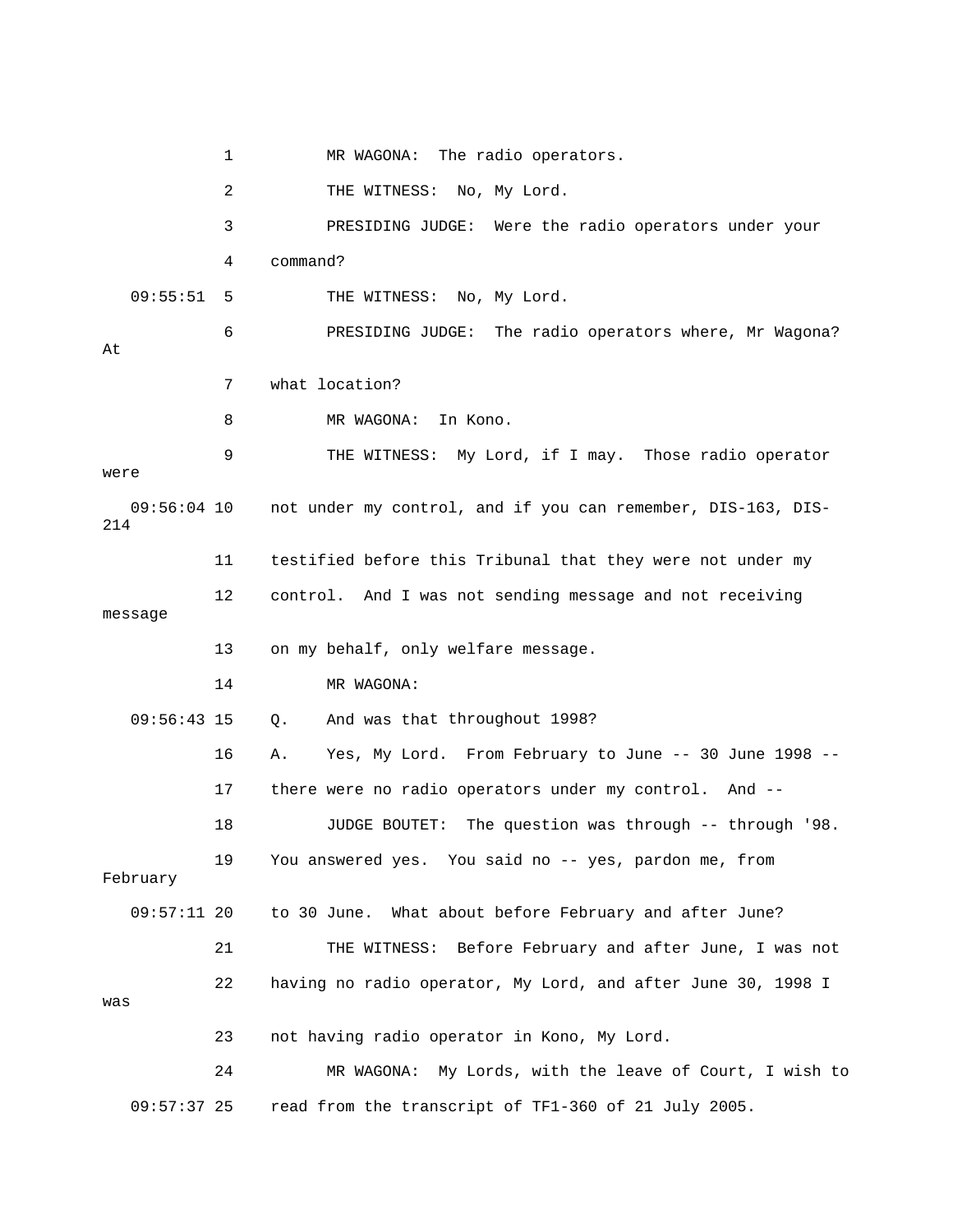|     | 26<br>$\circ$ . | Mr Kallon, I will read for you from line 9 to 14 --  |
|-----|-----------------|------------------------------------------------------|
|     | 27              | JUDGE BOUTET: What's the page?                       |
|     | 28              | MR WAGONA: It's page 6, My Lords.                    |
| did | 29              | "Q. At the time that Superman went to Koinaduqu what |

|        | SESAY ET AL   |  |              |
|--------|---------------|--|--------------|
| Page 5 |               |  |              |
|        | 21 APRIL 2008 |  | OPEN SESSION |

|                       | 1  | you do?                                                       |
|-----------------------|----|---------------------------------------------------------------|
| worked                | 2  | "A. Well, I still remained at Superman Ground. I              |
| $\top$                | 3  | directly with Morris Kallon as commander. The work that       |
|                       | 4  | was doing was operating the radio. I was receiving and        |
| 09:58:37              | 5  | passing information to him."                                  |
|                       | 6  | Isn't that what was happening, Mr Kallon?                     |
| Superman              | 7  | No, My Lord. And if I can explain small. I left<br>Α.         |
| escort,               | 8  | at Superman Ground in August, when I went to Buedu under      |
| then                  | 9  | so Superman do not left me in Superman Ground in Kono.<br>And |
| $09:59:13$ 10<br>were |    | again that witness, if you can recall, DIS-163, that witness  |
|                       | 11 | operating on different ground at Tuyor, where they call PC    |
| was                   | 12 | Ground. He was not operating Superman radio directly, so I    |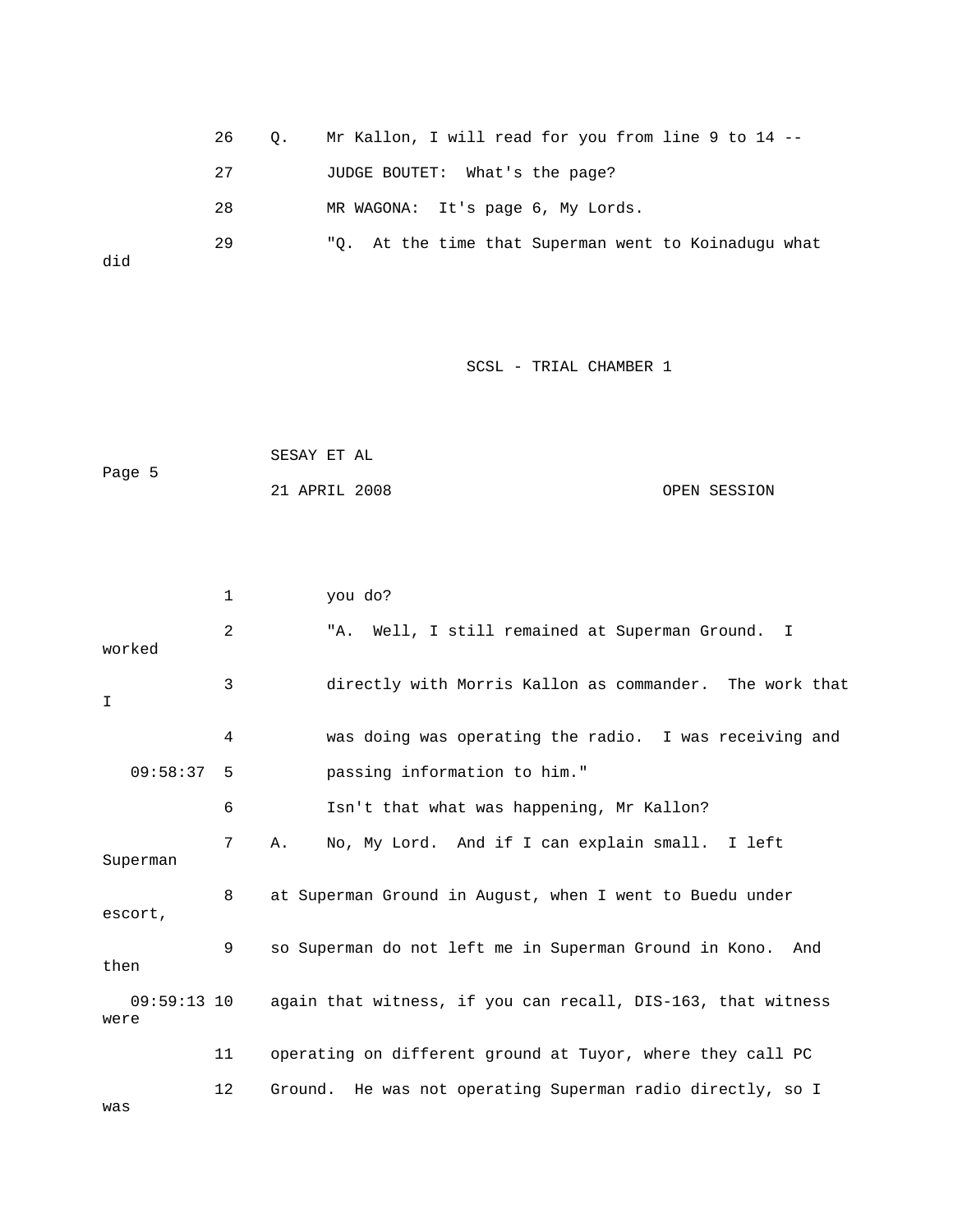13 not in Superman Ground when that witness say he was reporting 14 me. Now, on Friday, concerning issuing of passes, you said 16 issued only one pass to a civilian; do you remember? 18 Q. But do you accept that you had authority to issue passes? 19 A. No, My Lord. As I told you, the time we were at - enter Koidu Town, this old man were sent to me by one of my colleague, 21 who were Major Rocky. And Rocky feel that the old man was -- 10:00:39 25 PRESIDING JUDGE: And you can explain now. s written 26 THE WITNESS: This old man who I give in thi 27 paper, he was sent to me by my colleague, Major Rocky. It was to 09:59:48 15 Q. you 17 A. Yes.  $10:00:15$  20 22 PRESIDING JUDGE: Answer the question first, Mr Kallon. 23 THE WITNESS: I said no, My Lord, I was not having 24 authority to issue pass. 28 Major Rocky troop that found him in the bush and he wanted to 29 return and get his remaining family, and Rocky sent him to me

SCSL - TRIAL CHAMBER 1

 SESAY ET AL Page 6

21 APRIL 2008 OPEN SESSION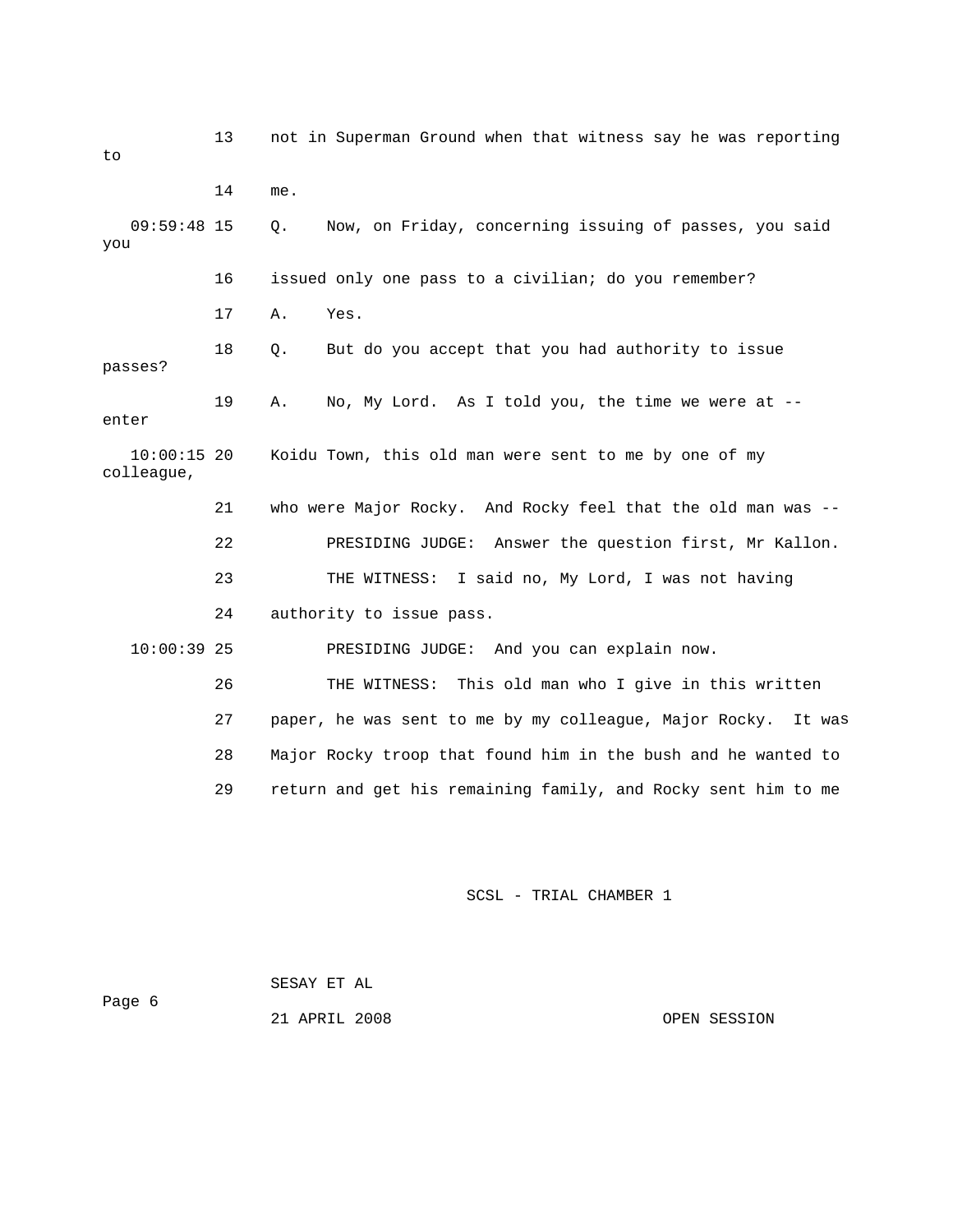1 because the old man were speaking Mende language. For this just 4 about a mile distant. So when the old man came I asked him for he and myself to say. He said no, because of jet raid I should 6 give him paper so that he can go and retrieve his family from the 7 bush. That was the time I give him the paper to go and meet 9 give him guards to go and collect his family. 11 Q. And you're referring to TF1-078? 12 A. Yes, My Lord. But I do not do that as an authority to 13 pass. y Lord, with leave of Court I will read from the  $10:02:06$  15 transcript of that witness TF1-078 of 22 October 2004, at page from with 19 The What was my concern at that moment was to get my their 21 lives were at risk too. I told him I had left some people 22 in the bush. I wanted pass. He said no, he was not 23 authorised to issue pass to civilians, but he would give 2 reason, Rocky say but your brother is right at the door here; 3 from the village where Rocky was and where I was at Tuyor,  $10:01:24$  5 8 Rocky, the same colleague who sent him to me, so that Rocky can 10:01:45 10 MR WAGONA: give 14 Q. M 68 16 up to page 69. Mr Kallon, from page 68 I will read for you 17 line 25, and continue to page 69 up to line 3, and it starts 18 the answer. 10:02:56 20 balance people from the forest, because they were - me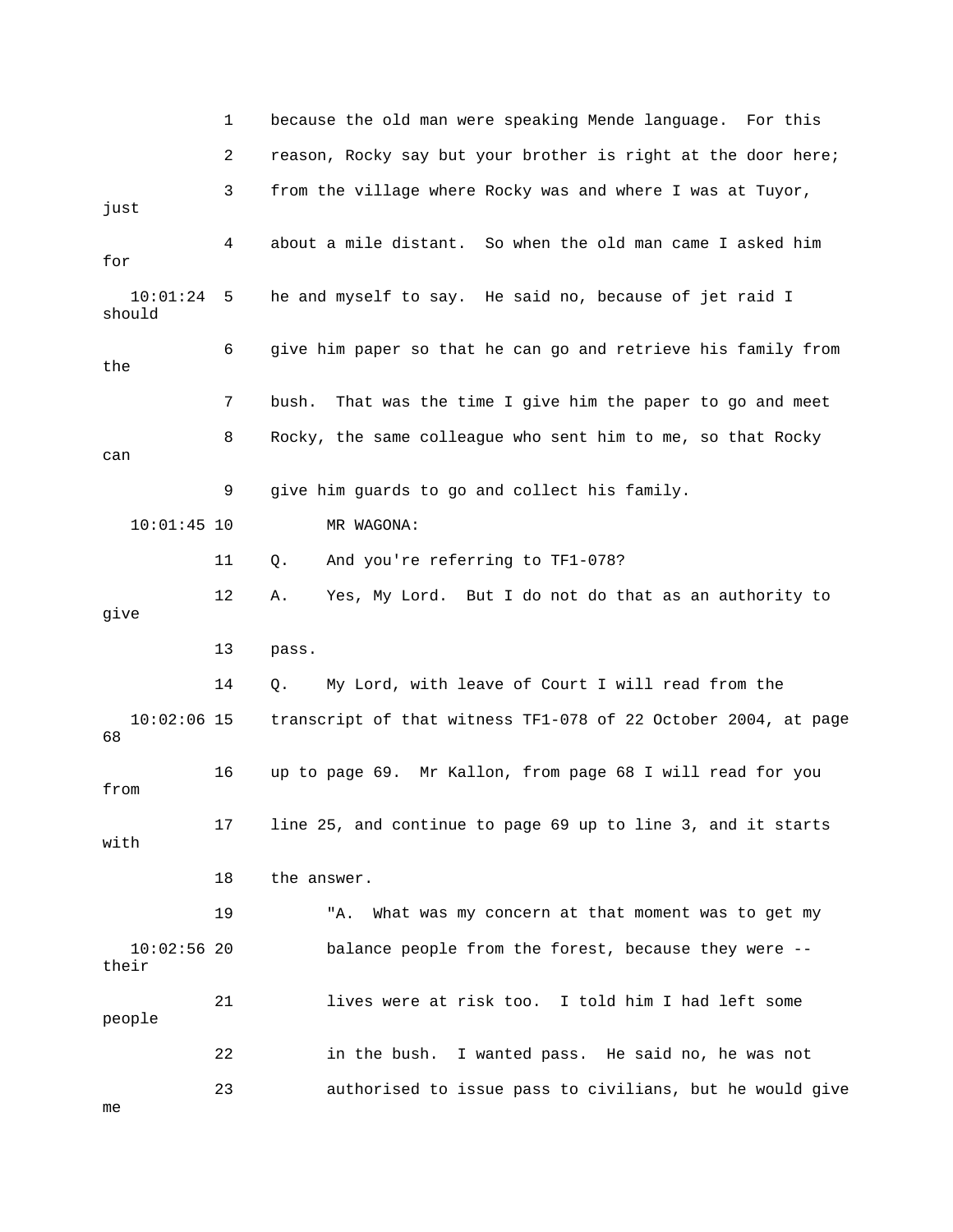|                     | 24 |                                                    | some his security to take me to Major Morris Kallon.<br>He  |
|---------------------|----|----------------------------------------------------|-------------------------------------------------------------|
| $10:03:46$ 25<br>do |    |                                                    | could do that. He was the only person in authority to       |
|                     | 26 | that."                                             |                                                             |
| at                  | 27 |                                                    | Weren't you the only person in authority to issue passes    |
|                     | 28 | that time?                                         |                                                             |
| by                  | 29 | Α.                                                 | No, My Lord. As I told you, passes were only authorised     |
|                     |    |                                                    | SCSL - TRIAL CHAMBER 1                                      |
|                     |    |                                                    |                                                             |
| Page 7              |    | SESAY ET AL<br>21 APRIL 2008                       | OPEN SESSION                                                |
|                     |    |                                                    |                                                             |
| old                 | 1  | G5.                                                | I only write letter -- wrote letter to Rocky to give the    |
| the                 | 2  |                                                    | man security so that he can go and retrieve his family from |
|                     | 3  | bush.                                              |                                                             |
|                     | 4  | So you did not issue a pass?<br>Q.                 |                                                             |
| 10:04:26            | 5  | Α.<br>No.                                          | It was written letter I give the old man to Rocky           |
|                     | 6  | back, the man who sent him to me.                  |                                                             |
|                     | 7  | Q.                                                 | Is it not part of your case, in fact, that at Guinea        |
|                     | 8  | Highway you were busy issuing passes to civilians? |                                                             |
|                     | 9  | Α.<br>No.                                          | My counsel don't use that phrase, but that was not          |

my

10:04:36 10 assignment.

11 Q. Okay. I'm going to read for you from the testimony of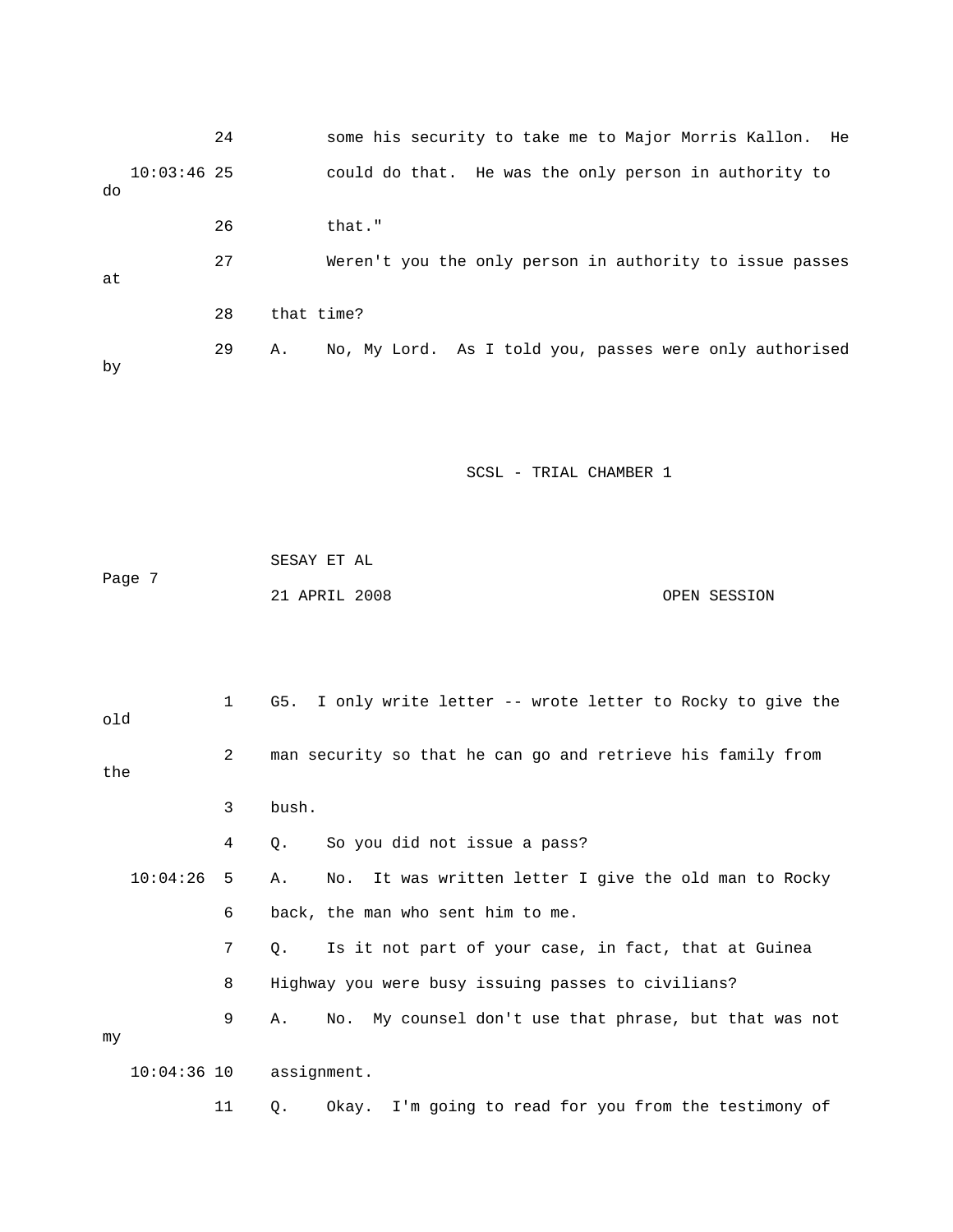|       |               | 12 |          | TF1-015, 31 January 2005, at page 97 going on to page 98, and |
|-------|---------------|----|----------|---------------------------------------------------------------|
|       | counsel.      | 13 |          | this is during cross-examination of this witness by your      |
|       |               | 14 |          | TF what?<br>PRESIDING JUDGE:                                  |
|       | $10:05:13$ 15 |    |          | MR WAGONA:<br>$TF1-015.$                                      |
|       |               | 16 | Q.       | And I'll first read for you from line 9 to 11.                |
| never |               | 17 |          | Let me just put it to you that Morris Kallon was<br>"Q.       |
| to    |               | 18 |          | at the Sunna Mosque, he was never there. I'm putting it       |
|       |               | 19 |          | you."                                                         |
|       | 10:06:0020    |    |          | And then from line 28 onwards to the next --                  |
| in    |               | 21 |          | PRESIDING JUDGE: What was the response to that question       |
|       |               | 22 |          | cross-examination?                                            |
|       | question      | 23 |          | MR WAGONA: My Lord, the next question is the same             |
|       |               | 24 | $SO = -$ |                                                               |
|       | $10:06:37$ 25 |    |          | PRESIDING JUDGE:<br>I see. Okay.                              |
|       |               | 26 |          | MR WAGONA: So the response will come out later.               |
|       |               | 27 | Q.       | From line 28:                                                 |
| was,  |               | 28 |          | I'm further putting it to you that Morris Kallon<br>"Q.       |
|       |               | 29 |          | at that time, busy at that time at that time at Guinea        |

 SESAY ET AL ge 8 21 APRIL 2008 OPEN SESSION Pa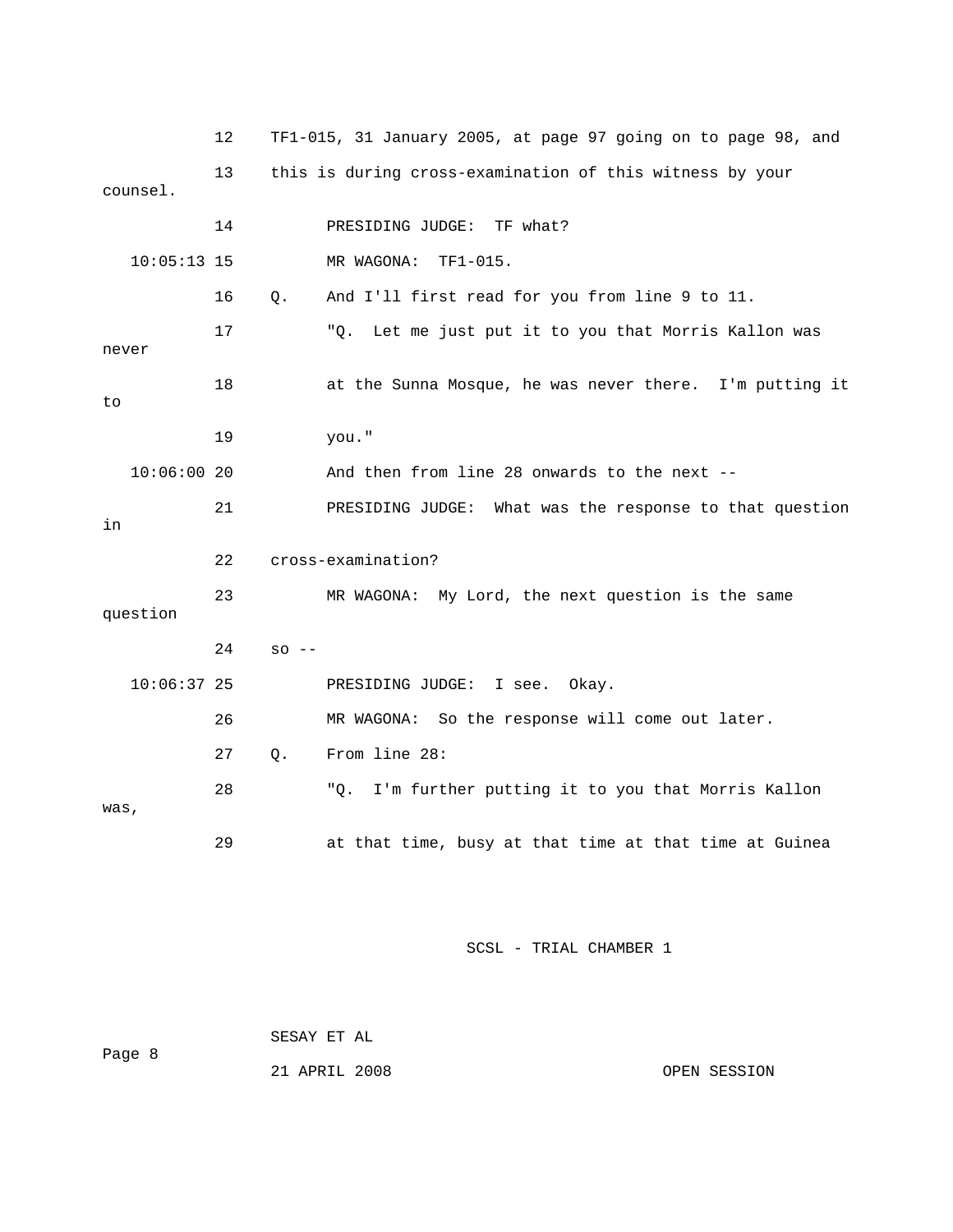|                 | 1  | Highway issuing passes to civilians.                           |
|-----------------|----|----------------------------------------------------------------|
| my              | 2  | Teacher, that time was far behind me. The time of<br>"A.       |
|                 | 3  | captivity was far behind me before they started issuing        |
|                 | 4  | passes to enter.                                               |
| 10:06:45<br>can | 5  | "Q. I'm just putting it to you. You can deny it. You           |
| He              | 6  | say no or yes. It is up to you. But my question is:            |
| to              | 7  | was not there. He was at Guinea Highway issuing passes         |
|                 | 8  | civilians.                                                     |
| а               | 9  | "PRESIDING JUDGE: You are putting it to him? It is not         |
| $10:07:05$ 10   |    | question.                                                      |
|                 | 11 | "MR TOURAY:<br>Yes.                                            |
| the             | 12 | "Q. I'm putting it to you that Mr Kallon was never at          |
| passes          | 13 | Sunna Mosque; he was at the Guinea Highway issuing             |
|                 | 14 | to civilians."                                                 |
| $10:07:17$ 15   |    | So isn't it in fact your case that you were busy issuing       |
|                 | 16 | passes to civilians at this time?                              |
|                 | 17 | A. My Lord, I told you: I said my counsel just use that        |
|                 | 18 | phrase but I was not using, issuing passes to civilians, as I  |
|                 | 19 | told you.                                                      |
| $10:07:35$ 20   |    | Your Honours, we are interested to, with your<br>MR TAKU:      |
|                 | 21 | permission, Your Honours, to know the answer of the witness,   |
| or              | 22 | whether the witness said "yes" or "no," whether it was agreed  |
| to              | 23 | Let him read the answer of the witness; I'm interested<br>not. |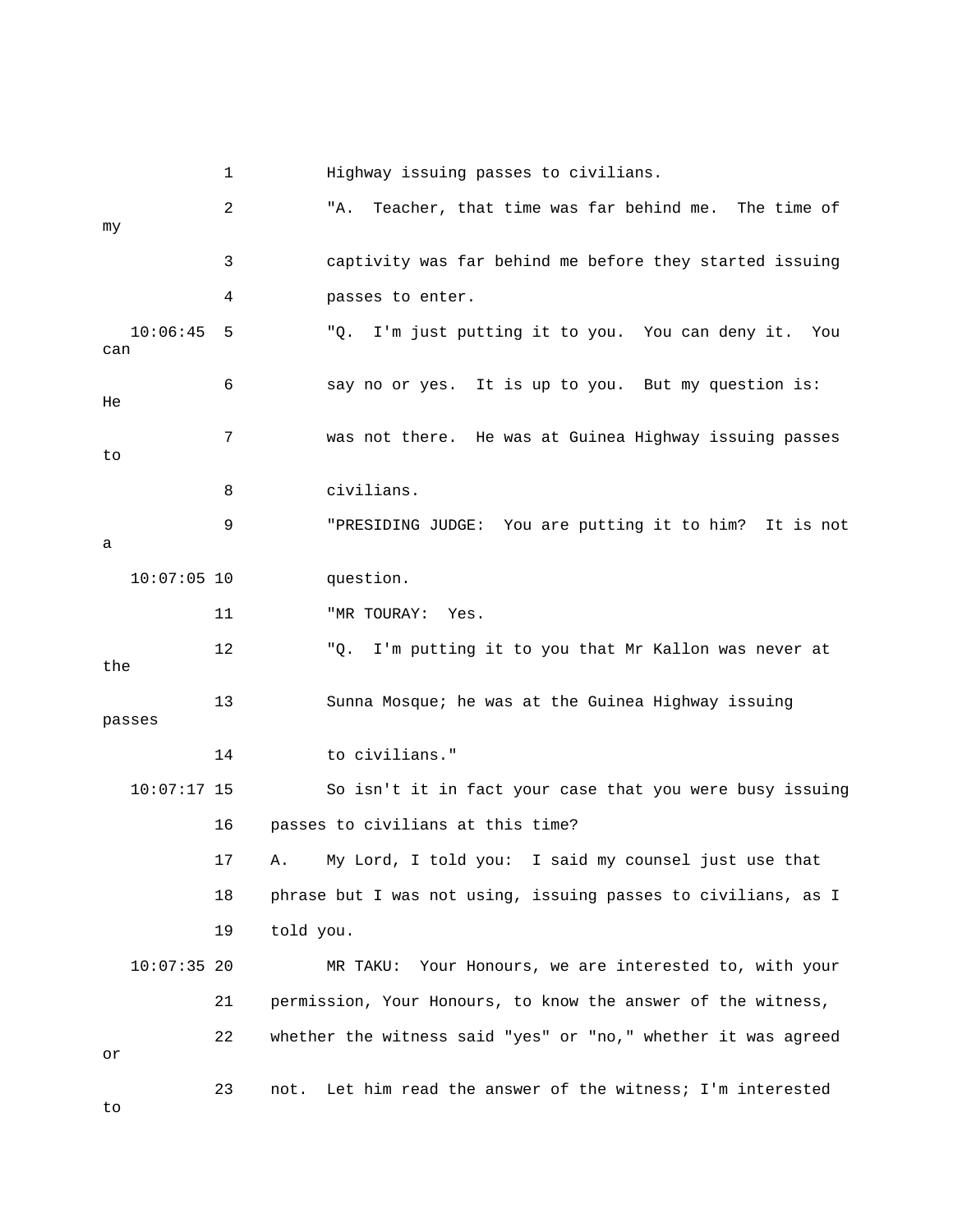24 know, Your Honour. Maybe your colleagues might be interested to 10:07:50 25 know. 26 PRESIDING JUDGE: Yes. The response, you know, of the 27 witness. That is what -- that was my earlier question. 29 PRESIDING JUDGE: What was the response? 28 MR WAGONA: My Lord, I've read the response.

SCSL - TRIAL CHAMBER 1

|        | SESAY ET AL   |  |              |
|--------|---------------|--|--------------|
| Paqe 9 |               |  |              |
|        | 21 APRIL 2008 |  | OPEN SESSION |

|                        | 1              | MR WAGONA: Which was: "A. Teacher, that time was far          |
|------------------------|----------------|---------------------------------------------------------------|
|                        | $\overline{a}$ | behind me. The time of my captivity was far behind me because |
|                        | $\mathbf{3}$   | they started issuing passes to enter."                        |
|                        | 4              | So that was the response but counsel kept putting the         |
|                        |                | $10:08:18$ 5 question.                                        |
| not                    | 6              | PRESIDING JUDGE: Are you saying that the witness did          |
| him?                   | 7              | respond to that question? Or to what counsel was putting to   |
|                        | 8              | MR WAGONA: Well, I can read out what followed                 |
|                        | 9              | subsequently, if that's the inference --                      |
| $10:08:34$ 10<br>know, |                | PRESIDING JUDGE: If it is not relevant, please, you           |
|                        | 11             | let us be done with it.                                       |

12 MR WAGONA: It's not relevant.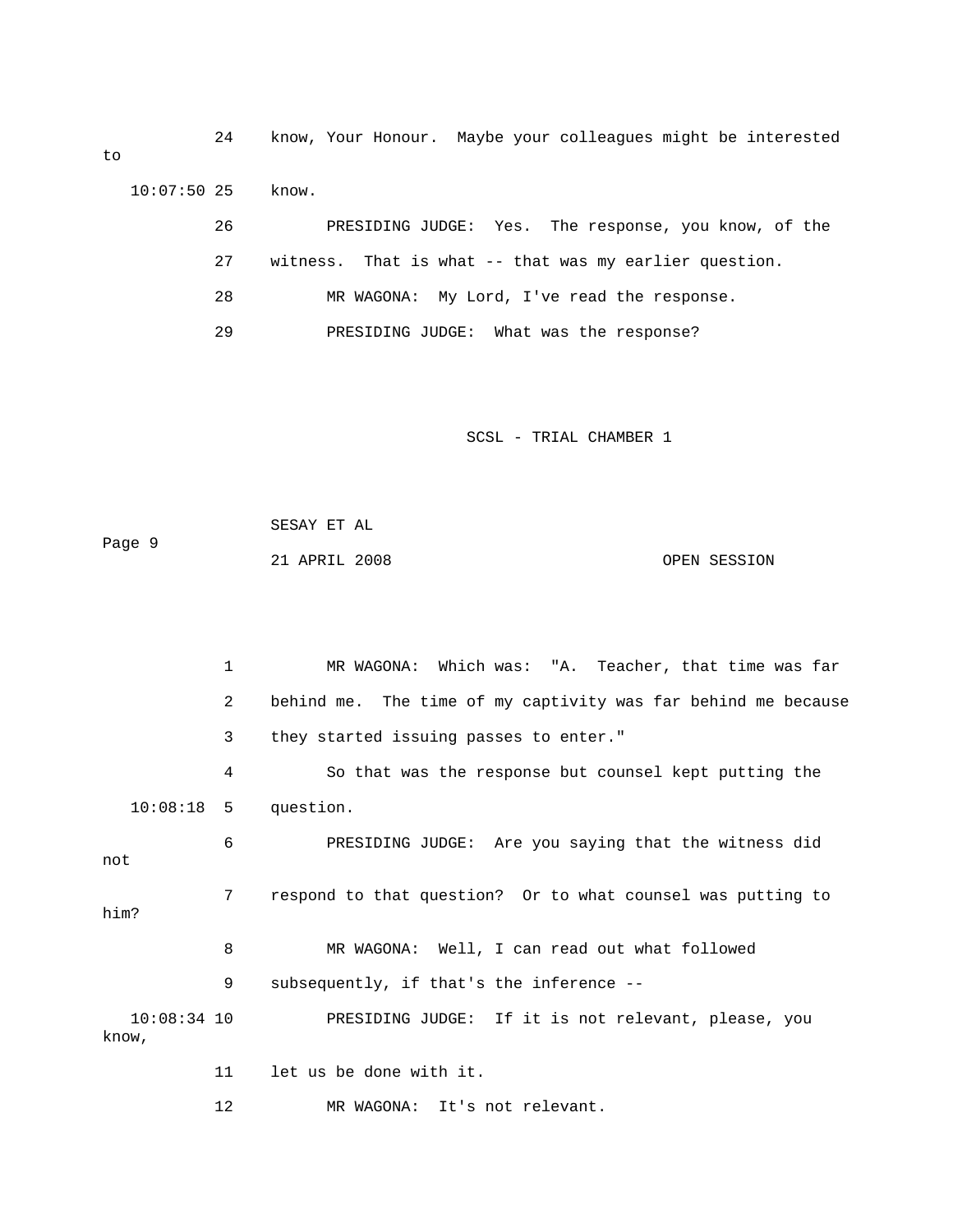|       |               | 13 |    | PRESIDING JUDGE: Right. Let's proceed.                        |
|-------|---------------|----|----|---------------------------------------------------------------|
|       |               | 14 |    | MR WAGONA:                                                    |
|       | $10:09:14$ 15 |    | Q. | Now, Mr Kallon, you remember you gave a notification of       |
|       |               | 16 |    | alibi; do you recall that?                                    |
|       |               | 17 | Α. | Yes, My Lord.                                                 |
|       |               | 18 | Q. | And that was filed on 8 May 2007?                             |
|       |               | 19 | Α. | Actually, I don't know the date they file it.                 |
| 3,    | $10:09:44$ 20 |    | Q. | Now, I'm going to read from that notification, at page        |
|       |               | 21 |    | where it says:                                                |
|       | Village       | 22 |    | "Morris Kallon was on ambush mission in Gold Town             |
|       |               | 23 |    | between Sewafe and Masingbi around 15 December 1998, and      |
| until |               | 24 |    | then proceeded to Makeni. He did not return to Kono           |
|       | $10:10:23$ 25 |    |    | the beginning of January 1999."                               |
| at    |               | 26 |    | Is it the case that once you got to Gold Town, you never      |
|       |               | 27 |    | all returned to Kono?                                         |
|       | District.     | 28 | Α. | My Lord, Gold Town itself is Kono. It's in Kono               |
|       |               | 29 |    | And immediately after the ambush fell, the next morning, when |

| Page 10 | SESAY ET AL   |              |
|---------|---------------|--------------|
|         | 21 APRIL 2008 | OPEN SESSION |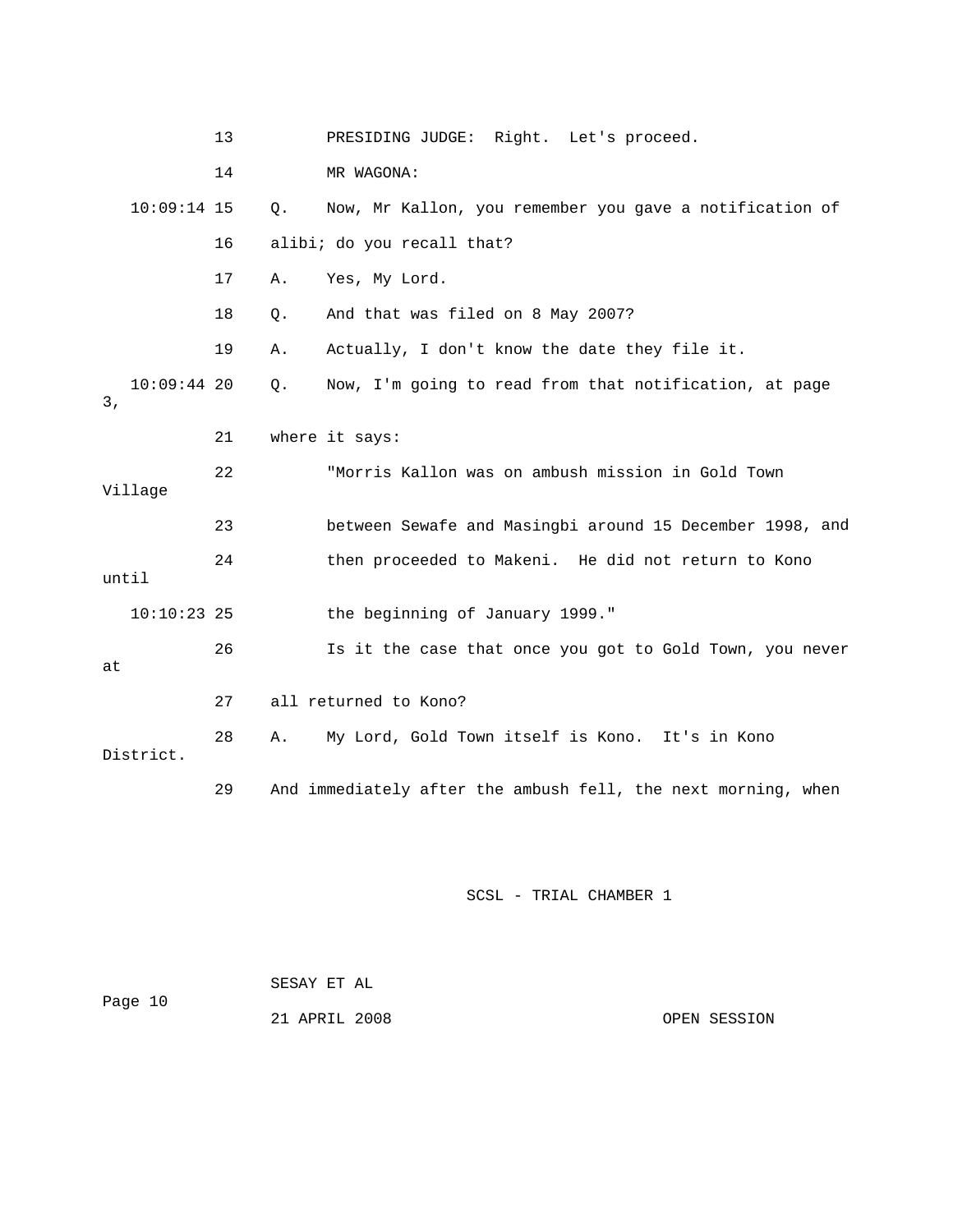|                      | 1  | Koidu Town were clear, I came back to Koidu with one of the     |
|----------------------|----|-----------------------------------------------------------------|
|                      | 2  | captured Hilux, Toyota Hilux, and give the salute report to     |
|                      | 3  | Mr Sesay that the ambush failed successfully and this -- this   |
|                      | 4  | were the one we capture in the ambush. Right where I met        |
| 10:11:23<br>оf       | 5  | Mr Sesay, I left him there and returned back to the same spot   |
|                      | 6  | the ambush. There the advance troop started moving. So I was    |
|                      | 7  | within Kono District at that same time. I not just move from    |
|                      | 8  | Kono District to Koidu District, My Lord.                       |
|                      | 9  | JUDGE BOUTET: But this alibi notification, does it talk         |
| $10:11:53$ 10<br>You |    | about Kono District or it talks of Kono Town -- Koidu Town?     |
| District.            | 11 | say Gold Town is Kono. Do you mean Kono Town or Kono            |
| I'm                  | 12 | THE WITNESS: Please, sir, the alibi is not before me;           |
| is                   | 13 | just responding to what he read to me. I say Gold Town itself   |
|                      | 14 | within Kono District.                                           |
| $10:12:14$ 15        |    | In district, not in Koidu Town?<br>JUDGE BOUTET:                |
|                      | 16 | THE WITNESS: Not in Koidu Town, My Lord.                        |
|                      | 17 | MR WAGONA:                                                      |
| evidence             | 18 | Well, the alibi only talked about Kono. So your<br>Q.           |
|                      | 19 | is that you did return to Koidu?                                |
| $10:12:28$ 20<br>to  |    | When the ambush fell, the next morning I returned<br>Yes.<br>Α. |
|                      | 21 | Koidu Town. I met with Mr Sesay and I moved back to where the   |
|                      | 22 | ambush was.                                                     |
|                      | 23 | And the ambush was in Kono District?<br>JUDGE BOUTET:           |
|                      | 24 | Yes, My Lord.<br>THE WITNESS:                                   |
| $10:12:53$ 25        |    | JUDGE BOUTET:<br>So during all that time you were in Kono       |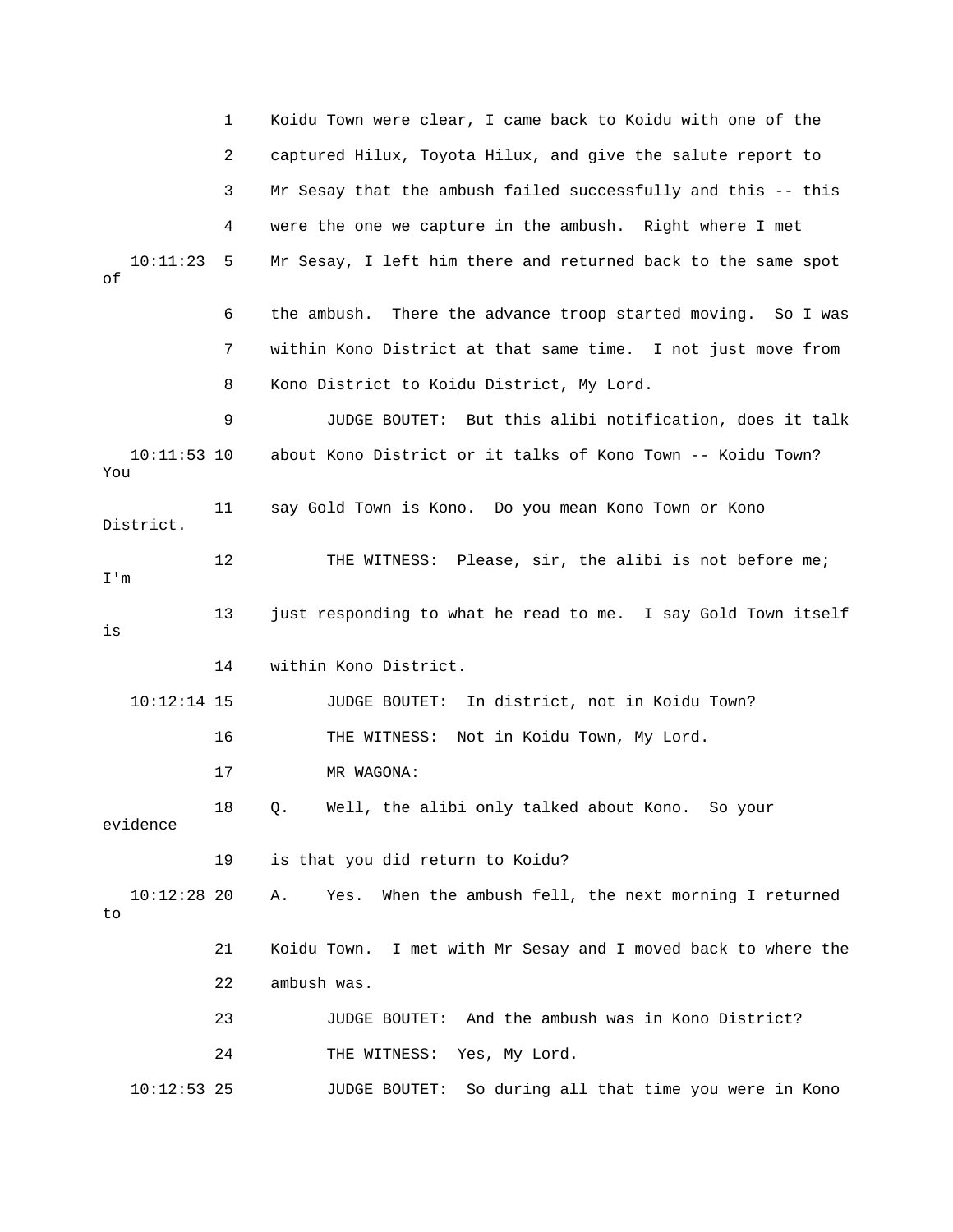26 District?

 27 THE WITNESS: Yes, My Lord. Gold Town is in Kono ? 28 JUDGE BOUTET: So the ambush location was Gold Town District. 29 THE WITNESS: Yes, My Lord.

SCSL - TRIAL CHAMBER 1

 SESAY ET AL Page 11 21 APRIL 2008 OPEN SESSION

 1 JUDGE BOUTET: In Kono District you went from Gold Town, 4 THE WITNESS: Yes, My Lord. I went on the ambush in highway 7 back to the ambush location, My Lord, before ever I cross to 8 Tonkolili District, My Lord. 9 JUDGE BOUTET: Thank you. 10:13:42 10 MR WAGONA: My Lords, I would now wish to, with leave of 11 Court, to place the exhibit, the complete version of 336, 12 the witness. I have distributed copies already to the Defence in 2 Kono District, to Koidu Town also in Kono District, so during all 3 of that time you remained in Kono District? Kono 10:13:18 5 District and when the ambush fell I used the highway that I set 6 the ambush on, I came to Koidu Town, and I used the same before

13 teams. My Lord, this is the exhibit I was trying to refer to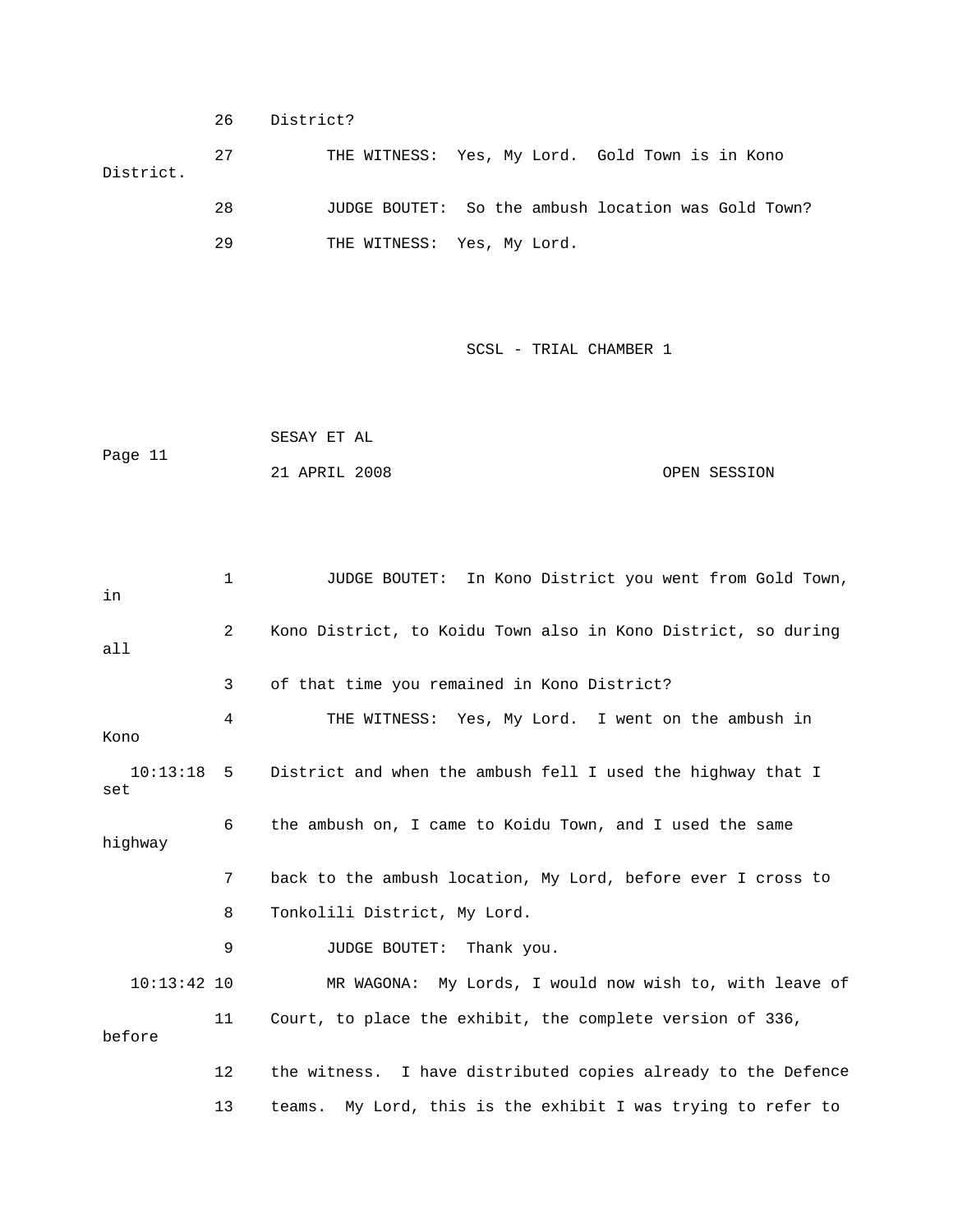|      |               | 14           | on $--$   |                                                             |
|------|---------------|--------------|-----------|-------------------------------------------------------------|
|      | $10:14:15$ 15 |              |           | PRESIDING JUDGE:<br>The complete --                         |
|      |               | 16           |           | MR WAGONA: Yes.<br>Yes.                                     |
|      |               | 17           |           | PRESIDING JUDGE: -- version of what was --                  |
|      |               | 18           |           | MR WAGONA: What was supposed to be Exhibit 336.             |
| to   |               | 19           |           | PRESIDING JUDGE: You want to show him that? You want        |
|      | 10:14:3020    |              | show $--$ |                                                             |
|      |               | 21           |           | MR WAGONA: Yes, My Lord.                                    |
|      |               | 22           |           | PRESIDING JUDGE: Yes, go ahead.                             |
| the  |               | 23           |           | MR JORDASH: Sorry, may -- could I just inquire whether      |
|      |               | 24           |           | Prosecution have a spare copy? I left my copy in my office. |
|      | $10:15:38$ 25 |              |           | PRESIDING JUDGE: Ask them.                                  |
|      |               | 26           |           | MR WAGONA:                                                  |
| list |               | 27           | Q.        | Mr Kallon, if you could open the first page where the       |
|      |               | 28           |           | of names starts; you have that?                             |
|      |               | 29           | Α.        | Yes, My Lord.                                               |
|      |               |              |           |                                                             |
|      |               |              |           | SCSL - TRIAL CHAMBER 1                                      |
|      |               |              |           | SESAY ET AL                                                 |
|      | Page 12       |              |           | 21 APRIL 2008<br>OPEN SESSION                               |
|      |               | $\mathbf{1}$ | Q.        | Why do you say that name number 3, Lieutenant-Colonel       |

2 Morris Kallon, was not you?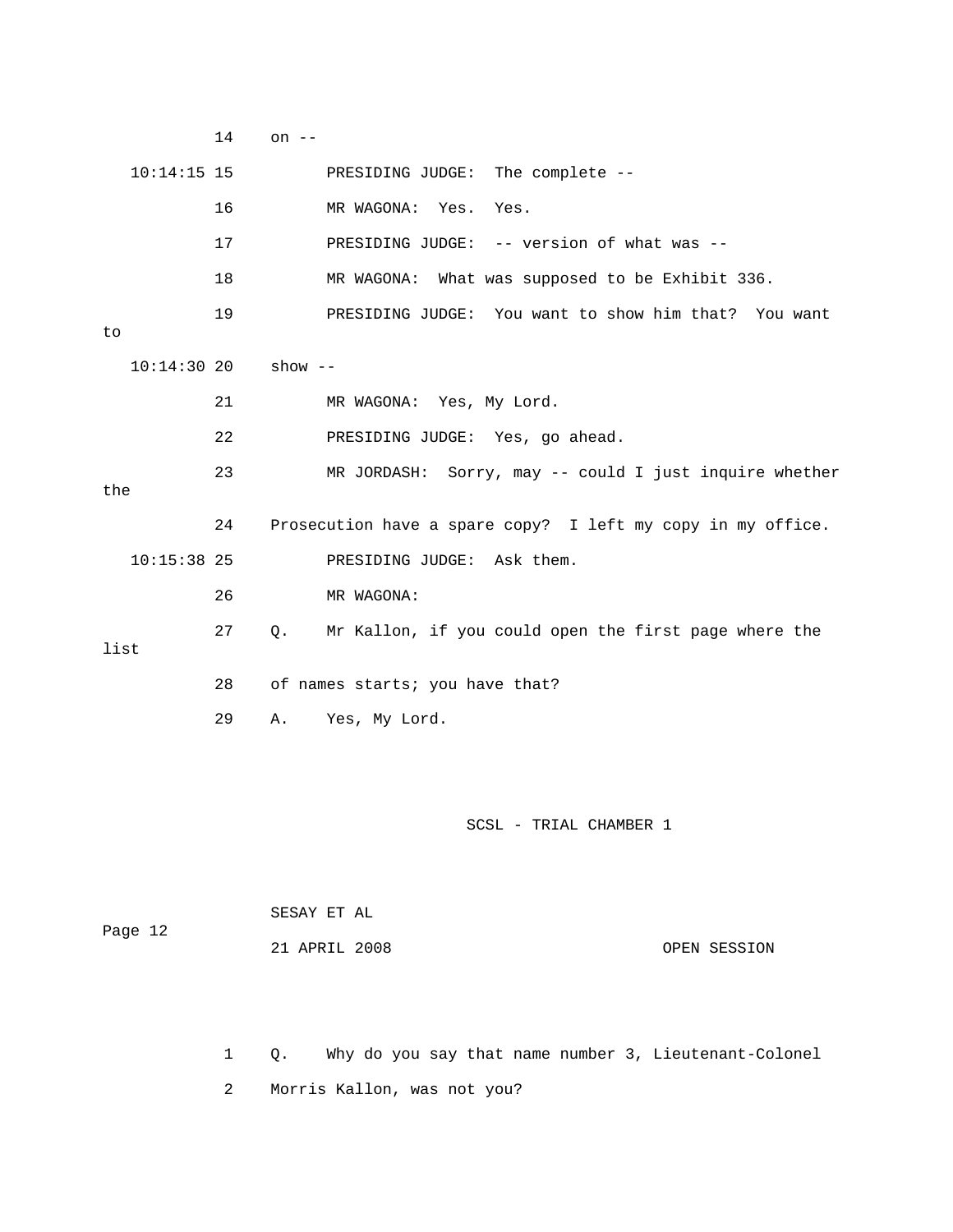|       |               | 3  | Α.    | Because, My Lord, it was not me. I told you during your        |
|-------|---------------|----|-------|----------------------------------------------------------------|
|       | Superman      | 4  |       | cross-examination that there were one Morris Kallon with       |
|       | 10:16:17      | 5  |       | and he was an STF.                                             |
|       |               | 6  | Q.    | And he was a lieutenant-colonel.                               |
|       |               | 7  | Α.    | We met him in Freetown here. He retreated from<br>Yeah.        |
| other |               | 8  |       | Freetown with his rank as lieutenant-colonel, where some of    |
|       |               | 9  |       | colleague of him were major.                                   |
|       | $10:16:39$ 10 |    | Q.    | So, as far as you are concerned, you appear at number 8        |
|       |               | 11 |       | Major Kallon?                                                  |
|       |               | 12 | Α.    | Yes, My Lord.                                                  |
|       |               | 13 | $Q$ . | Could you please turn to the page which ends with 25585.       |
|       |               | 14 |       | 25585; do you see that?                                        |
|       | $10:17:43$ 15 |    | Α.    | Yes, My Lord.                                                  |
| and   |               | 16 | Q.    | And you will see that it has manpower to building site         |
|       |               | 17 |       | lists four names there?                                        |
|       |               | 18 | Α.    | $Um - hmm.$                                                    |
|       |               | 19 | Q.    | Do you know anything about what that was referring to?         |
| to    | $10:18:07$ 20 |    | Α.    | Please permit me to look the previous page before coming       |
|       |               | 21 | that. |                                                                |
|       |               | 22 | Q.    | Okay.                                                          |
|       |               | 23 | Α.    | So that I can able to address myself. No, I don't know         |
|       |               | 24 | that. |                                                                |
| G5    | $10:18:40$ 25 |    | Q.    | And the next item, "manpower to cut sticks for overall         |
|       |               | 26 |       | commander," with three names there, do you know anything about |
|       |               | 27 | that? |                                                                |
| оf    |               | 28 | Α.    | No, My Lord. As I told you, G5 were the one in charge          |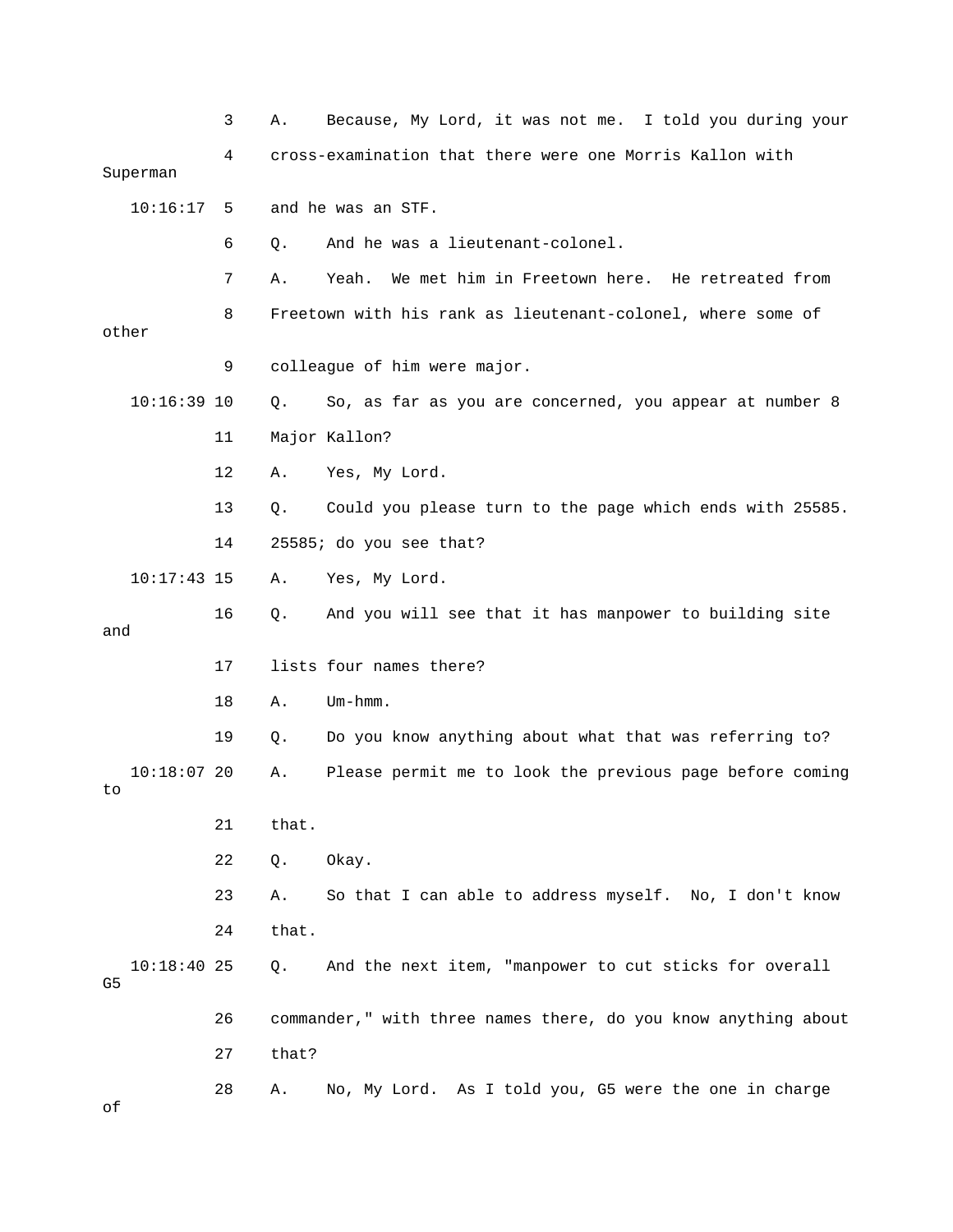29 the civilians control, and 041 testified before this Court that

SCSL - TRIAL CHAMBER 1

|         | SESAY ET AL   |              |
|---------|---------------|--------------|
| Page 13 |               |              |
|         | 21 APRIL 2008 | OPEN SESSION |

 1 he was the one in charge of the civilians in Kono. 2 PRESIDING JUDGE: What page did you refer the witness 4 MR WAGONA: My Lord, it's on the same page. 10:19:16 5 PRESIDING JUDGE: On the same page? 6 MR WAGONA: Yes. 8 MR WAGONA: 9 Q. Mr Kallon, could you move ahead from that page to the 11 A. Yes, I'm there, sir. 12 Q. And you will see that that one is -- has a date at the Yes, My Lord. And then it says "list of manpower to go for food." Do to, 3 Mr Wagona? The second page after 25585. 7 PRESIDING JUDGE: I see. Okay. one 10:19:28 10 ending with 25588? top 13 right-hand corner of -- I think that is 13 July '98; do you see 14 that? 10:20:02 15 A. 16 Q. you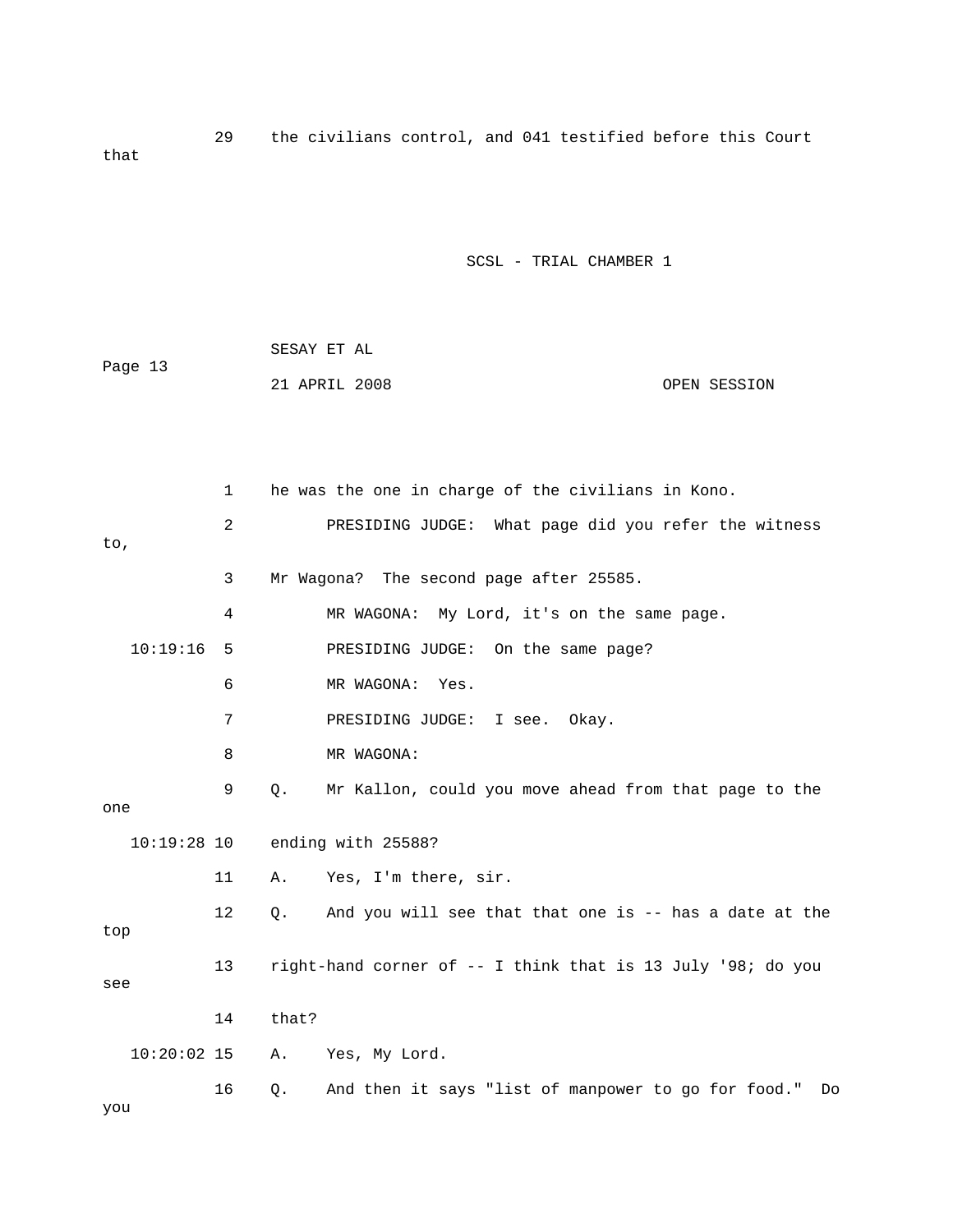17 see that?

also

18 A. Yes, My Lord.

 19 Q. And then you'll notice that the first 19 names have 22 Q. And the subsequent names from 20 to 51 do not have any 23 indication of ranks against them; do you see that? 10:20:39 25 Q. Do you know anything about this manpower going for food? 26 A. My Lord, the document itself speaks for itself. If you 28 then you see junta 2 in brackets. Those junta 2, the troop 29 retreated from Freetown, they brought a lot of young men along ranks 10:20:18 20 against them; do you see that? 21 A. Yes, My Lord. 24 A. Yes, My Lord. 27 look at list of the names, manpower to go for food, SLPA, RUF, that

SCSL - TRIAL CHAMBER 1

|         | SESAY ET AL   |  |              |
|---------|---------------|--|--------------|
| Page 14 |               |  |              |
|         | 21 APRIL 2008 |  | OPEN SESSION |

 1 with them that they say they were alleged to be a collaborator 2 from Freetown here. So when they got to Kono they named this 3 group as junta 2, and they were directly under the commander 4 [sic] of Superman and his deputy. Then some of the SLA who were 10:21:34 5 from those different, different barracks from Freetown, they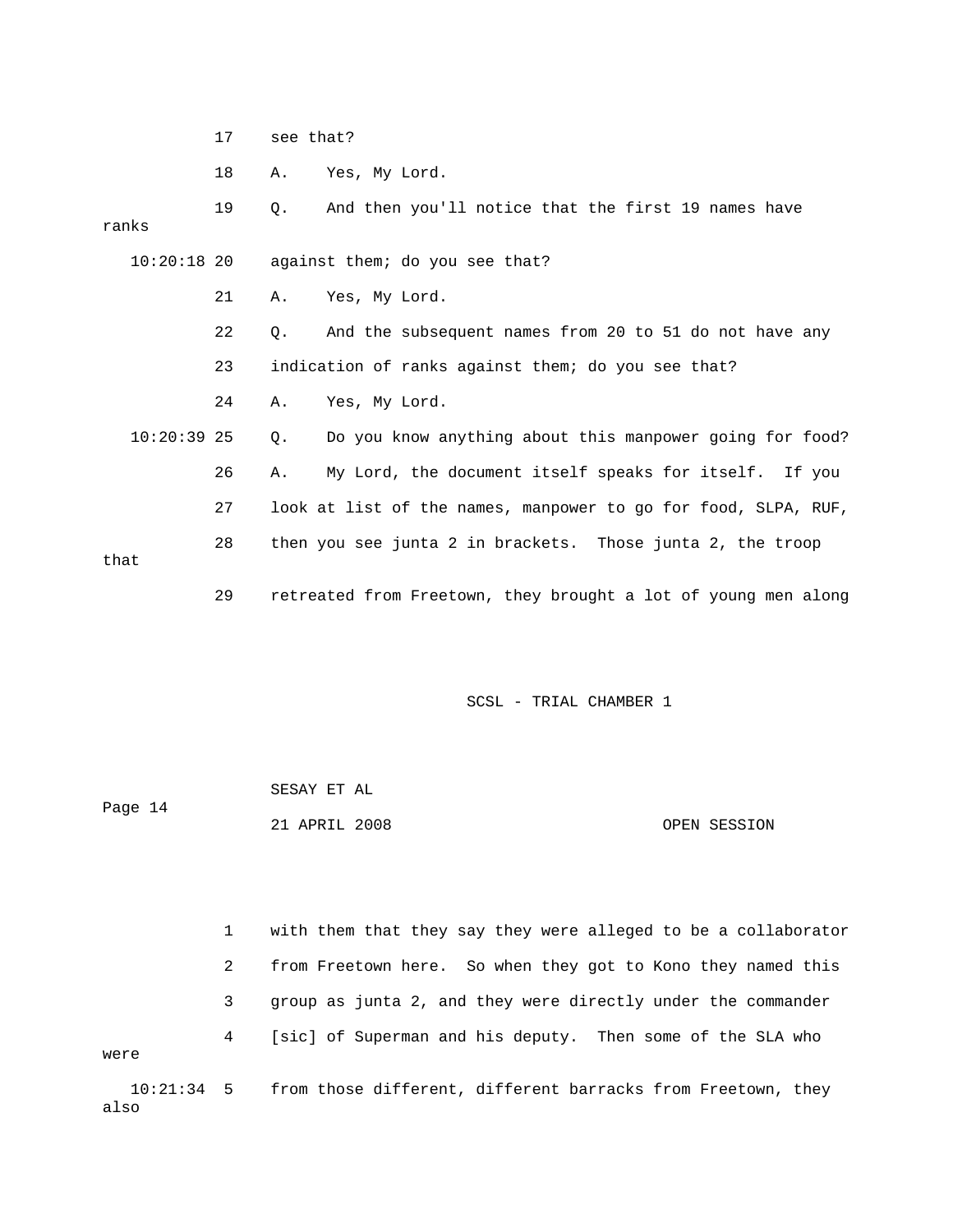6 retreated with this type of people. So that is the only thing I 8 Q. So at this time the SLA was still working with the RUF 10:21:55 10 A. No. I do not say the junta 2 were SLA. They retreated 13 those who retreated from Wilberforce, those who retreated from 14 Benguema and as well as Teko Barracks, they were having this 16 Kono, majority of this junta 2, they remained in Kono; they do 18 0. So they remained in Kono with the RUF? 19 A. Yes, with Superman. 10:22:52 20 JUDGE BOUTET: Mr Wagona, before you move ahead, so I 21 understand what the witness appears to be saying here, I'm 22 trying to understand this question of civilians with names of, 24 see on the page 588, the very first name is, I think, James 26 combat medic -- combat medical. What does that mean, Mr 27 Does that mean that Koroma was with Tarawallie or he came out 7 can able to tell you about these name. as 9 junta 2; is that right? 11 together from different, different barracks. Those soldiers who 12 retreated from Gold Town Barracks, those who retreated from Juba, type 10:22:23 15 of group of people called junta 2 and when they were leaving 17 not follow the SLA. just or 23 rank beside that name, I presume these are civilians with -- I 10:23:39 25 Koroma, and then I just -- it means Corporal John Tarawallie Kallon? of 28 Freetown with Tarawallie? How -- you see number 2, it says Abu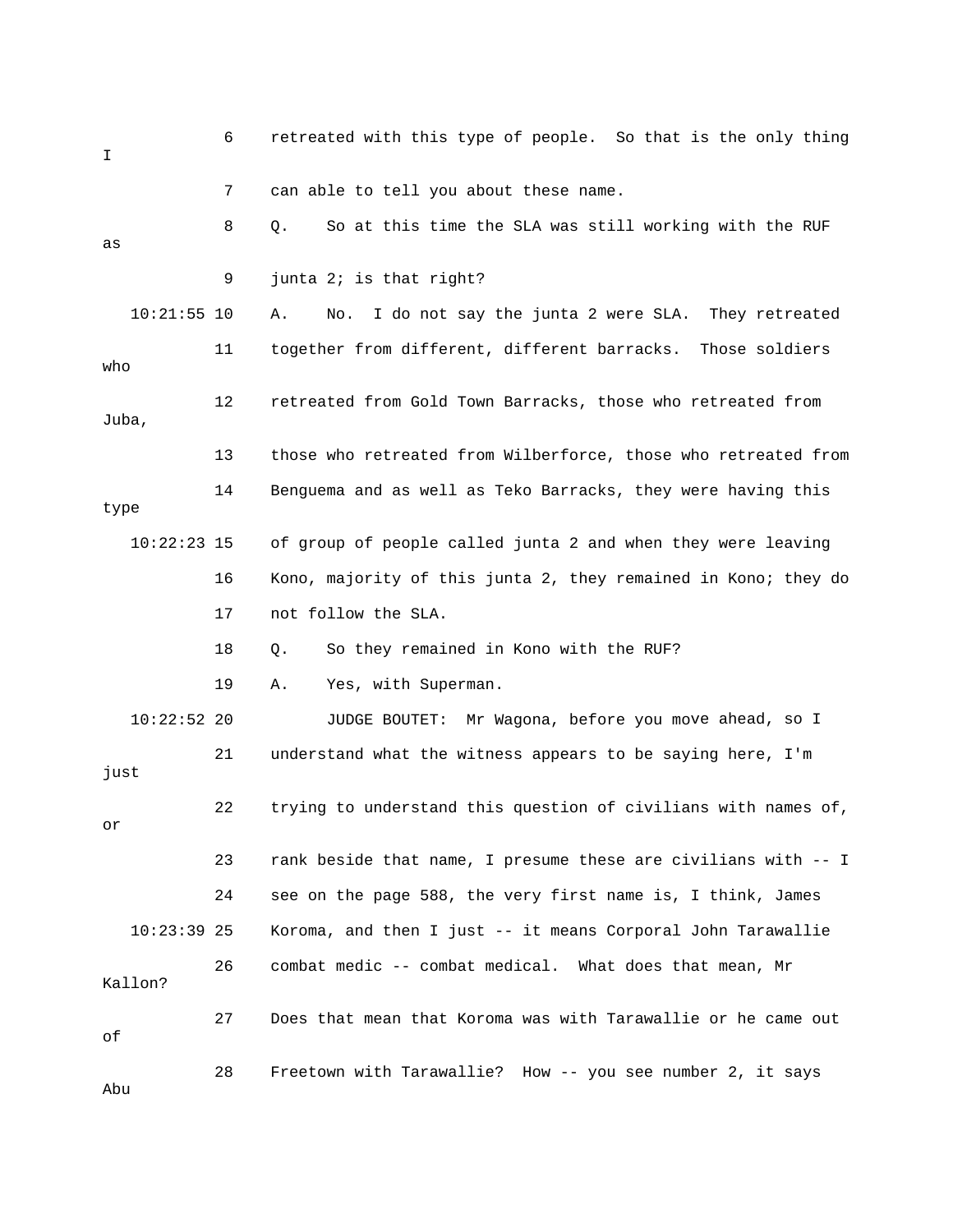29 Conteh, again the same John Tarawallie. So --

SCSL - TRIAL CHAMBER 1

 SESAY ET AL Page 15 21 APRIL 2008 OPEN SESSION

 1 THE WITNESS: A lot -- the document itself before you. 2 JUDGE BOUTET: Yeah. 3 THE WITNESS: Myself, I believe the writing on it it e 4 for itself. I cannot really say whether John Tarawallie cam with James Koroma and John Tarawallie and James Koroma, who is 6 the corporal, My Lord, you know, because I was not there when 8 JUDGE BOUTET: But somewhere in this document this 9 when I was looking at it, somewhere I saw, and that's what I'm looking for, civilians that were attached to military or 11 something like that. And that's what I was trying to find out 12 from you, what was the meaning of that. 14 JUDGE BOUTET: Right. It may be on a different page in 10:25:10 15 here. But I was trying to see if it had the same meaning or speaks  $10:24:25$  5 7 this list were prepared. morning 10:24 13 MR WAGONA: My Lord, that might be on a different page. if 16 not, well, yeah. I'm looking at 583 at the top. It says, as

an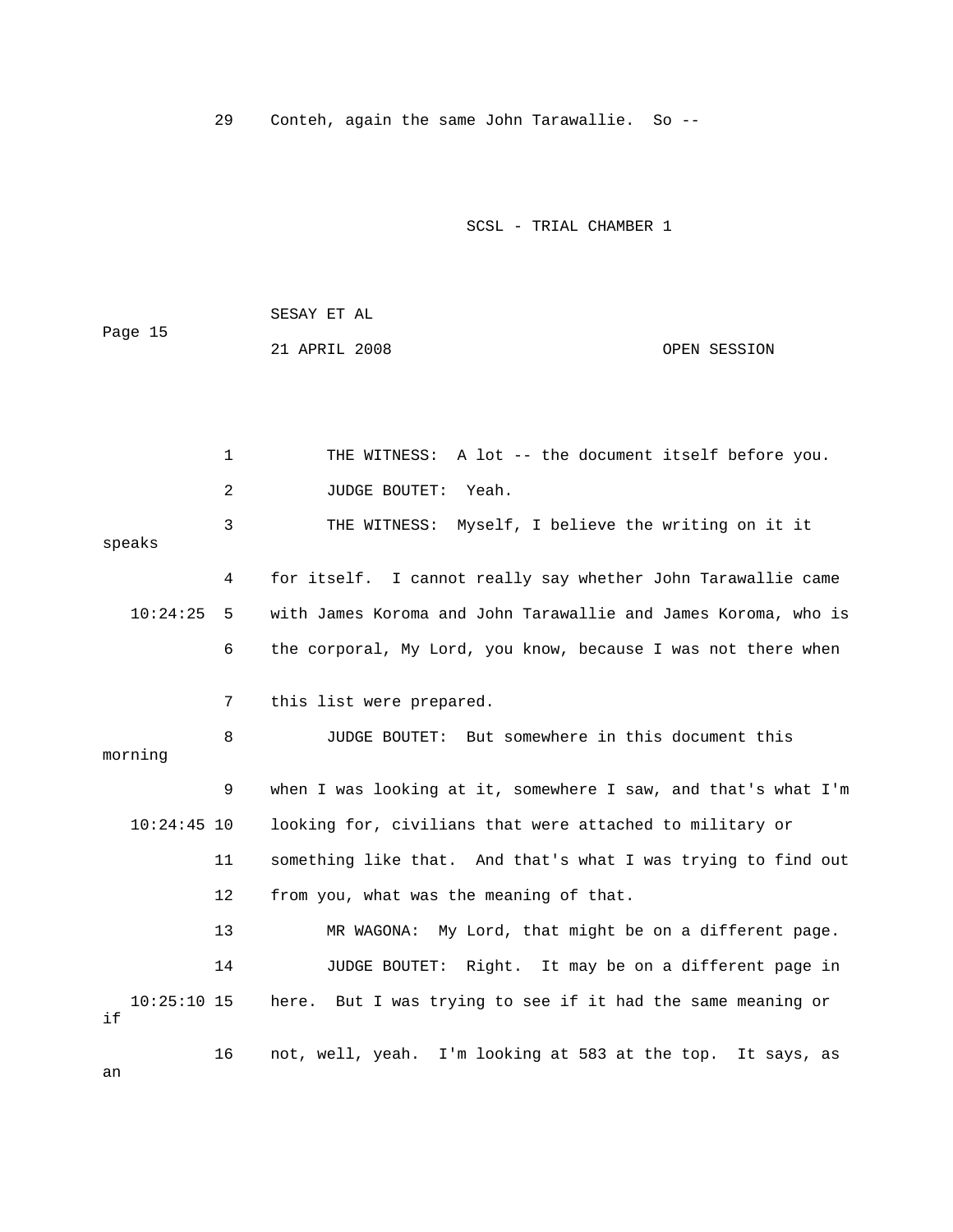17 example, name of civilians from Banya Ground and their caretaker, 18 so I'm using that as an example. I'm not saying he is. You 10:25:36 20 THE WITNESS: I'm looking for it, sir. Yes, sir, I've 22 JUDGE BOUTET: You see at the very top what it says? 23 THE WITNESS: Yes, sir, name of civilian from Banya 10:25:47 25 JUDGE BOUTET: So I see on the left-hand side of that Captain 29 THE WITNESS: Yes, sir, as according to the document. see 19 583, Mr Kallon? seen 21 it, sir. Ground 24 and their caretakers. page 26 it's, I presume these are civilians, and on the right-hand side 27 is caretaker that appear to be military, so it would be 28 Tarunka.

SCSL - TRIAL CHAMBER 1

| Page 16 | SESAY ET AL   |              |
|---------|---------------|--------------|
|         | 21 APRIL 2008 | OPEN SESSION |

 1 JUDGE BOUTET: Yes, yes, according to the documents. But 2 you know nothing about that document yourself?

3 THE WITNESS: No, sir, I was not at Banya Ground. This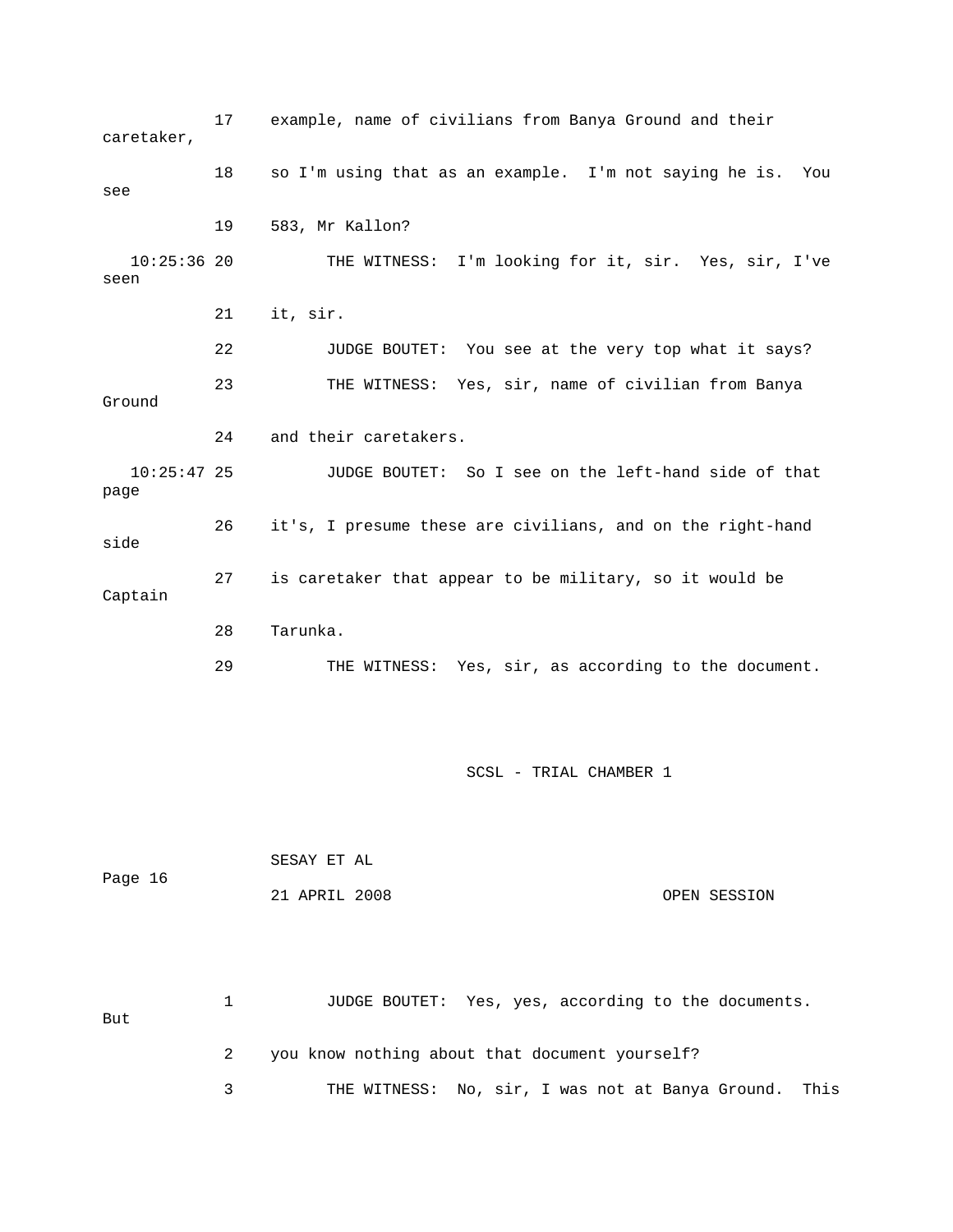|                       | 4  |            | proved that this document were prepared at Banya Ground.       |
|-----------------------|----|------------|----------------------------------------------------------------|
| 10:26:22<br>for       | 5  |            | JUDGE BOUTET:<br>That's all right, Mr Wagona.<br>I'm sorry     |
|                       | 6  |            | that, I was just trying to make sense of all of this -- these  |
|                       | 7  | names, so. |                                                                |
|                       | 8  |            | MR WAGONA:                                                     |
|                       | 9  | Q.         | Okay. Mr Kallon, if you could go back to where we were?        |
| $10:26:34$ 10         |    | Α.         | To where?                                                      |
|                       | 11 | Q.         | To 25588?                                                      |
|                       | 12 | Α.         | Yes, My Lord, I'm there.                                       |
| civilians;            | 13 | Q.         | Now, those names from 20 to 51 would have been                 |
|                       | 14 |            | is that correct?                                               |
| $10:26:47$ 15<br>have |    | Α.         | No, My Lord. I cannot answer say "yes" because they            |
| name                  | 16 |            | private soldiers who do not carry rank, so I can cannot see    |
|                       | 17 |            | written under a ranking or officers, then those without rank I |
|                       | 18 |            | say as presume them to be civilians.                           |
|                       | 19 | Q.         | Okay. If you could move to the next page ending with           |
| $10:27:19$ 20         |    |            | 25589; are you there?                                          |
|                       | 21 | Α.         | Yes, My Lord.                                                  |
| '98?                  | 22 | Q.         | You'll see that that one also has the date of 13 July          |
|                       | 23 | Α.         | Yes, My Lord.                                                  |
|                       | 24 | Q.         | And it is also a list of manpower to go for food?              |
| $10:27:34$ 25         |    | Α.         | Yes, My Lord.                                                  |
|                       | 26 | $Q$ .      | Now, do you see name number 3, name number 5 and name          |
|                       | 27 |            | number 6, indicating that they are SBU? Do you see that?       |
|                       | 28 | Α.         | Yeah, I have seen this, sir.                                   |
|                       | 29 | Q.         | Do you know anything about what these SBUs were at this        |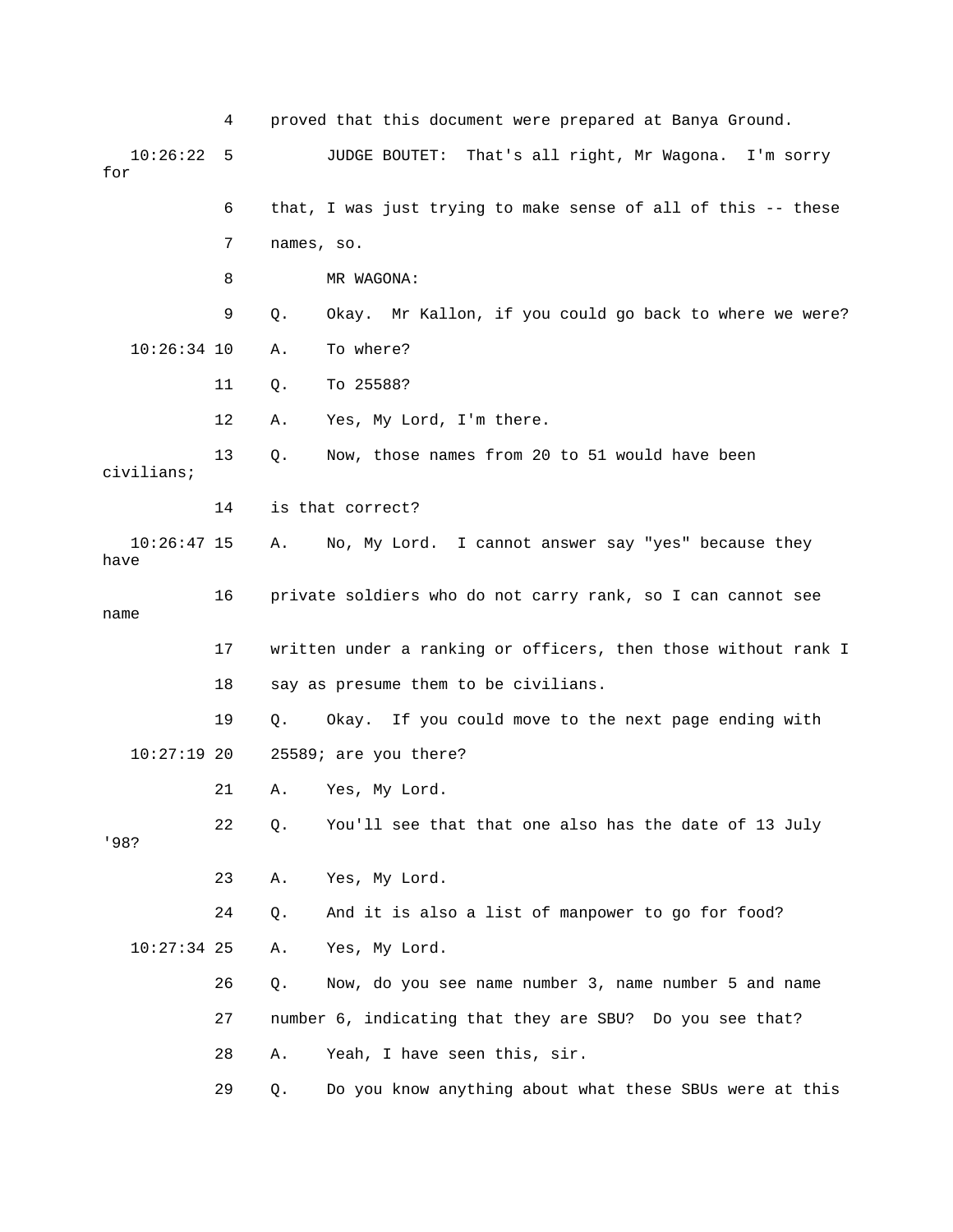| Page 17             |              | SESAY ET AL                                                    |              |  |  |
|---------------------|--------------|----------------------------------------------------------------|--------------|--|--|
|                     |              | 21 APRIL 2008                                                  | OPEN SESSION |  |  |
|                     |              |                                                                |              |  |  |
|                     |              |                                                                |              |  |  |
|                     | $\mathbf{1}$ | time?                                                          |              |  |  |
| here,               | 2            | No. But, My Lord, as I told you, even myself sitting<br>Α.     |              |  |  |
|                     | 3            | I retreated with children. Probably this could be one of the   |              |  |  |
|                     | 4            | children who were with their elder brother or their family but |              |  |  |
| 10:28:18<br>they    | 5            | because of they were not a full grown man, that's why maybe    |              |  |  |
| language            | 6            | put this and the movement, or the RUF, who were in the         |              |  |  |
|                     | 7            | SBUs started from 1991. Anyone below 18 years or 15 years, we  |              |  |  |
| reason              | 8            | used to call them Small Boy Unit. Probably that was the        |              |  |  |
|                     | 9            | they put this name. But I cannot say whether they were gun     |              |  |  |
| $10:28:42$ 10<br>I  |              | carrier or not. And then also the heading there is junta 1.    |              |  |  |
|                     | 11           | don't know, actually.                                          |              |  |  |
|                     | 12           | But it also has SLPA/RUF; do see that?<br>0.                   |              |  |  |
|                     | 13           | Yes, My Lord.<br>Α.                                            |              |  |  |
|                     | 14           | Mr Kallon, in your -- when you were<br>JUDGE BOUTET:           |              |  |  |
| $10:29:15$ 15<br>we |              | describing SBU from 1991, you say those below 18 or 15 were -- |              |  |  |

17 THE WITNESS: Fifteen, My Lord. 16 considered them we called them SBU; is it 18 or 15?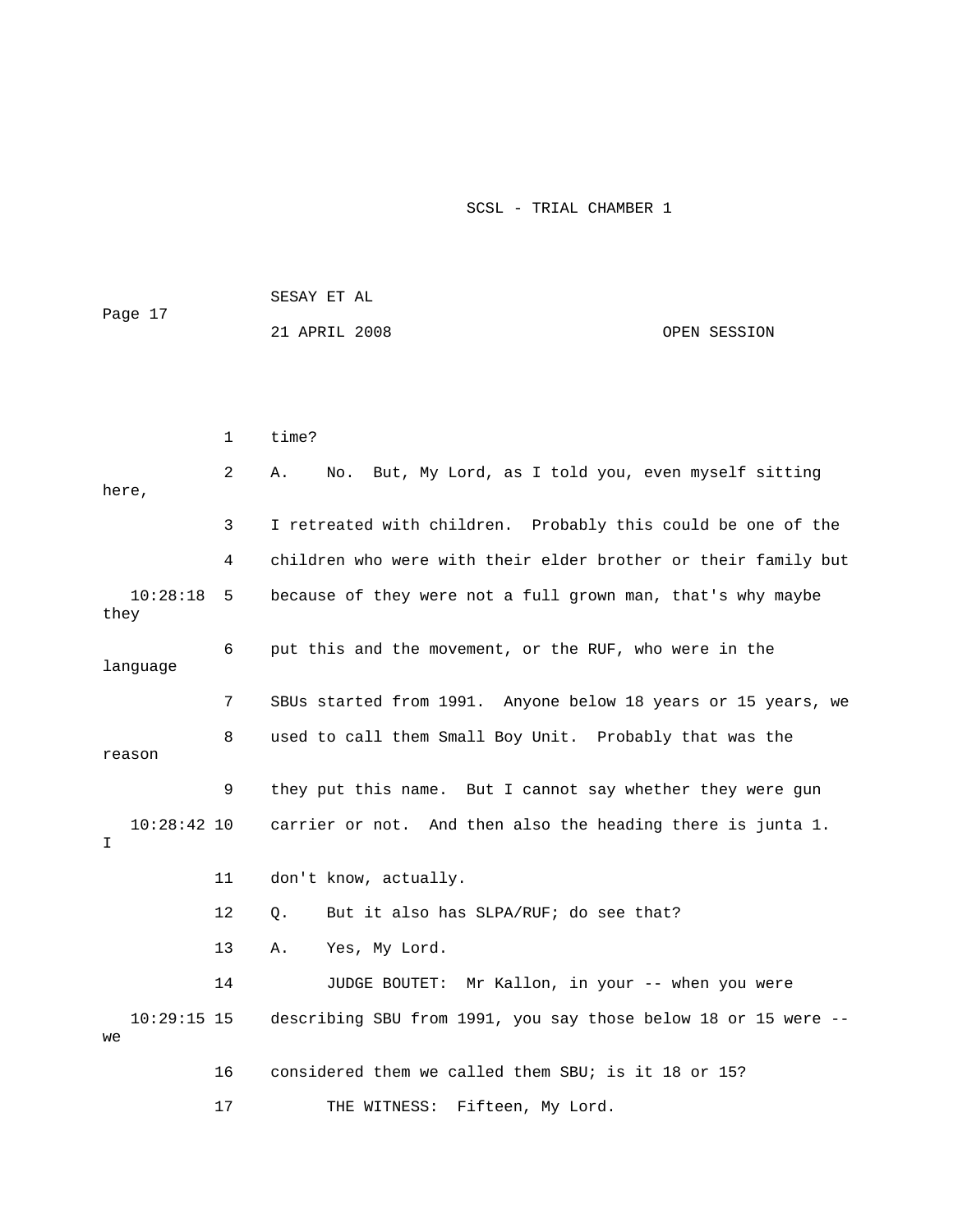18 JUDGE BOUTET: Fifteen.

 19 THE WITNESS: Yes, sir, My Lord. Those that you brought 10:29:32 20 who were below that age they were calling them SBU and when Through 23 this -- through this document, I believe this don't prove that e 26 who testified before this Court, also were not in Kono becaus 27 their name are not mentioned in this document. 28 MR WAGONA: they 21 Gio returned, that name just left in Sierra Leone within the RUF. 22 And then, Mr Wagona, you strike my mind if I may, sir? 24 there were only three of this type of small boy in Kono. So it's 10:30:16 25 me, your witness TF1-141 was not in Kono. Your witness TF1- 263,

29 Q. That's what you say?

SCSL - TRIAL CHAMBER 1

 SESAY ET AL Page 18 21 APRIL 2008 OPEN SESSION

 1 A. Yes, sir, their name are not there, My Lord. 2 Q. Okay. If you could -- 3 JUDGE BOUTET: Sorry, what are the names you just -- not 4 the -- the pseudonym you just mentioned? 10:30:49 5 THE WITNESS: My Lord, sir, TF1-141.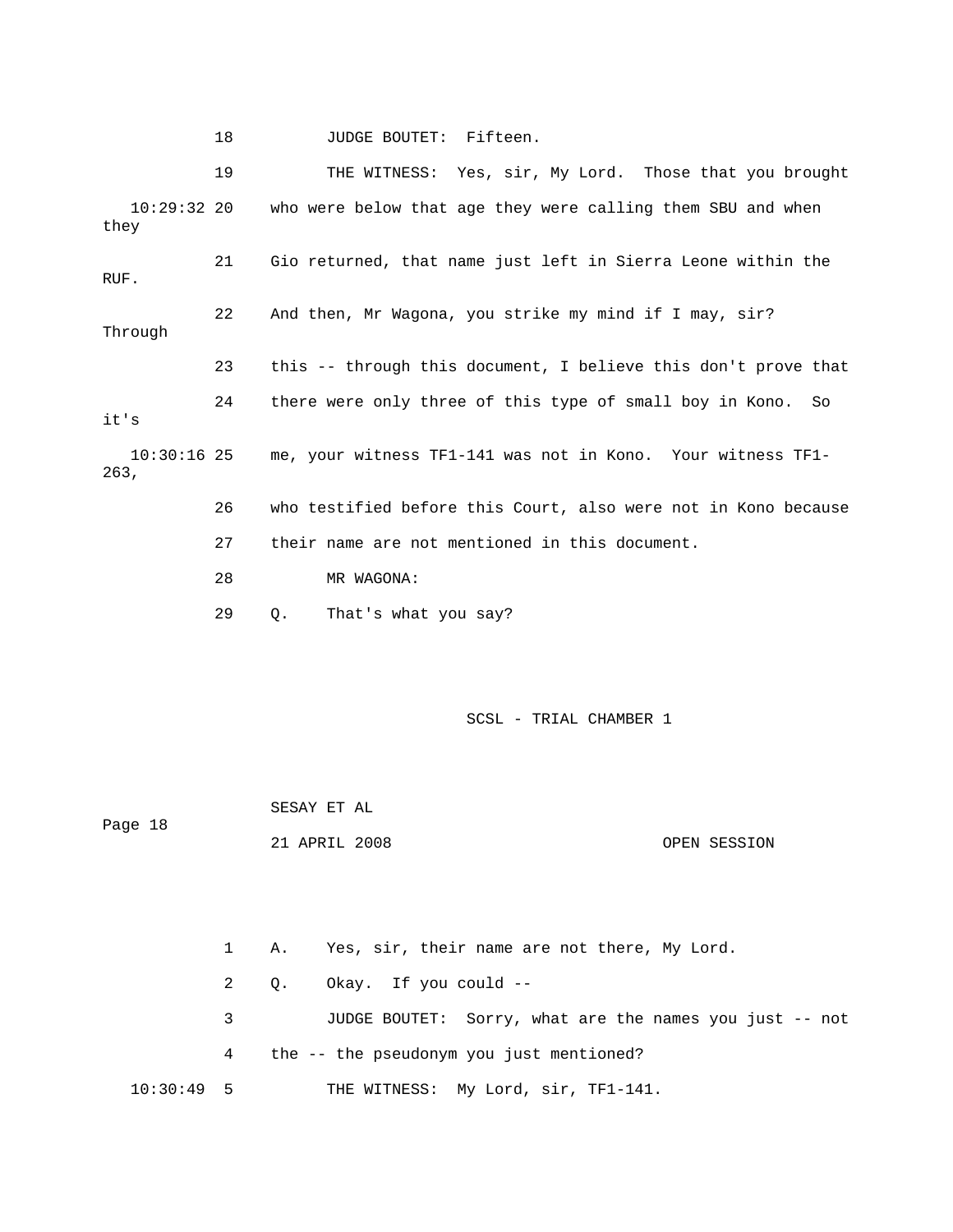6 JUDGE BOUTET: Yes. 7 THE WITNESS: And TF1-263, My Lord. 9 MR WAGONA: 10:31:02 10 Q. Mr Kallon, if you could move to -- further ahead to the 12 A. Yes, My Lord. 13 Q. And it has towards the middle names of new captives No, My Lord. And I'm quite sure this prove a record 10:31:57 20 That's why maybe you see the indication there: Name of . 21 and there are three in number with their ages, everything 23 explained that before this Court, that wheresoever they got a 10:32:29 25 civilian will not be maltreated and they will, he, as a G5, if 28 Q. Okay. If you could move to 25592. Are you there, 29 Mr Kallon? 8 JUDGE BOUTET: Thank you. 11 page ending with 25591. along 14 Guinea/Sierra Leone highway, and you will see three names there. 10:31:28 15 Do you know anything about these captives who were being referred 16 to? 17 A. sake 18 that all civilian within the RUF were on the record or their name 19 were recorded and location and how they came into the RUF. captive, 18, 22 18, 28, plus. And your witness TF1-041 acting -- he really 24 civilian, they used to take them to an alafia zone, where he 26 see people maltreated then they will charge him for tantamount to 27 sabotage, something like that, the word he used here.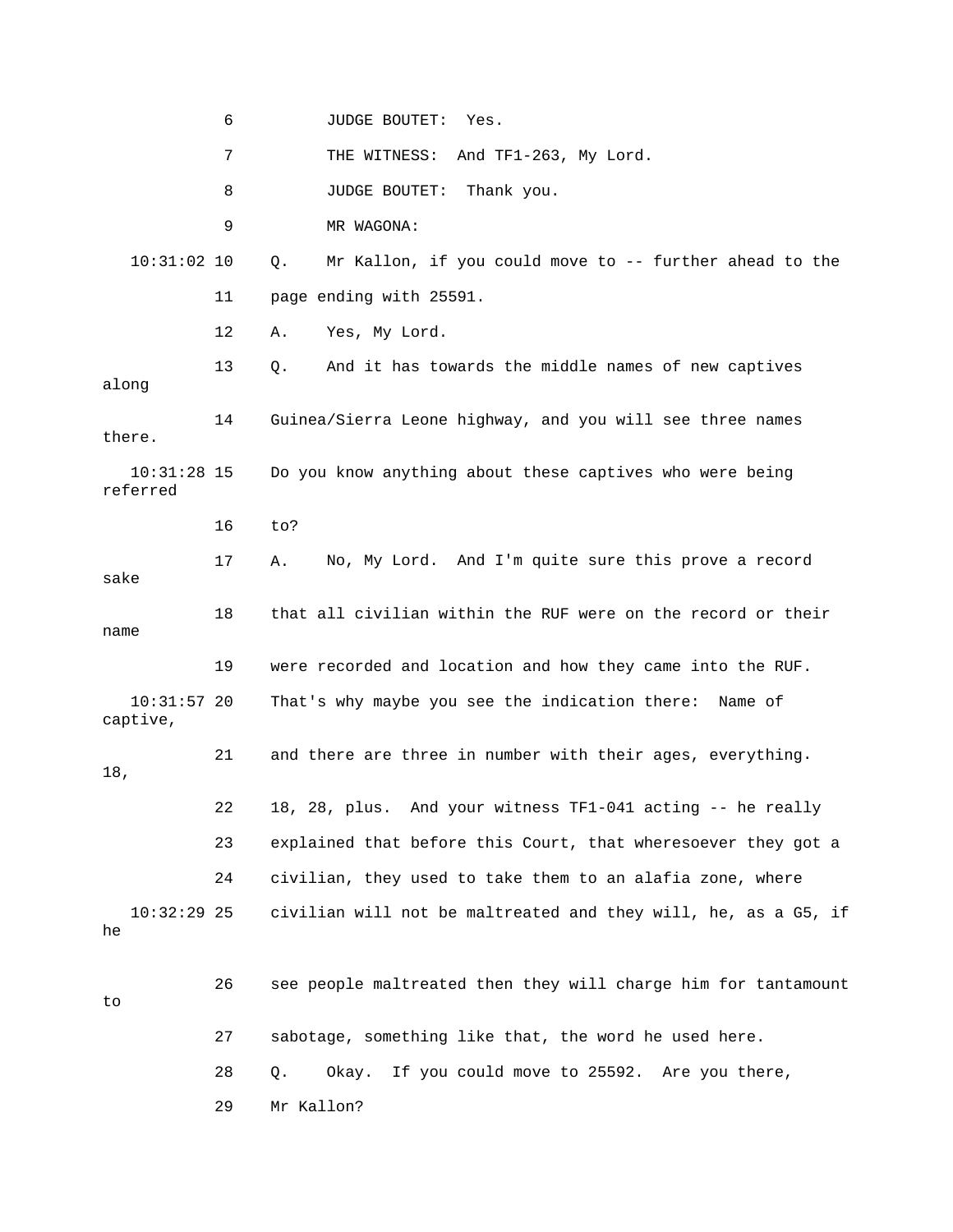|    | Page 19       |    | SESAY ET AL |                                                               |              |  |  |
|----|---------------|----|-------------|---------------------------------------------------------------|--------------|--|--|
|    |               |    |             | 21 APRIL 2008                                                 | OPEN SESSION |  |  |
|    |               |    |             |                                                               |              |  |  |
|    |               |    |             |                                                               |              |  |  |
|    |               | 1  | Α.          | Yes, My Lord.                                                 |              |  |  |
|    |               | 2  | Q.          | You'll see that at the top it's dated 15 July '98?            |              |  |  |
|    |               | 3  | Α.          | Yes, My Lord.                                                 |              |  |  |
| оf |               | 4  | Q.          | And then you'll see this is a long list which has name        |              |  |  |
|    |               |    |             |                                                               |              |  |  |
|    | 10:33:10      | 5  |             | civilian women and officer in charge. And you will see that   |              |  |  |
|    |               | 6  |             | against each name of a civilian woman, there is an officer in |              |  |  |
|    |               | 7  |             | charge with a rank. And you will see that this list goes on   |              |  |  |
|    |               | 8  |             | through the next pages and ends at 183; do you see that?      |              |  |  |
|    |               | 9  | Α.          | Yes, My Lord.                                                 |              |  |  |
| to | $10:33:48$ 10 |    | Q.          | Do you know anything about these women and what they had      |              |  |  |
|    |               | 11 |             | do with the officers in charge of each of them?               |              |  |  |
|    |               | 12 |             | PRESIDING JUDGE:<br>What page is this?                        |              |  |  |
|    |               | 13 |             | My Lord --<br>MR WAGONA:                                      |              |  |  |
|    |               | 14 |             | PRESIDING JUDGE: You said it was 92?                          |              |  |  |
|    | $10:34:01$ 15 |    |             | MR WAGONA:<br>It's at 25592.                                  |              |  |  |
|    |               | 16 |             | PRESIDING JUDGE: 92, yes. To --                               |              |  |  |
|    |               | 17 |             | MR WAGONA: And that list goes on up to 25595.                 |              |  |  |
|    |               | 18 |             | PRESIDING JUDGE: Yeah, because I heard you say 85 or          |              |  |  |

so,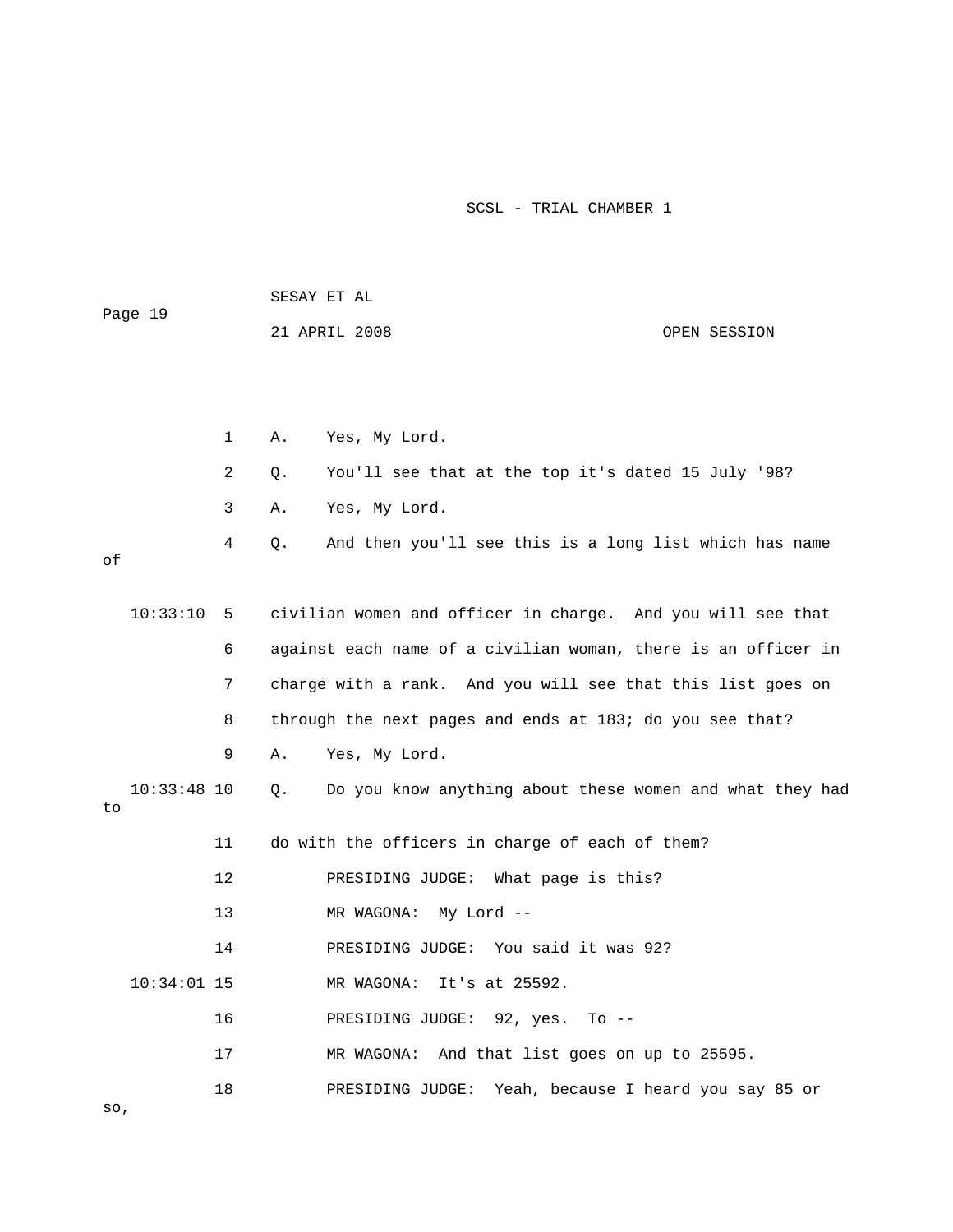19 so, anyway 25595. 10:34:17 20 MR WAGONA: Yes, My Lord. 21 Q. Mr Kallon, the question is: Do you know anything about 23 each woman? 24 A. To answer this question, this particular one, I don't , 10:34:37 25 But, if I may explain? Even where we were in Superman Ground 27 PRESIDING JUDGE: Are you explaining in relation to this 28 page to which you have been referred? thing like because where 29 THE WITNESS: Yes, My Lord, some 22 these women and what they had to do with officer in charge of know. 26 myself, Superman himself -- I

SCSL - TRIAL CHAMBER 1

| Page 20 | SESAY ET AL   |  |              |
|---------|---------------|--|--------------|
|         | 21 APRIL 2008 |  | OPEN SESSION |

 1 was present. I just went to show the sort of relationship. 2 PRESIDING JUDGE: Yes, go ahead. 3 THE WITNESS: Where we were at Meiyor, Superman Ground, 4 myself, Superman himself our wife names all were written 10:35:09 5 our names to prove that this is a record to show the living 7 happen you married this woman that you have to write the woman against human 6 being within each of commanding post of the RUF. So if you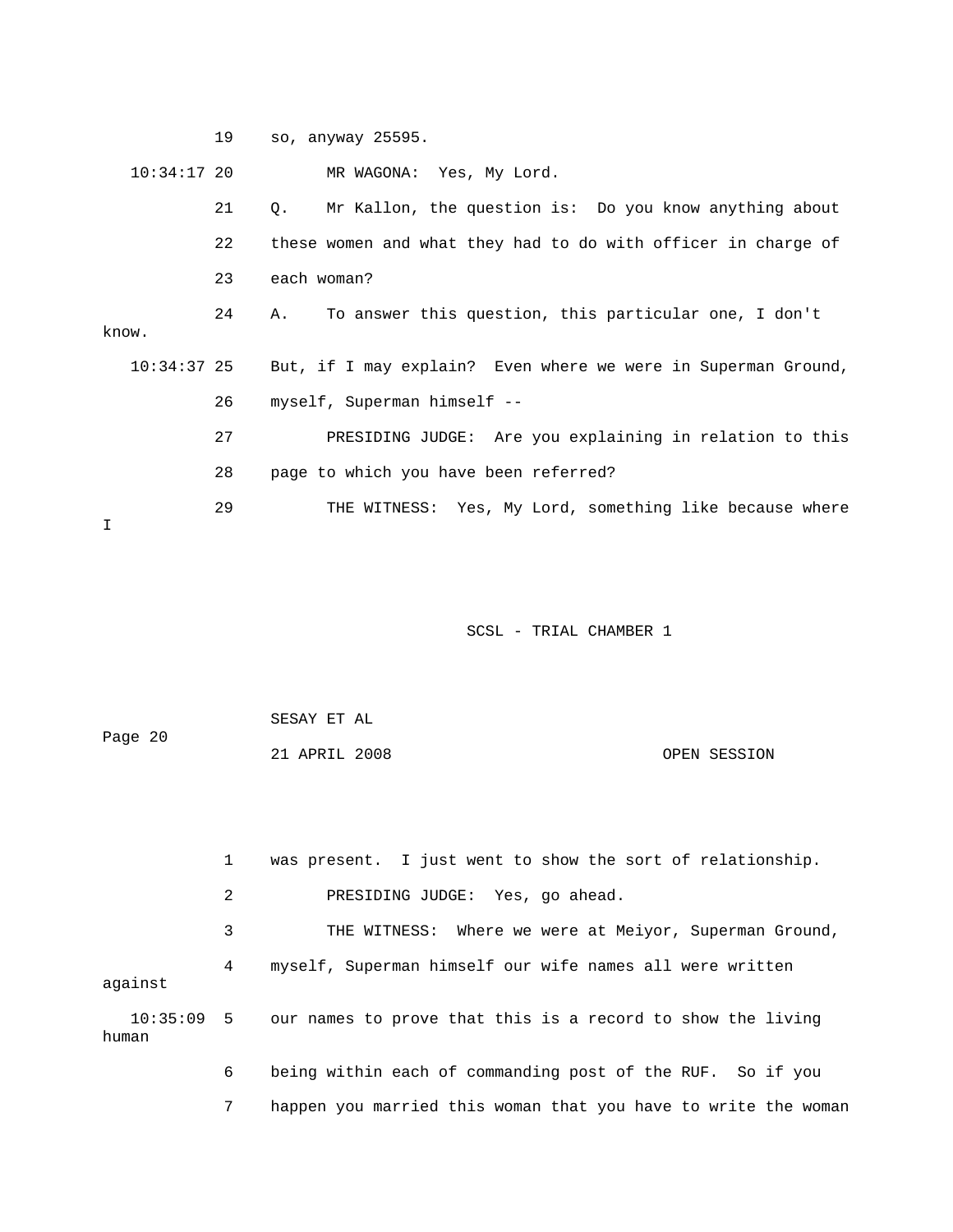|               | 8  | name to your -- opposite your name.                              |
|---------------|----|------------------------------------------------------------------|
|               | 9  | MR WAGONA:                                                       |
| $10:35:32$ 10 |    | So according to you these were wives of these --<br>Q.           |
|               | 11 | Yeah.<br>Α.                                                      |
|               | 12 | But the list --<br>$Q_{\star}$                                   |
|               | 13 | PRESIDING JUDGE: Are you sure they are their wives?              |
|               | 14 | THE WITNESS: Like, for what happened in -- where I was,          |
| $10:35:46$ 15 |    | sir.                                                             |
|               | 16 | PRESIDING JUDGE: You are speculating. How do you know            |
|               | 17 | about that?                                                      |
|               | 18 | THE WITNESS: That's why, sir, I cannot say on this but           |
| then          | 19 | where I was, so they write our names. They write your name,      |
| $10:35:56$ 20 |    | they write your wife's name.                                     |
|               |    |                                                                  |
|               | 21 | PRESIDING JUDGE: Speak about what you know.                      |
|               | 22 | THE WITNESS: Yes, sir.                                           |
|               | 23 | PRESIDING JUDGE: We don't want you to speculate.                 |
|               | 24 | THE WITNESS: I'm sorry, sir.                                     |
| $10:36:08$ 25 |    | MR WAGONA:                                                       |
| indicate      | 26 | $Q_{\star}$<br>But do you see, Mr Kallon, that this one does not |
|               | 27 | wife? It just say "officer in charge."                           |
|               | 28 | Α.<br>Can I just explain, sir?                                   |
|               | 29 | Yes, please.<br>Q.                                               |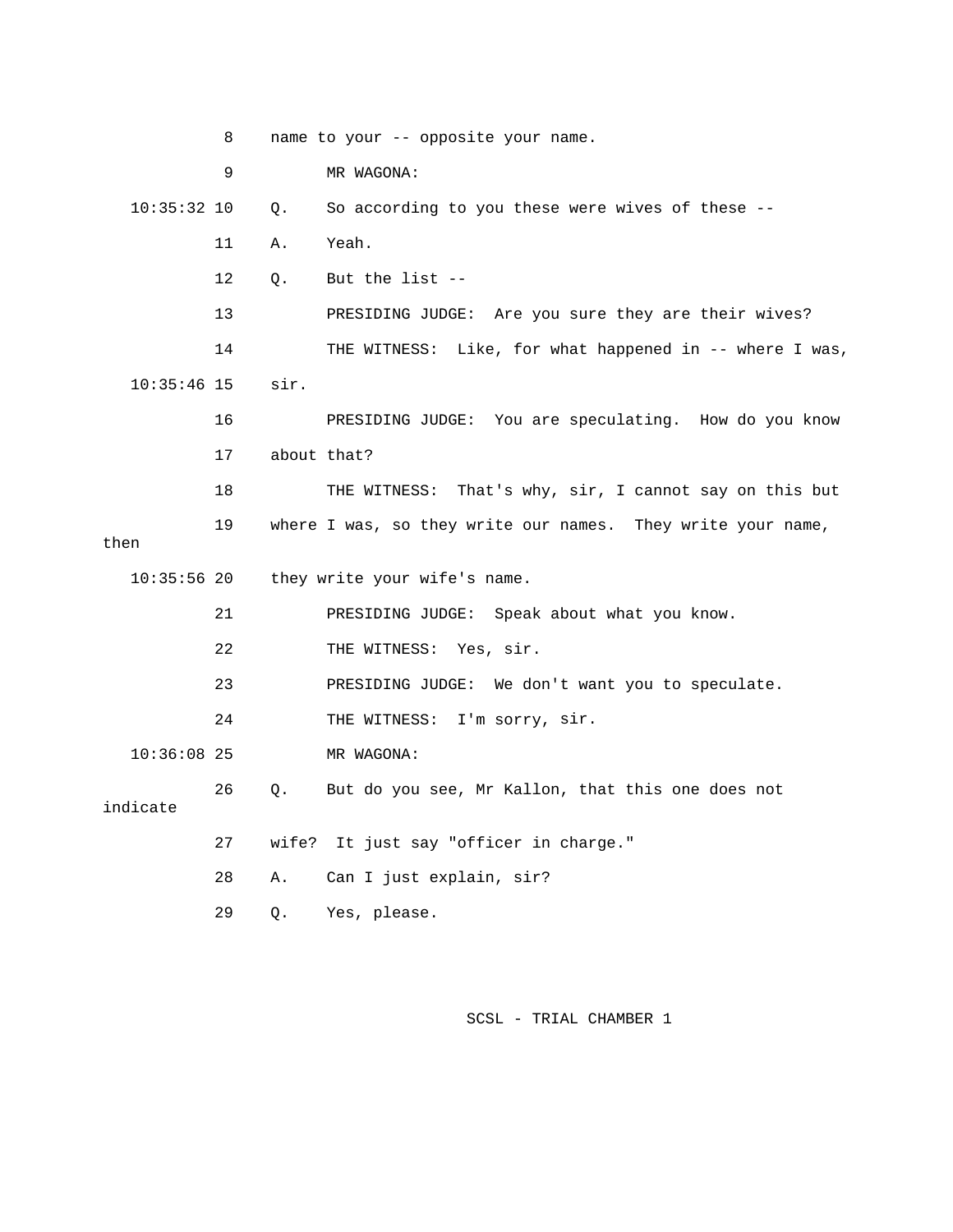21 APRIL 2008 OPEN SESSION

| Ground                | 1  | I cannot speak on this document more but in Superman<br>Α.     |
|-----------------------|----|----------------------------------------------------------------|
| your                  | 2  | what happened, when they write your name, they have to write   |
| just                  | 3  | wife name and those wives, they were not a soldier, so they    |
| same                  | 4  | have to write their name as civilian. I'm sure that was the    |
| 10:36:30<br>Kono      | 5  | situation in other part of the camps that were operating in    |
|                       | 6  | at that time, and that was instruction given by Superman.      |
| name                  | 7  | Okay. If you follow that list, and go up to 157, the<br>Q.     |
| you                   | 8  | at 157, do you see that? The name is Madusu Tarawallie.<br>Do  |
|                       | 9  | see that?                                                      |
| $10:37:01$ 10         |    | $Um - hmm.$<br>Α.                                              |
|                       | 11 | And the officer in charge of that woman is Major Kallon?<br>Q. |
|                       | 12 | Um-hmm.<br>Α.                                                  |
|                       | 13 | Do you know anything about this Major Kallon, who was in<br>Q. |
|                       | 14 | charge of Madusu Tarawallie?                                   |
| $10:37:12$ 15<br>were |    | I told you even if you look the first name there<br>Α.<br>No.  |
|                       | 16 | two Major Kallon.                                              |
|                       | 17 | And the name at 162 of Fatmata Kargbo also had Major<br>Q.     |
|                       | 18 | Kallon?                                                        |
|                       | 19 | PRESIDING JUDGE: What page, Mr Wagona?                         |
| $10:37:30$ 20         |    | MR WAGONA:<br>My Lord, I'm at page 25594. And on the list      |
|                       | 21 | it's $--$ the name at 157.                                     |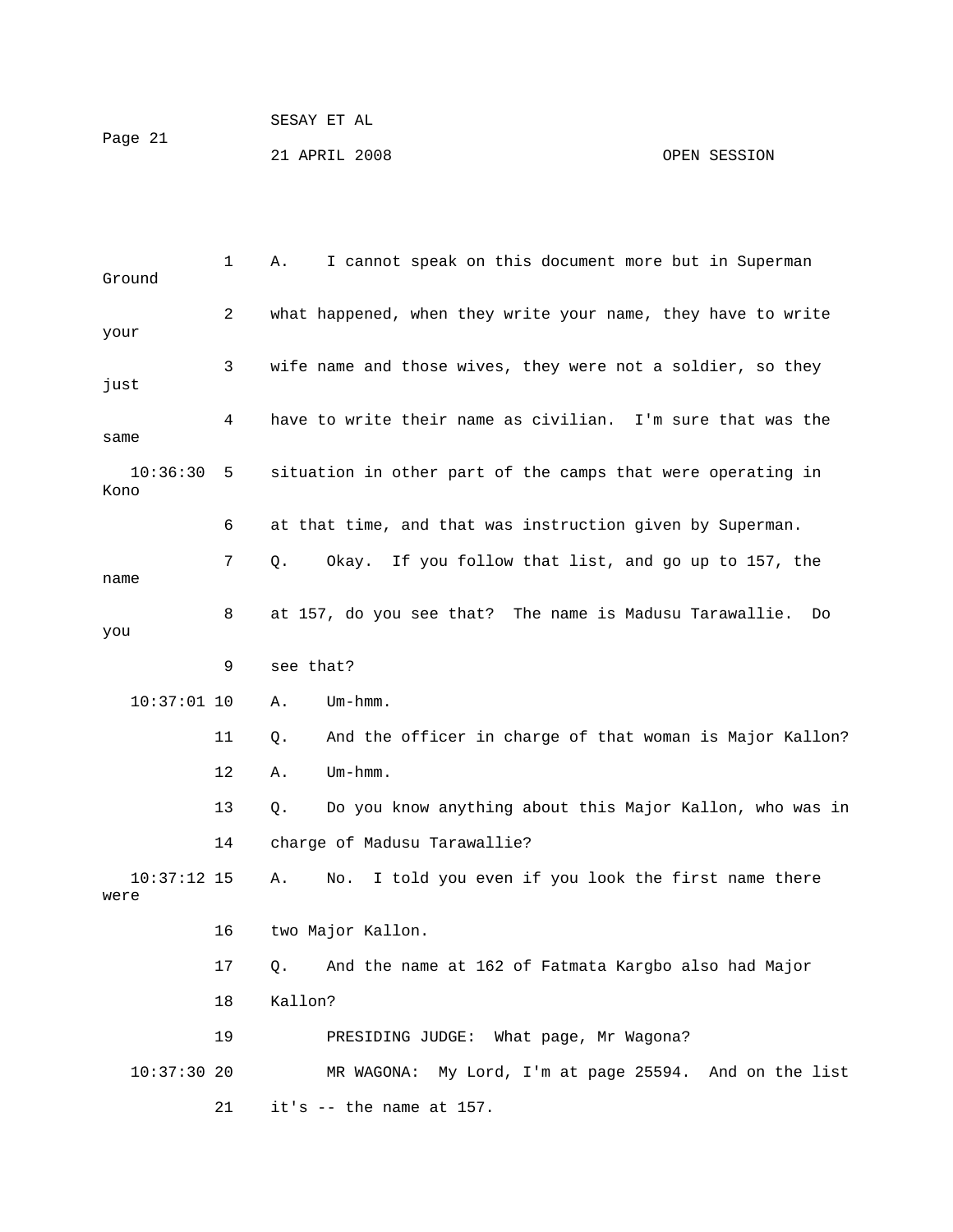|                        | 22 | THE WITNESS: No. You have at that time, as I told you,         |
|------------------------|----|----------------------------------------------------------------|
|                        | 23 | you have Major Kallon, Miloskie Kallon; you have Major Morris  |
| Kallon.                | 24 | Kallon; you have Major AS Kallon. All those people were        |
| 10:38:06 25<br>women's |    | So these two Kallons, with this woman, I don't know their      |
|                        | 26 | name, but -- and those of the name you call or you saw on this |
| names.                 | 27 | list are none of my woman, my women, my two women, their       |
|                        | 28 | MR WAGONA:                                                     |
| that                   | 29 | And if you go on the next page, page 25595, the name<br>Q.     |

| Page 22 | SESAY ET AL   |  |              |
|---------|---------------|--|--------------|
|         | 21 APRIL 2008 |  | OPEN SESSION |

|    | $\mathbf{1}$   |           | appears at 174?                                              |  |
|----|----------------|-----------|--------------------------------------------------------------|--|
|    | 2              | Α.        | $Um - hmm$ .                                                 |  |
| оf | 3              | $\circ$ . | Has a woman's name Aminata Joe and the officer in charge     |  |
|    | $\overline{4}$ |           | that woman is Major Kallon. Do you know anything about that? |  |
|    |                |           | 10:38:49 5 A. Which number, sir, please?                     |  |
|    | 6              | Q.        | 174?                                                         |  |
|    | 7              | Α.        | $Um - hmm.$                                                  |  |

8 Q. Has Aminata Joe?

9 A. Um-hmm.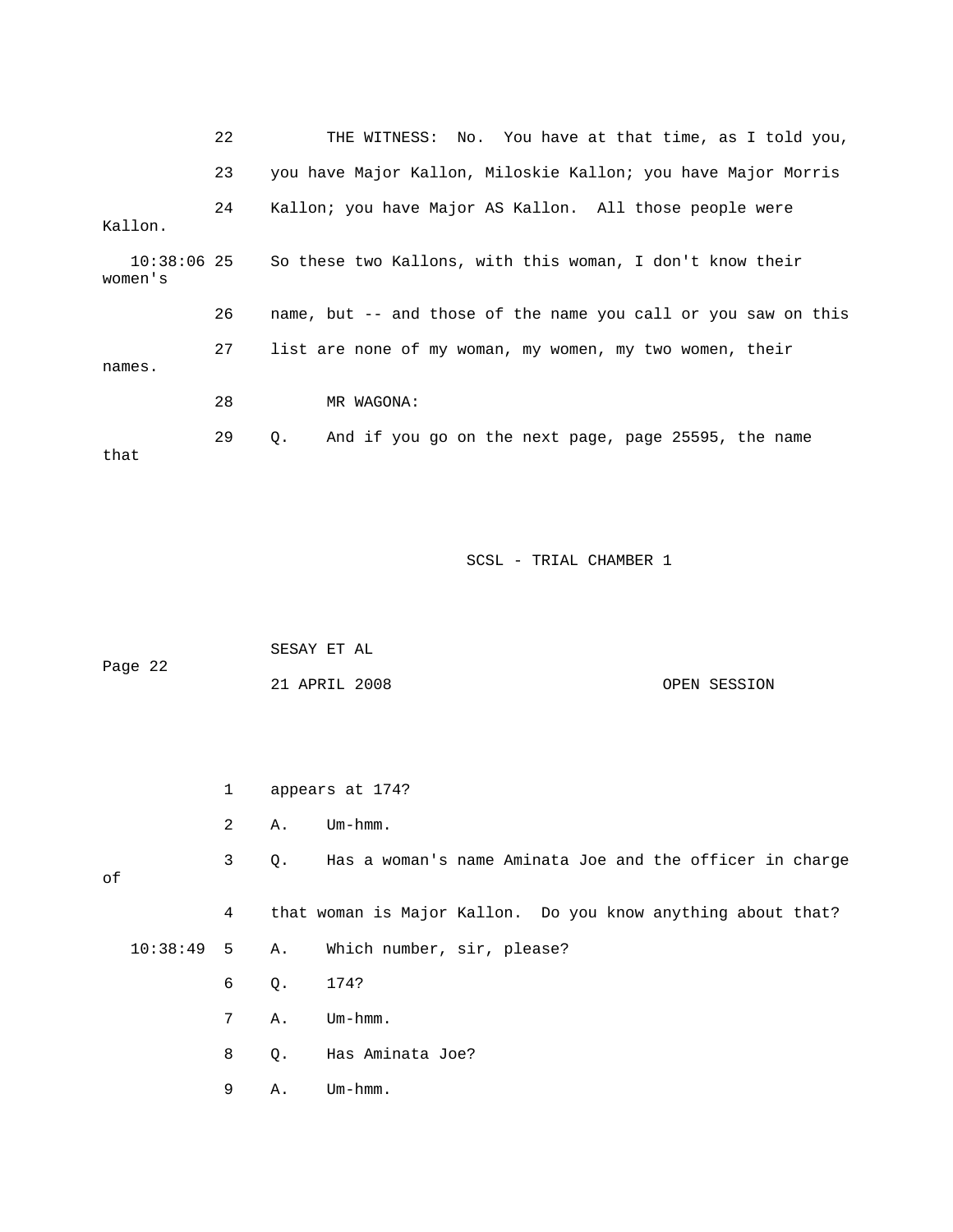10:38:56 10 Q. And the officer in charge is Major Kallon? 11 A. No, sir. The name Kallon, just like you go to graveyard Lord. 13 Mr Wagona, please, My Lords, if you look the list again, it will 14 show -- on page 25575 it showed the different, different, 18 THE WITNESS: 25575, My Lord. You will see the brigade see 21 the third brigade IDU commander. So -- then on page 25576, you o wh Lord. different, 10:41:21 25 different brigade G5 commander, battalion IDU commander, brigade 26 MP commander. Then you will see signature of captain, you know. 27 Different, different, different authority who prepared these 12 and call grandfather in Sierra Leone here, it is plenty, My 10:40:16 15 different authority who were in charge of -- who made this 16 document. You will see their signatures and -- 17 PRESIDING JUDGE: Mr Kallon, what page? 19 commander approved this document. You will see the brigade G5 10:40:40 20 commander. You will see the brigade MP commander. You will 22 will se adjutant, different, different, different signature 23 were in charge of those, who prepared this type of list, My 24 Nothing. Then if you go on page 25581, you will see 28 documents, and which I believe throughout you will not found 29 anything done by me. You will see this one, Major Balla. You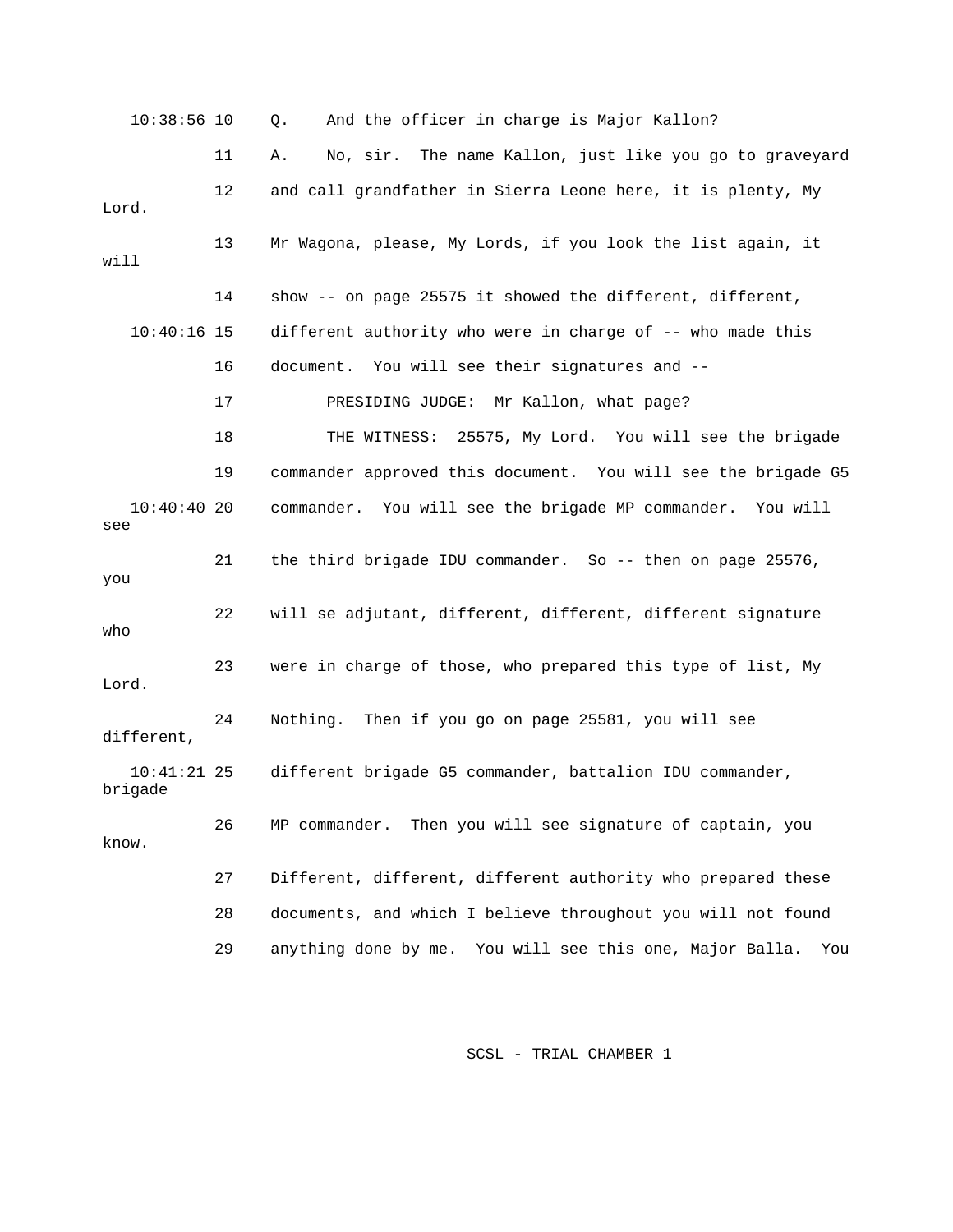| Page 23 | SESAY ET AL   |              |
|---------|---------------|--------------|
|         | 21 APRIL 2008 | OPEN SESSION |

 1 will see Signal, you know. So on and so forth, My Lord. 2 MR WAGONA: My Lord, I would apply to -- to make this an the 4 previous exhibit but, My Lord, you have indicated you would ld prefer that it should be a 6 PRESIDING JUDGE: I wou 7 separate exhibit, which identified the earlier one. We don't 9 19 MR TAKU: Absolutely no objection, Your Honours. 11 PRESIDING JUDGE: The document is -- have you shown it 12 the other Defence teams? Mr - on. Mr Cammegh, any 14 PRESIDING JUDGE: No objecti objection? It is admitted and marked as Exhibit 16 PRESIDING JUDGE: 17 **Interval Exhibit No. 346 was admitted**] 18 PRESIDING JUDGE: And for the records, let it be mentioned 19 that Exhibit 346 has a nexus with exhibit -- what is it again? 6. As, indeed, Exhibit 21 PRESIDING JUDGE: With Exhibit 33 3 exhibit. I don't know whether I should apply to substitute 10:42:24 5 prefer that it should be -- 8 want any confusion. Yes, is there any objection? 10:42:44 10 MR WAGONA: My Lord, I have a copy for the Court. to 13 MR JORDASH: No objection. 10:43:43 15 MR CAMMEGH: No. 346. 10:44:06 20 MS KAMUZORA: It's Exhibit 336. 22 336 is part of the entirety of Exhibit 346. That is the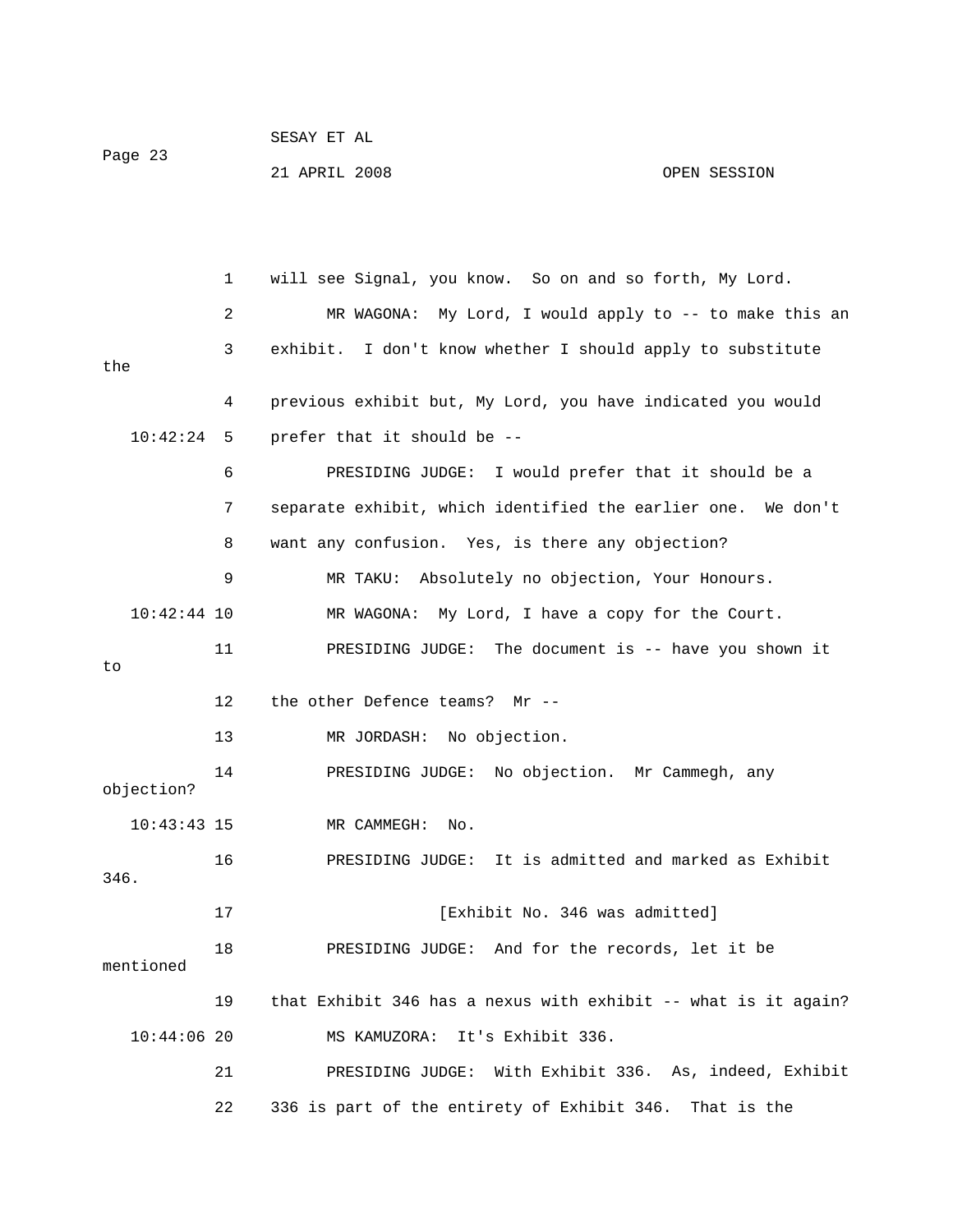|                      | 23 | understanding of the Tribunal, is it, Mr Wagona?                   |
|----------------------|----|--------------------------------------------------------------------|
|                      | 24 | MR WAGONA: Yes, My Lord.                                           |
| $10:44:55$ 25<br>the |    | Now, Mr Kallon, your deployment in Kono in 1998 after<br>$\circ$ . |
|                      | 26 | intervention was done by Sam Bockarie together with Mr Issa        |
|                      | 27 | Sesay; is that correct?                                            |
| was                  | 28 | It was done by Sam Bockarie, not Mr Issa. Sam Bockarie<br>Α.       |
| about                | 29 | Superman. Because when we got to Gandorhun, everybody were         |

|         | SESAY ET AL   |              |
|---------|---------------|--------------|
| Page 24 |               |              |
|         | 21 APRIL 2008 | OPEN SESSION |

| who    | $\mathbf{1}$ | to go to Kailahun. It was Sam Bockarie who suggested -- or            |
|--------|--------------|-----------------------------------------------------------------------|
| Sesay, | $\mathbf{2}$ | selected those who for go with Johnny Paul Koroma, that Mr            |
|        | 3            | 371 and JPK and his wife, with their wives and their children,        |
|        | 4            | were the one allowed to go. Sam Bockarie instructed Superman          |
| Sesay  |              | 10:45:47 5 that all other body are to stay within Kono. So it was not |
| me     | 6            | who said Kallon, you are to stay in Kono. No, he do not tell          |
|        | 7            | SO.                                                                   |
|        | 8            | MR TAKU: Your Honours, I just want to, with your                      |
| In     | 9            | permission, to make the record that this question was asked.          |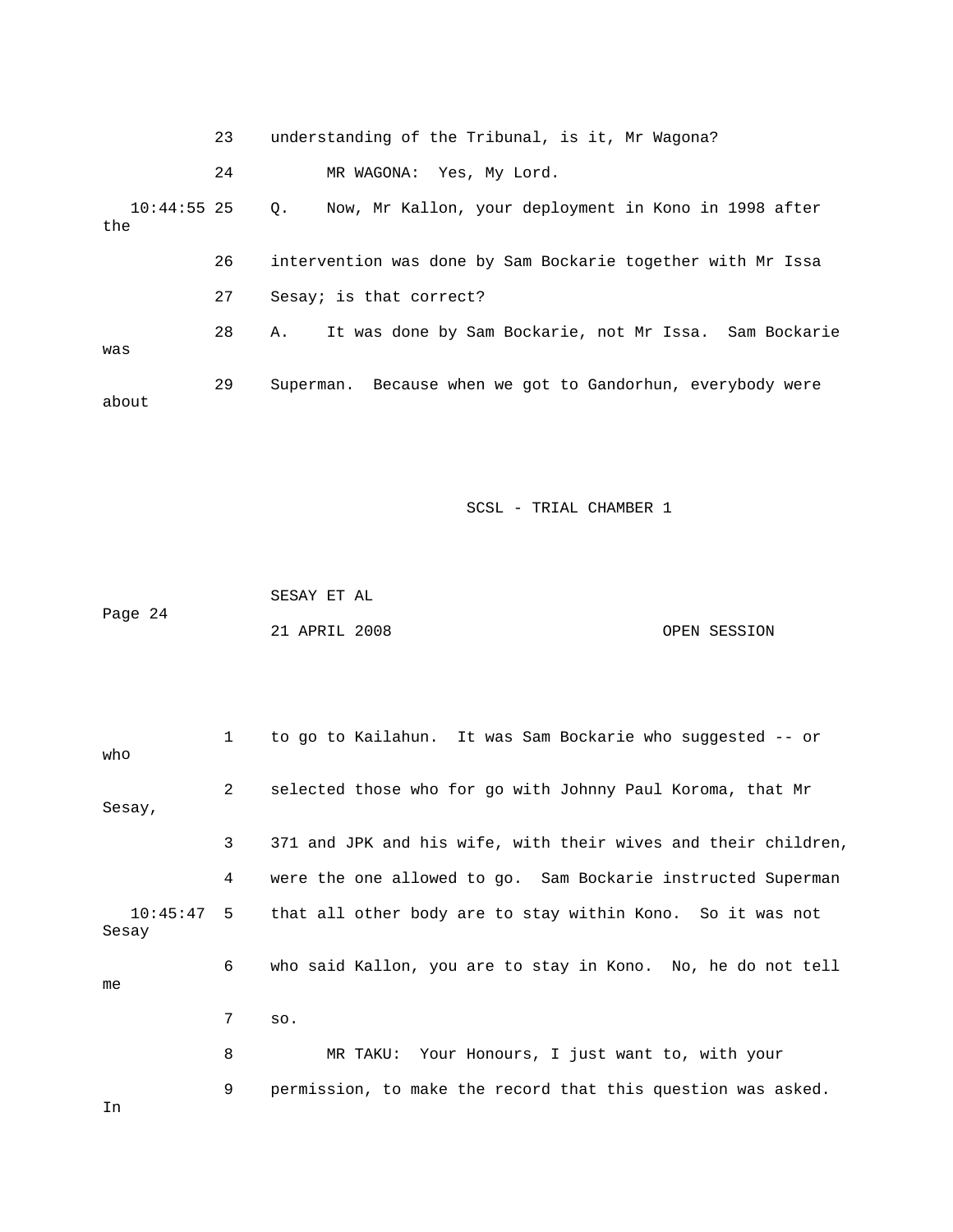10:46:08 10 fact, it was among the very first questions my colleague asked 12 **PRESIDING JUDGE:** What is wrong with asking it again? 13 MR TAKU: Well, I just wanted to -- 10:46:19 15 MR TAKU: But I just wanted to indicate that that is 16 happening; he is revisiting these questions he asked when he 18 PRESIDING JUDGE: At times, it could occur to you, I mean, 19 you may forget that you've put a question and you want to be very sure of what you've done before you proceed and you put the 22 interfere with the -- when the questions become very repetitive 23 and tend to be oppressive and vexatious to the witness. 26 Q. And during your stay in Kono after the intervention, 27 you agree that the majority of the battalion commanders, the 28 battalion commanders, would have been junior commandos? again? 11 and his very answer was given. 14 PRESIDING JUDGE: Yes, right. what's 17 started his cross-examination. That's just all.  $10:46:36$  20 21 question again. The response is the same, that's fine. We only 24 Yes, you may proceed, please, Mr Wagona. 10:47:09 25 MR WAGONA: Thank you, My Lord. would RUF 29 A. No. No, sir. If I can explain that to you better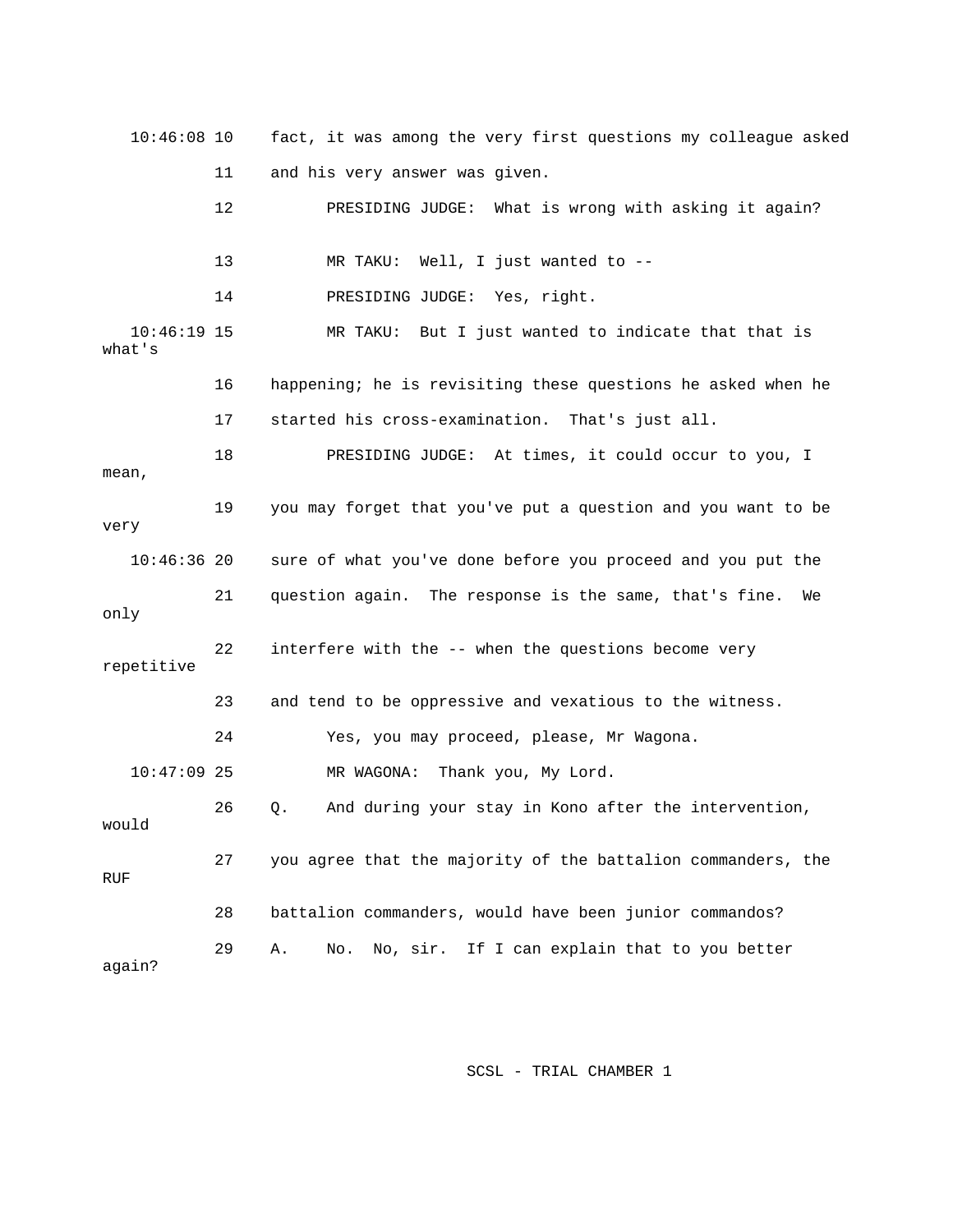| Page 25 | SESAY ET AL   |              |
|---------|---------------|--------------|
|         | 21 APRIL 2008 | OPEN SESSION |

|                         | $\mathbf 1$ | Yes, please.<br>Q.                                            |
|-------------------------|-------------|---------------------------------------------------------------|
| battalion               | 2           | After Johnny Paul left, Superman organised this<br>Α.         |
|                         | 3           | this way, if you look at Exhibit 95. I think three of these   |
|                         | 4           | battalion were headed by SLA. Lieutenant Tito was an SLA.     |
| 10:48:01<br>Athur       | 5           | Captain Savage was an SLA for Tombodu. Then one Lieutenant    |
|                         | 6           | or so, they were SLA. After they left, Superman appointed     |
| junior                  | 7           | strategic position with majors rank and majority were not     |
| Major                   | 8           | commando. Like for Yellow Mosque, Kailondo was a Vanguard,    |
|                         | 9           | Kailondo. Like, Wendedu, later to Tombodu, Rocky CO was a     |
| $10:48:38$ 10<br>junior |             | Vanguard, you know. Only Woama, I knew it was headed by a     |
|                         | 11          | commando, one Major Amara Bockarie, alias Amara Ambush. Major |
|                         | 12          | Konowa, at Tuyor, was a Vanguard, and so on and so forth,     |
|                         | 13          | My Lord.                                                      |
| concerned,              | 14          | Now, you had testified that, as far as you are<br>Q.          |
| $10:49:08$ 15           |             | TF1-366 and TF1-371 testified that you were the commander in  |
|                         | 16          | charge of Kono because they had a motive against you; do you  |
|                         | 17          | remember that?                                                |
| not                     | 18          | Yes. And, in fact, they testified against me, which is<br>Α.  |
| position                | 19          | even charged in the indictment, of the time frame, the        |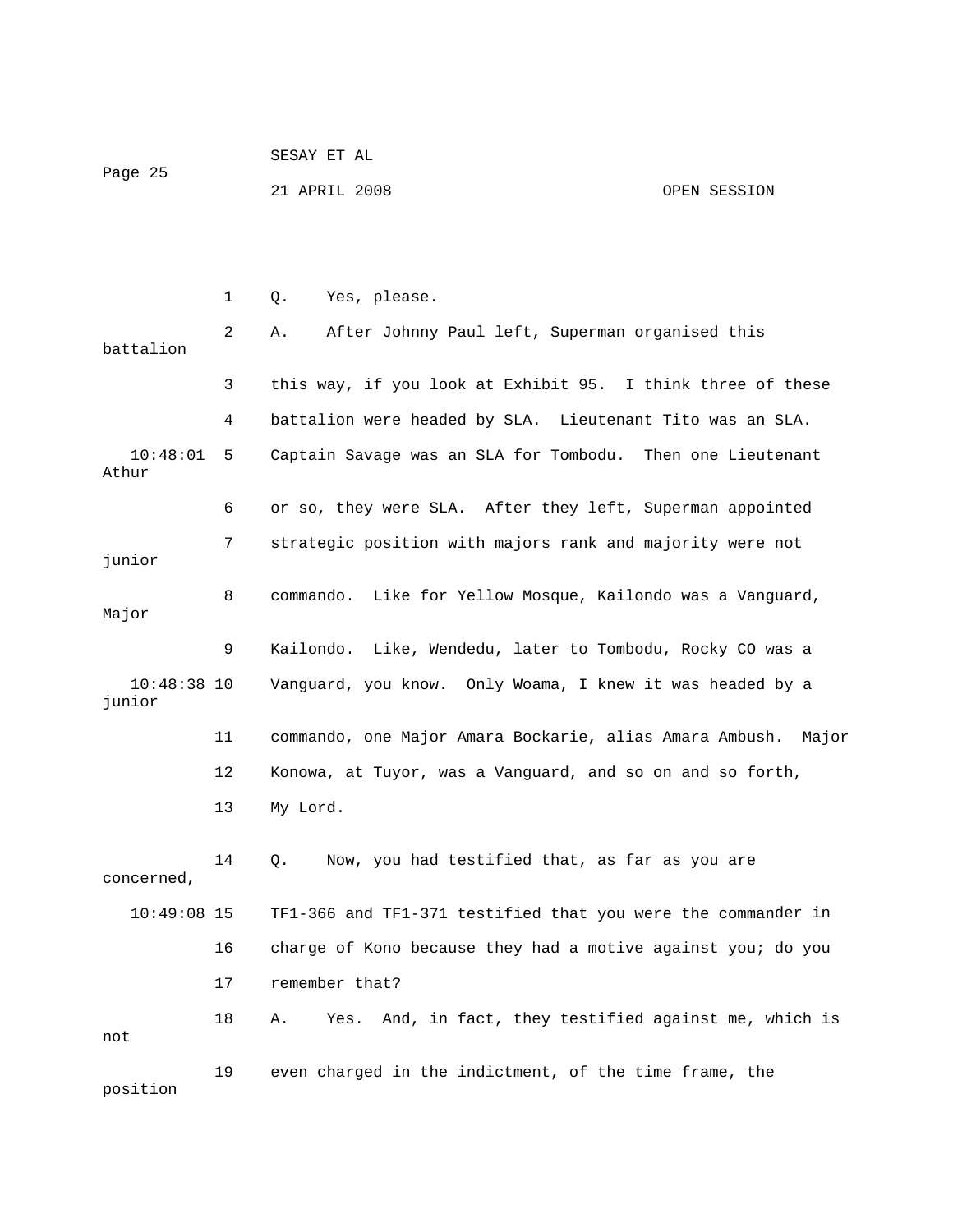| $10:49:37$ 20<br>commander, |    | they had for me there. TF-371 say I was battle-group         |
|-----------------------------|----|--------------------------------------------------------------|
| even                        | 21 | and the most senior, which of course the indictment do not   |
|                             | 22 | charge for me that. TF-366 also said I was battle-group      |
| not                         | 23 | commander in 1998, which of course I was; the indictment do  |
|                             | 24 | charge me in that.                                           |
| $10:50:04$ 25<br>334        |    | Now I want to read for you from the transcript of TF1-<br>Q. |
|                             | 26 | of 19 May 2005 at page 7?                                    |
|                             | 27 | PRESIDING JUDGE: TF1-334.                                    |
| line                        | 28 | MR WAGONA: Yes, My Lord. 19 May 2005 at page 7, from         |
|                             | 29 | $1$ to line $13$ .                                           |
|                             |    | SCSL - TRIAL CHAMBER 1                                       |
|                             |    | SESAY ET AL                                                  |
| Page 26                     |    | 21 APRIL 2008<br>OPEN SESSION                                |
| I'm                         | 1  | "Q. I think you already dealt with this yesterday, but       |
| individual                  | 2  | going to ask you again. Who was the most senior              |
|                             | 3  | in the RUF in Kono before Morris Kallon came?                |
|                             | 4  | It was Superman.<br>"A.                                      |
| 10:50:48                    | 5  | After Morris Kallon came, who was the most senior<br>"Q.     |
|                             | 6  | figure in the RUF in Kono?                                   |
|                             | 7  | Morris Kallon.<br>Α.                                         |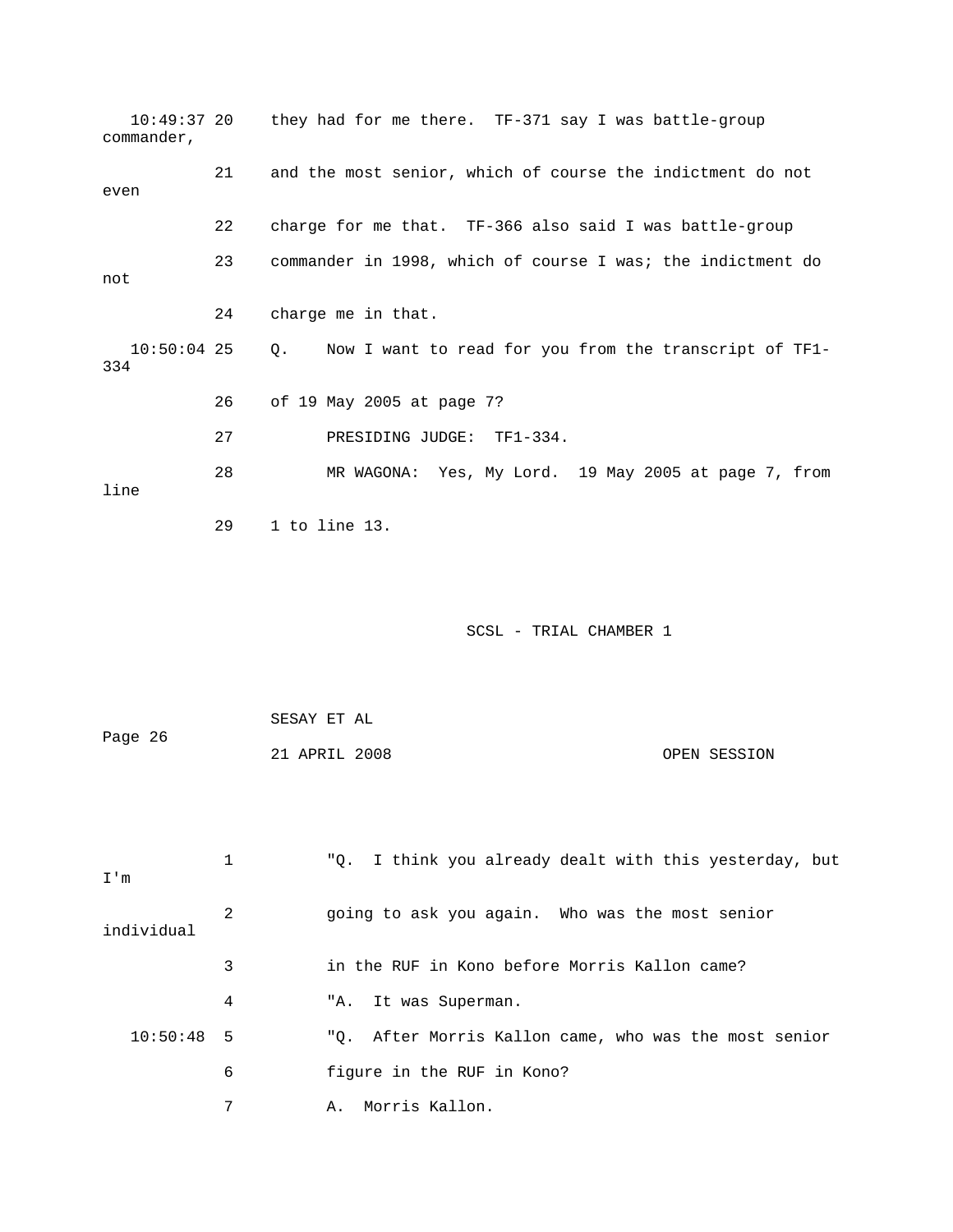8 G. Who was immediately subordinate to him in the RUF? 9 A. Superman." 10:51:06 10 PRESIDING JUDGE: Who was immediately subordinate to r "Superman"? 12 PRESIDING JUDGE: Answe 13 MR WAGONA: Yes, My Lord. 14 "Q. Do you know who was superior in the RUF to Morris 16 PRESIDING JUDGE: Was Superman, if I may halt you there, 17 was Superman ever subordinate to Morris Kallon, from the WAGONA: Well, My Lord, this is one of the pieces of 19 MR 10:51:36 20 evidence I am reading. 21 PRESIDING JUDGE: You are reading evidence but we are 23 MR JORDASH: Your Honour, may I just interject on that 24 issue? I do think it's important to put it on record that the 26 charge of Kono during 1998 when Superman was present. They was 29 These are significant discrepancies which, of course, impact who? 11 MR WAGONA: To Kallon. 10:51:21 15 Kallon?" evidence 18 we have? not 22 here to listen to -- anyway, go ahead. 10:51:53 25 Prosecution, as yet, have not indicated who it is they say was in 27 appear to be sitting between two boats: One, that Superman 28 the head of Kono; two, that Mr Kallon was the head of Kono. on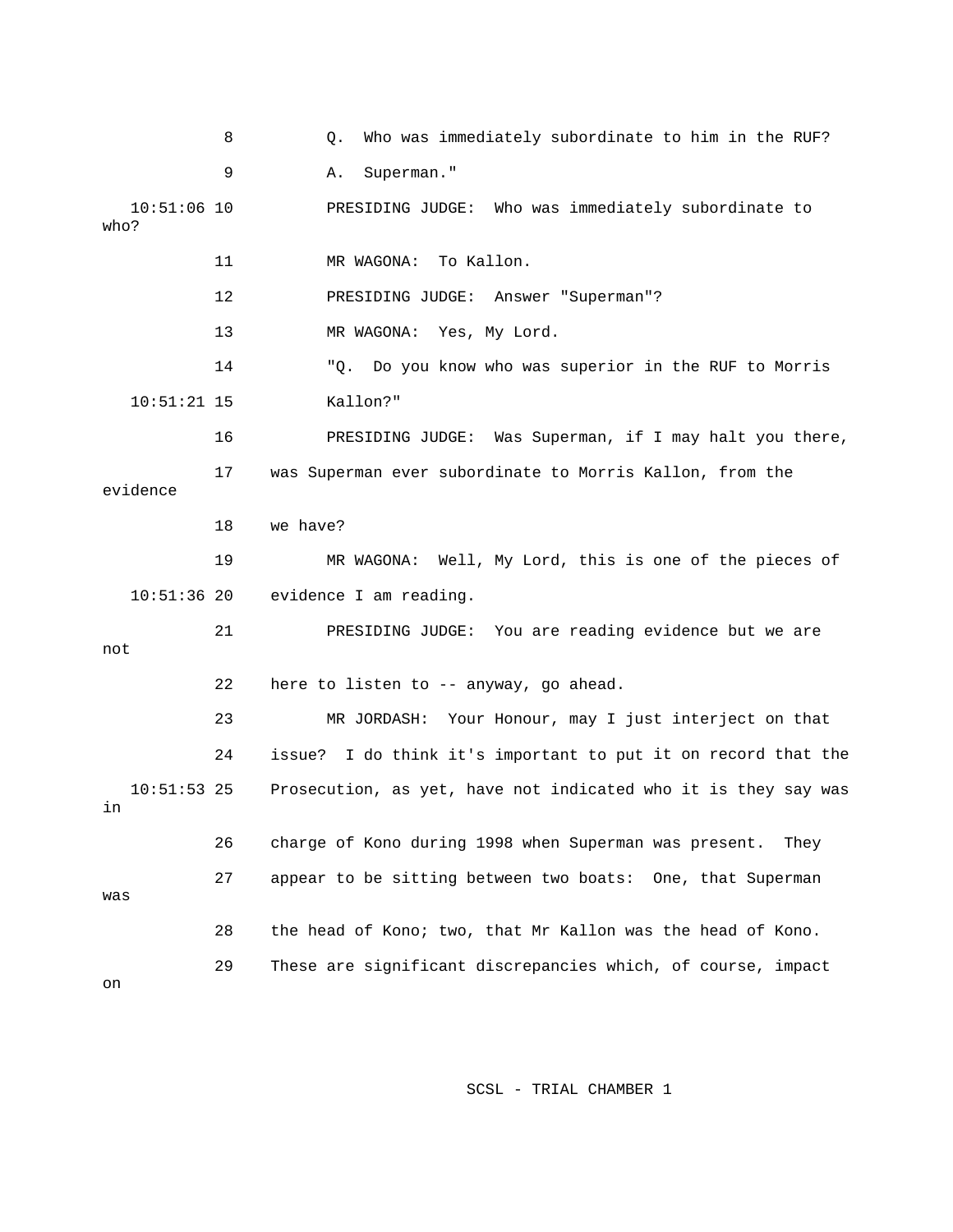| Page 27 | SESAY ET AL   |  |              |
|---------|---------------|--|--------------|
|         | 21 APRIL 2008 |  | OPEN SESSION |

 1 the accused and we're trying to address the various liabilities 2 which are charged in the indictment. 3 And I've noticed during the cross-examination of Mr Kallon 4 that the Prosecution have carefully, studiously avoided saying which man was the head of Kono. What is their case on Kono? 6 done know. So I put that on record at this stage. 7 PRESIDING JUDGE: We made our comments at that time -- 8 the appropriate time. It is for them to make their case and 9 us to determine, at the end of it, you know, whether the case 10:52:52 10 been made or not. the 13 PRESIDING JUDGE: That's why I'm putting, I'm asking him 14 this question: It was, is there anywhere on the records that 10:53:02 15 was said, you know, that Morris Kallon, or rather Superman, 16 under the orders of Morris Kallon, following the evidence of  $10:52:33 5$ We at for has 11 MR JORDASH: Yes. I'm simply saying we don't know what 12 case is. it was 17 TF1-334, which you are citing here on page 7, lines 1 to 13. You 18 may continue reading; it's just a comment, you know. You may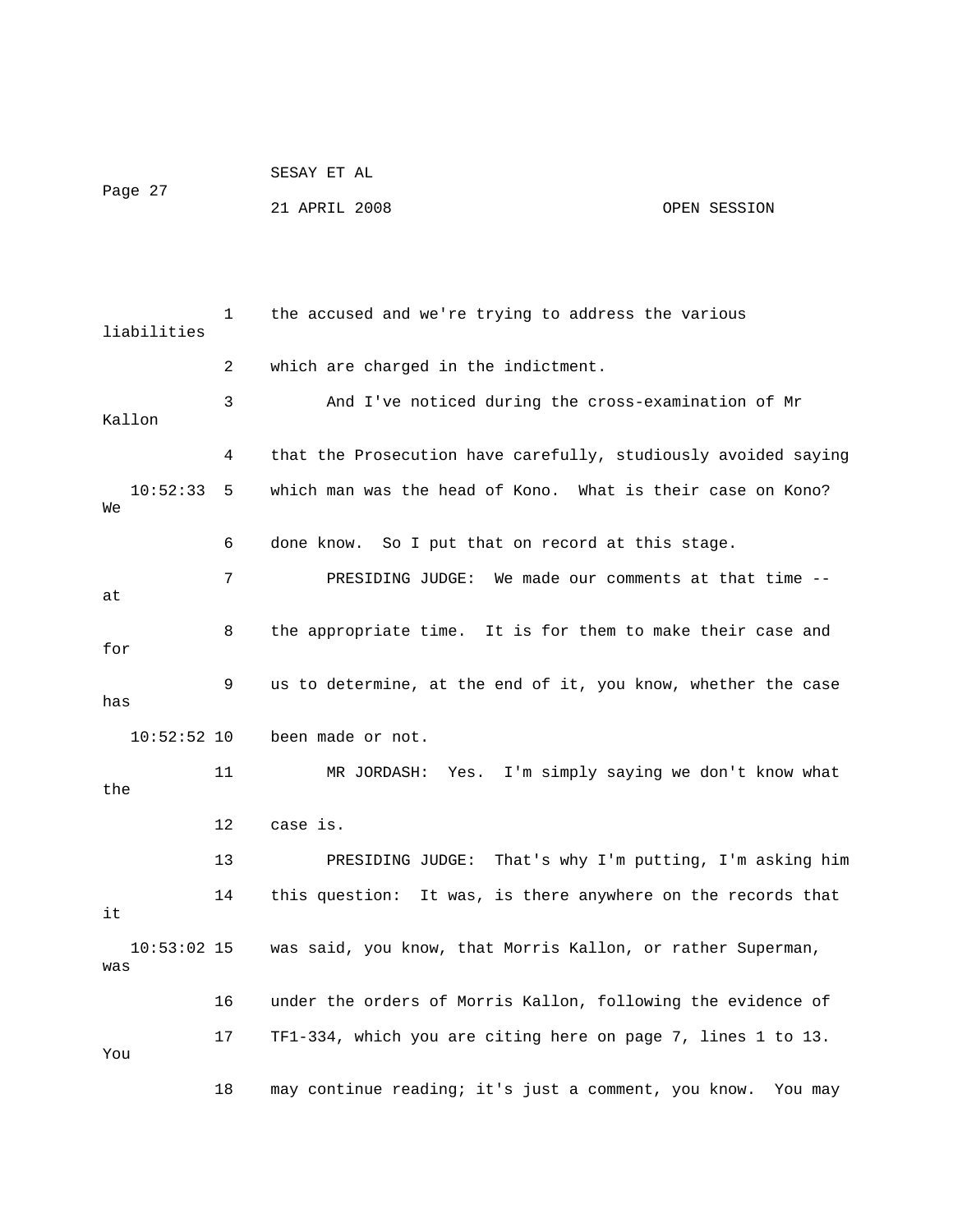|               | 19             | continue. I don't want to get into --                                  |
|---------------|----------------|------------------------------------------------------------------------|
| $10:53:27$ 20 |                | MR WAGONA: Much obliged, My Lord.                                      |
|               | 21             | PRESIDING JUDGE: Yes, you may continue.                                |
| quotation,    | 22             | JUDGE BOUTET: But I'm not sure it is the right                         |
| you           | 23             | by the way, because I look at the final transcript and what            |
| any           | 24             | are quoting would appear to be on page 8, and not page 7, in           |
| $10:53:47$ 25 |                | event.                                                                 |
|               | 26             | MR WAGONA: My Lord, what I have is an actual printout.                 |
|               | 27             | JUDGE BOUTET: Of what?                                                 |
|               | 28             | MR WAGONA: Of the transcript itself.                                   |
|               | 29             | JUDGE BOUTET: Of the final transcript?                                 |
| Page 28       |                | SCSL - TRIAL CHAMBER 1<br>SESAY ET AL<br>21 APRIL 2008<br>OPEN SESSION |
|               | $\mathbf 1$    | MR WAGONA: Yes.                                                        |
|               | $\overline{a}$ | PRESIDING JUDGE: Or the draft transcript?                              |
|               | 3              | MR WAGONA: No, no. That particular page. And I also                    |
| have          |                |                                                                        |
|               | 4              | page 8. But I was referring to page 7.                                 |
| 10:54:42 5    |                | JUDGE BOUTET: We seem to have different transcript.                    |
|               | 6              | Anyway, that's fine. Move ahead.                                       |
|               | 7              | Maybe. It's possible.<br>MR WAGONA:                                    |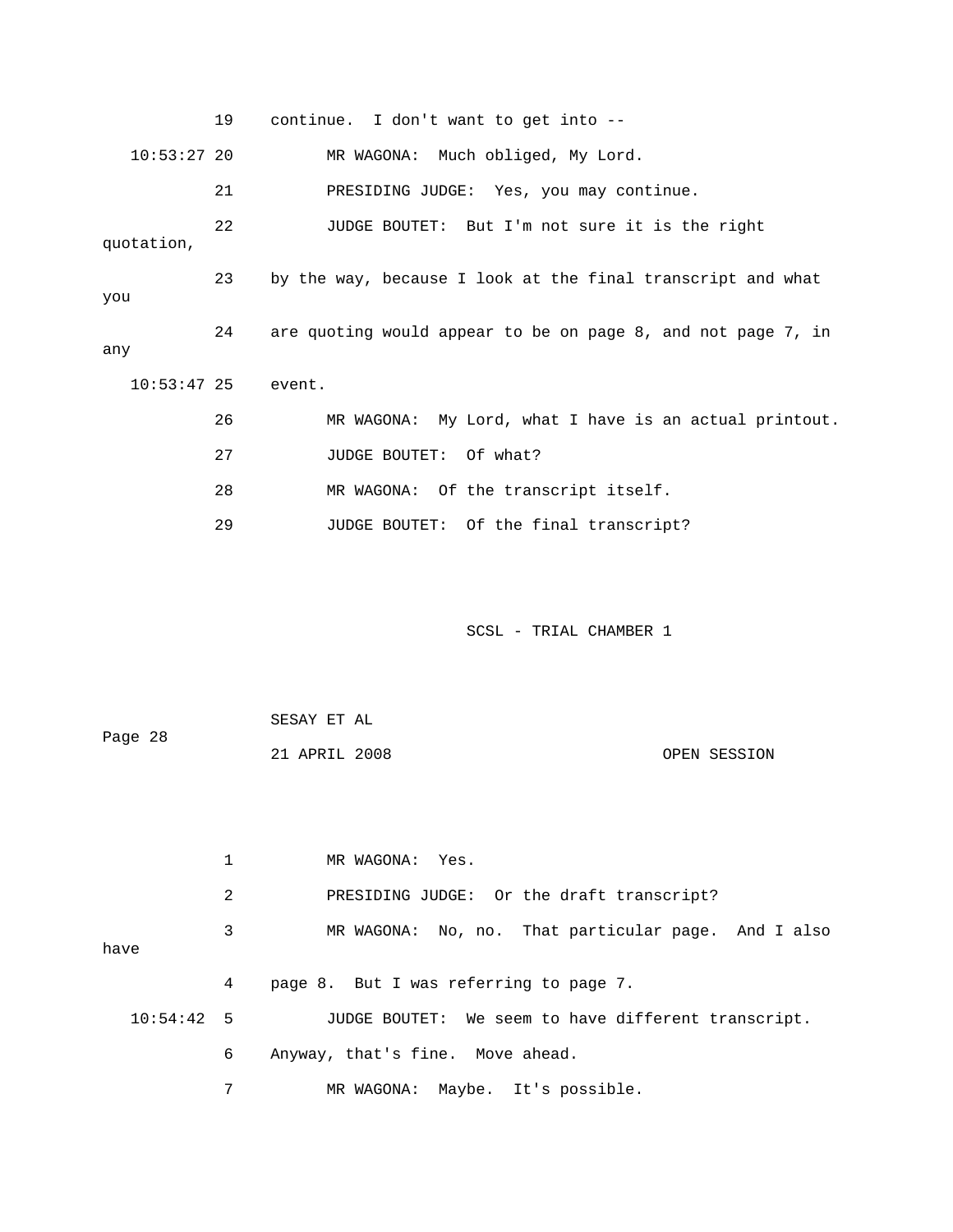|      | 8  | So, Mr Kallon, you were the commander in charge of Kono,<br>Q.   |
|------|----|------------------------------------------------------------------|
|      | 9  | were you not?                                                    |
| your |    | Α.<br>No, My Lord. If I can recall your attention back to        |
| this | 11 | witness TF1-071, he testified I think four or five days in       |
|      | 12 | trial, he showed the command structure of Kono.                  |
|      | 13 | PRESIDING JUDGE:<br>$TF1--$                                      |
|      | 14 | THE WITNESS: 071.                                                |
|      |    | PRESIDING JUDGE: Yes.                                            |
|      | 16 | THE WITNESS: He do not say I was in charge.                      |
|      | 17 | JUDGE BOUTET: Was this Junior Lion?                              |
|      | 18 | THE WITNESS: No, sir, no.                                        |
|      | 19 | JUDGE BOUTET: It's another one. Okay.                            |
|      |    | THE WITNESS: 071. Then, TF1-167 testified before this            |
|      | 21 | Tribunal. He showed the command structure which fall Exhibit     |
|      | 22 | PRESIDING JUDGE: TF1--                                           |
|      | 23 | THE WITNESS: 167, My Lord.                                       |
|      | 24 | PRESIDING JUDGE:<br>167.                                         |
|      |    | THE WITNESS: Then TF1--                                          |
|      | 26 | PRESIDING JUDGE: You say it was exhibit what?                    |
|      | 27 | Exhibit 9, My Lord. Then TF1-361 said<br>THE WITNESS:            |
|      | 28 | Superman was the commander. Then TF1-360 say Superman was the    |
|      | 29 | commander.                                                       |
|      |    | $10:55:00$ 10<br>$10:55:22$ 15<br>$10:55:31$ 20<br>$10:55:47$ 25 |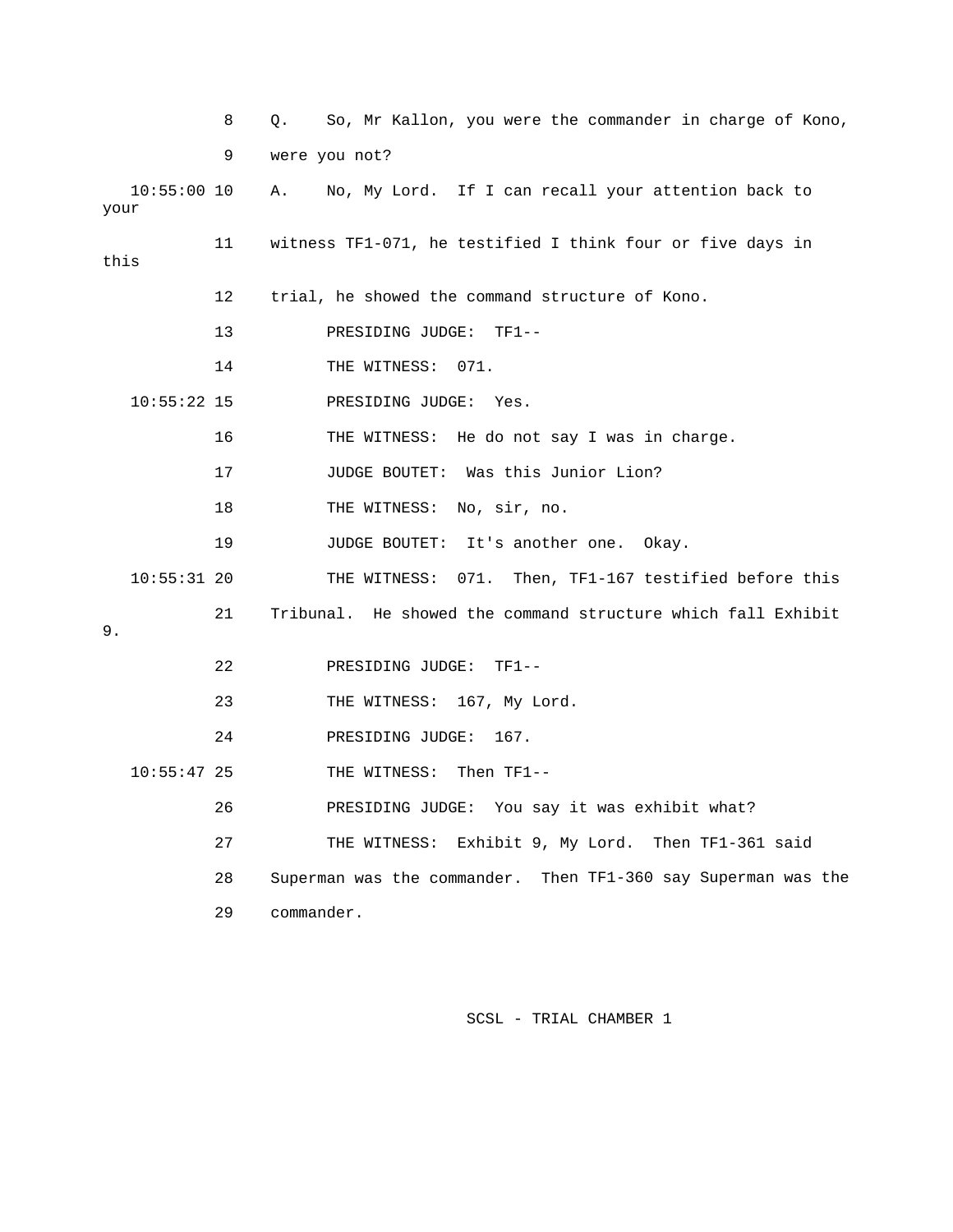21 APRIL 2008 OPEN SESSION

 1 PRESIDING JUDGE: TF1-360? 2 THE WITNESS: Yes, My Lord, and TF1-361. As I say, only 3 TF1-366 and 371, because of their motive they get against me, And 10:56:31 5 as I told you, TF1-334, I don't know him in person and he 6 know me. I only knew the officer he alleged that he was with, 7 Kono, and he was the overall operation commander. 8 MR WAGONA: 9 Q. So according to you it is only TF1-371 and 366? 10:56:59 10 A. Yeah. Then 141, who say I was battlefield commander, which 11 of course the indictment itself did not say I was battlefield 14 page 59, from line 4 to line 10. "Q. At this time that you were in Buedu was there a 17 The Mes. I said during that time before we came Kallon Sesay assigned Kallon to be in 18 was in charge. Issa charge. 19 He was in charge of that place. 21 A. I said he was in Kono Town, Koidu." 22 A. My Lord, that witness was not in Kono. 4 that's why they say I was the more senior officer in Kono. don't in 12 commander in 1998 at Guinea Highway. 13 Q. Okay. Let me read for you from TF1-045, 21 November 2005, 10:57:43 15 16 commander in Kono? 10:58:07 20 Q. Of what place?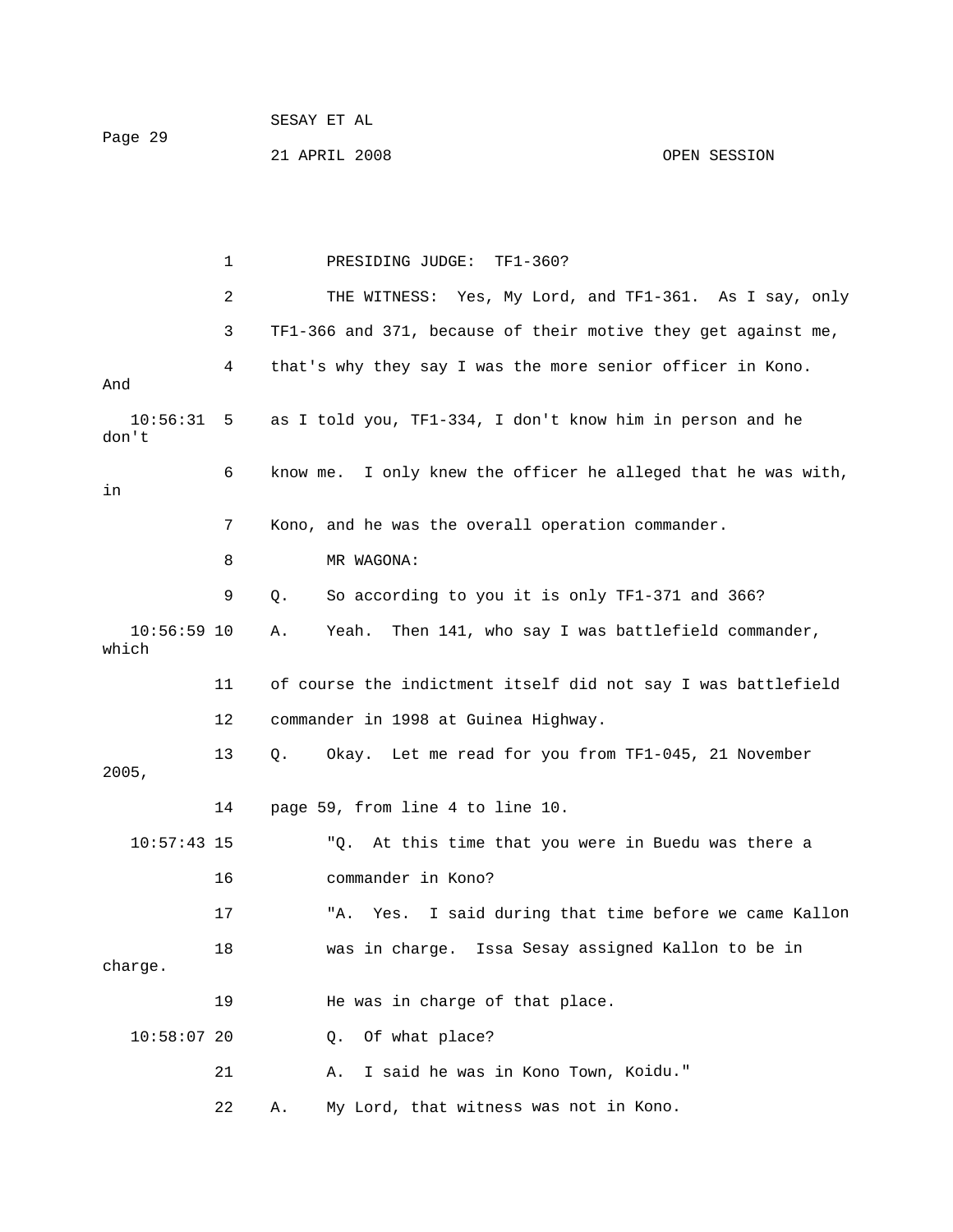- 23 PRESIDING JUDGE: Are you saying "yes" or "no"?
- 24 THE WITNESS: No.

10:58:24 25 PRESIDING JUDGE: He has said so. Let's move from that 26 topic. A recital of the testimony of a hundred Prosecution 27 witnesses will not change his reply to this.

- 28 MR WAGONA: My Lords, that will be all.
- 29 PRESIDING JUDGE: Yes.

| Page 30 | SESAY ET AL   |              |
|---------|---------------|--------------|
|         | 21 APRIL 2008 | OPEN SESSION |

|     |               | $\mathbf{1}$    |    | Mr Taku, do you have any re-examination? Do you have |  |
|-----|---------------|-----------------|----|------------------------------------------------------|--|
| any |               |                 |    |                                                      |  |
|     |               | 2               |    | questions in re-examination of this witness.         |  |
|     |               | 3               |    | MR TAKU: Yes, Your Honours.                          |  |
|     |               | 4               |    | PRESIDING JUDGE: Yes, you may proceed.               |  |
|     | $10:59:58$ 5  |                 |    | RE-EXAMINED BY MR TAKU:                              |  |
|     |               | 6               |    | MR TAKU: Good morning, Your Honours.                 |  |
|     |               | $7\overline{ }$ | Q. | Good morning, Mr Kallon.                             |  |
|     |               | 8               | Α. | Good morning, chief.                                 |  |
|     |               | 9               | Q. | I have a few questions for you, okay?                |  |
|     | $11:00:06$ 10 |                 | Α. | Yes, sir.                                            |  |
|     |               | 11              | Q. | Show Mr Kallon Exhibit 346, please.                  |  |
|     |               | 12              | Α. | If I'm not mistaken, I think I have a copy here.     |  |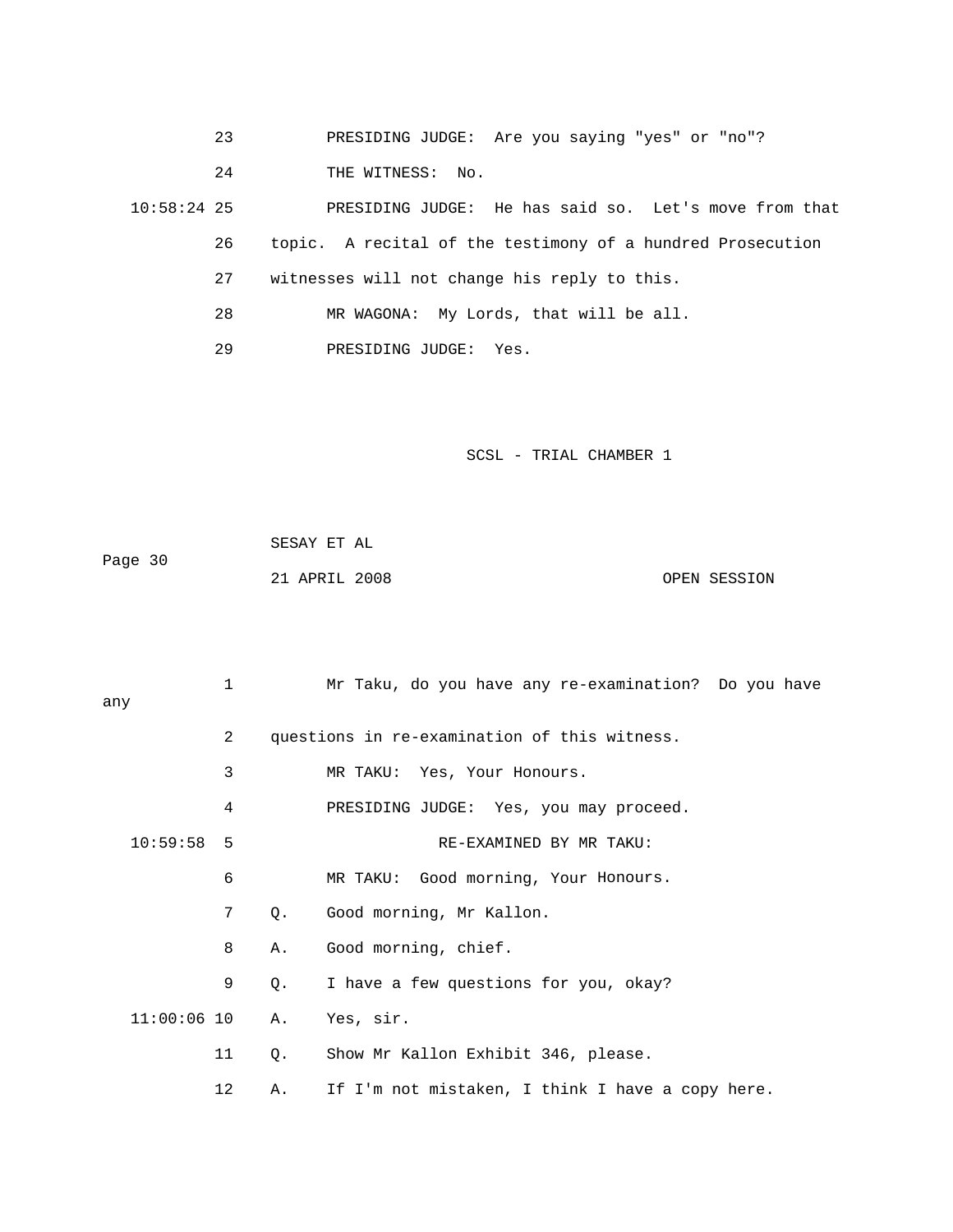13 Q. Okay. Okay. Thank you, Mr Kallon. Now, Mr Kallon, 16 withdraw the other one. Look at the Court exhibit. 17 THE WITNESS: Yes, My Lord. 18 MR TAKU: 19 Q. Mr Kallon, look at the handwriting in the different 11:01:12 20 of that exhibit. Can you tell the Judges if those entries --21 those -- those pages, the writing on those pages, were written 24 MR TAKU: Okay. Let me make the comment, Your Honours. 11:01:47 25 Let me proceed from this. 26 Q. This -- this from the exhibit, now it is a exhibit you 27 see that the writing on the different pages -- 29 MR TAKU: Okay, Your Honour. look 14 at that -- I have a copy here. 11:00:55 15 PRESIDING JUDGE: Please look at the Court exhibit; pages by 22 the same person or by different individuals? 23 PRESIDING JUDGE: Is he a handwriting expert? will 28 PRESIDING JUDGE: Then it's a matter for submissions.

## SCSL - TRIAL CHAMBER 1

| Page 31 | SESAY ET AL   |              |
|---------|---------------|--------------|
|         | 21 APRIL 2008 | OPEN SESSION |

1 PRESIDING JUDGE: So the question is overruled.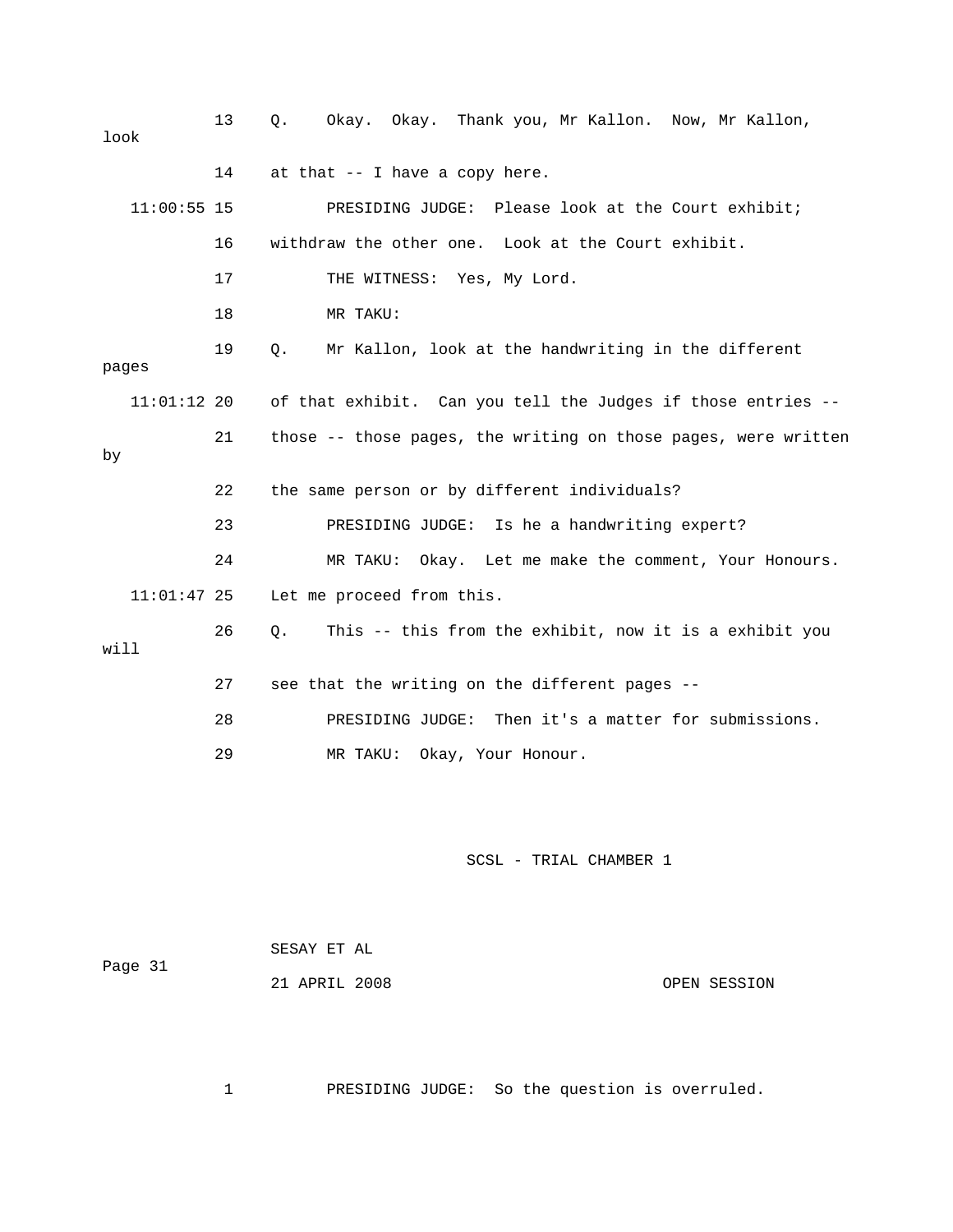2 MR TAKU: Thank you, Your Honour. 3 Q. Now look at page -- the page ending with 25579. Yes, 11:02:07 5 A. Yes, My Lord. 6 Q. Do you see the first three names there, Komba Gborie, 7 Lieutenant Gborie, Sesay Gborie, Lieutenant Gborie, Esther 9 A. Yes, sir. 11 Bombadi. Then you see RSM Bombadi. You see Komba Bombadi; do 12 you see KSM Bombadi? 11:03:01 15 MR WAGONA: There's nothing on this page that will be 11:03:27 20 cross-examination. The whole exhibit now is in issue. He sought 21 to ask questions on the different names and ask e 22 Mr Kallon is perfectly in order, Your Honours, looking at th 23 names to give further clarification. The whole exhibit is in issue now. We can deal with it; we can exploit it at this point 11:03:51 25 in time because it's tendered during cross-examination. 27 you intend to explore or pursue did not arise in 4 please. then 8 Gborie, Lieutenant Gborie; do you see that, sir? 11:02:34 10 Q. Now, do you see the names five and six; you see Finda 13 MR WAGONA: My Lords, I'm going to object. 14 PRESIDING JUDGE: Yes. Yes? 16 sought to be clarified, based on the questions in 17 cross-examination. 18 PRESIDING JUDGE: Yes. 19 MR TAKU: The exhibit was tendered during clarifications. 24 26 JUDGE THOMPSON: But even if the -- the subject matter that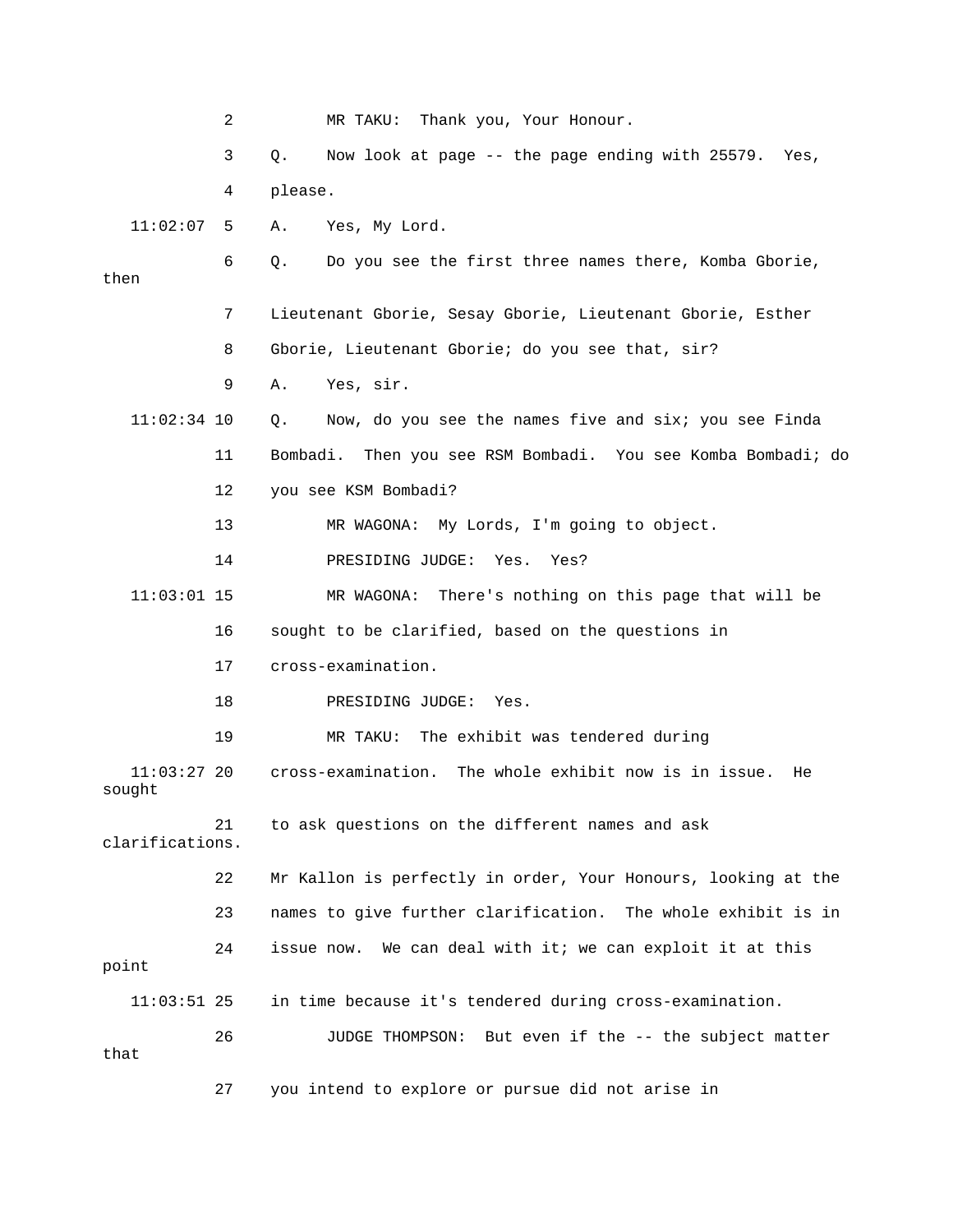28 cross-examination? Having regard to the scope of re examination

29 as a method of testifying? Remember examination-in-chief is

SCSL - TRIAL CHAMBER 1

 SESAY ET AL 21 APRIL 2008 OPEN SESSION Page 32

1 broader. Cross-examination is equally broad. Re-examination 2 very narrow in scope. It's not an opportunity to -- to go over chief. 4 How do you justify the question then if it wasn't a subject of 11:04:38 5 cross-examination? 6 MR TAKU: I justify the question, Your Honours. 8 MR TAKU: It's in evidence. 9 JUDGE THOMPSON: And we have open season when a document 11:04:50 10 in evidence? 11 MR TAKU: Yes, Your Honour, and also he did ask 12 about those names to suggest that -- 13 JUDGE THOMPSON: These ones? 14 MR TAKU: About the names in this document. 11:05:05 15 JUDGE THOMPSON: On this particular page? is 3 or to add to what should have been done in examination-in- 7 JUDGE THOMPSON: But the document is in evidence. is questions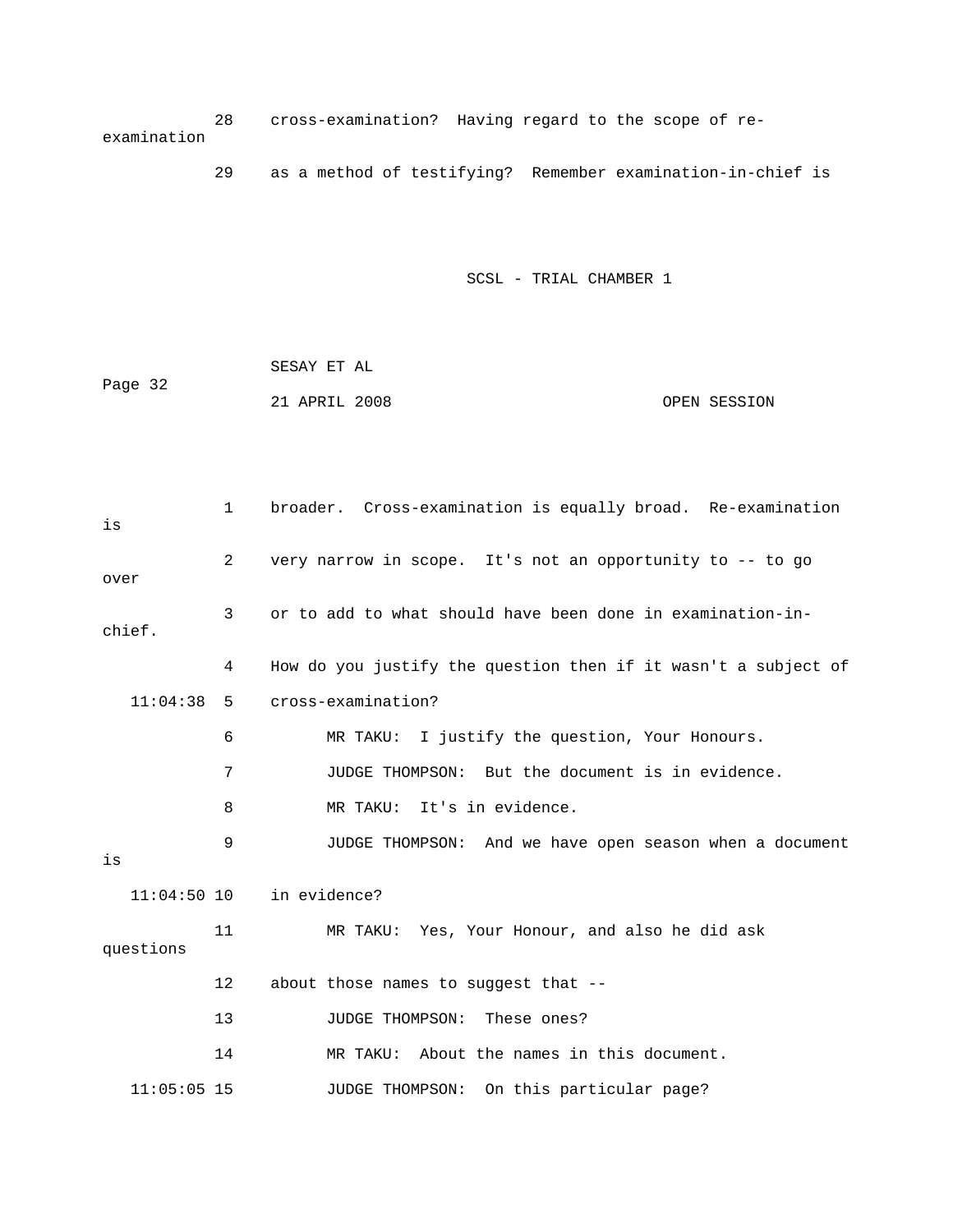|               | 16 | MR TAKU: Well, yes. Banya Ground, I think.                     |
|---------------|----|----------------------------------------------------------------|
|               | 17 | JUDGE BOUTET: He did not. He did not.                          |
|               | 18 | MR TAKU: Okay.                                                 |
| is            | 19 | JUDGE THOMPSON: As I say, for me, my own intervention          |
| $11:05:09$ 20 |    | based on the scope of re-examination. It shouldn't really be   |
| an            | 21 | examination-in-chief all over again, nor should it really be   |
| or            | 22 | attempt to -- to add to what would be -- supply some omission  |
| him           | 23 | deficiency in examination-in-chief. Because I don't remember   |
| in            | 24 | referring to this page, unless my recollection is not accurate |
| $11:05:42$ 25 |    | that.                                                          |
|               | 26 | MR TAKU: Well, for the same objective, Your Honours, we        |
|               | 27 | move to the page to which he referred and specifically to the  |
|               | 28 | names he did refer. We will attend to some of these --         |
|               | 29 | PRESIDING JUDGE: I would like a clarification on this.         |

|         | SESAY ET AL   |              |
|---------|---------------|--------------|
| Page 33 |               |              |
|         | 21 APRIL 2008 | OPEN SESSION |

|     | 1 Can you sit down, please.                                  |
|-----|--------------------------------------------------------------|
| 346 | Mr Wagona, it is on record here, you know, that Exhibit      |
|     | has a nexus with Exhibit 336. Exhibit 336 was tendered for a |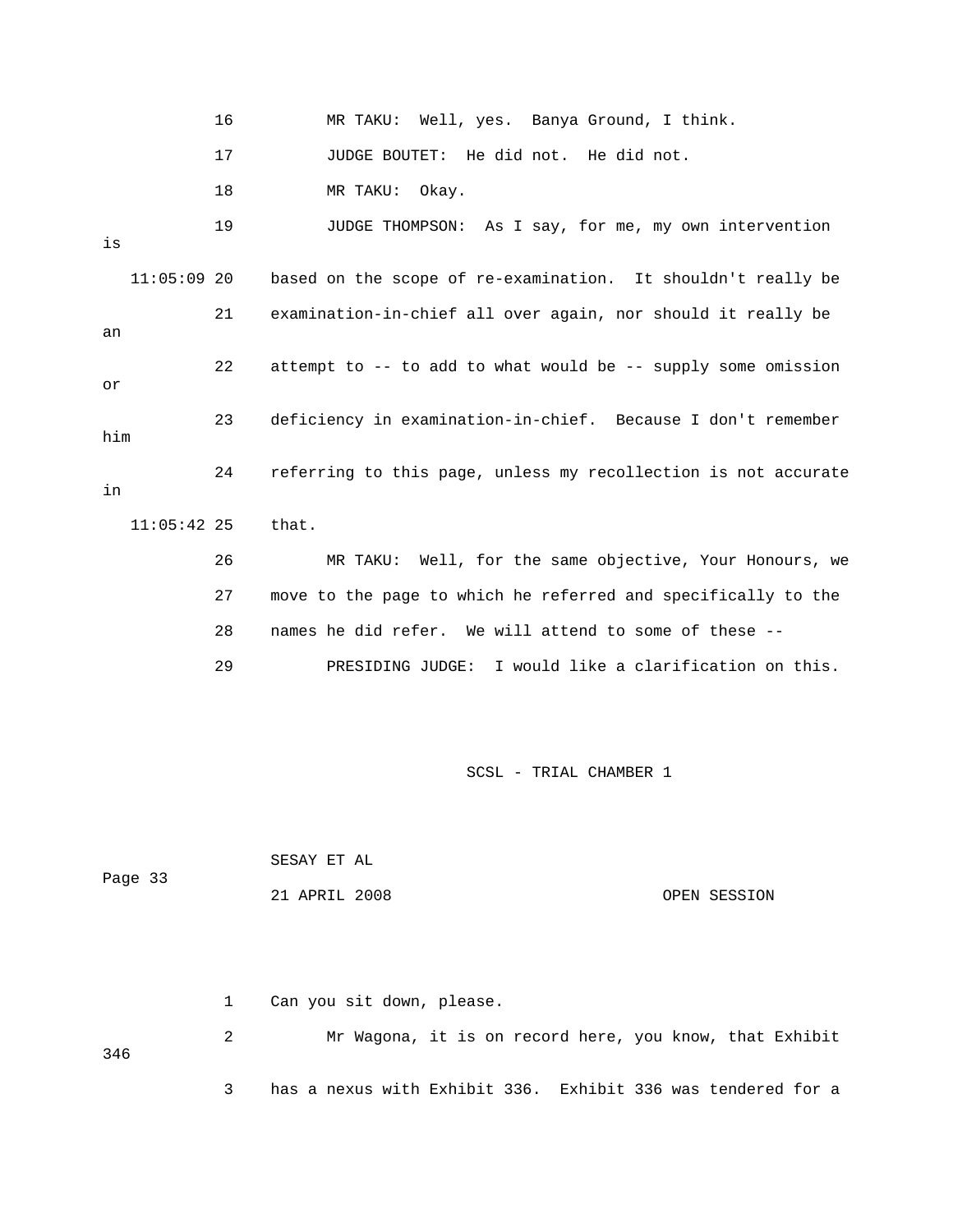4 specific purpose. Can you stand up, please, Mr Wagona. It was tendered for a specific purpose. Did your 7 examination, or your cross-examination go beyond the contents, 8 you know, of Exhibit 336? If you may just provide an answer 9 this: Did your cross-examination -- because this document is 11 examination -- your cross-examination go beyond the contents 12 346? 13 MR WAGONA: My Lord, if I may be reminded of the page 14 counsel is seeking to refer to? 579. My Lords, it's correct that 579 is not included in the document that was tendered. 19 part of it. And now I have not asked any questions based on 21 PRESIDING JUDGE: I think I have an answer to my 22 Your response is that the questions you have asked go beyond 24 MR WAGONA: Yes, My Lord. PRESIDING JUDGE: Or rather, 336, I'm sorry. 26 MR WAGONA: Yes, My Lord. 28 JUDGE THOMPSON: Actually, my own intervention was based  $11:06:16$  5 6 examination -- I don't have Exhibit 336 with me -- did your to 11:06:42 10 tendered in its entirety at your behest -- did your of  $11:07:25$  15 16 PRESIDING JUDGE: In Exhibit 336? 17 MR WAGONA: In 336. But I would still argue that the 18 Kallon Defence had the entire document and chose to tender only that 11:07:57 20 page which is sought to be relied upon in re-examination - response. the 23 content of Exhibit 346?  $11:08:18$  25 27 PRESIDING JUDGE: Yes.

on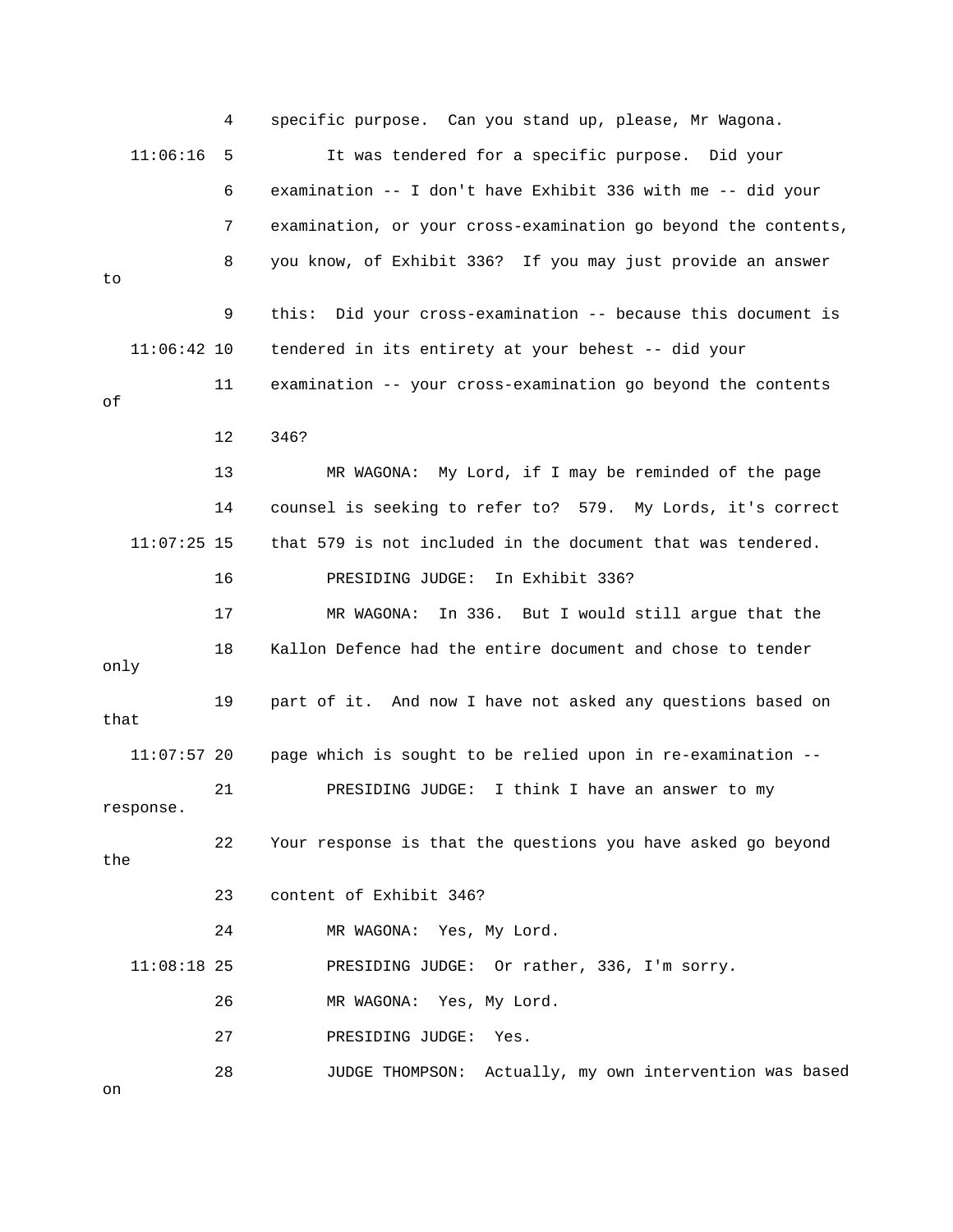29 the scope -- the scope of your examination. Whether it means

SCSL - TRIAL CHAMBER 1

|         | SESAY ET AL   |              |
|---------|---------------|--------------|
| Page 34 |               |              |
|         | 21 APRIL 2008 | OPEN SESSION |

|               | $\mathbf 1$ | that even if a document has been tendered in evidence, and the  |
|---------------|-------------|-----------------------------------------------------------------|
| specific      | 2           | document has been a subject of cross-examination, yet if        |
| any           | 3           | parts of that document were not cross-examined upon, whether    |
|               | 4           | re-examination could be based on that, unless there is some     |
| 11:08:59      | 5           | authority. Because I was thinking that your -- the purpose of   |
|               | 6           | re-examination would be to reconcile discrepancies between      |
| clarify       | 7           | examination-in-chief and cross-examination, and also to         |
|               | 8           | any ambiguities or new matters that may have arisen on the      |
|               | 9           | cross-examination.                                              |
| $11:09:20$ 10 |             | MR TAKU: Your Honours, this is an exhibit which is              |
| specific      | 11          | tendered during cross-examination. I'm dealing with a           |
|               | 12          | issue. It's not about the pages in the exhibit.                 |
|               | 13          | JUDGE THOMPSON:<br>Yes.                                         |
|               | 14          | It's about the specific issue that was raised<br>MR TAKU:       |
| $11:09:33$ 15 |             | using certain pages of this exhibit.                            |
|               | 16          | What I asked is: What are you seeking<br><b>JUDGE THOMPSON:</b> |

to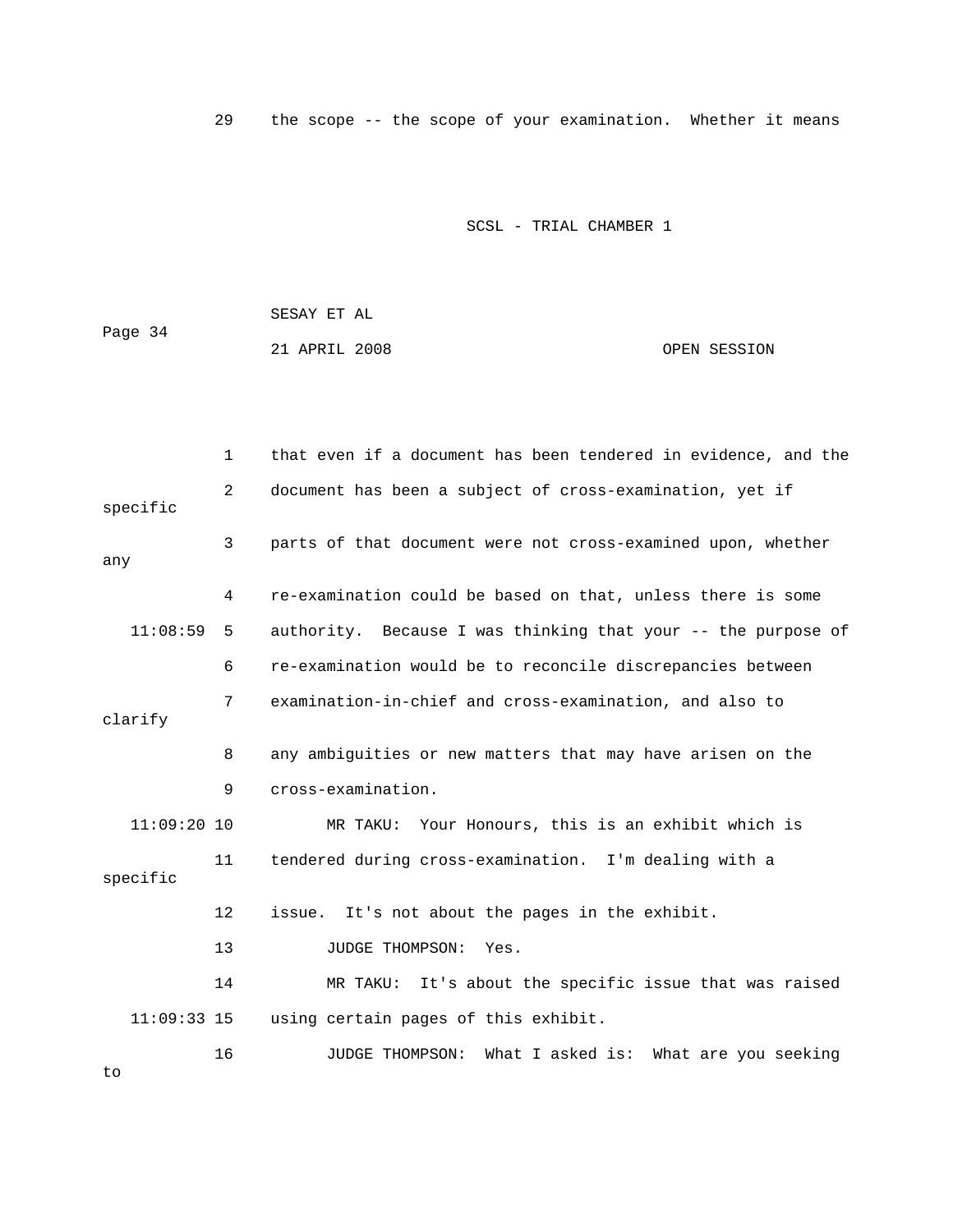17 clarify or what -- what particular issue -- or what's the 19 PRESIDING JUDGE: If I may, the page you referred to was  $11:09:48$  20 not raised in -- that's what gave rise to this contention. The 23 JUDGE THOMPSON: Yes. In other words, even as His 24 has said, if you are right, then you can re-examine on the document. If that is the goal of a new rule of 26 would like to be educated on it. I take a different view. 27 MR TAKU: Well, Your Honours, let me rephrase my same 29 objective. I will do that very briefly, if Your Lordships purpose 18 of the question? 21 page you were referring to, that was not visited in 22 cross-examination. Lordship entire 11:10:0 permissibility, I question 28 and let me use the very pages he referred to to achieve the

SCSL - TRIAL CHAMBER 1

| Page 35 | SESAY ET AL   |              |
|---------|---------------|--------------|
|         | 21 APRIL 2008 | OPEN SESSION |

 1 permit. 2 PRESIDING JUDGE: So you are abandoning your 3 cross-examination on 379?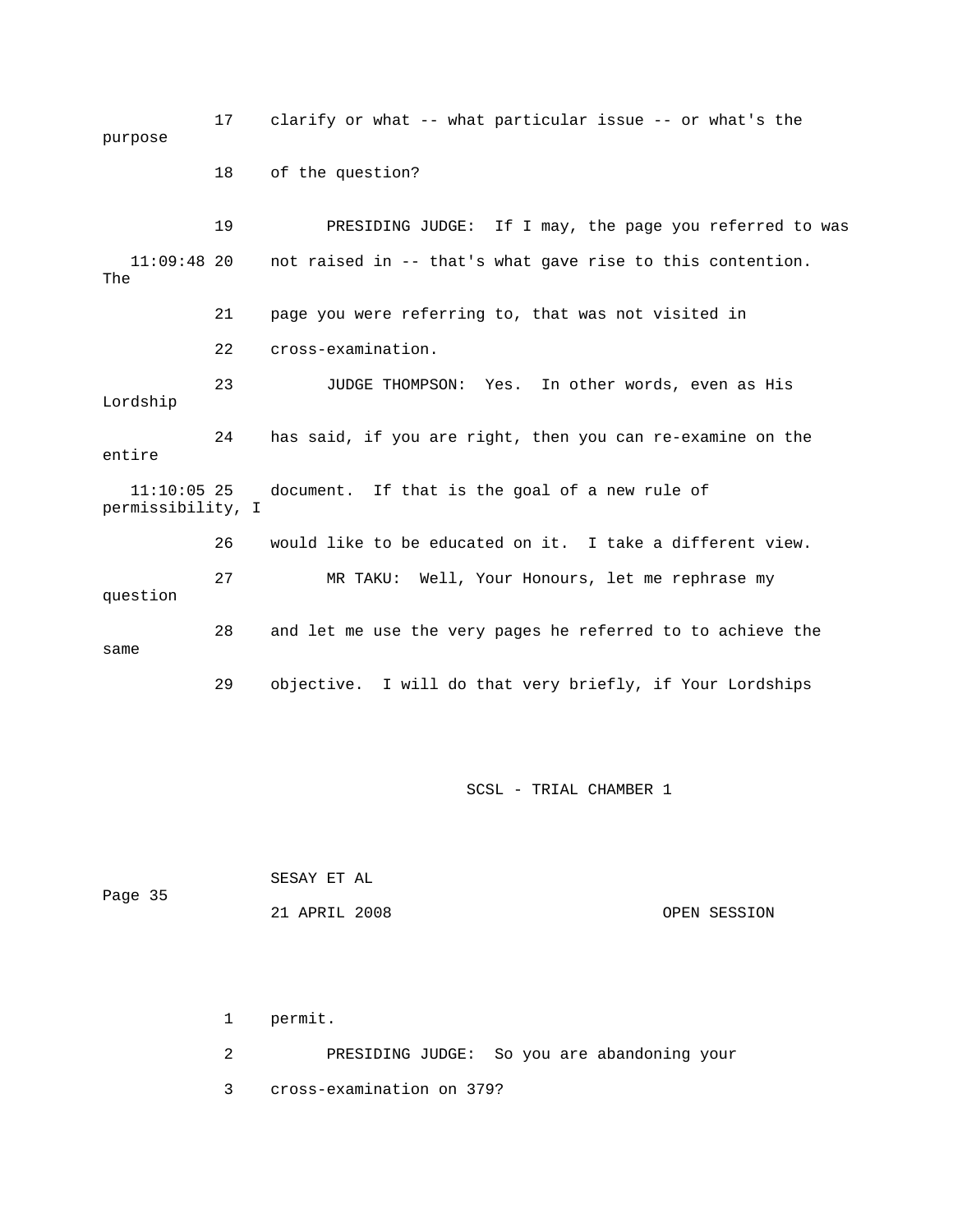4 MR TAKU: We will advise the Court on this. The 11:10:36 5 is there in the exhibit. It is very, very clear on the face 6 the exhibit what I want to prove. But let us go to the pages 8 time Your Honours will be able to, when we address the Court 9 that, Your Honours will be able to see that even the other . same 12 MR TAKU: Exactly, Your Honours. Let me move, with your 13 permission, let me move to the pages. examination. 11:11:14 15 MR TAKU: A. Yes, sir. 18 Q. Look at page -- just one minute. Mr Kallon, look at page 19 0025589. Do you have it before you, sir? 11:11:43 20 A. Yes, My Lord. 21 Q. Now, look at the names -- names 2 and 3. Can you read 22 out to the Court? 23 A. Two and 3. Yes, Sergeant Morray Jimmy. 11:12:03 25 A. Peter Kanneh. Peter Janneh. 26 Q. Now, Sergeant Morray Janneh, and Peter Janneh. Now, I know 27 you told the Court that you didn't keep these records. That's evidence of he 7 referred to, and we will use the very pages to show. At that on pages 11:10:54 10 which he did not address they follow -- the system is the 11 JUDGE THOMPSON: That sounds like a submission of law. 14 JUDGE THOMPSON: Rather than a question for re- 16 Q. Mr Kallon? 17 that 24 Q. Yes, the second name?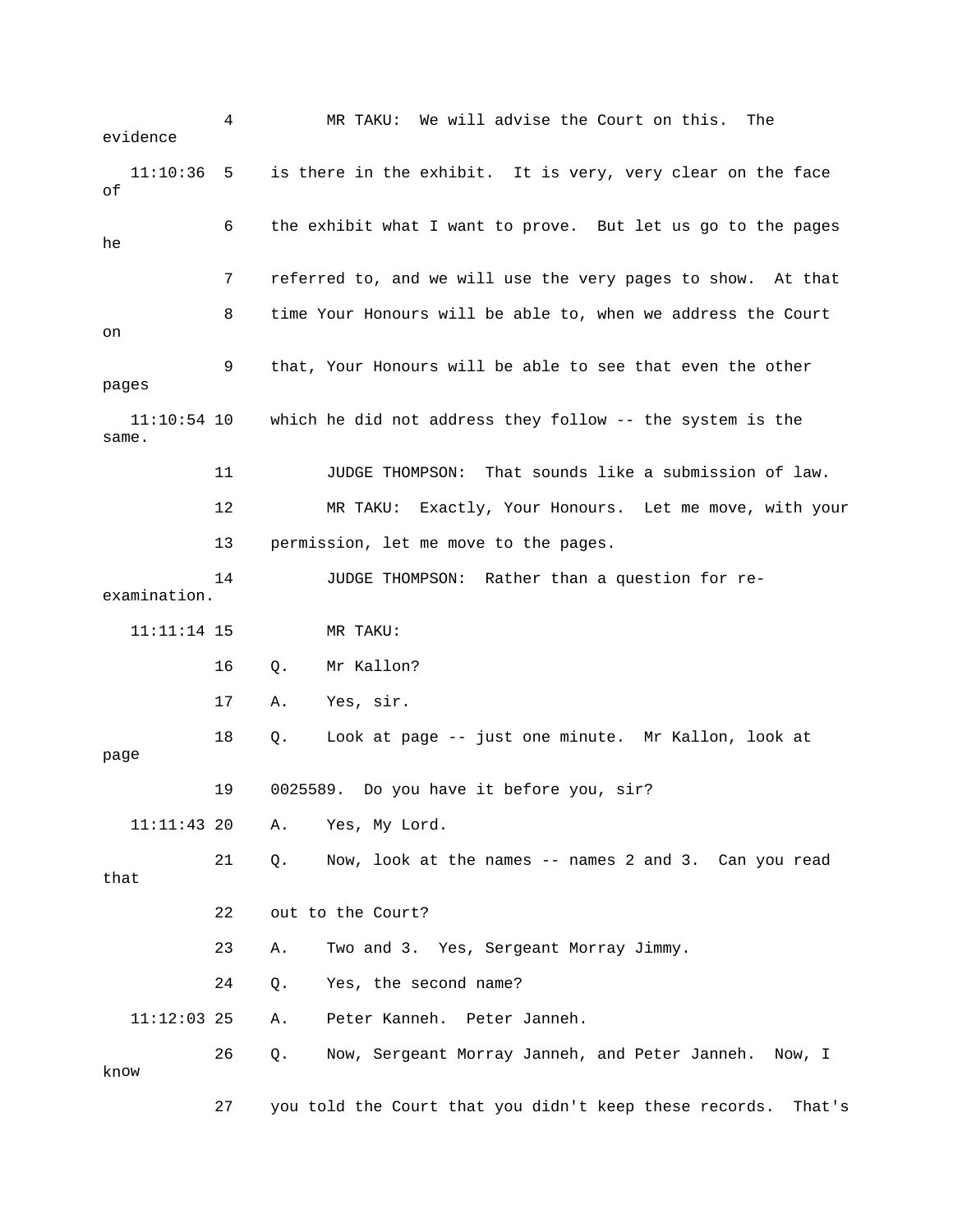28 what you told the Court. What -- from those names, what can you 29 tell the Court? What do you -- what observation can you make?

|         | SESAY ET AL   |  |              |
|---------|---------------|--|--------------|
| Page 36 |               |  |              |
|         | 21 APRIL 2008 |  | OPEN SESSION |

| there's                    | $\mathbf 1$ | MR WAGONA: My Lord, I would object again. Unless               |
|----------------------------|-------------|----------------------------------------------------------------|
|                            | 2           | something which is not clear, and it is presented for          |
| asked                      | 3           | clarification, I don't understand how that question can be     |
| on                         | 4           | in that form, that the witness can now make observations based |
| 11:12:54                   | -5          | that document.                                                 |
|                            | 6           | MR TAKU: Mr Kallon -- Your Honour, let me rephrase the         |
|                            | 7           | question.                                                      |
|                            | 8           | Q.<br>Looking at these names Sergeant Morray Janneh, Aprey     |
|                            | 9           | Janneh, Mr Kallon, can it not be said that --                  |
| $11:13:09$ 10<br>conclude. |             | PRESIDING JUDGE: No, don't conclude. You cannot                |
|                            | 11          | MR TAKU: Okay.                                                 |
|                            | 12          | PRESIDING JUDGE: You cannot conclude.                          |
|                            | 13          | MR TAKU:                                                       |
| names?                     | 14          | Mr Kallon, what comes to your mind on seeing these<br>О.       |
| $11:13:18$ 15              |             | Tell the Court?                                                |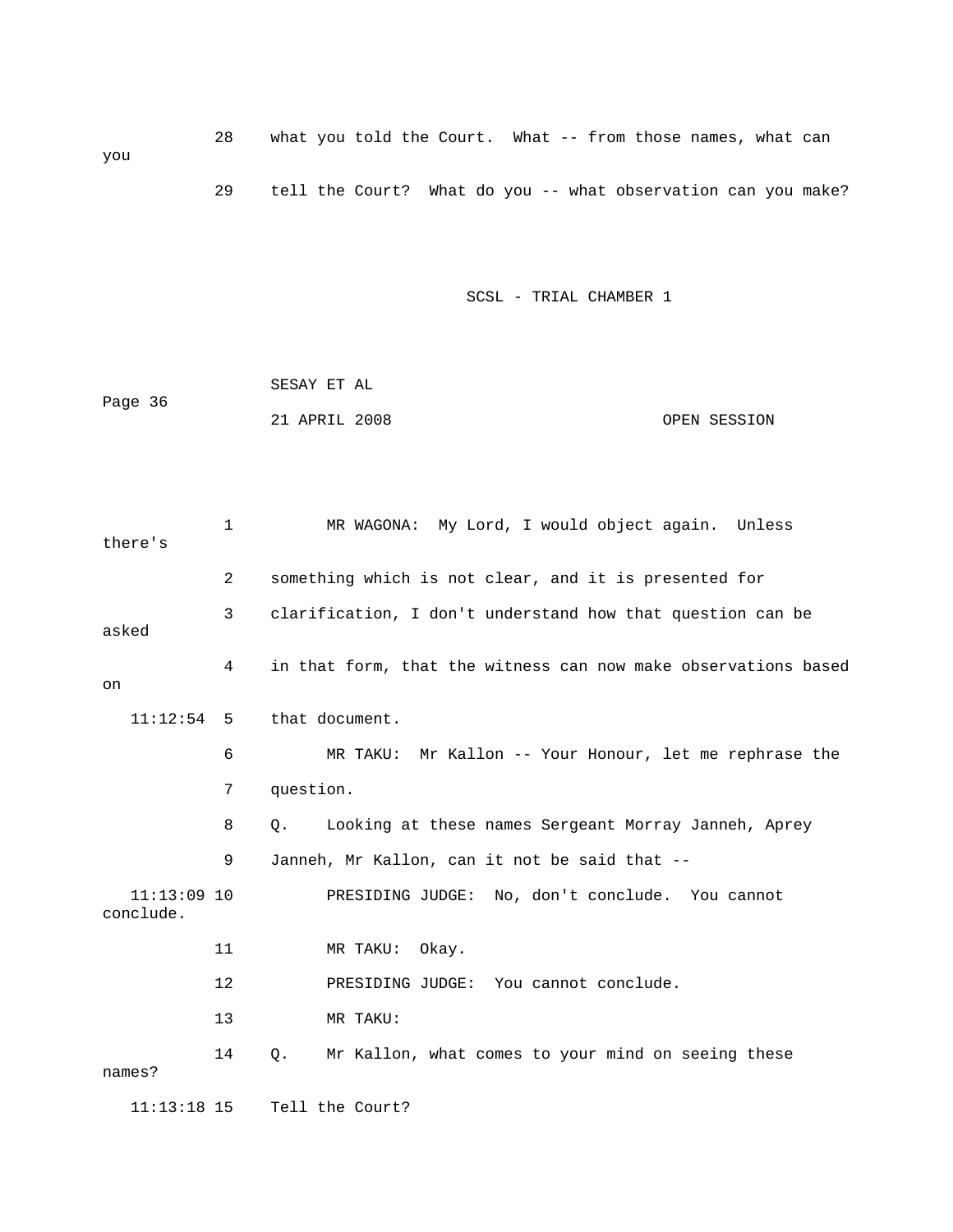| and           | 16 | If you see from name 2, name 3, name 4, name 5, name 2<br>Α. |
|---------------|----|--------------------------------------------------------------|
| the           | 17 | 3, it appear like they are family members, because they bear |
|               | 18 | same surname.                                                |
|               | 19 | PRESIDING JUDGE: Those are matters for submissions, if       |
| $11:13:38$ 20 |    | that is the response. I mean, the matter is for submissions. |
|               | 21 | MR TAKU:<br>Okay.                                            |
|               | 22 | Now, Mr Kallon, look at --<br>$Q$ .                          |
| no            | 23 | JUDGE BOUTET: And I would like to observe there's been       |
|               | 24 | question in this respect. All the -- the only questions that |
| $11:13:52$ 25 |    | were asked is if number 3, number 5 and number 7 were SBUs.  |
| is,           | 26 | That's all it was. Now what you are putting to the witness   |
| can           | 27 | as the learned Presiding Judge is saying, arguments that you |
|               | 28 | raise at any time when the time is -- is there.              |
| question      | 29 | And I'm joining that because the<br>JUDGE THOMPSON:          |

|         | SESAY ET AL   |  |              |
|---------|---------------|--|--------------|
| Page 37 |               |  |              |
|         | 21 APRIL 2008 |  | OPEN SESSION |

 2 cross-examination. It was an issue of [indiscernible]. I mean, 1 of whether they are family members never arose out of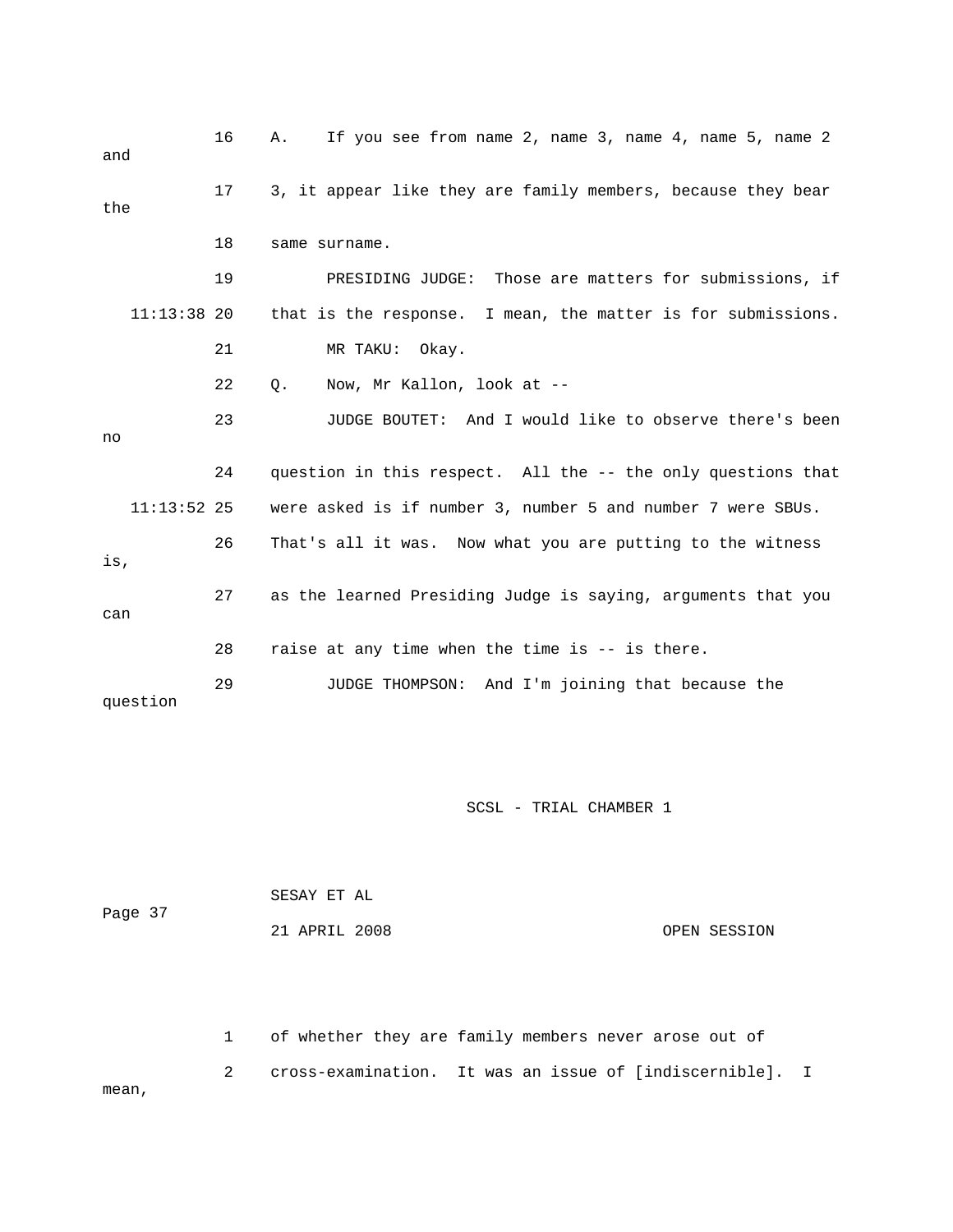3 otherwise, you would have to -- you would be using this as an . 4 opportunity to -- to have a second examination-in-chief 9 Janneh and Morray Janneh and being family members, I mean, what 11:14:40 10 are you -- are you not speculating? You're asking him to 11 speculate. He himself is saying that the Kallons who have been 12 mentioned are not his family members, so the commonality of names 14 Yes, any other questions in re-examination? 16 Q. Now, Mr Kallon, it was indicated, or the Prosecutor 17 established -- or in one response you said that these referred 18 Banya Ground. Were you residing in Banya Ground at any time 21 Q. Where were you? 22 A. As I told you, from Koidu Town I retreated to an area 23 they call Superman Ground. Banya was a solely commander for the 24 name Banya Ground. The village itself is called Wendedu, and 11:14:25 5 PRESIDING JUDGE: Is Morrison Kallon his brother? You say 6 it is his family member? 7 MR TAKU: No, Your Honours. 8 PRESIDING JUDGE: Yes. So when you talk of Janneh, Peter 13 does not necessarily establish, you know, any family links. 11:15:09 15 MR TAKU: Yes, Your Honours. to 19 indicated in this exhibit? 11:15:28 20 A. No, sir. where 11:15:47 25 when Rocky was there, the village was referred to Wendedu. When

26 Banya went there, it was referred to Banya Ground.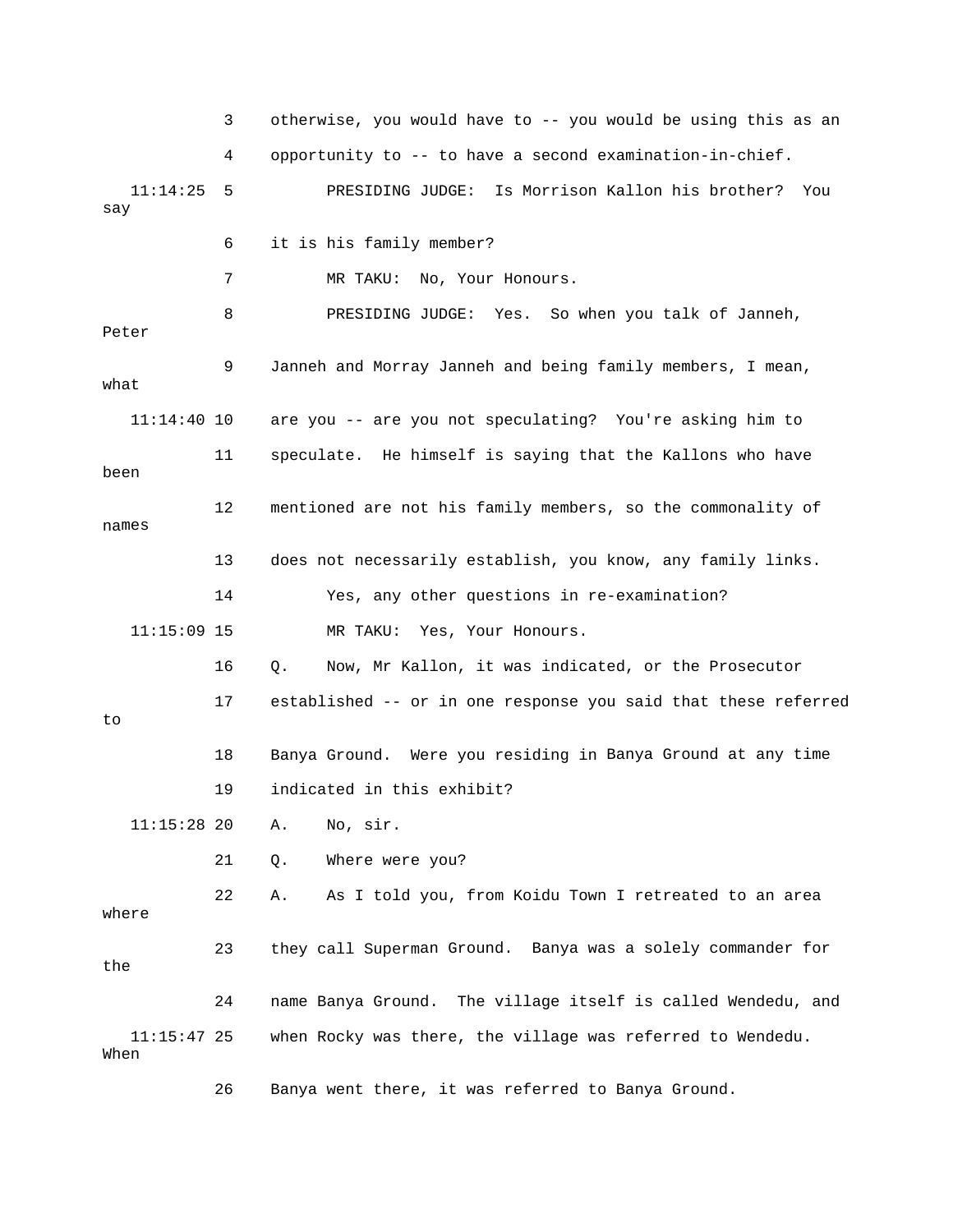27 PRESIDING JUDGE: So you say when you left -- 28 THE WITNESS: Koidu Town, My Lord, we went to Meiyor 29 village, where we refer it to Superman Ground, also known as

SCSL - TRIAL CHAMBER 1

| Page 38 | SESAY ET AL   |              |
|---------|---------------|--------------|
|         | 21 APRIL 2008 | OPEN SESSION |
|         |               |              |

 1 Guinea Highway. 2 MR TAKU: 3 Q. Now, in the course of the evidence-in-chief, you did refer 4 the Court to 25575? PRESIDING JUDGE: You cannot go back to your 7 MR TAKU: No, I mean in the cross-examination, Your E: Yes, in your cross-examination. That 9 PRESIDING JUDG what interests us, to determine whether you are within the 11 confines of the rules of re-examination. 13 Q. You did refer to page 25575, and you read out certain 11:17:25 15 IDU commander; do you remember that?  $11:16:52$  5 6 evidence-in-chief. Honour, 8 I'm sorry. is 11:16: 12 MR TAKU: Yes. 14 brigade commander, brigade G5, brigade MP, then third battalion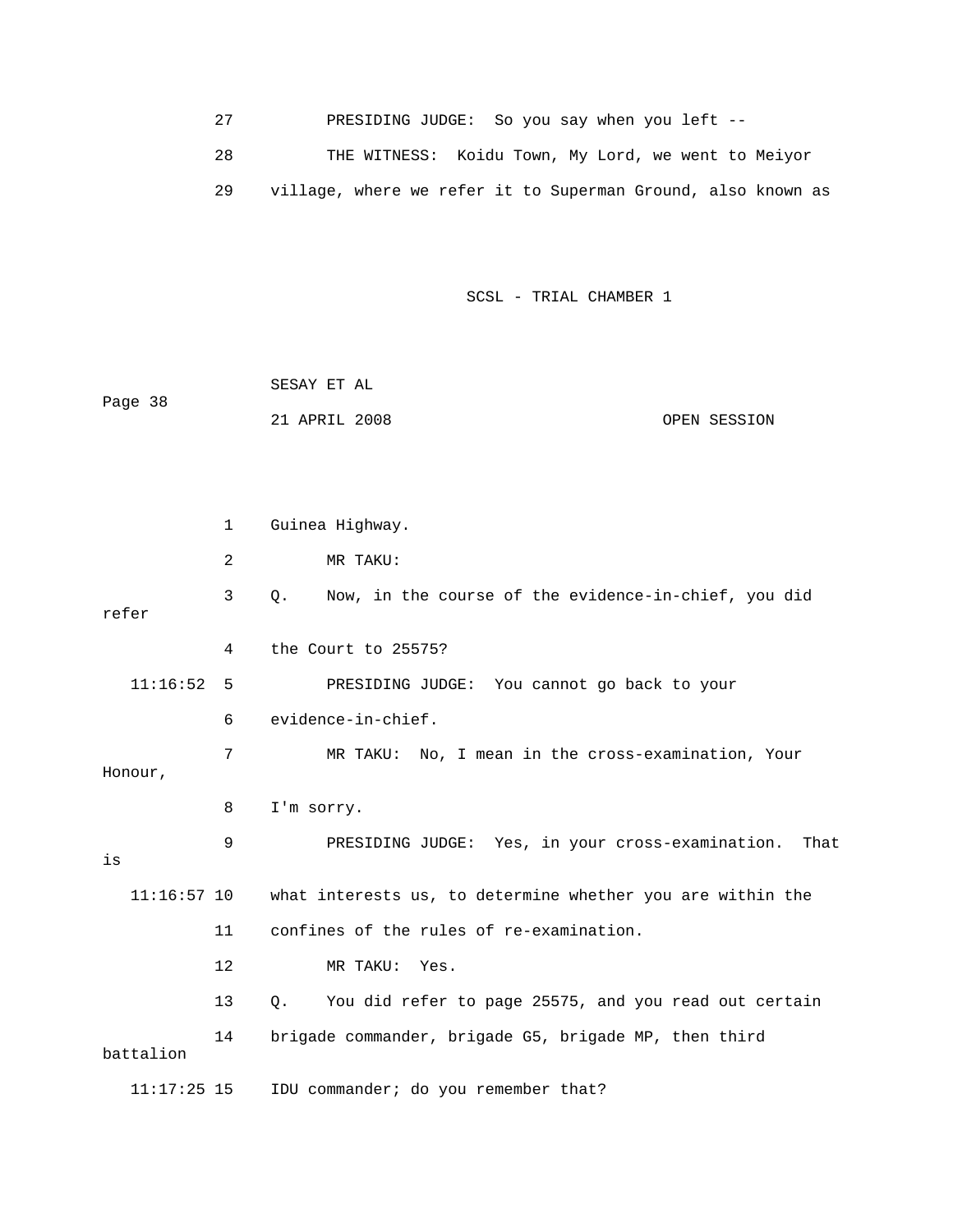16 A. Yes.

 17 Q. Can you give the names of those individuals who occupied 19 A. Yeah. Like, the brigade G5, 1998, when the brigade were 11:17:40 20 organising Kono, was TF1-041 who testified before this Court. 21 Then the IDU commander for third battalion, I don't know his 22 name. The brigade MP commander at that time was called Kawa, 23 something Kawa. I don't know his first name. The brigade 11:18:14 25 Q. Now let's move on and clarify this question. The 26 Prosecutor asked you last week about the -- the authority of 18 those positions at the time? 24 commander was Boston Flomo, aka Rambo. the 27 Vanguards; do you remember that? 28 A. Yes, My Lord. 29 Q. Now, I want you to clarify one situation: As a Vanguard,

|         | SESAY ET AL   |              |
|---------|---------------|--------------|
| Page 39 |               |              |
|         | 21 APRIL 2008 | OPEN SESSION |

| commander    |   | could you give orders and instructions to a battalion          |
|--------------|---|----------------------------------------------------------------|
|              |   | or a brigade commander who was, let me say, a junior commando? |
|              | 3 | PRESIDING JUDGE: How does that question arise? At this         |
|              | 4 | stage?                                                         |
| $11:18:55$ 5 |   | MR TAKU: The Prosecutor was $-$ - raised the question of       |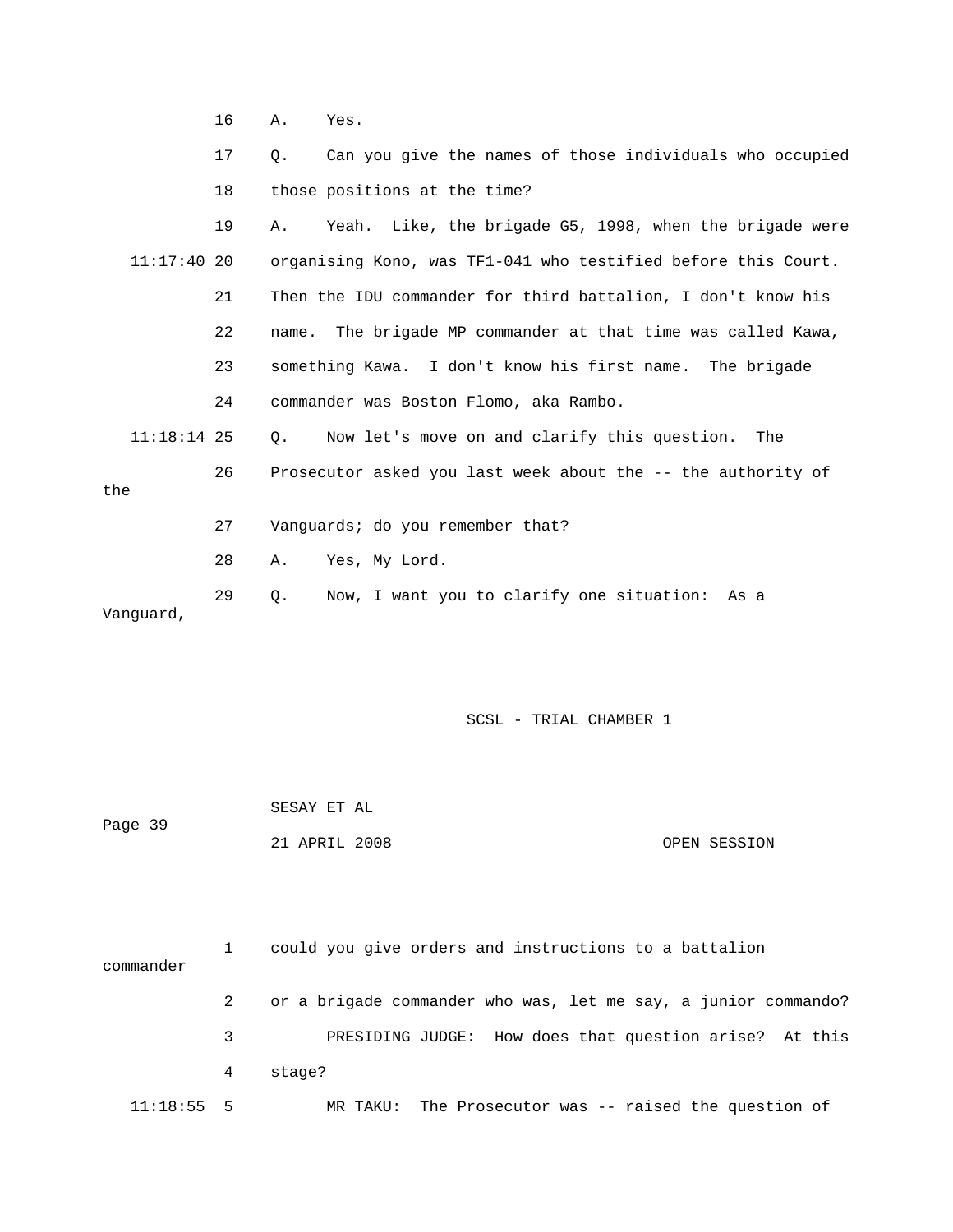6 Vanguards, the authority of Vanguards in Superman Ground.

7 Your Honour, you remember --

 8 PRESIDING JUDGE: Yes, they talked of those who were hat 11:19:11 10 what I remember surfaced in cross-examination. Who were those 11 who were mainly in charge. The Prosecutor, Mr Wagona, said is 12 not true that it is the junior commandos who were mainly in 14 were in charge of those areas which he mentioned. Unless 11:19:36 15 referring to another portion of the testimony. 16 MR TAKU: Well, let me rephrase my question, Your Honour. 17 Q. Mr Kallon, it was established that you were a Vanguard. 18 Now, what -- what was your -- did you have any authority over 11:20:08 20 A. No. Even though I without command, I have no authority  $11:20:24$  25 authority over them, and the one without assignment, the 26 authority I have over them were less because they were under 28 are out of your assignment, you come to where I was residing, mainly 9 in command. He talks of Vanguards and junior commandos. T is it 13 command. Your witness said no, it was mainly the Vanguards who you're 19 these Vanguards who had command positions in Kono? 21 over them. We all were comrade; that was the common name for all 22 Vanguard. 23 Q. What about junior commandos? 24 A. Even the junior commandos, those with assignment, I have no 27 different, different, different assignment area. Unless if you 29 then I can easily take authority over you, that you cannot do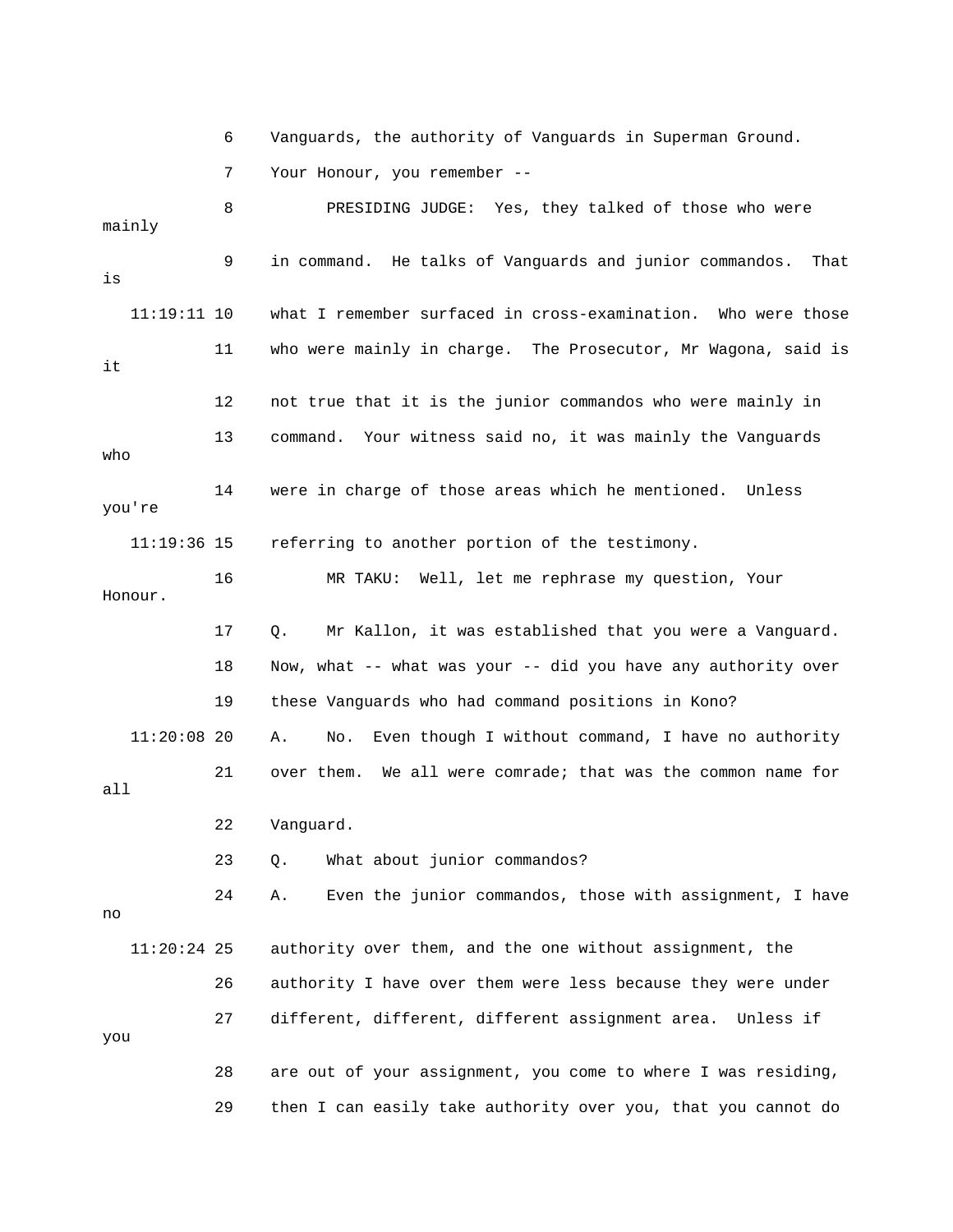| Page 40               |    | SESAY ET AL                                                      |  |  |
|-----------------------|----|------------------------------------------------------------------|--|--|
|                       |    | 21 APRIL 2008<br>OPEN SESSION                                    |  |  |
|                       |    |                                                                  |  |  |
|                       |    |                                                                  |  |  |
|                       |    |                                                                  |  |  |
| to                    | 1  | this in this place, you cannot do this here. But I cannot go     |  |  |
|                       | 2  |                                                                  |  |  |
| instruction,          |    | your ground, where you deployed there, I go give you             |  |  |
|                       | 3  | no.                                                              |  |  |
|                       | 4  | PRESIDING JUDGE: Any further questions?                          |  |  |
| 11:20:59              | 5  | MR TAKU: Yes, sir.                                               |  |  |
|                       | 6  | And now, please, let's move quickly to -- to Makeni.<br>Q.<br>It |  |  |
|                       | 7  | was suggested to you by the learned counsel for the third        |  |  |
| accused               |    |                                                                  |  |  |
|                       | 8  | that you came in the black Mercedes, with Kailondo and Komba     |  |  |
|                       | 9  | Gbundema, to the DDR centre at Makump, on 1 May 2000, from the   |  |  |
| $11:21:38$ 10         |    | direction of Makeni. Do you remember hearing that?               |  |  |
|                       | 11 | Yes, I heard that.<br>Α.                                         |  |  |
|                       | 12 | Did you have a black Mercedes?<br>О.                             |  |  |
|                       | 13 | JUDGE THOMPSON: Just a minute.                                   |  |  |
|                       | 14 | MR TAKU:<br>Yes, sir.                                            |  |  |
| $11:21:53$ 15<br>what |    | JUDGE THOMPSON:<br>What was his answer?<br>Isn't that is         |  |  |
|                       | 16 | is important?                                                    |  |  |
|                       | 17 | Yes, sir.<br>MR TAKU:                                            |  |  |
|                       | 18 | Not just the suggestion. I mean, to be<br>JUDGE THOMPSON:        |  |  |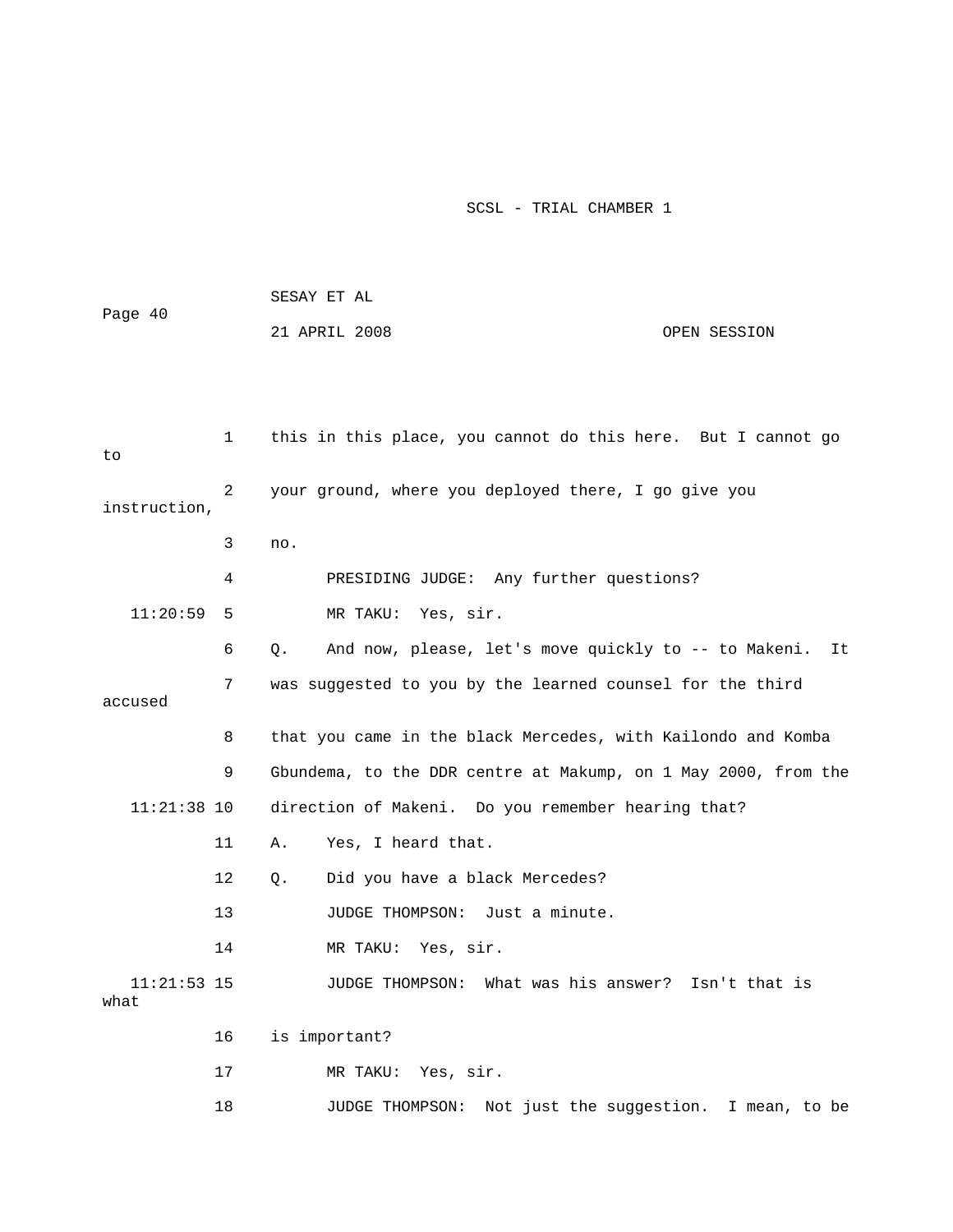|               | 19 | able to assess whether your question is permissible under       |
|---------------|----|-----------------------------------------------------------------|
|               |    | 11:22:04 20 re-examination, we should know what his answer was. |
|               | 21 | MR TAKU: The answer was no.                                     |
|               | 22 | JUDGE BOUTET: Yes.                                              |
|               | 23 | JUDGE THOMPSON: Is that his answer?                             |
|               | 24 | MR TAKU: Was no.                                                |
| $11:22:12$ 25 |    | JUDGE BOUTET: Not only his answer was no.                       |
|               | 26 | PRESIDING JUDGE: Yes. So why are we there?                      |
| blue/black,   | 27 | JUDGE BOUTET: He said in his answer, I had a                    |
|               |    |                                                                 |
|               | 28 | not a black Mercedes.                                           |
|               | 29 | JUDGE THOMPSON: So why are we there? I mean, you can't          |

SCSL - TRIAL CHAMBER 1 SC

| Page 41 | SESAY ET AL   |              |
|---------|---------------|--------------|
|         | 21 APRIL 2008 | OPEN SESSION |

|              | $\mathbf{1}$ | have an open cheque in re-examination.                      |
|--------------|--------------|-------------------------------------------------------------|
| consult      | 2            | MR TAKU: Well, just one minute, My Lords. Let me            |
| and          | 3            | my colleagues. Your Honours, that is all for re-examination |
|              | 4            | that is all for this witness.                               |
| $11:23:05$ 5 |              | PRESIDING JUDGE: Thank you.                                 |
|              | 6            | MR TAKU: Unless the Court has questions to put to him.      |
| not          | 7            | PRESIDING JUDGE: We have no questions for him. That's       |
|              |              |                                                             |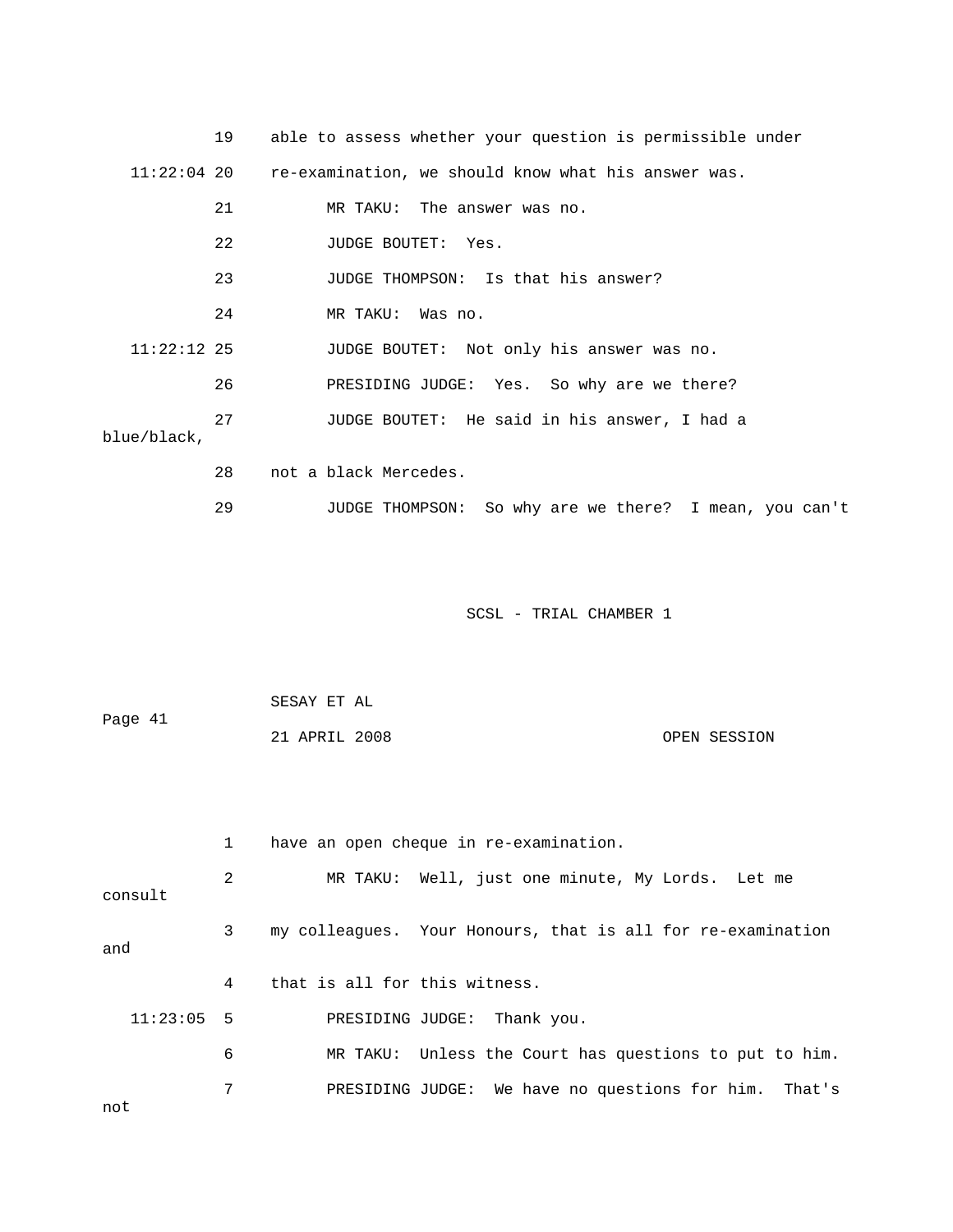8 our role, unless it arises extraord inarily. 9 MR TAKU: Mr Kallon, thank yo u so much, sir, and do you 11:23:26 10 have anything to say, sir? 11 PRESIDING JUDGE: No, no, no, we don't want anything for 14 PRESIDING JUDGE: We're not asking him to say anything. 16 MR TAKU: Yes, sir. 19 thank you for making yourself available to clarify certain 11:24:32 20 for this Tribunal, and we thank you. You may take your stand 21 this time not as a witness but in the box, where you are for w. no 22 Thank you very much. 26 MR OGETO: My Lords, the next witness -- 27 PRESIDING JUDGE: I wanted to call you Mr Kennedy. Yes, 28 Mr Ogeto, yes. 29 MR OGETO: Good morning, My Lords. 12 him to say. 13 MR TAKU: Okay, sir. Because he put on his -- He 11:23:34 15 has finished his testimony. 17 PRESIDING JUDGE: He is finished. 18 Yes, Mr Kallon, we are through with your testimony. We issues 23 THE WITNESS: Thank you, sir. 24 MR OGETO: My Lords. 11:25:18 25 PRESIDING JUDGE: Yes, Mr Ogeto.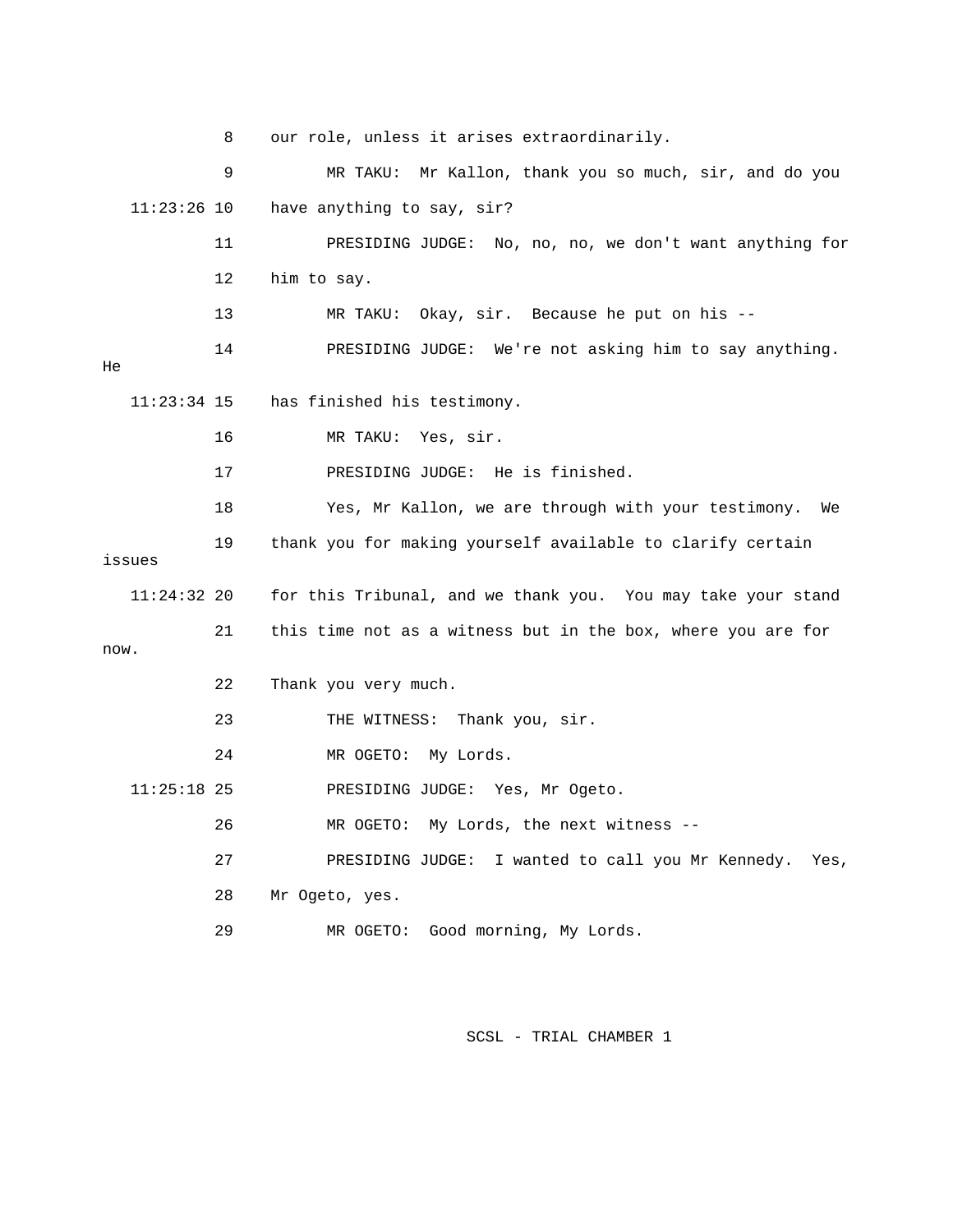|         |  |  | SESAY ET AL |  |  |
|---------|--|--|-------------|--|--|
| Page 42 |  |  |             |  |  |

21 APRIL 2008 OPEN SESSION

 1 PRESIDING JUDGE: Good morning. 3 PRESIDING JUDGE: Well, let me say that you -- I think you 4 had about four common witnesses. 11:25:48 5 MR OGETO: There were three, My Lords. 8 MR OGETO: Yes, My Lords. l take note of 9 PRESIDING JUDGE: Good. Okay. You wil 11 PRESIDING JUDGE: But for purposes of these proceedings 12 MR OGETO: Yes, My Lords. 13 PRESIDING JUDGE: -- we would take note of that in the 14 proceedings but we'd say that the next witness who is coming 2 MR OGETO: My Lords, the next witness is DMK-160. 6 PRESIDING JUDGE: With the -- three, with the Sesay 7 Defence. that. 11:25:56 10 MR OGETO: I will take not of that. -- 11:26:03 15 would be the second Defence witness.

16 MR OGETO: Yes, My Lords.

17 PRESIDING JUDGE: Will be the second Defence witness.

18 MR OGETO: Yes, My Lords.

19 PRESIDING JUDGE: We would make a note of --

11:26:12 20 MR OGETO: Yes.

 21 PRESIDING JUDGE: -- the other three who are common 22 witnesses separately, and we would refer to them as such. 23 MR OGETO: Exactly, My Lords. It doesn't really matter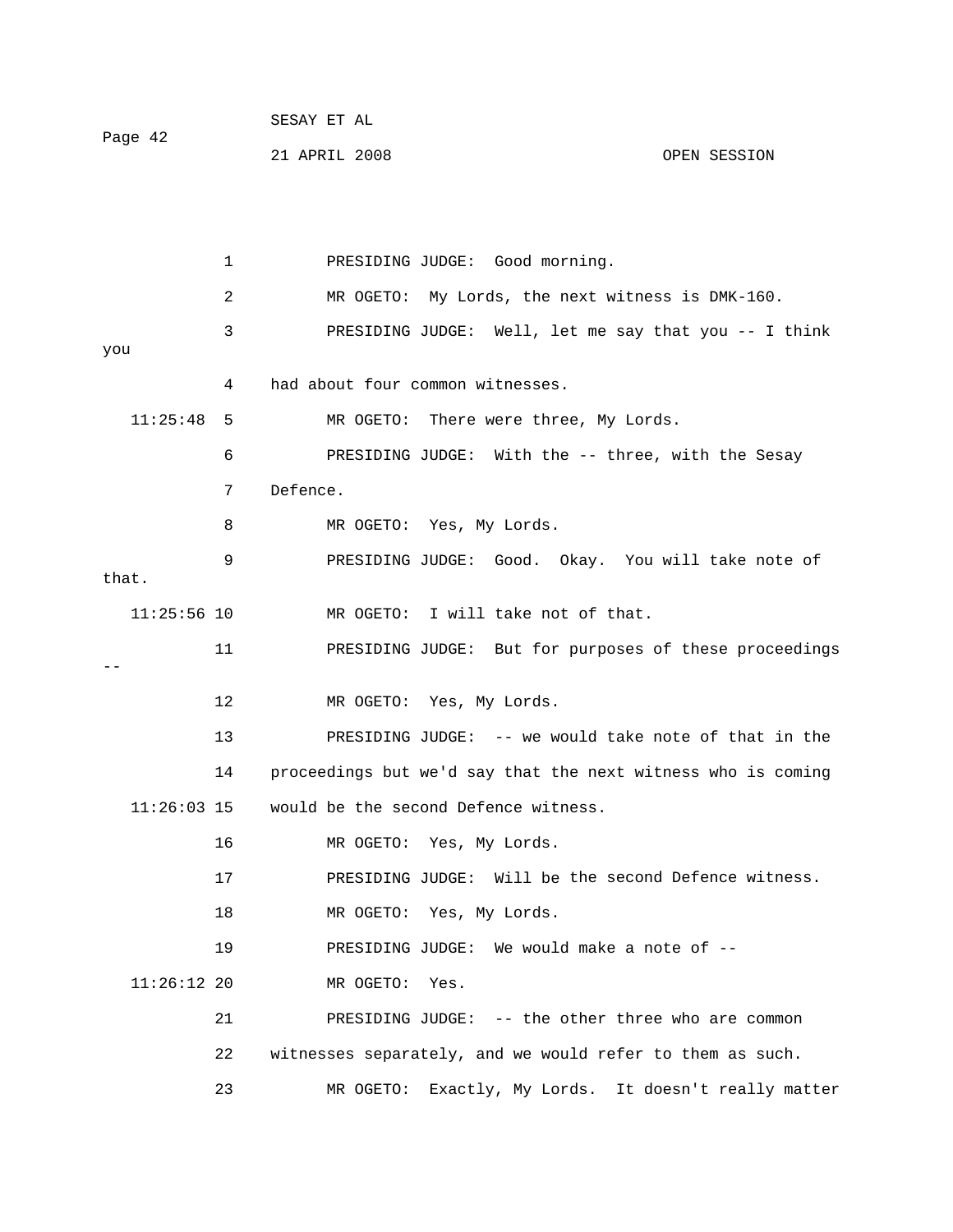24 because it is the substance of the testimony that is important 11:26:27 25 really. My Lords, I was going to very kindly request for a 29 PRESIDING JUDGE: I hope that those who monitor Court's very, 26 very short break, about ten minutes, to be able to organise 27 myself and put my act together before we start the testimony of 28 this witness.

SCSL - TRIAL CHAMBER 1

 SESAY ET AL Page 43 21 APRIL 2008 OPEN SESSION

 1 time take note of all this. We are yet to discover them controversies 3 which are unfortunate, you know. 4 MR OGETO: Sorry, My Lord. PRESIDING JUDGE: Being monitoring the Bench and Court 6 times and so on and so forth. I'm saying that I hope that 7 the parties ask for time, I hope that it is being monitored by 8 those Court statisticians who provide very faulty statistics, 9 know, to whoever. MR OGETO: My Lord, if it is not convenient, forget about anyway 2 because you are getting us involved in all sorts of  $11:27:03$  5 when you 11:27:26 10

11 that.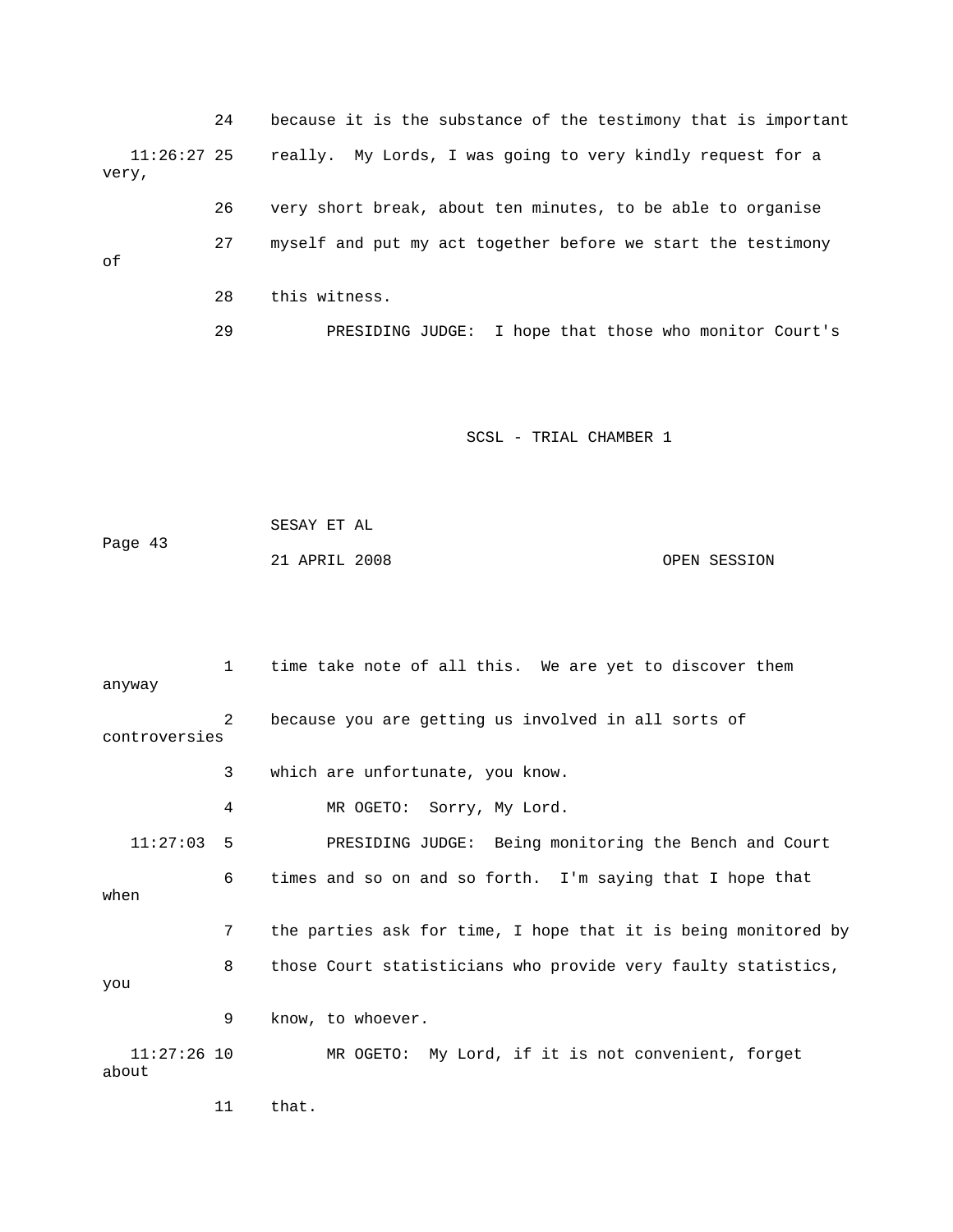12 PRESIDING JUDGE: No, no, no, Mr Ogeto, it is not referred 14 MR OGETO: Yes, My Lords. RESIDING JUDGE: It is not a reference to you, Mr Ogeto. 16 MR OGETO: Yes, My Lords. 17 PRESIDING JUDGE: Yes, it is not a reference to you. It 18 my comment which I am making on behalf of the entire Chamber, 11:27:44 20 MR OGETO: I understand, My Lords, and I'm not 21 I am not challenging the comment, My Lords, at all. 22 PRESIDING JUDGE: Those people must, at a certain stage, 23 learn to understand what the judicial process is all about and 24 how it functions and not to place on a mathematical board, as  $11:28:05$  25 a judicial process is an equation that you solve by adding 2 26 2 together. 27 JUDGE THOMPSON: Reinforcing what his Lordship has just 13 to you.  $11:27:33$  15 is as 19 Presiding Judge. challenging, if and 28 said, I am unfettered in my willingness to grant a ten-minute 29 stand down.

SCSL - TRIAL CHAMBER 1

Page 44

SESAY ET AL

21 APRIL 2008 OPEN SESSION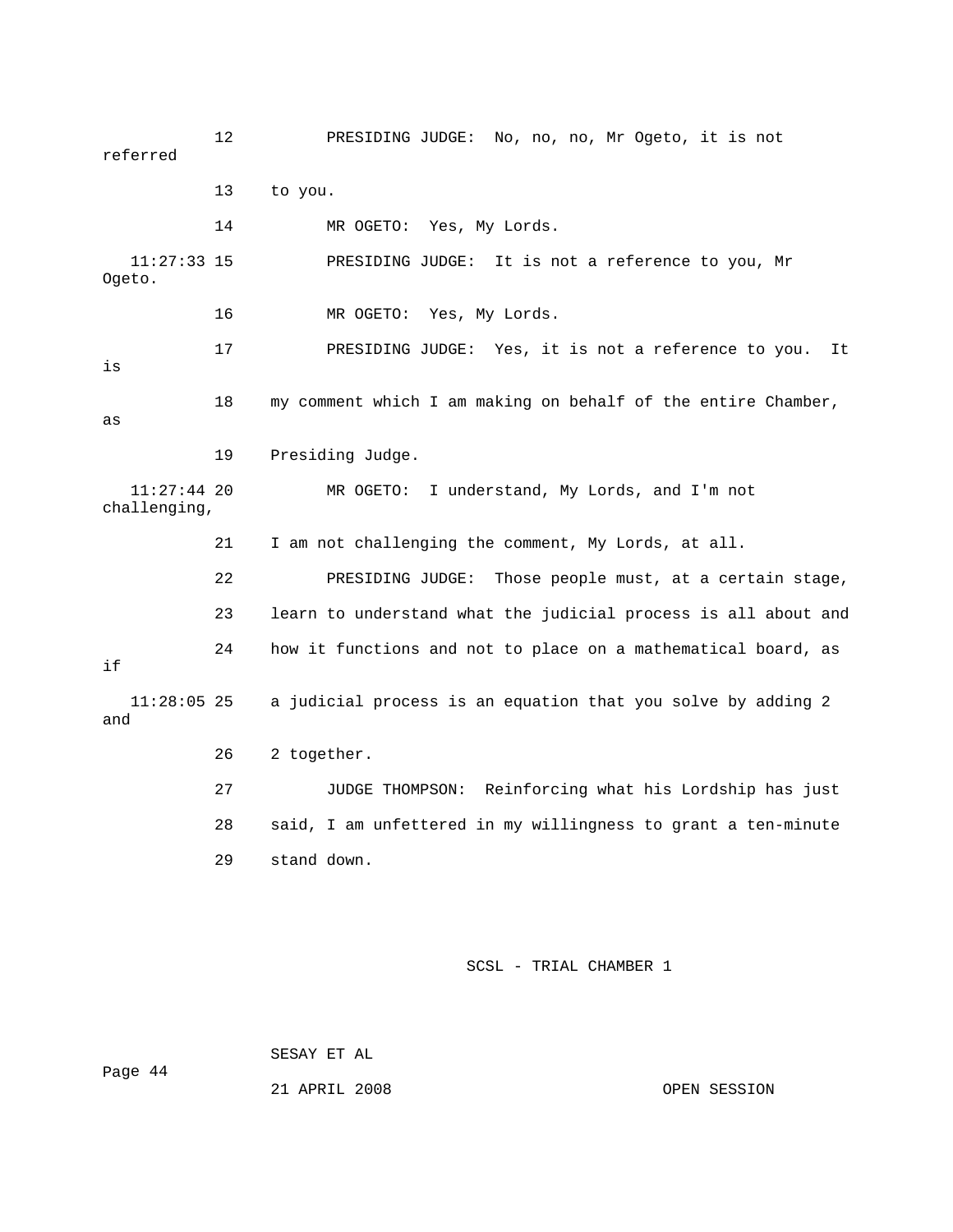1 MR OGETO: I'm much obliged, My Lords. 2 PRESIDING JUDGE: And this said, the Chamber will rise 3 enable Mr Ogeto to organise himself, in advance of the second 4 witness. 7 PRESIDING JUDGE: Yes, we are resuming the session, 8 Mr Ogeto. I suppose you are ready to get along with your 9 witness? 12:14:21 10 MR OGETO: I'm ready, My Lords, and thank you for the 12 PRESIDING JUDGE: So this will be the second Defence 13 witness? 14 MR OGETO: Yes, My Lords. 12:14:47 15 PRESIDING JUDGE: And you say he is DMK? 16 MR OGETO: The witness is DMK-160, My Lords. 18 MR OGETO: Yes. 19 PRESIDING JUDGE: Right. You may swear the witness in, 21 WITNESS: DMK-160 [Sworn] 22 PRESIDING JUDGE: Yes, Mr Ogeto. 23 MR OGETO: My Lords, this witness has expressed his 24 to testify without any protective measures, so I'm applying to  $12:15:55$   $25$  have the protected measures in place for him to be lifted. He 26 feels secure enough to testify with those -- without those to 11:29:10 5 [Break taken at 11.19 a.m.] 6 [Upon resuming at 12.03 p.m.] 11 break. 17 PRESIDING JUDGE: 160. 12:15:12 20 please. desire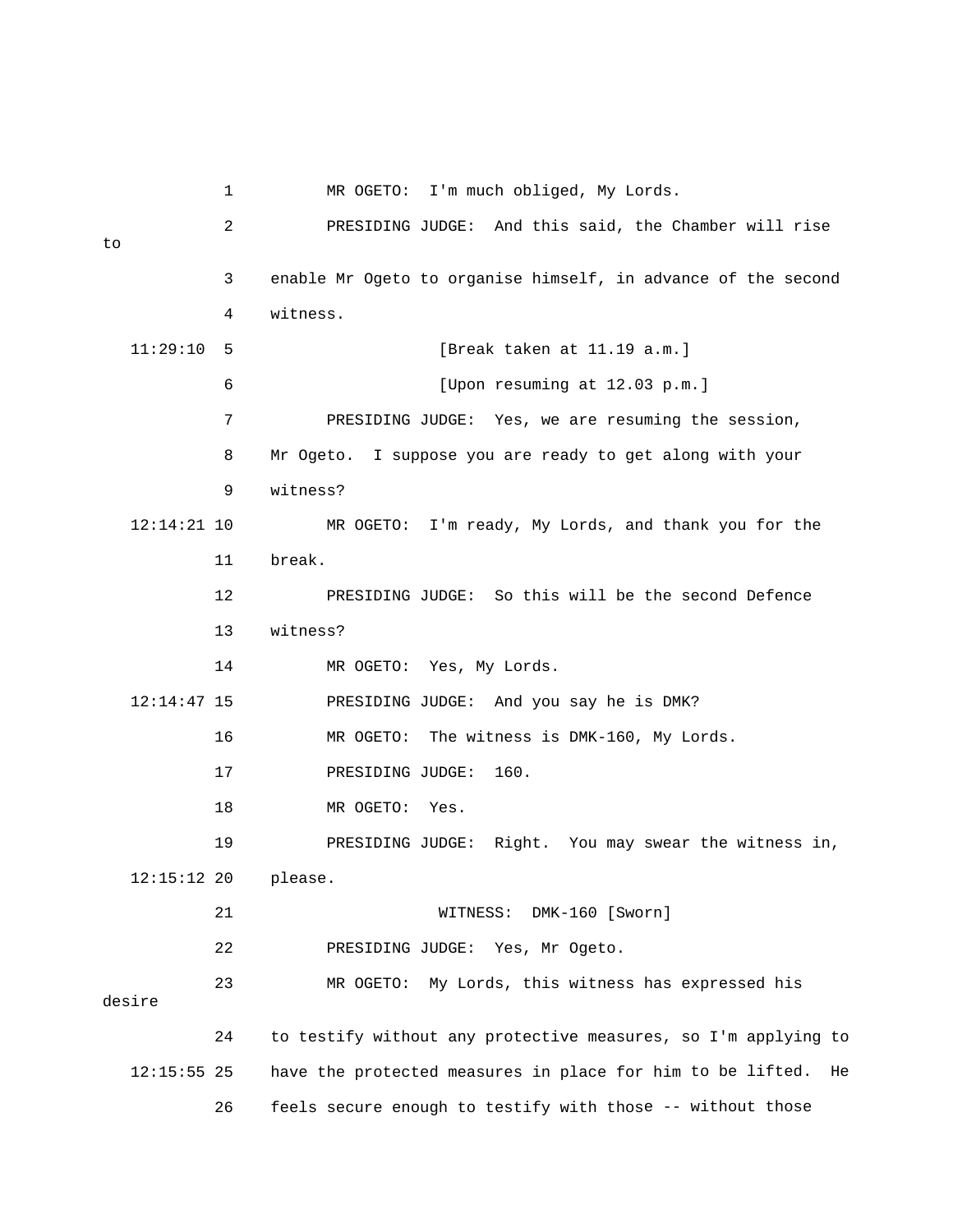27 protective measures.

 28 PRESIDING JUDGE: I suppose Mr Hardaway has no objection to 29 this?

SCSL - TRIAL CHAMBER 1

 SESAY ET AL Page 45 21 APRIL 2008 OPEN SESSION

 2 PRESIDING JUDGE: Right. 3 MR OGETO: My Lords -- 4 PRESIDING JUDGE: Notwithstanding the decision of this 12:16:52 5 Court to grant protective measures to this witness, the 6 on the application of Mr Ogeto, and at the behest of the 7 orders that those measures be lifted and that he testifies in 12:17:33 10 JUDGE BOUTET: Mr Ogeto, while they are removing the reflect 12 that it's not, so as you know, it's not only the wish of the 13 particular witness that determines if protective measures are 1 MR HARDAWAY: No objection, Your Honour. Tribunal, witness, the 8 open. So may that screen which is there behind him be removed, 9 please. 11 screen, I would like to, as well, let the record clearly

to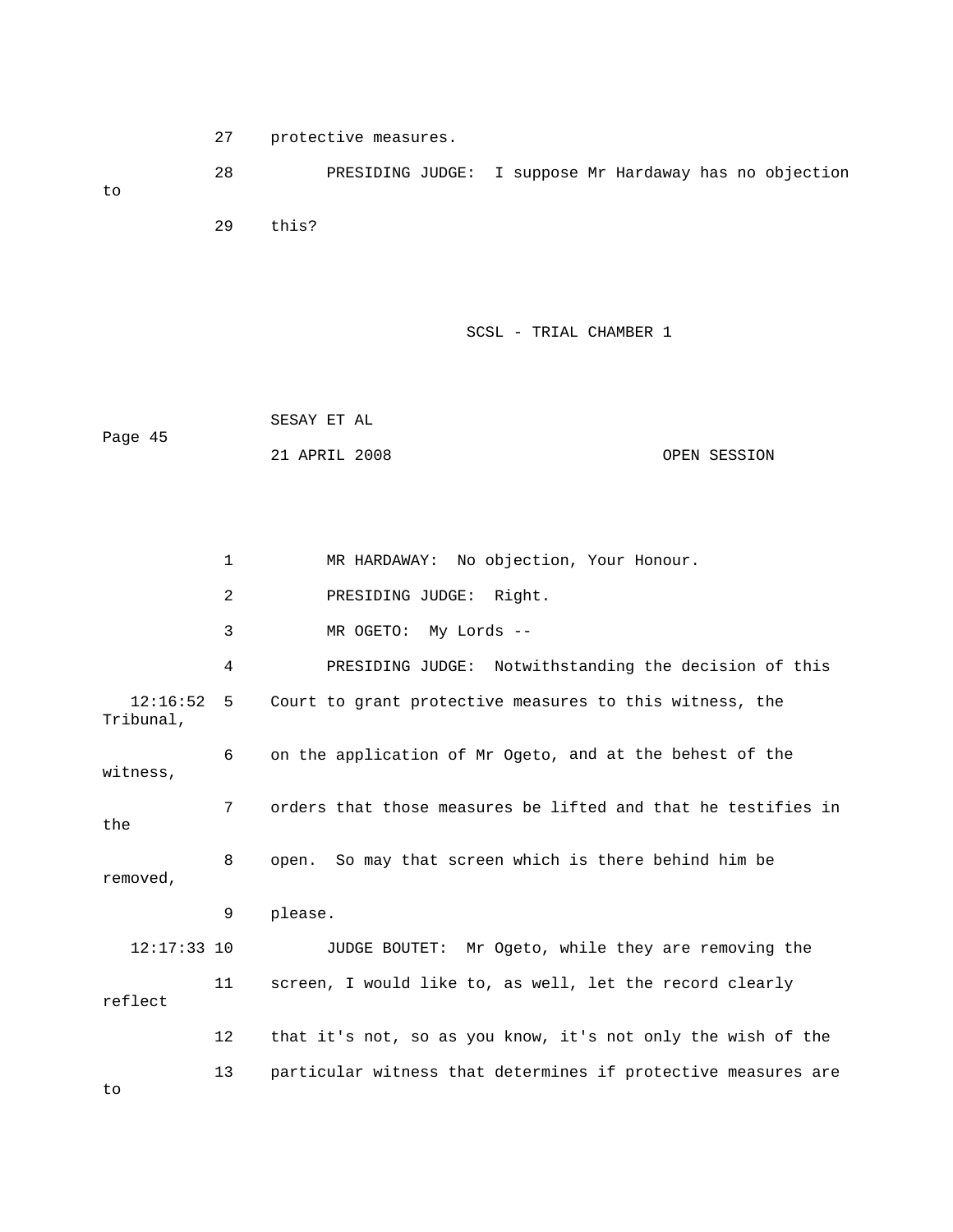| in   |               | 14 | be granted or not; there's also an objective test which was,   |
|------|---------------|----|----------------------------------------------------------------|
|      | $12:17:52$ 15 |    | the submissions that you made on behalf of your client, that   |
|      |               | 16 | there were security threats in this country because, so I take |
|      |               | 17 | it, aside from the wish of the witness that, given your        |
|      |               | 18 | application, that you feel that these threats that might have  |
|      |               | 19 | existed are not there any more, at least vis-a-vis this        |
|      | $12:18:11$ 20 |    | particular witness.                                            |
| have |               | 21 | MR OGETO: Yes, My Lords. Given the explanations that           |
|      |               | 22 | been given by the witness, and I've evaluated the situation    |
|      |               | 23 | objectively, we have no reason to disagree.                    |
|      |               | 24 | JUDGE BOUTET: Objectively.                                     |
|      | $12:18:26$ 25 |    | Objectively; we have no reason to disagree.<br>MR OGETO:       |
| on   |               | 26 | So your application was not based solely<br>JUDGE BOUTET:      |
| to   |               | 27 | the wishes of the witness, but on the fact that you are saying |
| are  |               | 28 | this Court that, objectively, threats that might have existed  |
|      |               | 29 | not there, at that moment?                                     |

| Page 46 | SESAY ET AL   |              |
|---------|---------------|--------------|
|         | 21 APRIL 2008 | OPEN SESSION |

 1 MR OGETO: They have missed on the basis of the explanation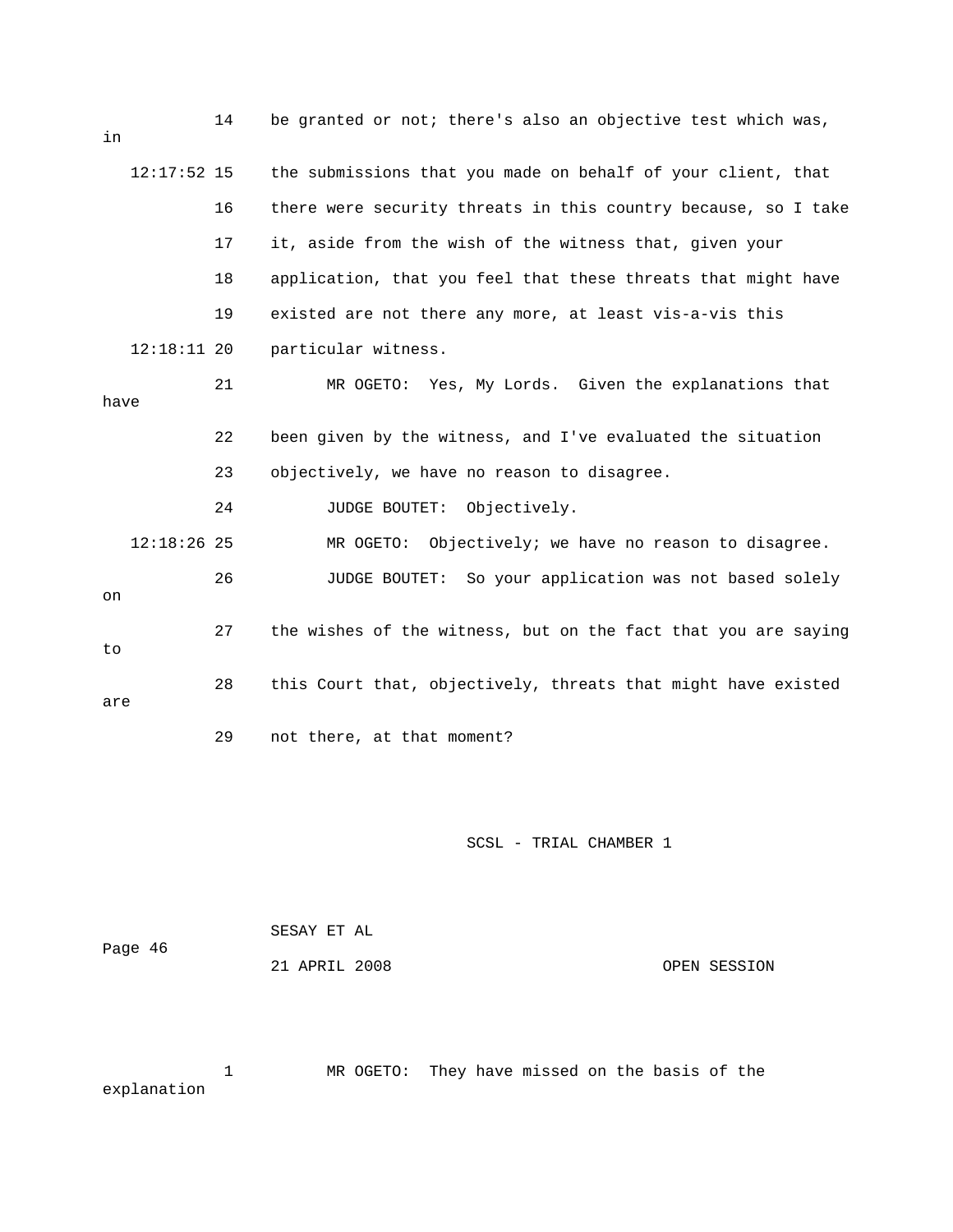|               | 2  | that has been given by the witness.                     |
|---------------|----|---------------------------------------------------------|
|               | 3  | JUDGE BOUTET: Thank you.                                |
|               | 4  | MR OGETO: Thank you, My Lords.                          |
| 12:19:25      | 5  | THE INTERPRETER: With the leave of the Court, the       |
| witness       | 6  | interpreters would like to ask as to which language the |
|               | 7  | will be testifying into?                                |
| what          | 8  | PRESIDING JUDGE: Your witness will be testifying in     |
|               | 9  | language, please?                                       |
| $12:19:28$ 10 |    | MR OGETO: In Krio.                                      |
|               | 11 | PRESIDING JUDGE:<br>In Krio?                            |
|               | 12 | MR OGETO: Yes, My Lords.                                |
| please.       | 13 | PRESIDING JUDGE: Yes, Mr Ogeto, you may proceed,        |
|               | 14 | EXAMINED BY MR OGETO:                                   |
| $12:19:53$ 15 |    | [The witness answered through interpreter]              |
|               | 16 | Good afternoon, Mr Witness. Are you hearing me,<br>Q.   |
|               | 17 | Mr Witness? Good afternoon.                             |
|               | 18 | Hello. Good afternoon.<br>Α.                            |
|               | 19 | Are you getting the translation?<br>Q.                  |
| $12:20:05$ 20 |    | Α.<br>No.                                               |
| Lords.        | 21 | MR OGETO: I think there's a technical problem, My       |
|               | 22 | Are you now getting the translation in Krio?<br>Q.      |
|               | 23 | Not at all.<br>Α.                                       |
| booth         | 24 | MS KAMUZORA: My Lords, I have requested the language    |
| $12:21:18$ 25 |    | to come and assist.                                     |
| However       | 26 | PRESIDING JUDGE: This is time lost to technology.       |
|               | 27 | it is computed, I do not know, if at all.               |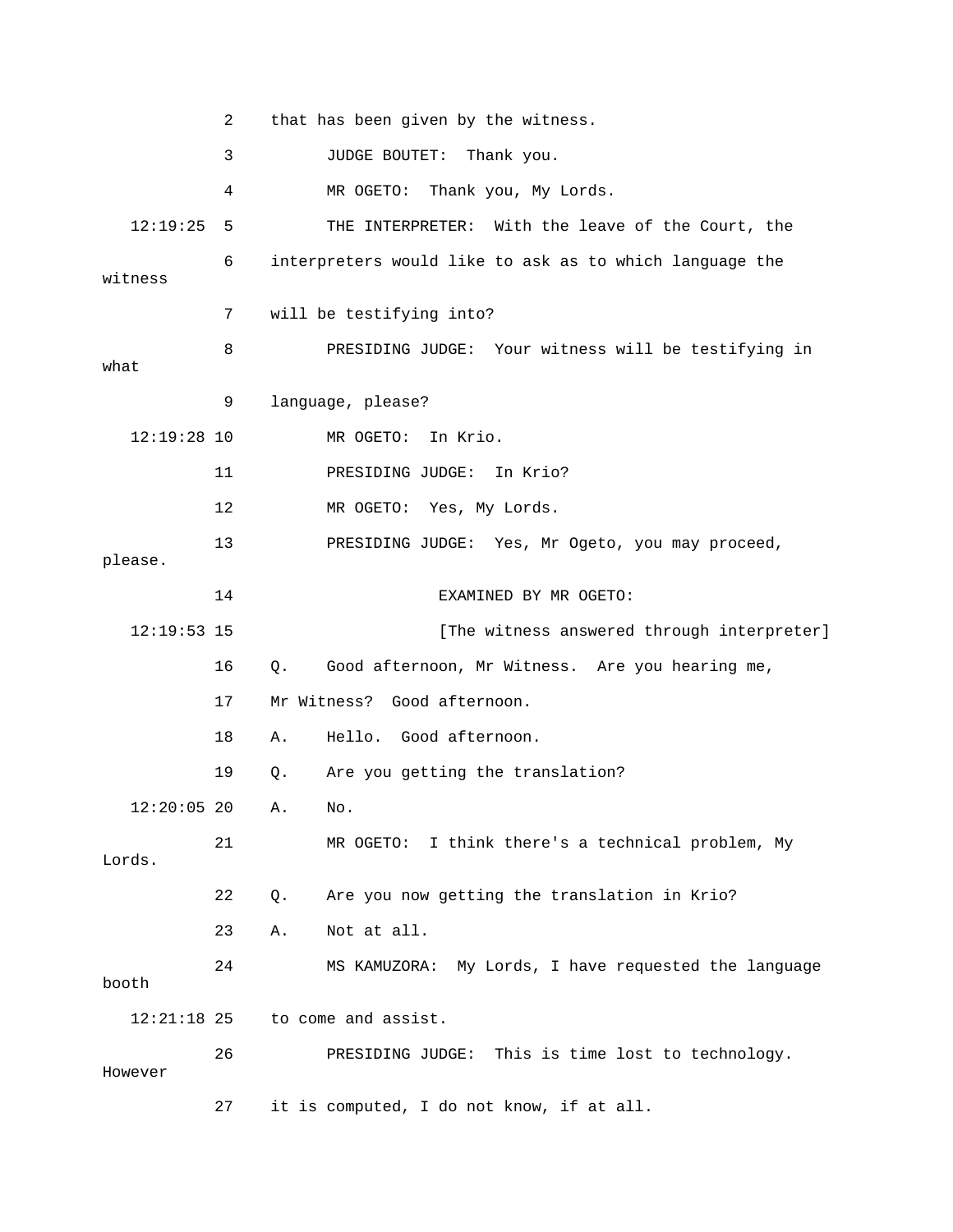28 MR OGETO: My Lords, can I take advantage of this technical

29 problem and raise another issue, very briefly?

SCSL - TRIAL CHAMBER 1

|         | SESAY ET AL   |  |              |
|---------|---------------|--|--------------|
| Page 47 |               |  |              |
|         | 21 APRIL 2008 |  | OPEN SESSION |

 1 PRESIDING JUDGE: Yes, you may. 2 MR OGETO: My Lords, I know the Chamber is conscious of 3 issue that I'm raising, but because we are really racking now 4 against time, we would be most obliged to My Lords if we could 12:22:53 5 get a decision on our motion to vary our witness list because 6 really need to plan for the coming witnesses and this issue is 9 talking about it just now in Chambers. We were discussing it, 13 Mr Witness. Are you able to get the translation now? 12:24:59 15 Q. Mr Witness, are you able to get the translation in Krio? 16 A. No. the we 7 important for us, My Lords. Thank you. 8 PRESIDING JUDGE: We will look at that. In fact, we were 12:23:18 10 you know. 11 MR OGETO: Thank you, My Lords. 12 Q. I'm sure now you are able to get the translation, 14 A. No.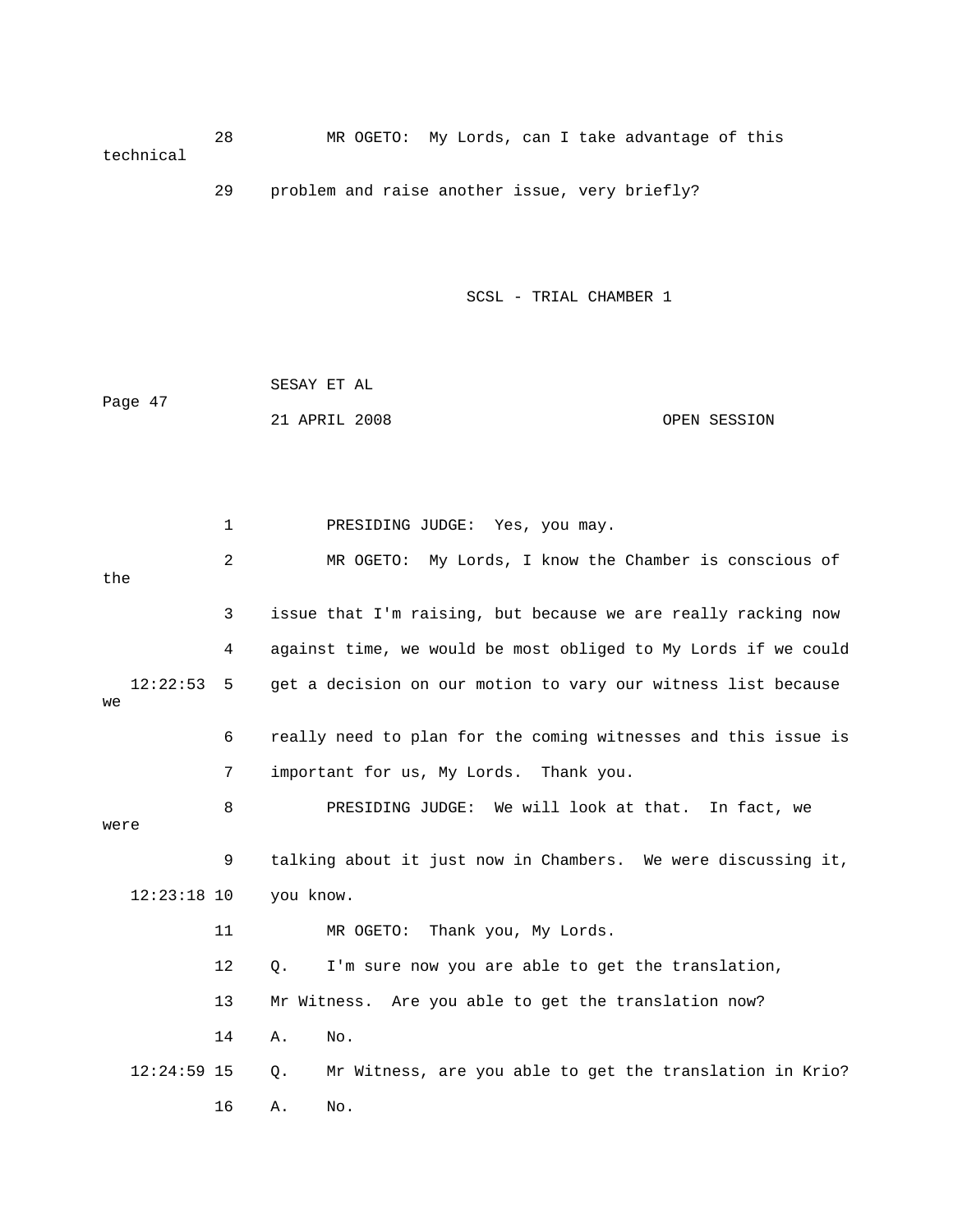|               | 17 |       | JUDGE BOUTET: Maybe if he takes the other headset, it |
|---------------|----|-------|-------------------------------------------------------|
|               | 18 |       | would appear that --                                  |
|               | 19 |       | MR OGETO: Maybe the Registry could help.              |
| $12:25:42$ 20 |    |       | THE WITNESS: Clear.                                   |
|               | 21 |       | MR OGETO:                                             |
|               | 22 | Q.    | You are now able to get the translation?              |
|               | 23 | Α.    | Yes.                                                  |
| names?        | 24 | Q.    | Thank you. Can you please tell the Court your full    |
|               |    |       |                                                       |
| $12:25:56$ 25 |    | Α.    | My name is DMK-160.                                   |
|               | 26 | Q.    | Where do you reside currently?                        |
|               | 27 | Α.    | I reside at xxxx.                                     |
|               | 28 | $Q$ . | How old are you, please.                              |
|               | 29 | Α.    | I am 45 years old.                                    |

| Page 48 | SESAY ET AL   |  |              |
|---------|---------------|--|--------------|
|         | 21 APRIL 2008 |  | OPEN SESSION |

|            |          | 1 Q. Where is xxxx, in Sierra Leone?                    |
|------------|----------|---------------------------------------------------------|
| 2          | A.,      | xxxx is twelve miles from xx Town, on the xxxx          |
| 3          | highway. |                                                         |
| $4\degree$ |          | 0. And how far is xxxx from Kenema?                     |
|            |          | $12:27:02$ 5 A. Well, from xxxx to Kenema is xx miles.  |
| 6          |          | Q. Can you please tell the Court if you were in any way |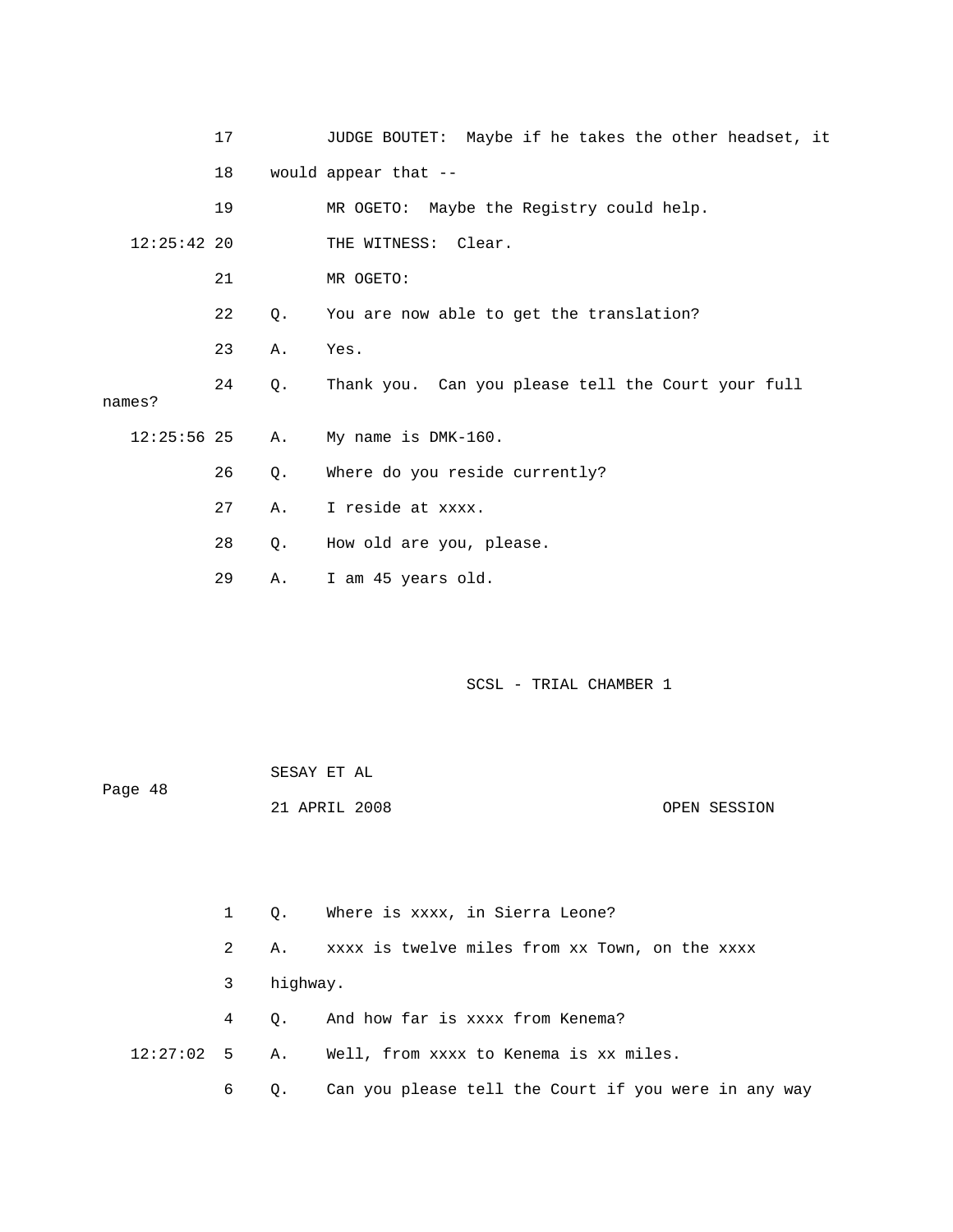| 2000? |               | 7  |           | involved in the civil war in Sierra Leone between 1991 and    |
|-------|---------------|----|-----------|---------------------------------------------------------------|
| this  |               | 8  | Α.        | Yes, I was a Kamajor. I joined the Kamajor to defend          |
|       |               | 9  |           | country judiciously. I joined the Kamajor, the CDF, in 1996.  |
|       | $12:28:07$ 10 |    | Q.        | And where is it you joined the Kamajors in 1996?              |
|       |               | 11 | Α.        | I joined the Kamajor in Bo Town.                              |
| in    |               | 12 | Q.        | At the time you joined the Kamajors, was there fighting       |
|       |               | 13 | Bo?       |                                                               |
|       |               | 14 | Α.        | In the part of Bo Town there was no fighting but in the       |
|       | $12:28:50$ 15 |    |           | outskirts of Bo there were fighting.                          |
|       |               | 16 | Q.        | Are you able to name any places in the outskirts of Bo        |
|       |               | 17 |           | where there was fighting at the time you joined the Kamajors? |
|       | Benduma,      | 18 | Α.        | The time Foday Sankoh and his allies were in<br>Yes.          |
|       |               | 19 |           | in the Baoma Chiefdom, they were in small Bo. They were in    |
|       | $12:29:32$ 20 |    |           | Wonde, they were in Baoma Chiefdom and they were in Nyawa     |
|       |               | 21 | Chiefdom. |                                                               |
|       |               | 22 | Q.        | Can you please go over that again? My Lords, I have           |
|       |               | 23 |           | prepared a list of names here to assist the Chamber and the   |
|       |               | 24 |           | stenographers in the spelling of these names. With your       |
|       | $12:29:55$ 25 |    |           | permission, if I can hand over that list, it may assist in    |
|       |               | 26 |           | expediting the testimony of this witness?                     |
|       |               | 27 |           | PRESIDING JUDGE:<br>Yes, thank you.                           |
|       |               | 28 |           | MR OGETO:                                                     |
|       | mentioned,    | 29 | Q.        | Can you kindly go through those names that you                |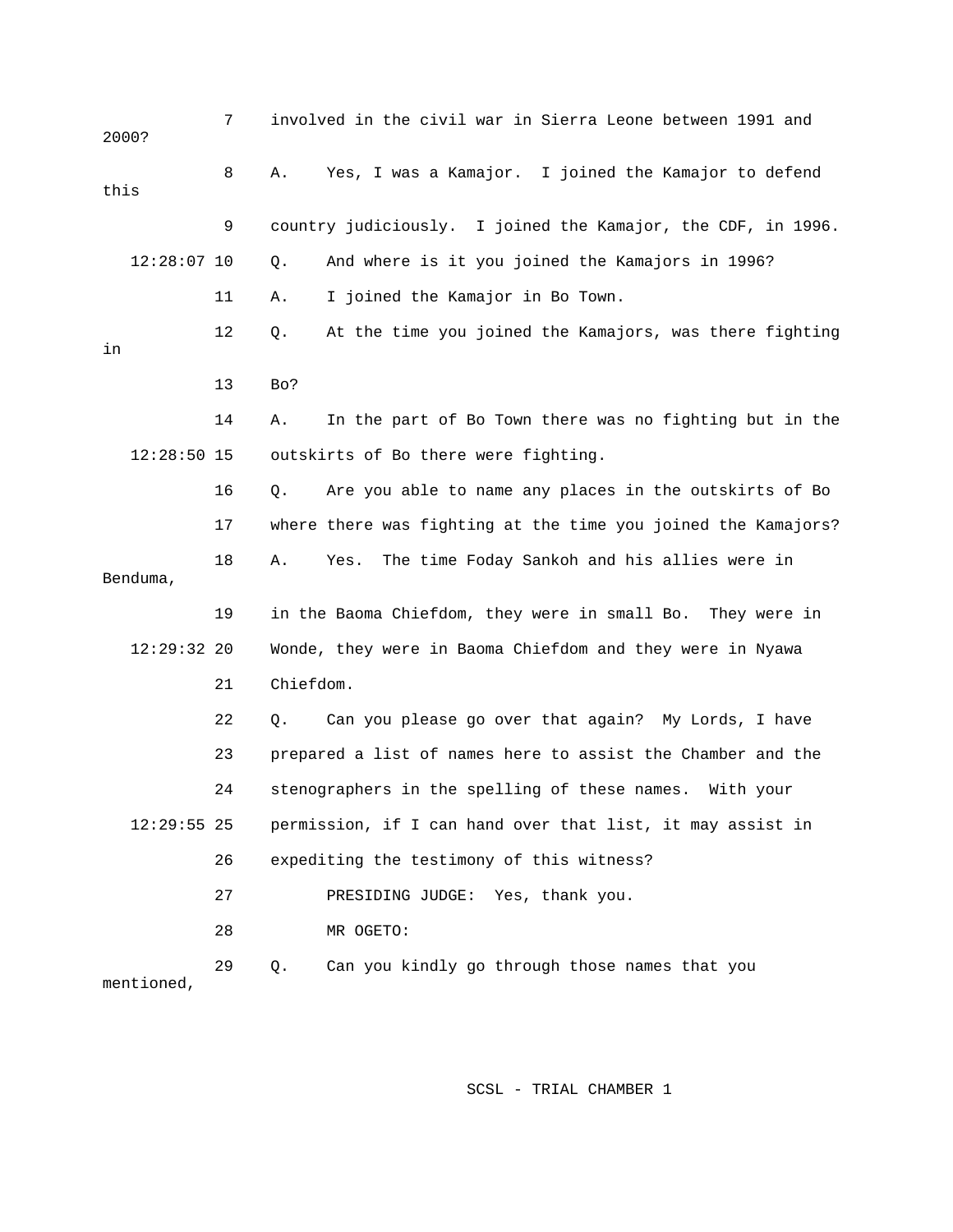|                 |    |         | SESAY ET AL                                              |  |              |  |  |  |
|-----------------|----|---------|----------------------------------------------------------|--|--------------|--|--|--|
| Page 49         |    |         | 21 APRIL 2008                                            |  | OPEN SESSION |  |  |  |
|                 |    |         |                                                          |  |              |  |  |  |
|                 |    |         |                                                          |  |              |  |  |  |
|                 | 1  | please? |                                                          |  |              |  |  |  |
|                 | 2  | Α.      | Benduma in the Baoma Chiefdom.                           |  |              |  |  |  |
| other           | 3  | Q.      | That's number 5 on the list of names; which was the      |  |              |  |  |  |
|                 | 4  |         | one that you mentioned?                                  |  |              |  |  |  |
| 12:30:30<br>was | 5  |         | PRESIDING JUDGE:<br>The question you asked:              |  | The witness  |  |  |  |
|                 | 6  |         | you -- or his response is that there was fighting in the |  |              |  |  |  |
|                 | 7  |         | outskirts but there was no fighting in Bo Town itself.   |  |              |  |  |  |
|                 | 8  |         | Yes, Your Honour.<br>MR OGETO:                           |  |              |  |  |  |
|                 | 9  |         | And you asked him the towns where<br>PRESIDING JUDGE:    |  |              |  |  |  |
| there           |    |         |                                                          |  |              |  |  |  |
| $12:30:49$ 10   |    |         | was a fighting.                                          |  |              |  |  |  |
|                 | 11 |         | MR OGETO:<br>Yes.                                        |  |              |  |  |  |
|                 | 12 |         | Is this a narration he is giving us.<br>PRESIDING JUDGE: |  |              |  |  |  |
|                 | 13 |         | MR OGETO:<br>Yes, My Lords, yes. And he has mentioned    |  |              |  |  |  |
|                 | 14 |         | Benduma and I said it's number 5 on my list of places.   |  | Can          |  |  |  |
| you             |    |         |                                                          |  |              |  |  |  |
| $12:31:04$ 15   |    |         | mention the other one, please?                           |  |              |  |  |  |
|                 | 16 |         | Wonde Chiefdom.<br>THE WITNESS:                          |  |              |  |  |  |
|                 | 17 |         | MR OGETO:<br>That's number 16 on the list, My Lords.     |  |              |  |  |  |
|                 | 18 | Q.      | Did you mention any other place?                         |  |              |  |  |  |
|                 | 19 | Α.      | Nyawa.                                                   |  |              |  |  |  |
| $12:31:23$ 20   |    | Q.      | That's number 13 on the list, My Lords?                  |  |              |  |  |  |
|                 | 21 | Α.      | Kakua.                                                   |  |              |  |  |  |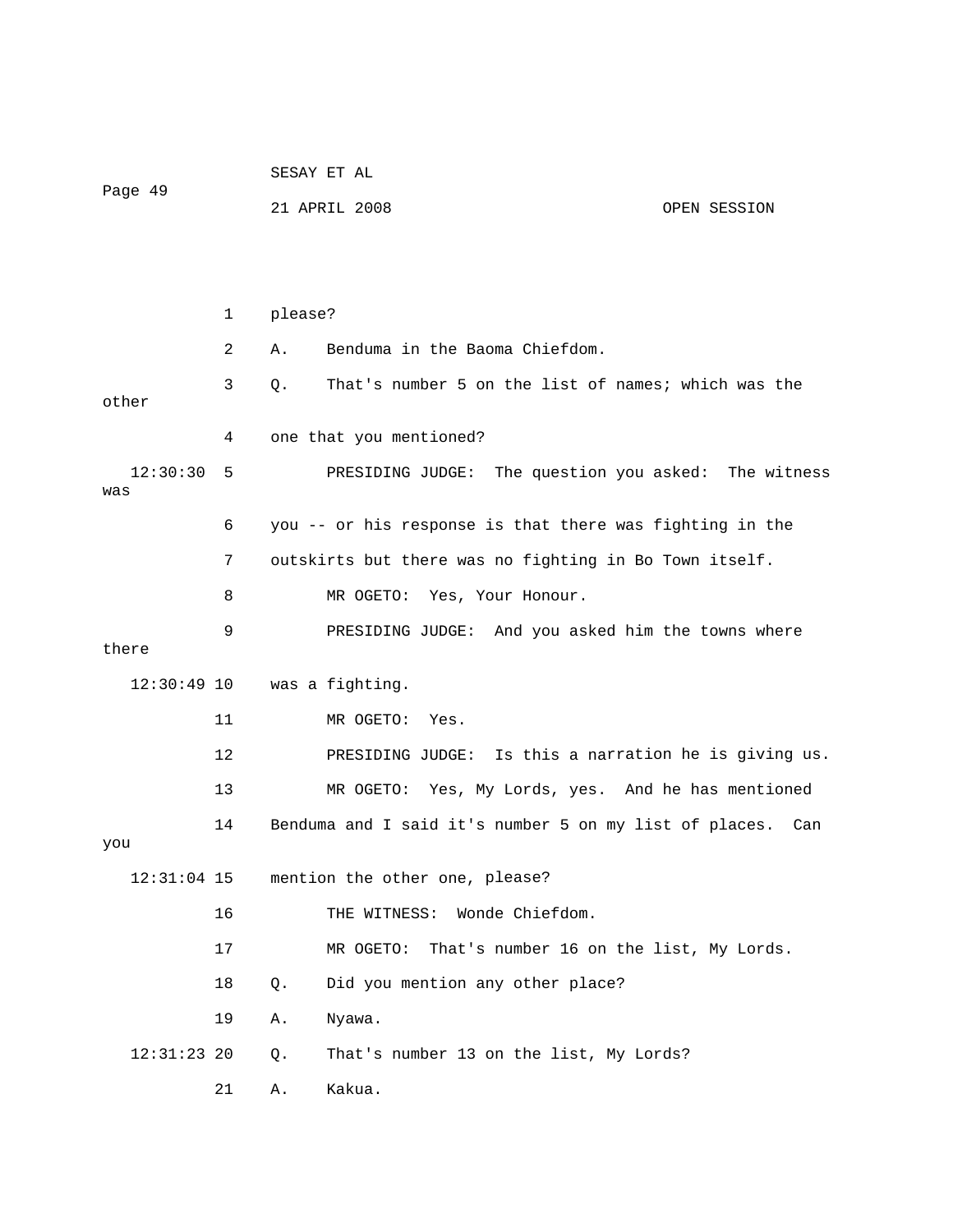- 22 Q. That's number 7 on the list. Is that all? 23 A. Also Baoma. Baoma Chiefdom. 24 Q. Yes, My Lords, number 4 on the list. And all these 12:31:57 25 are within the outskirts of Bo Town? 27 Q. Now, you spoke about Foday Sankoh's allies. What do you 29 A. The rebels. places 26 A. Yes, sir. 28 mean by that?
	- SCSL TRIAL CHAMBER 1

 SESAY ET AL Page 50 21 APRIL 2008 OPEN SESSION

|      |               | $\mathbf{1}$ | Q. | What about them?                                        |
|------|---------------|--------------|----|---------------------------------------------------------|
|      |               | 2            | Α. | During that time they were the ones fighting.           |
|      |               | 3            | Q. | Now, at the time you joined --                          |
|      | towns?        | 4            |    | PRESIDING JUDGE: Who were fighting where in these       |
| were | $12:32:45$ 5  |              |    | THE WITNESS: In all the places I have named. Those      |
|      |               | 6            |    | the places they were fighting.                          |
|      |               | 7            |    | MR OGETO:                                               |
|      |               | 8            | Q. | And who were they fighting with?                        |
|      |               | 9            | Α. | Well, the Kamajors.                                     |
| the  | $12:33:07$ 10 |              | Q. | During the time you joined -- after the time you joined |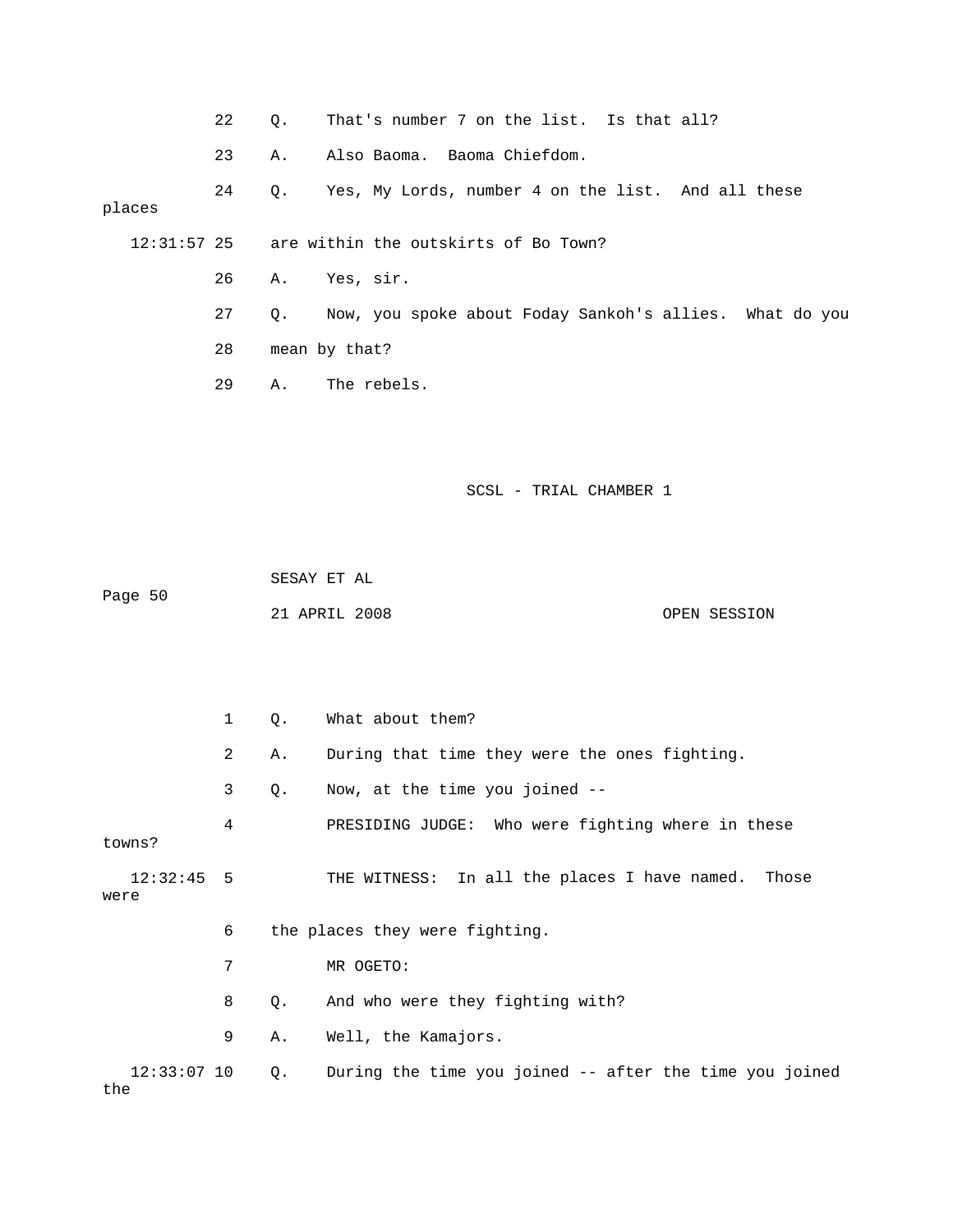|      |               | 11 |    | Kamajors, did you hold any position of responsibility?    |
|------|---------------|----|----|-----------------------------------------------------------|
|      |               | 12 | Α. | Yes.                                                      |
|      |               | 13 | Q. | Which position did you hold?                              |
|      |               | 14 | Α. | I was a patrol commander.                                 |
|      | $12:33:34$ 15 |    | Q. | What kind of duties did this entail, patrol commander?    |
| Ι    |               | 16 | Α. | Well, I was leading the fighters in the battlefield and   |
|      |               | 17 |    | give them advice when necessary.                          |
|      |               | 18 | Q. | Did you have men under you as a patrol commander?         |
|      |               | 19 | Α. | I had 50 to 100.<br>Yes.                                  |
|      | $12:34:22$ 20 |    | Q. | When did you become a patrol commander?                   |
|      |               | 21 | Α. | Well, from the time of initiation to 1997.<br>The time of |
|      |               | 22 |    | initiation, 1996 to 1997. This was before the overthrow.  |
|      |               | 23 | Q. | Very briefly, what do you mean by "initiation"?           |
| were |               | 24 | Α. | Well, this was a ceremony which was performed when you    |
|      | $12:35:12$ 25 |    |    | enlisted into the fighting -- into the CDF group.         |
|      |               | 26 | Q. | Now, you spoke about the coup. Where were you when the    |
|      |               | 27 |    | coup took place?                                          |
|      |               | 28 | Α. | I was in xxxx.                                            |
|      |               | 29 | Q. | Did your position change within the CDF after the coup?   |
|      |               |    |    |                                                           |
|      |               |    |    |                                                           |

 SESAY ET AL ge 51 Pa

21 APRIL 2008 OPEN SESSION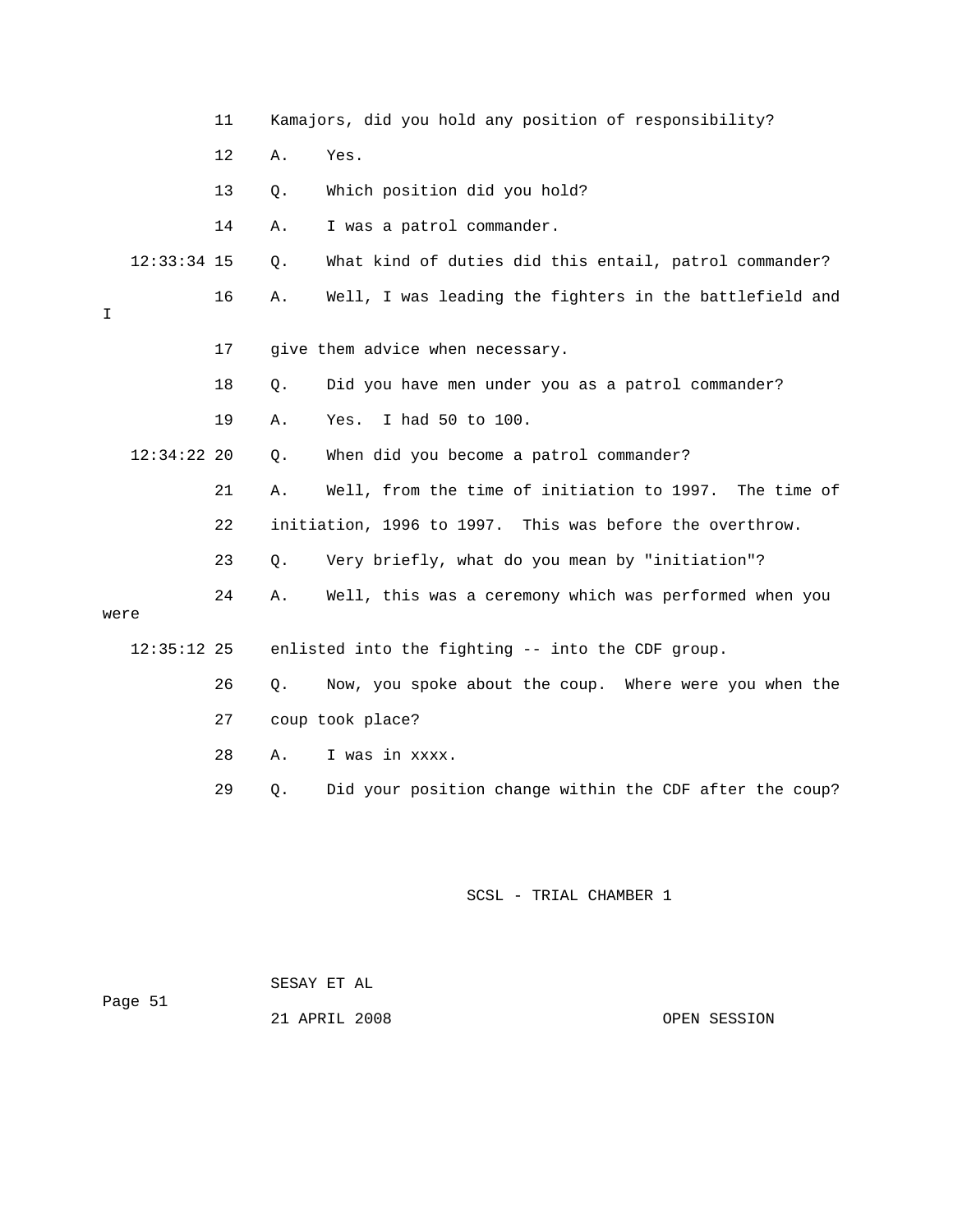|                          | 1  | The CDF War Council that -- the time the overthrow<br>Α.<br>Yes. |
|--------------------------|----|------------------------------------------------------------------|
|                          | 2  | had already taken place I was appointed as the battalion         |
|                          | 3  | commander.                                                       |
|                          | 4  | Did your battalion have a specific name?<br>Q.                   |
| 12:36:17                 | 5  | Yes, it was 13th Battalion.<br>Α.                                |
|                          | 6  | Where was your battalion based?<br>Q.                            |
|                          | 7  | Well, I was at the Bo/Kenema highway.<br>Α.                      |
|                          | 8  | What was your business at the Bo/Kenema highway?<br>Q.           |
|                          | 9  | Well, while there, it was there we used to make some<br>Α.       |
| $12:37:02$ 10<br>orders. |    | surprising attacks because we refused to obey the junta's        |
|                          | 11 | What do you mean by refusing to obey the junta's orders?<br>Q.   |
|                          | 12 | What kind of orders were they?                                   |
| our                      | 13 | When they overthrow, they told us we should surrender<br>Α.      |
|                          | 14 | arms.                                                            |
| $12:37:40$ 15<br>against |    | And these surprise attacks, you were launching them<br>Q.        |
|                          | 16 | who?                                                             |
|                          | 17 | The AFRC soldiers.<br>Α.                                         |
| did                      | 18 | As a battalion commander, did you have -- how many men<br>Q.     |
|                          | 19 | you have under you?                                              |
| $12:38:05$ 20<br>оf      |    | Well, we were allocated by chiefdoms. I was in charge<br>Α.      |
|                          | 21 | five chiefdoms: Bo Kakua, Bagbwe, Bajia, Komboya and Baoma       |
|                          | 22 | Chiefdom.                                                        |
|                          | 23 | Those will be number 1, number 7, 1, 2, and 4<br>MR OGETO:       |
|                          | 24 | respectively on the list, My Lords.                              |
| $12:39:00$ 25            |    | But did you have any men under you as the battalion<br>Q.        |
|                          | 26 | commander?                                                       |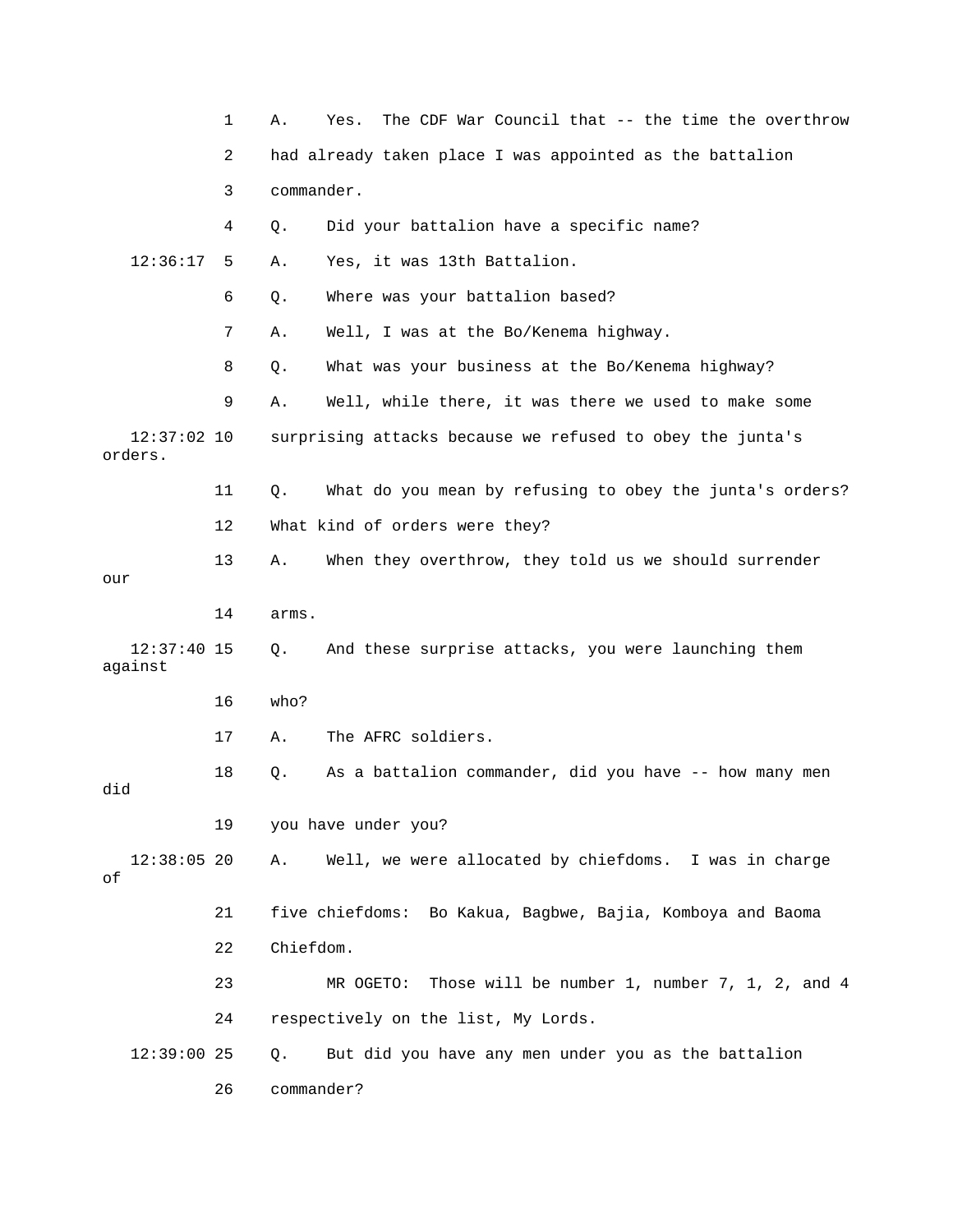- 27 A. Well, specifically we were requesting for fighters by 28 chiefdom. When the need arose for any situation.
- 29 Q. Now, you recall that the coup took place on 25 May 1997?

|     |               |    | SESAY ET AL |                                                            |              |  |
|-----|---------------|----|-------------|------------------------------------------------------------|--------------|--|
|     | Page 52       |    |             | 21 APRIL 2008                                              | OPEN SESSION |  |
|     |               |    |             |                                                            |              |  |
|     |               |    |             |                                                            |              |  |
|     |               | 1  | Α.          | Yes.                                                       |              |  |
|     |               | 2  | Q.          | And the AFRC/RUF was pushed out of Freetown sometime in    |              |  |
| '97 |               | 3  |             | February 1998. Now, this period -- during this period, May |              |  |
|     |               | 4  |             | to February '98, where were you?                           |              |  |
|     | 12:40:09      | 5  | Α.          | I was in xxxx.                                             |              |  |
|     |               | 6  | О.          | And during the junta period, do you know if the junta      |              |  |
|     |               | 7  |             | forces ever came to occupy Bo?                             |              |  |
|     | governmental  | 8  | Α.          | Well, they announced that Bo should get a new              |              |  |
|     |               | 9  |             | administration.                                            |              |  |
|     | $12:40:49$ 10 |    | Ο.          | Do you recall when this was announced?                     |              |  |
|     |               | 11 | Α.          | Yes, it was announced about a week after the coup.         |              |  |
|     | announcement? | 12 | О.          | So was there a new administration after this               |              |  |
|     |               | 13 | Α.          | Yes.                                                       |              |  |
|     |               | 14 | Q.          | Are you able to name some of the people who were in that   |              |  |
|     | $12:41:23$ 15 |    |             | administration in Bo?                                      |              |  |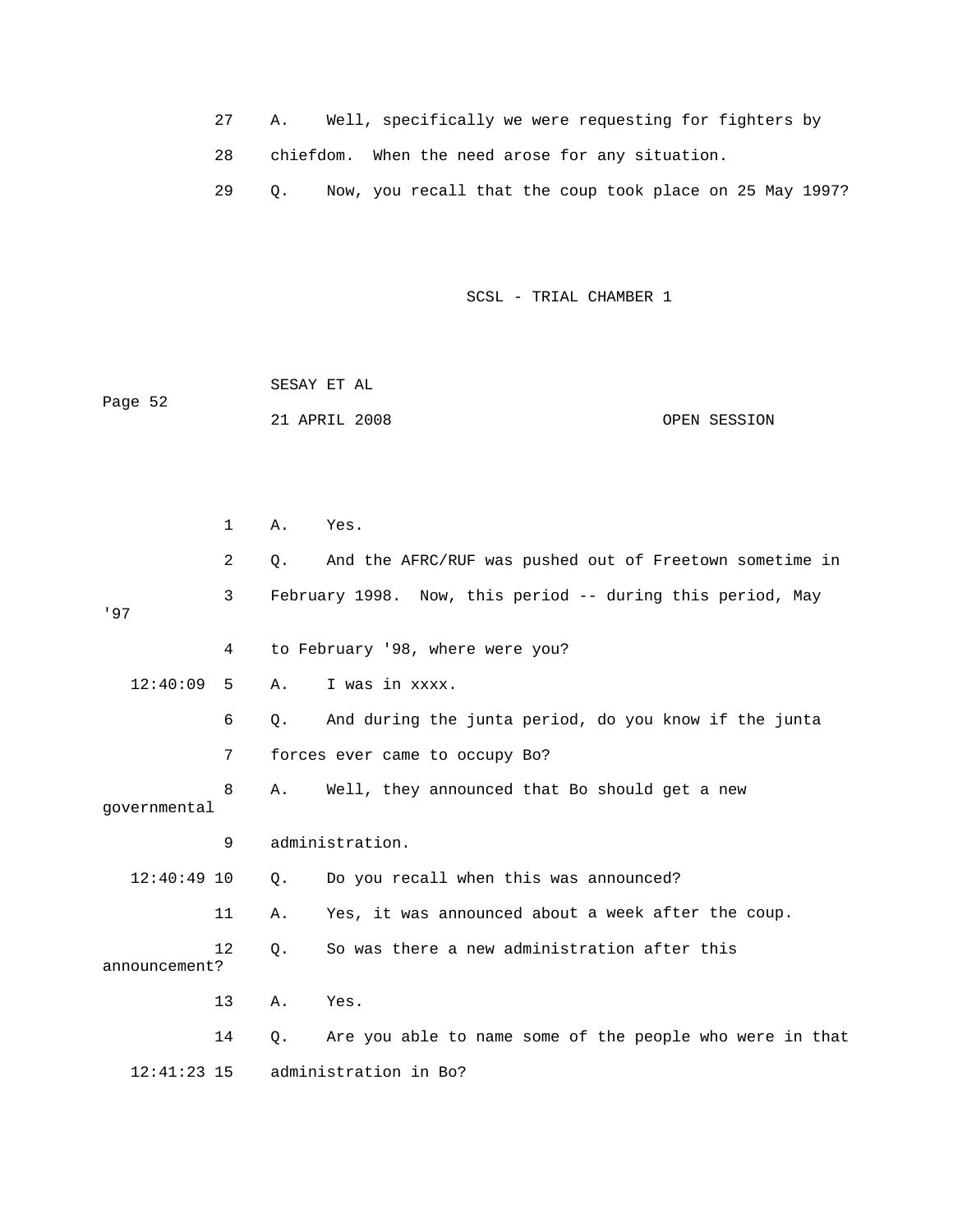| Boysie                     | 16 | AF Kamara was one, who was secretary of state south;<br>Α.             |
|----------------------------|----|------------------------------------------------------------------------|
|                            | 17 | Palmer, he was a brigade commander, who was based in Bo Town.          |
| commonly                   | 18 | Then the junta secretariat was controlled by Abu Bakar,                |
|                            | 19 | known as ADK.                                                          |
| $12:42:13$ 20              |    | Did you have a chance to see any of these people in Bo<br>О.           |
|                            | 21 | during that time?                                                      |
|                            | 22 | Yes.<br>Α.                                                             |
|                            | 23 | Very briefly, in what circumstances did you see them?<br>Q.            |
|                            | 24 | Well, I was in Bo. Once upon a time, they drove past in<br>Α.          |
| $12:42:41$ 25<br>following |    | their vehicles. During that time their fighters were                   |
|                            | 26 | them.                                                                  |
|                            | 27 | Are you speaking of a specific incident?<br>Q.                         |
|                            | 28 | They say the time that $-$ - the time I had $-$ - the chance $-$<br>Α. |
| they                       | 29 | are you saying the time I had a chance to see them?<br>In Bo           |

|         | SESAY ET AL   |              |
|---------|---------------|--------------|
| Page 53 |               |              |
|         | 21 APRIL 2008 | OPEN SESSION |

 1 were public figures, so, yes, sir. 2 Q. Thank you. That answers my question. Do you know if the 3 RUF at any time ever came to Bo during this period?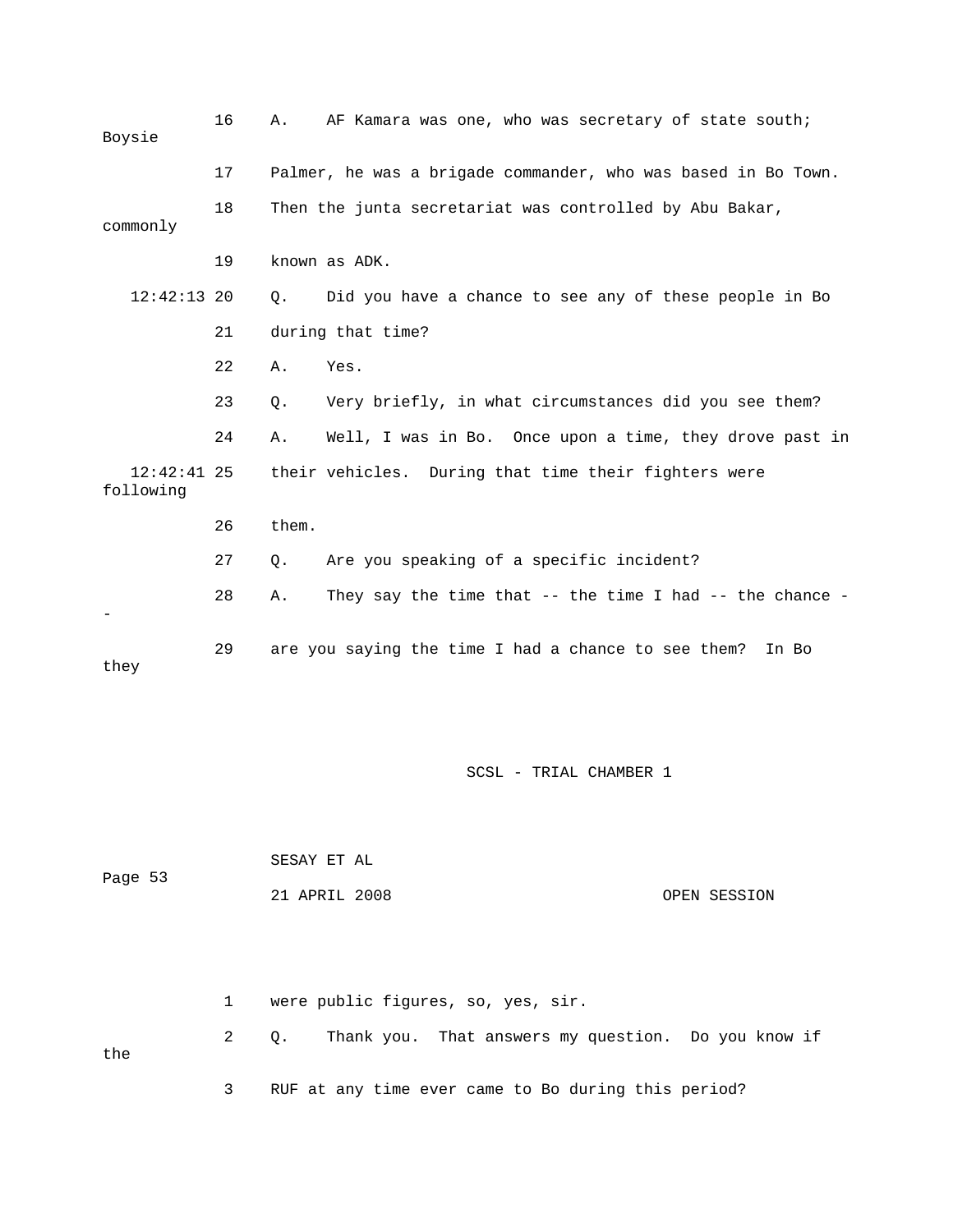4 A. Yes. It was around August -- it was around August to 12:44:08 5 September. 7 September? MR OGETO: During the junta period, My Lords, '97. 12 MR OGETO: Thank you, My Lords. 13 Q. So how did you get to know that the RUF came to Bo 14 August to September of 1997? 12:44:42 15 A. Well, there were lots in Bo before August 1997. I did 16 see any of them based in Bo during that time, nor did I hear 17 anyone during that period before August 1997. It was only one 18 them, Mosquito, whom I used to hear about, and he used to pass 21 understand that the RUF came to Bo around August/September? 12:46:15 25 THE WITNESS: We, the Kamajors, yes. We the Kamajors. 6 Q. How did you know that they got to Bo around August, 8 PRESIDING JUDGE: Of what year? '97? 9 THE WITNESS: 1997.  $12:44:26$  10 11 PRESIDING JUDGE: Yes, yes, [indiscernible]. around not of of 19 through Bo whenever he went to Kenema. 12:45:26 20 Q. So did anything happen in August that made you to 22 A. In August 1997, or in our base -- 23 PRESIDING JUDGE: When you say "we," you mean we the 24 Kamajors. We 26 were there, one of our brothers -- 27 PRESIDING JUDGE: Where? 28 THE WITNESS: Gerihun. Gerihun, during that time. So he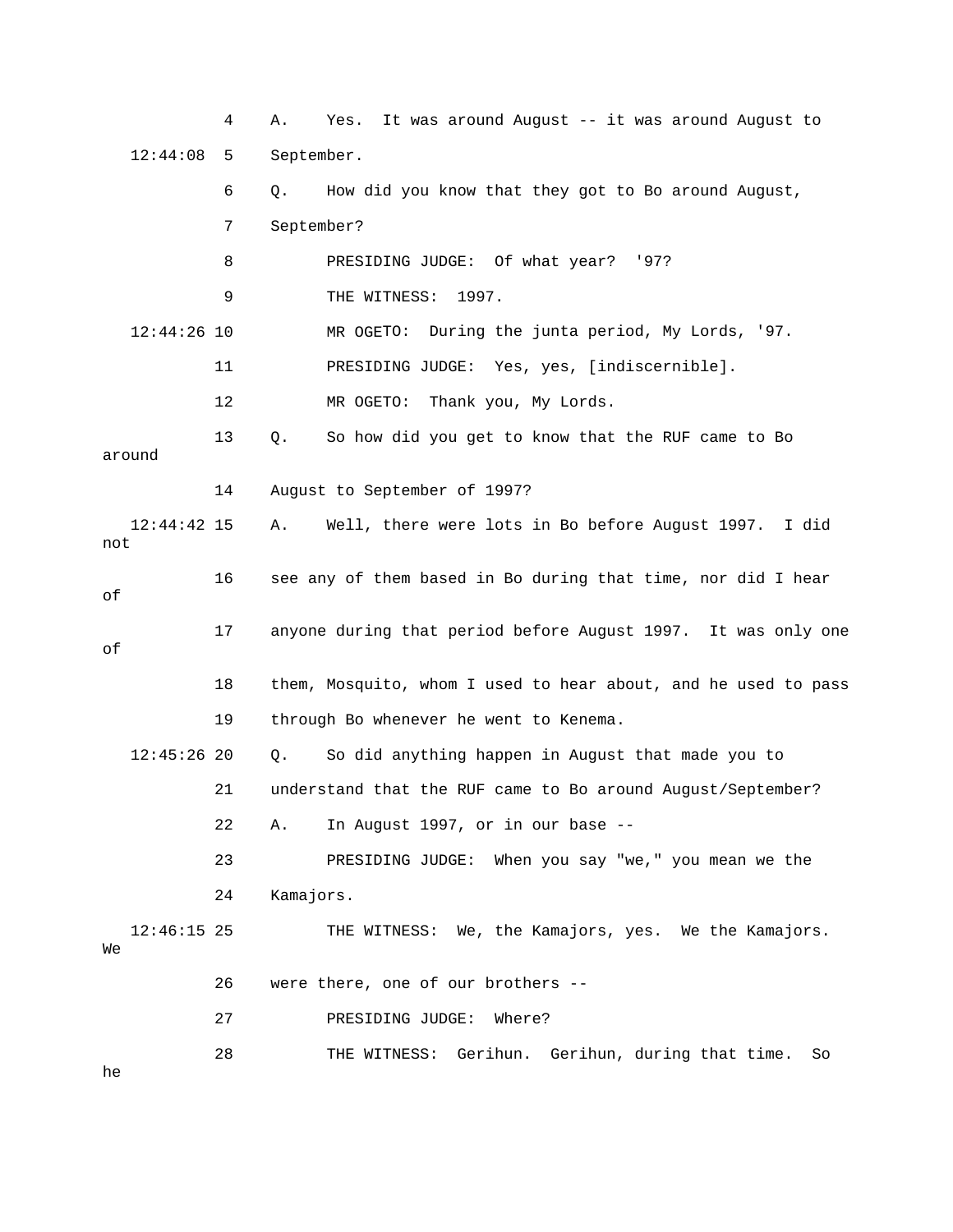29 went together with five of brothers who defected from the RUF

| Page 54 | SESAY ET AL   |              |
|---------|---------------|--------------|
|         | 21 APRIL 2008 | OPEN SESSION |

|               | $\mathbf{1}$ | the time they came. So he went to us and said -- the man said   |
|---------------|--------------|-----------------------------------------------------------------|
| their         | 2            | they were no longer part of the RUF, they have surrendered      |
|               | 3            | guns and gave them up to their boss. So we ask who was their    |
|               | 4            | boss, the one they came with, who allowed them to come.<br>They |
| 12:47:18      | 5            | said they were with one commander called Morris Kallon.         |
|               | 6            | MR OGETO:                                                       |
|               | 7            | So when -- just continue, please.<br>$Q$ .                      |
|               | 8            | So during the time, since they were our brothers, they<br>Α.    |
| time          | 9            | apologised to us that if ever they'd wronged to us from the     |
| $12:47:47$ 10 |              | they left us we should accept them as brothers that come, that  |
| said          | 11           | the man with whom they were with was a very good man.<br>They   |
|               | 12           | the papa said we asked them --                                  |
| witness       | 13           | THE INTERPRETER: The interpreter is sorry; can the              |
|               | 14           | go a little bit slower?                                         |
| $12:48:09$ 15 |              | MR OGETO:                                                       |
|               | 16           | Witness, please --<br>$Q$ .                                     |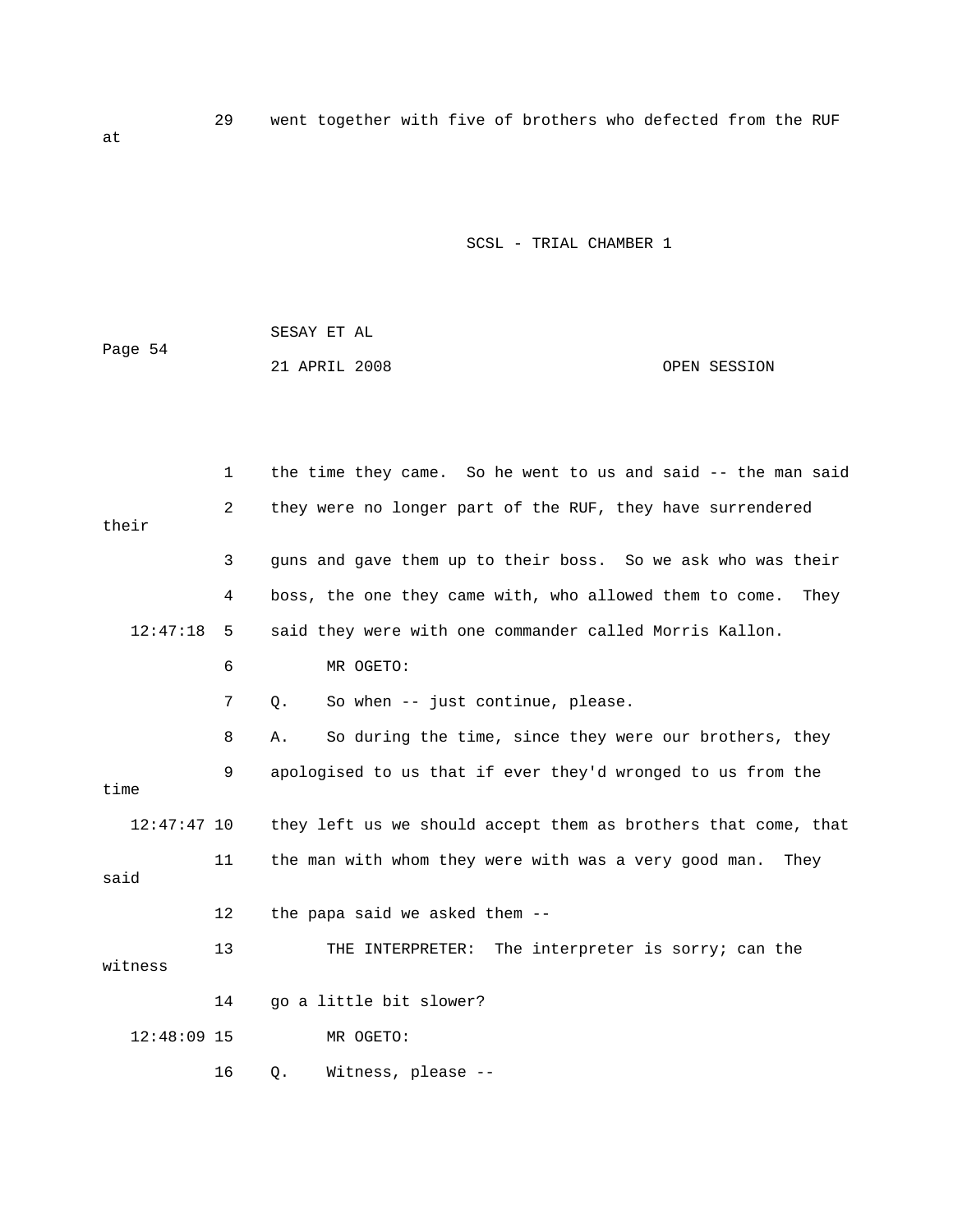17 PRESIDING JUDGE: Mr Ogeto, keep control of your witness, 18 please. 19 MR OGETO: 12:48:17 20 Q. Can you kindly go slowly, please, as whatever you are 22 PRESIDING JUDGE: [Overlapping speakers] was very slow 23 he is in a high gear now. 26 that you are saying. 28 Q. Say it over again, please, so that we understand what you SESAY ET AL Page 55 21 APRIL 2008 OPEN SESSION 21 saying is being interpreted and we need to follow? and 24 MR OGETO: 12:48:34 25 Q. Just relax and take it slowly. We want to get everything 27 A. Okay. 29 are trying to say about these five brothers. SCSL - TRIAL CHAMBER 1

|      |   | Our brothers, when they were presented to us, they<br>Α.       |
|------|---|----------------------------------------------------------------|
| us,  | 2 | apologise to us. If ever -- when they left us, they wronged    |
| whom |   | so they spoke and told us that they -- their bossman, with     |
|      | 4 | they had lived with, was the one who allowed them -- they have |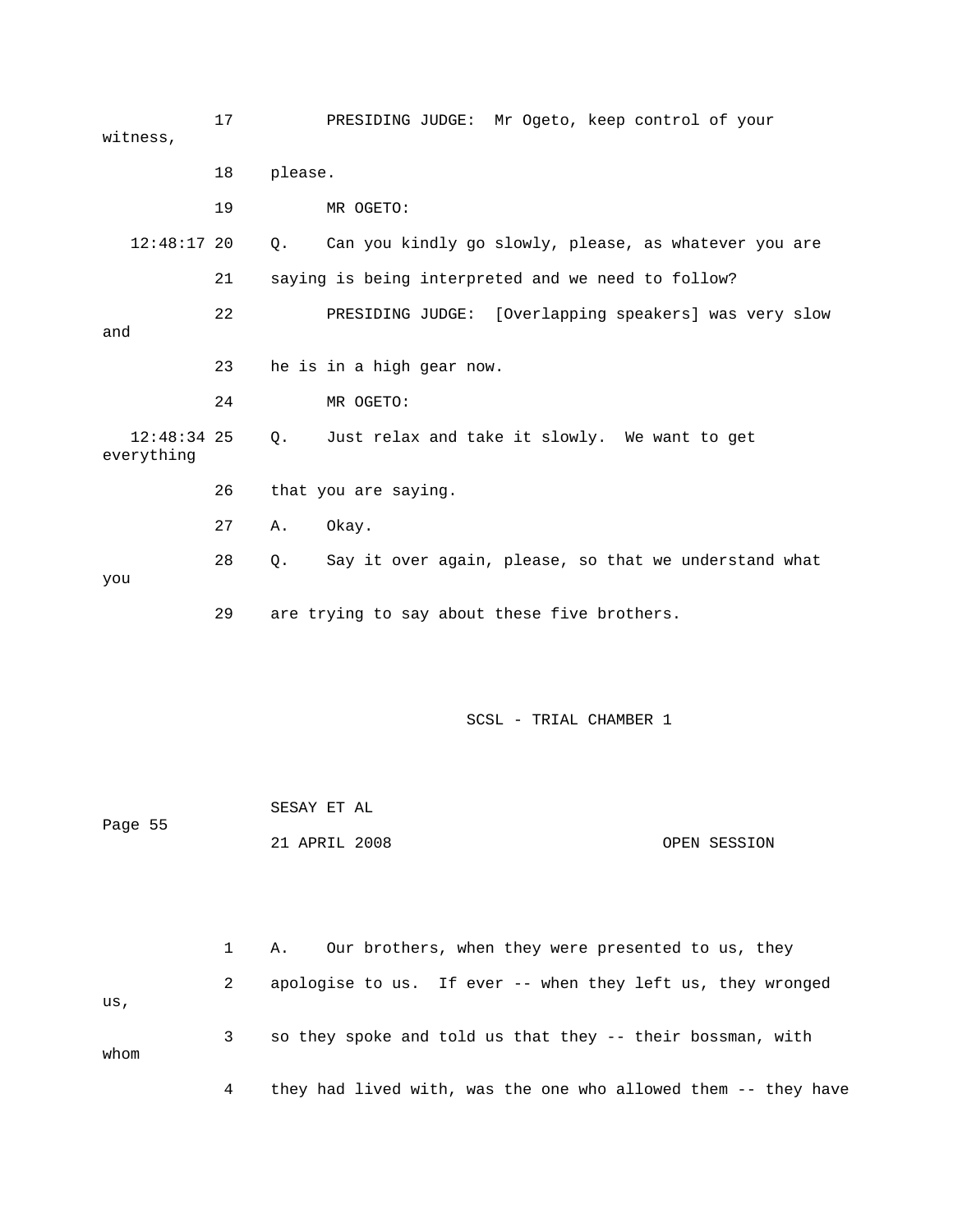| 12:49:22      | 5  |       | given up their guns to him, and that he had allowed them to go |
|---------------|----|-------|----------------------------------------------------------------|
|               | 6  |       | and meet their people. They said --                            |
|               | 7  |       | To do what?<br>PRESIDING JUDGE:                                |
| They          | 8  |       | THE WITNESS:<br>They said they defected from the RUF.          |
|               | 9  |       | released them; he accepted their guns and released them.       |
| $12:49:50$ 10 |    |       | MR OGETO:                                                      |
| August?       | 11 | Q.    | And you are saying that this incident took place in            |
|               | 12 | Α.    | Yes.                                                           |
| you           | 13 | Q.    | And when you say that these were your brothers, what do        |
|               | 14 | mean? |                                                                |
| $12:50:06$ 15 |    | Α.    | The ones who were on the side of the RUF, they were the        |
|               | 16 |       | ones who defected from the RUF during that time. That was the  |
|               |    |       |                                                                |
| presence      | 17 |       | time we knew that -- that was the time we heard the RUF        |
|               | 18 |       | was in Bo Town.                                                |
|               | 19 | Q.    | And these five brothers, are these people that you had         |
| $12:50:35$ 20 |    |       | known before?                                                  |
|               | 21 | Α.    | Yes.                                                           |
|               | 22 | Q.    | Did they tell you where they left Morris Kallon?               |
|               | 23 | Α.    | They said they left him in Bo.<br>Yes.                         |
|               | 24 | Q.    | And who presented them to you, these five brothers?            |
| $12:51:06$ 25 |    | Α.    | It was one of our brothers called Suyabu Kamara, who was       |
|               | 26 |       | one of our -- one of our strong informant whom we believed.    |
|               | 27 | Q.    | Now, before these five brothers mentioned the name of          |
|               | 28 |       | Morris Kallon, had you heard of this name before?              |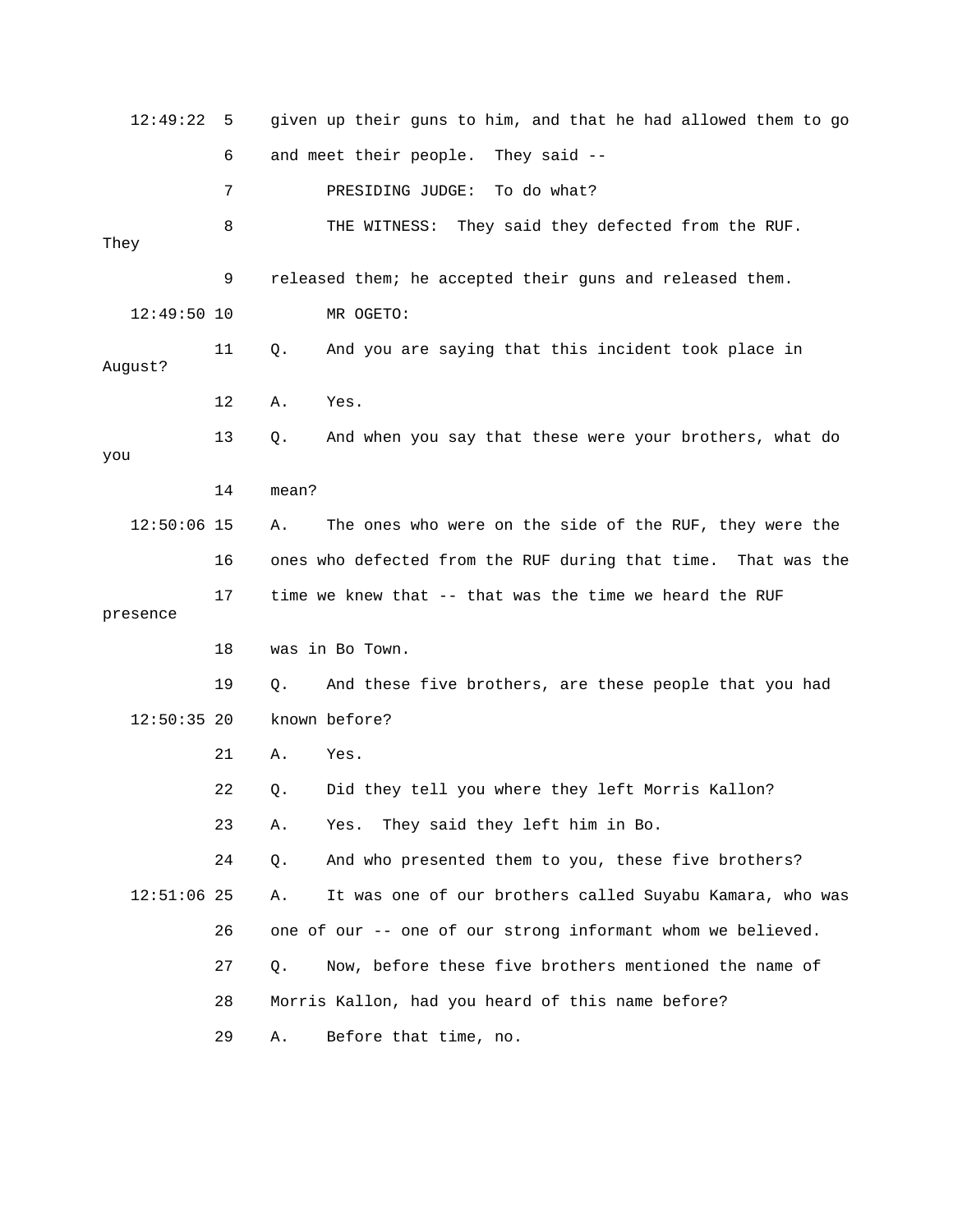|                     |    |           | SESAY ET AL                                            |              |
|---------------------|----|-----------|--------------------------------------------------------|--------------|
| Page 56             |    |           | 21 APRIL 2008                                          | OPEN SESSION |
|                     |    |           |                                                        |              |
|                     |    |           |                                                        |              |
| Chief               | 1  | Q.        | Do you know -- did you know the name of the Paramount  |              |
|                     | 2  |           | Demby in Bo at that time?                              |              |
|                     | 3  | Α.        | Yes.                                                   |              |
| him                 | 4  |           | PRESIDING JUDGE: Is it only the name or that he knew   |              |
|                     |    |           |                                                        |              |
| $12:52:16$ 5        |    | in fact?  |                                                        |              |
| formulation         | 6  |           | MR OGETO: I'm sorry, My Lords, I think it's my         |              |
|                     | 7  |           | I think is wrong.                                      |              |
|                     | 8  | Q.        | Did you know the Paramount Chief Demby in Bo?          |              |
|                     | 9  | Α.        | Yes.                                                   |              |
| $12:52:30$ 10       |    | Q.        | Where was he living during the junta period?           |              |
|                     | 11 | Α.        | He was at xxxx.                                        |              |
|                     | 12 | Q.        | How far was his residence from where you lived at that |              |
|                     | 13 | time?     |                                                        |              |
|                     | 14 | Α.        | It was -- it was -- it was not too far away from where |              |
| he<br>$12:53:05$ 15 |    | lived.    |                                                        |              |
|                     |    |           |                                                        |              |
|                     | 16 | Q.        | What do you mean by that? Can you approximate the      |              |
|                     | 17 | distance? |                                                        |              |
| The                 | 18 | Α.        | Well, about 50 metres, the distance between ourselves. |              |
|                     | 19 |           | distance between where I was and the palace.           |              |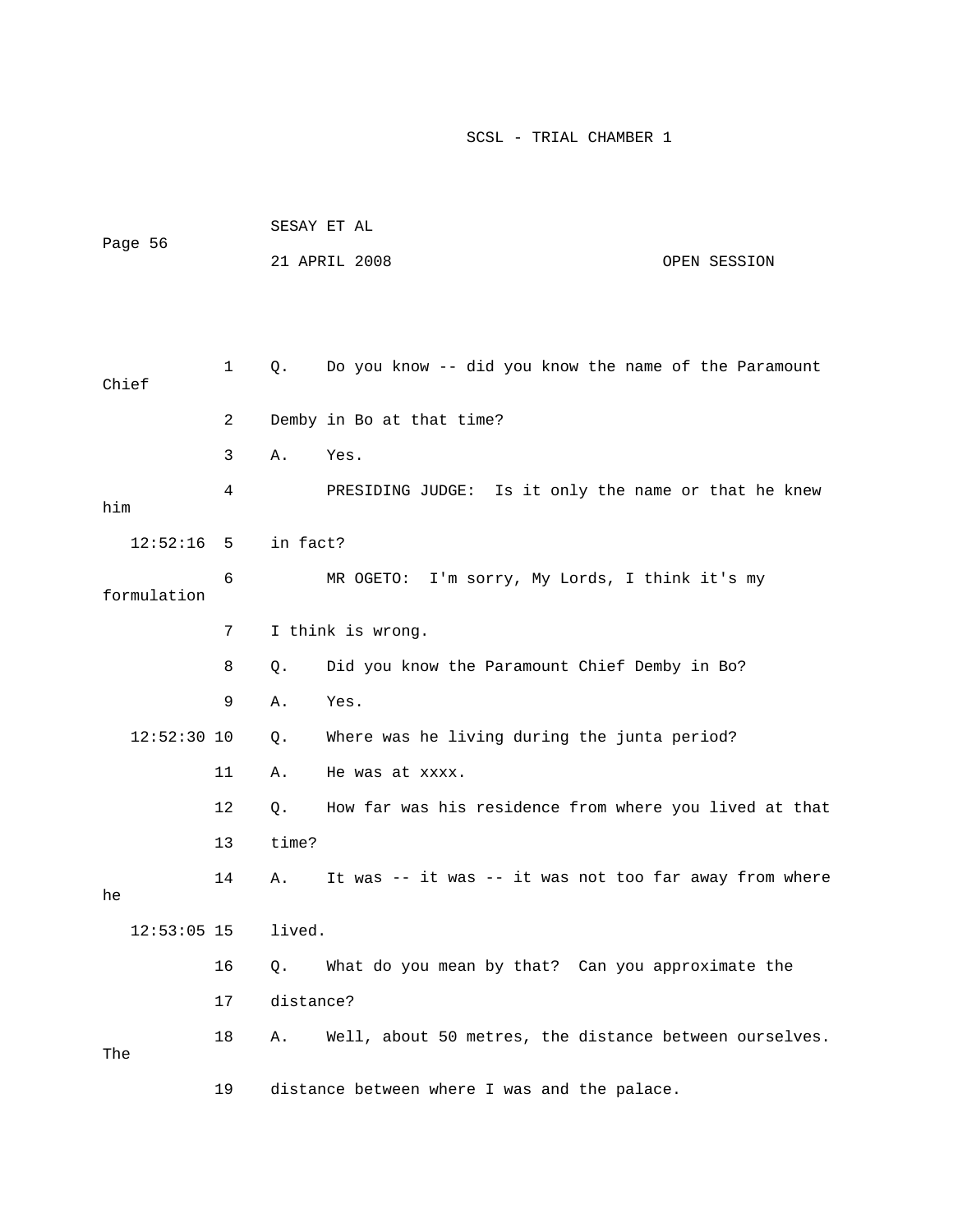12:53:34 20 Q. Did you get to know if anything happened to the Paramount

- 21 Chief Demby during the junta period?
	- 22 A. Yes.
	- 23 Q. What happened to him?
	- 24 A. Well, they killed him.
	- Q. Who killed him? 12:53:52
- 26 A. It was -- it was the AFRC soldiers who killed him.
- 27 Q. Do you know exactly when he was killed?
- 28 A. Yes, they killed him on Thursday, 26 June 1997.
- 29 Q. Did anything significant happen in Gerihun before the

|         | SESAY ET AL   |  |              |
|---------|---------------|--|--------------|
| Page 57 |               |  |              |
|         | 21 APRIL 2008 |  | OPEN SESSION |

| recall? |                |           | killing of Paramount Chief Demby; anything that you can |
|---------|----------------|-----------|---------------------------------------------------------|
|         | $2^{\circ}$    | Α.        | Yes. Before the 26th we had an attack; it was the AFRC  |
|         | $3^{\circ}$    |           | soldiers who attacked us Kamajors.                      |
|         | 4              | $\circ$ . | When is it that they attacked you?                      |
|         |                |           | 12:55:16 5 A. It was Friday, 20 June 1997.              |
|         | 6              | Q.        | Where were you when they attacked you?                  |
|         | 7 <sup>7</sup> | Α.        | I was right in Gerihun Town.                            |
|         | 8              | $\circ$ . | How did you know it was the AFRC soldiers who attacked  |
| you     |                |           |                                                         |
|         | 9              |           | on 20 June 1997?                                        |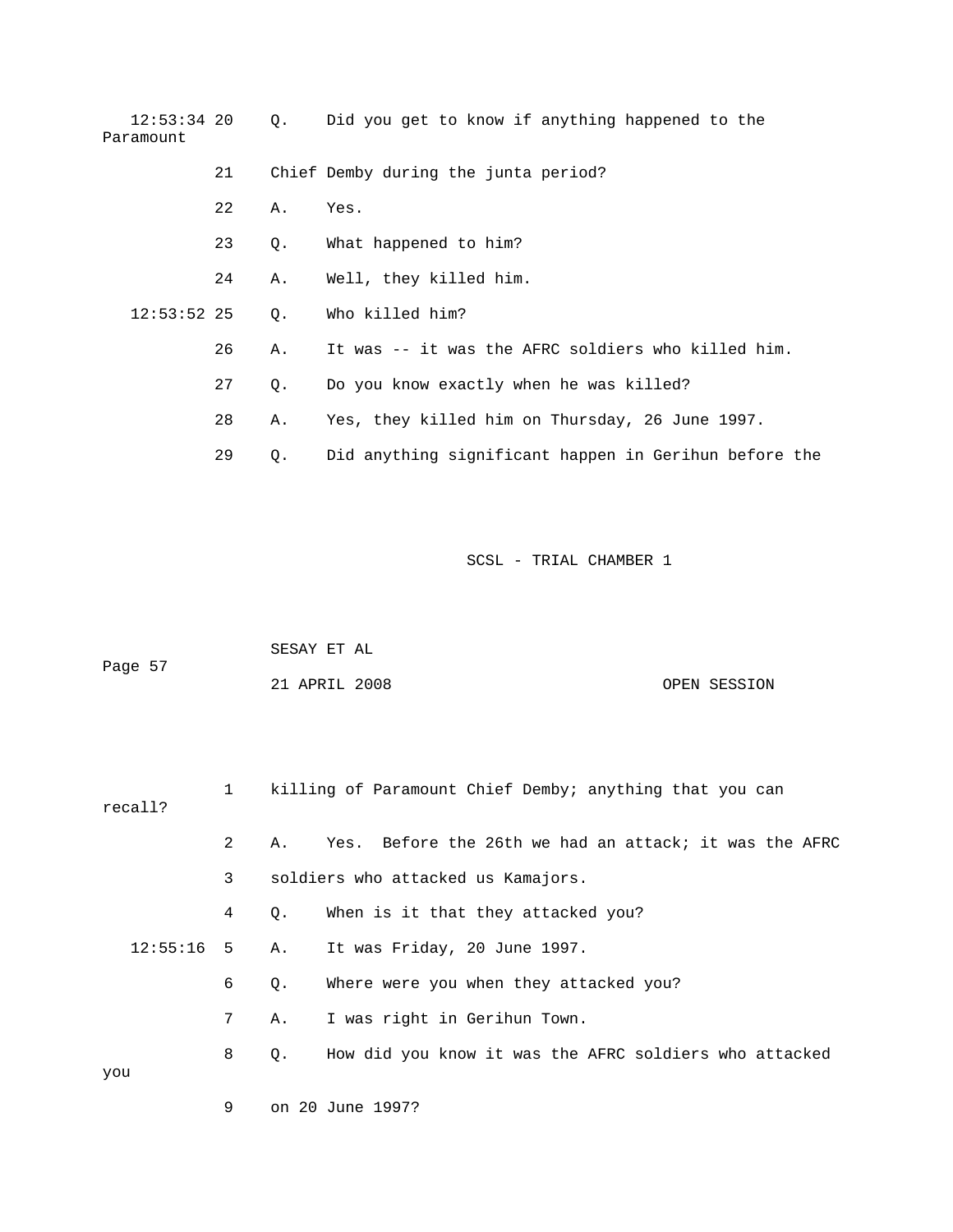| 12:55:47 10   |          | Α.              | 20 -- 20 June 1997. Well, AF Kamara was the one who led        |
|---------------|----------|-----------------|----------------------------------------------------------------|
|               | 11       |                 | that attack, and Boysie Palmer, ABK, Abu Bakar, they were also |
|               | 12       |                 | present in that attack.                                        |
|               | 13       |                 | ABK and who?<br>PRESIDING JUDGE:                               |
| commonly      | 14       |                 | THE WITNESS: Boysie, Boysie Palmer and Abu Bakar               |
| 12:56:32 15   |          |                 | known as ABK. They were also part of that attack; all of them  |
|               | 16       |                 | were there.                                                    |
|               | 17       |                 | MR OGETO:                                                      |
|               | 18       | Q.              | Did you see them during that attack?                           |
|               | 19       | Α.              | Yes.<br>Yes.                                                   |
| $12:56:48$ 20 |          | Q.              | And what was the outcome of that attack.                       |
| retreated.    | 21       | Α.              | Well, the attack -- we contained them and they                 |
|               | 22       | Q.              | How many soldiers in total attacked you, approximately?        |
|               | 23       | Α.              | Well, they went with seven vehicles including two              |
|               | 24       |                 | anti-aircraft guns.                                            |
| $12:57:44$ 25 |          | О.              | Now, do you know a person called Prince Brima?                 |
|               | 26       | Α.              | Yes; he was a journalist.                                      |
|               | 27       | О.              | Did you see him on the day of that attack, the attack of       |
|               |          |                 |                                                                |
|               |          |                 |                                                                |
| 20            | 28<br>29 | June '97?<br>Α. | Yes, he was in the attack. Kamajors captured him by the        |

ge 58 SESAY ET AL Pa

21 APRIL 2008 OPEN SESSION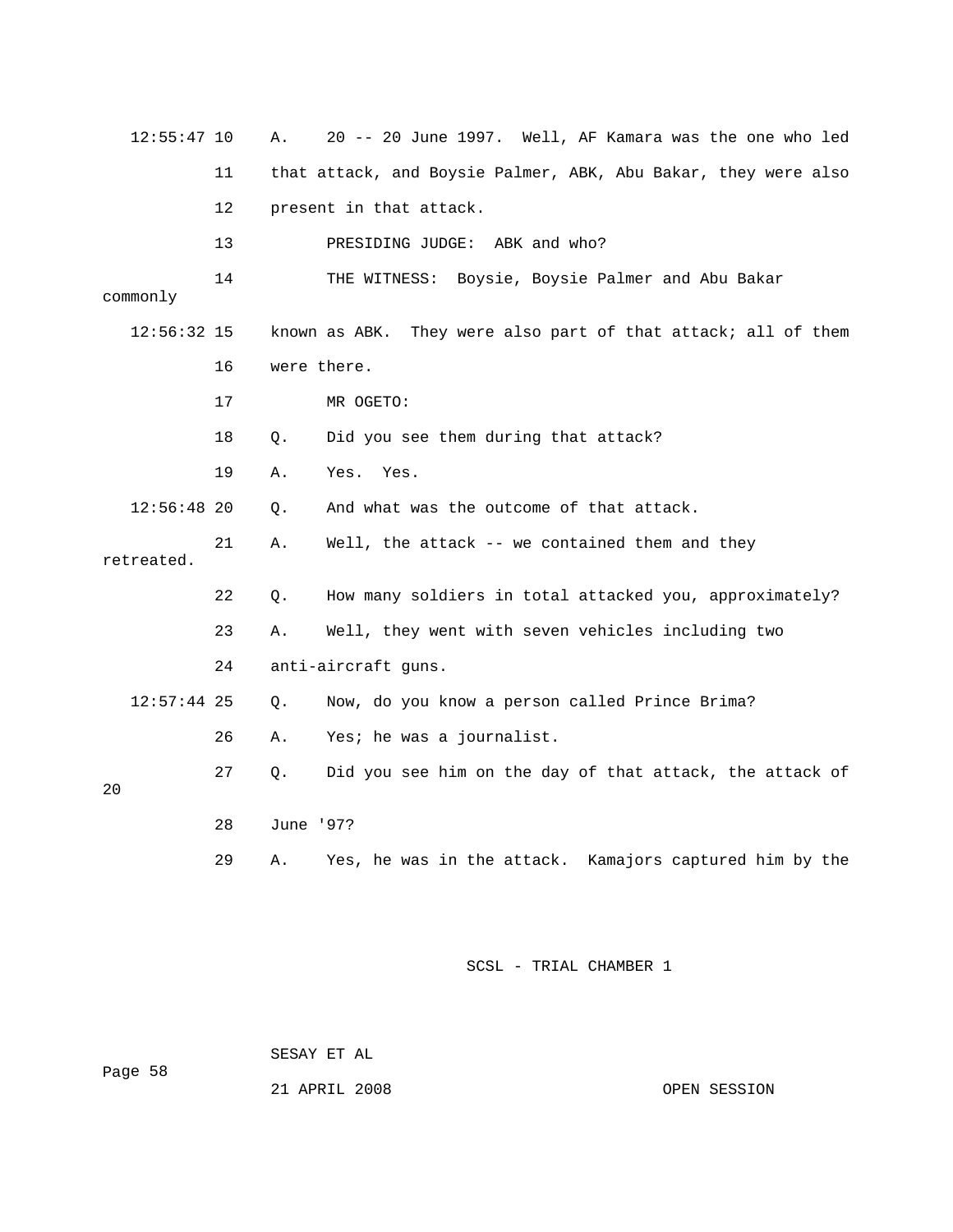| that                 | 1  | highway. We captured him, he spoke to us. He confronted us        |
|----------------------|----|-------------------------------------------------------------------|
|                      | 2  | AF Kamara, Boysie Palmer and Abu Bakar were the ones that led     |
|                      | 3  | that attack.                                                      |
|                      | 4  | When did he speak to you, Prince Brima?<br>Q.                     |
| 12:59:02<br>with     | 5  | That was the time after we captured him, when he was<br>Α.        |
| people I             | 6  | us, that was the time he confirm to us that it was those          |
|                      | 7  | have named who were -- that brought the fight in that area.       |
|                      | 8  | So are you saying that Prince Brima was amongst the<br>Q.         |
|                      | 9  | attackers before you captured him; is that your testimony?        |
| $12:59:30$ 10<br>was |    | Before? No, he was not -- he was not at the front, he<br>Α.       |
|                      | 11 | with them.<br>When -- when they launched the attacks and we       |
| that                 | 12 | contained them, and they retreated, it was along the highway      |
|                      | 13 | we captured him.                                                  |
|                      | 14 | So was he involved in the attack?<br>Q.                           |
| $12:59:59$ 15        |    | He said those ones told him in order for him to present<br>Α.     |
|                      | 16 | where a peace deal could take place between them and the          |
|                      | 17 | Kamajors, and that he was surprised when they launched that       |
|                      | 18 | attack.                                                           |
|                      | 19 | Now, do you know if the RUF was involved in this attack?<br>$Q$ . |
| $13:00:39$ 20        |    | Α.<br>No.                                                         |
|                      | 21 | Why are you sure? You were not involved?<br>Q.                    |
|                      | 22 | Because the soldiers who came and attacked were the<br>Α.         |
| myself               | 23 | soldiers who were based in Bo during that time, and I saw         |
|                      | 24 | the three administrators confirmed by Prince Brima.               |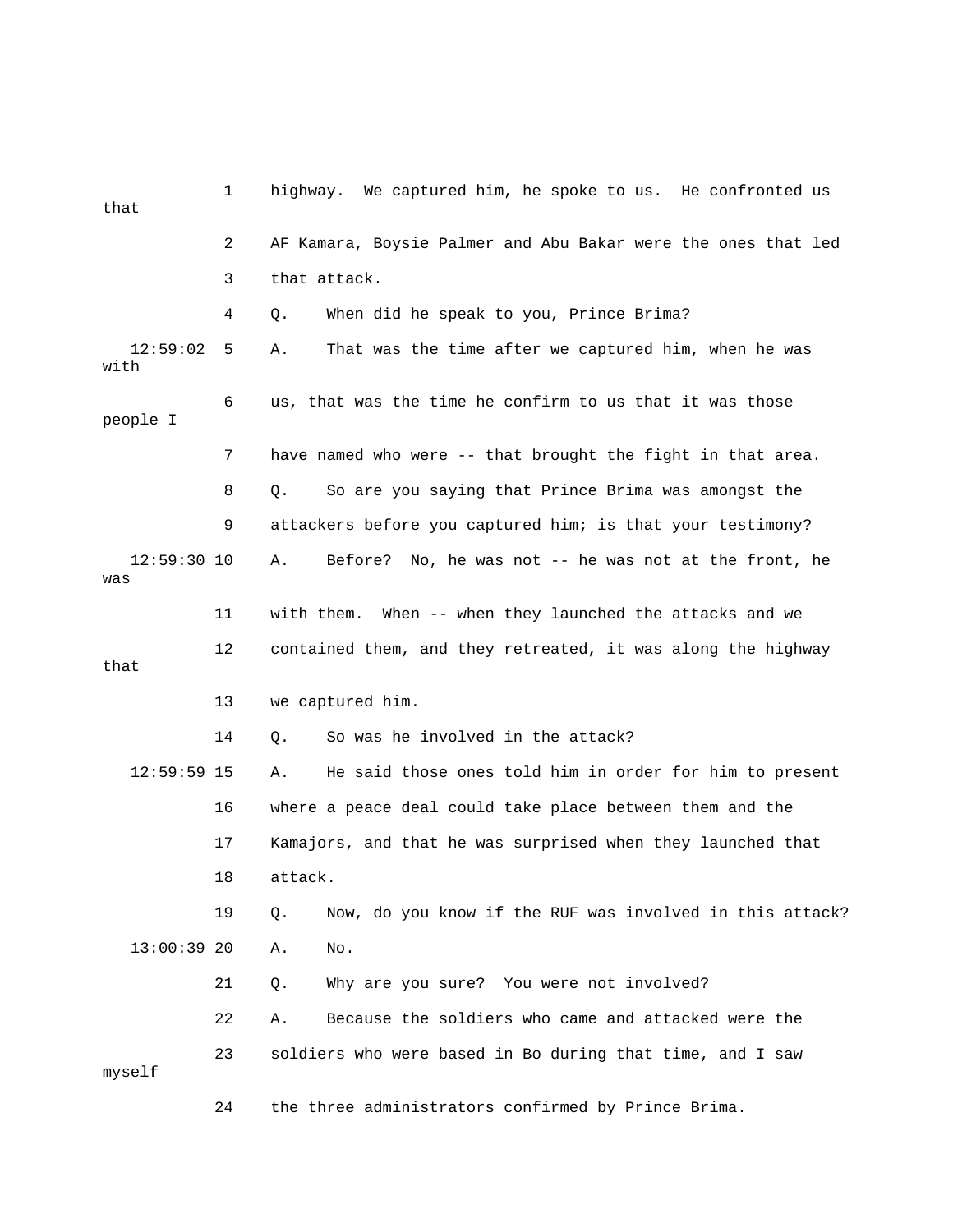13:01:20 25 Q. After this attack, did anything else significant happen in

- 26 Gerihun?
- 27 A. Yes. We left Gerihun and based at Nyandehun.
- 28 Q. When you say we left Gerihun and went to be based in
- 29 Nyandehun, what do you mean by that? Who are the "we"?

```
Page 59
21 APRIL 2008 OPEN SESSION 
SESAY ET AL
```

|       |               | 1              | Α. | We, the Kamajors, we went and based at Nyandehun.             |
|-------|---------------|----------------|----|---------------------------------------------------------------|
|       |               | $\overline{2}$ | Q. | Where is Nyandehun?                                           |
| going |               | 3              | Α. | Nyandehun is situated at the Bo/Kenema highway while          |
|       |               | 4              |    | towards Gerihun.                                              |
| is    | $13:02:21$ 5  |                | 0. | Nyandehun, My Lords, is number 12 on the list. How far        |
|       |               | 6              |    | this place from Gerihun?                                      |
|       |               | 7              | Α. | Well, eight miles from Gerihun.                               |
| after |               | 8              | Q. | So why did you, the Kamajors, now move to Nyandehun           |
|       |               | 9              |    | this attack of 20 June '97?                                   |
| us    | $13:02:52$ 10 |                | Α. | Well, we moved to Nyandehun and based there in order for      |
| not   |               | 11             |    | to create a defensive position from Gerihun, because we did   |
|       |               | 12             |    | want any further attack on us at Gerihun, where our paramount |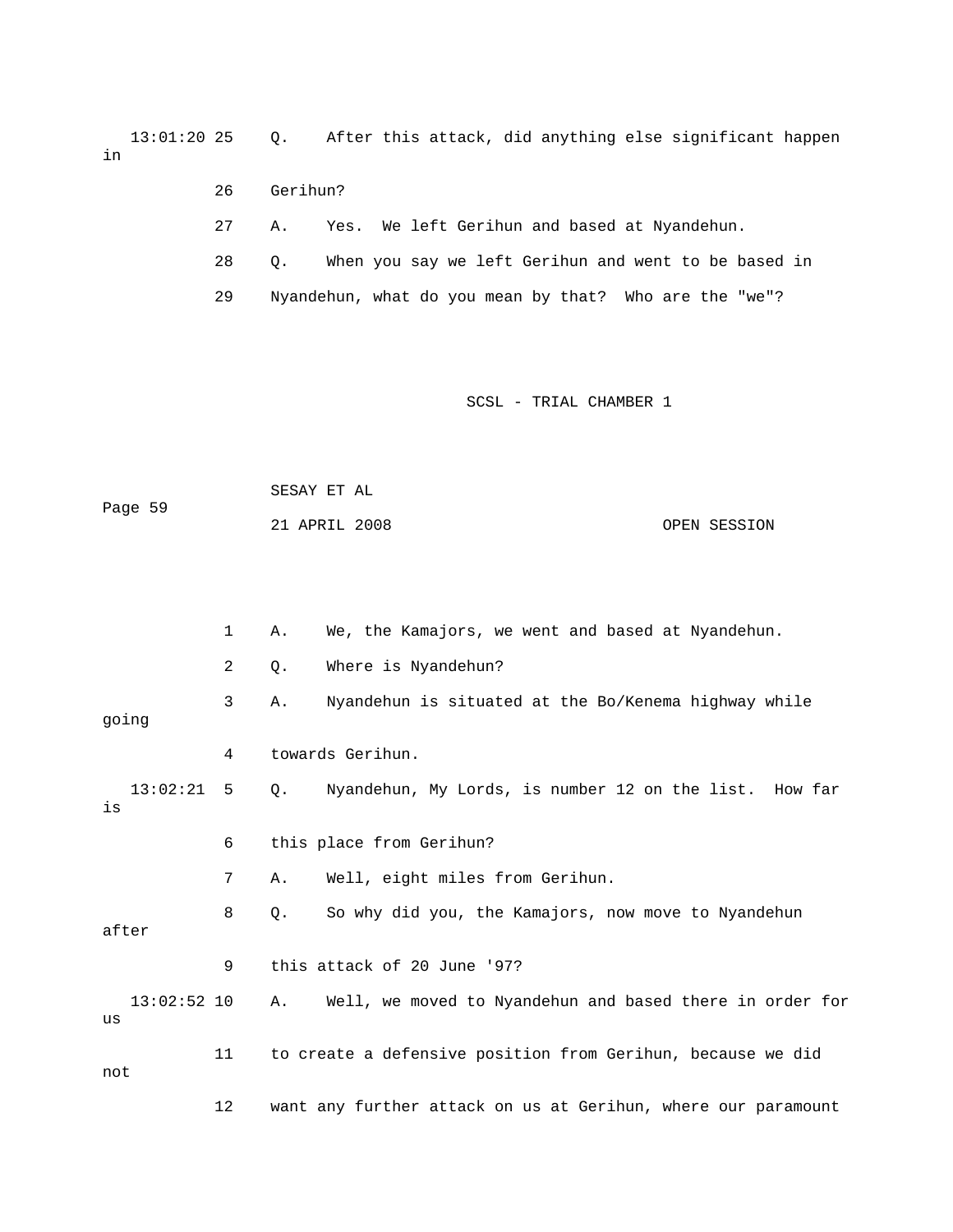|                      | 13 | chief, AS Demby the third, was based.                            |
|----------------------|----|------------------------------------------------------------------|
|                      | 14 | How many of you were based at Nyandehun?<br>Q.                   |
| $13:03:36$ 15        |    | Well, we were about 100 fighters.<br>Α.                          |
|                      | 16 | Did you have a commander?<br>Q.                                  |
|                      | 17 | I was the commander; the battalion commander.<br>Α.              |
| recall               | 18 | Now, while you were at this place, Nyandehun, do you<br>$Q$ .    |
|                      | 19 | if anything happened on 26 June '97?                             |
| $13:04:11$ 20<br>the |    | We were there on the 26th. A vehicle came from<br>Α.<br>Yes.     |
| arrived,             | 21 | Bo direction around 10 a.m., and this vehicle, when it           |
|                      | 22 | there were four people in it.                                    |
| it?                  | 23 | Let's stop there for a while. What type of vehicle was<br>Q.     |
|                      | 24 | It was a jeep. A red jeep.<br>Α.                                 |
| $13:05:00$ 25        |    | And you say there were four people in that vehicle.<br>Q.<br>Did |
|                      | 26 | you identify any of those people?                                |
|                      | 27 | I saw my uncle, Dr Tommy, he was in the vehicle.<br>Α.<br>Yes.   |
| knew,                | 28 | Then also the other person that was in the vehicle that I        |
|                      | 29 | and he was in Bo, was Mucktaru Swarray.                          |

|         | SESAY ET AL   |              |
|---------|---------------|--------------|
| Page 60 |               |              |
|         | 21 APRIL 2008 | OPEN SESSION |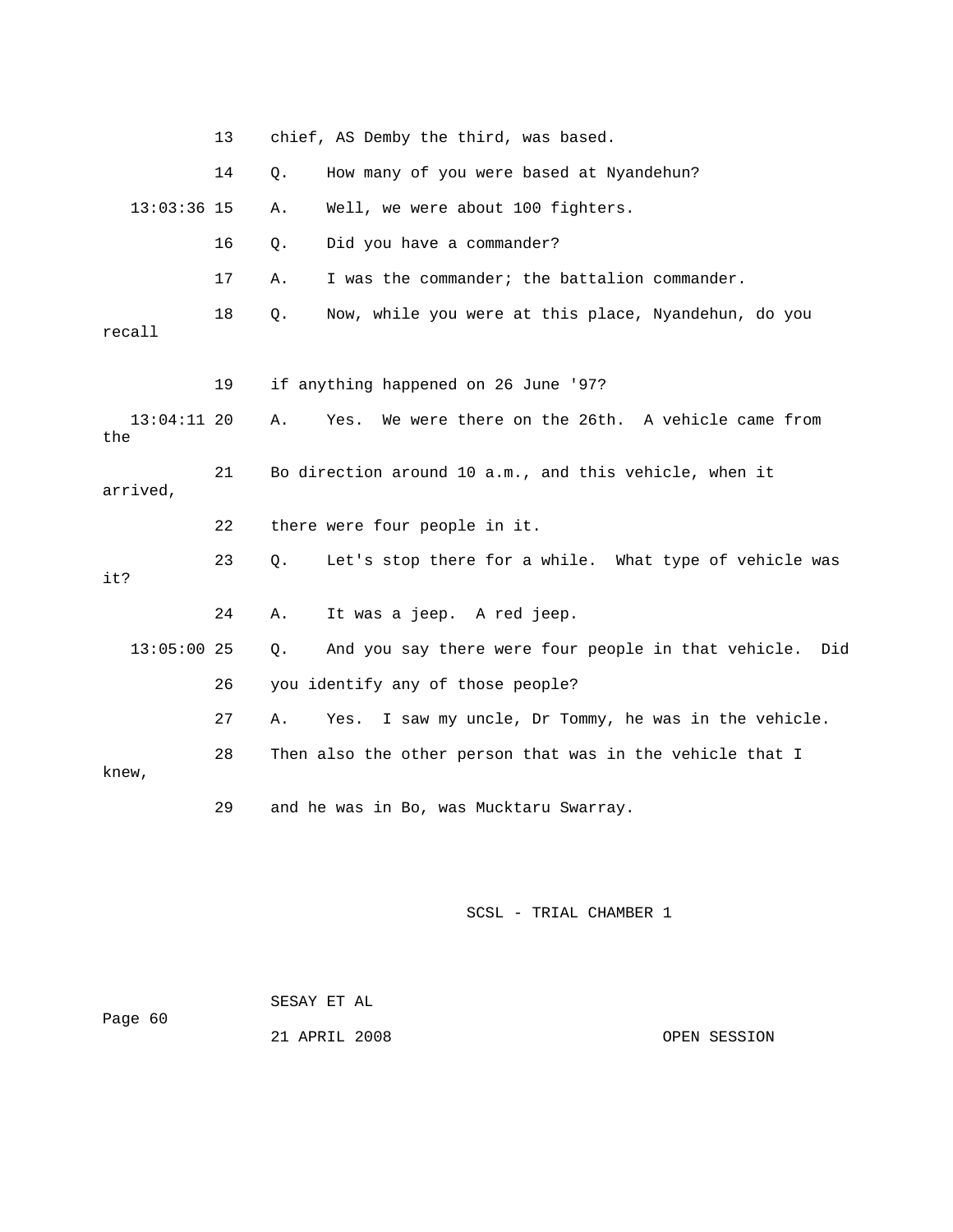|                          | 1  | Q.    | Did you know the other two persons in the vehicle?             |
|--------------------------|----|-------|----------------------------------------------------------------|
|                          | 2  | Α.    | No.                                                            |
| the                      | 3  | Q.    | Mucktaru Swarray, My Lords, is number 11 on the list,          |
| that                     | 4  |       | names of persons. So when you talk about four people, does     |
| 13:06:12                 | 5  |       | include the driver of that vehicle?                            |
|                          | 6  | Α.    | Yes, there were four people including the driver.              |
|                          | 7  | Q.    | You said Tommy was your uncle. Did you speak to him?           |
|                          | 8  | Α.    | I asked him, "Uncle, what made you at this crucial<br>Yes.     |
| it                       | 9  |       | time to come to us from the time he left us since 1982, why is |
| $13:06:49$ 10            |    |       | now that you are coming?" He answered that, well, he came to   |
|                          | 11 |       | in order for him to talk to his people.                        |
|                          | 12 | Q.    | Where was Tommy based at that time?                            |
|                          | 13 | Α.    | Dr Tommy was in Freetown.                                      |
|                          | 14 | Q.    | And why did you ask him that question?                         |
| $13:07:37$ 15<br>was     |    | Α.    | I asked him because from 1982, when he left Gerihun, it        |
|                          | 16 |       | only that morning when I set my eyes on him.                   |
| have                     | 17 | Q.    | And do you know what he was doing in Freetown?<br>Did he       |
|                          | 18 |       | any occupation in Freetown at that time?                       |
|                          | 19 | Α.    | He was a lecturer at Fourah Bay College.<br>Yes.               |
| $13:08:09$ 20            |    | Q.    | So what was his response, if any, to your question?            |
|                          | 21 | Α.    | He said he came to talk to his people.                         |
|                          | 22 | $Q$ . | In connection with what?                                       |
|                          | 23 | Α.    | Well, in connection with the SLPP. So I, myself, I made        |
|                          | 24 |       | myself available and accompanied them to Gerihun at once.      |
| $13:08:47$ 25<br>people; |    | Q.    | Did you understand what he meant by talking to his             |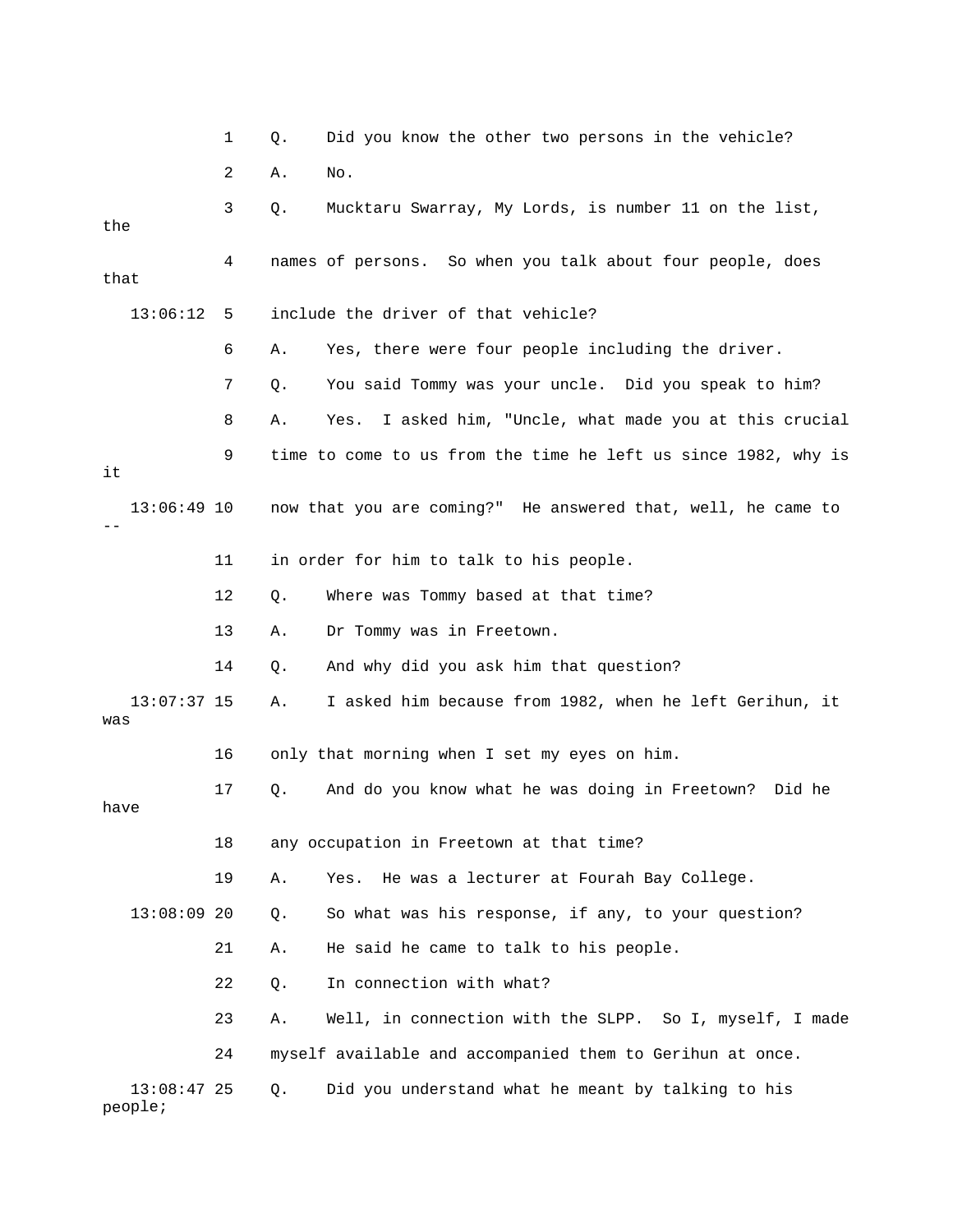26 he wanted to talk to his people? Who were hi s people? 27 A. It was Gerihun. 28 Q. Did Tommy, while you were still at that spot at Nyandehun,

29 introduce the two other people who were with him?

SCSL - TRIAL CHAMBER 1

|         | SESAY ET AL   |  |              |
|---------|---------------|--|--------------|
| Page 61 |               |  |              |
|         | 21 APRIL 2008 |  | OPEN SESSION |

 1 A. No. 2 Q. So what happened after this encounter? 4 presented them to the town chief, and I sat on the bonnet. When 13:10:00 5 we entered Gerihun, we went directly to the town chief. , did you say you sat on the bonnet? Can you 6 Q. Sorry 7 explain that? 8 A. Yes. I deliberately sat on the bonnet in order to avoid 9 any further attack purposely for their safety because that was 13:10:30 10 the only vehicle; since we were stationed on that road, that 11 the only vehicle we saw. So if they observed that a vehicle 12 coming, they will rush at the vehicle. So that was why I sat 3 A. Well, I accompanied them to Gerihun. I was with them and I please was was on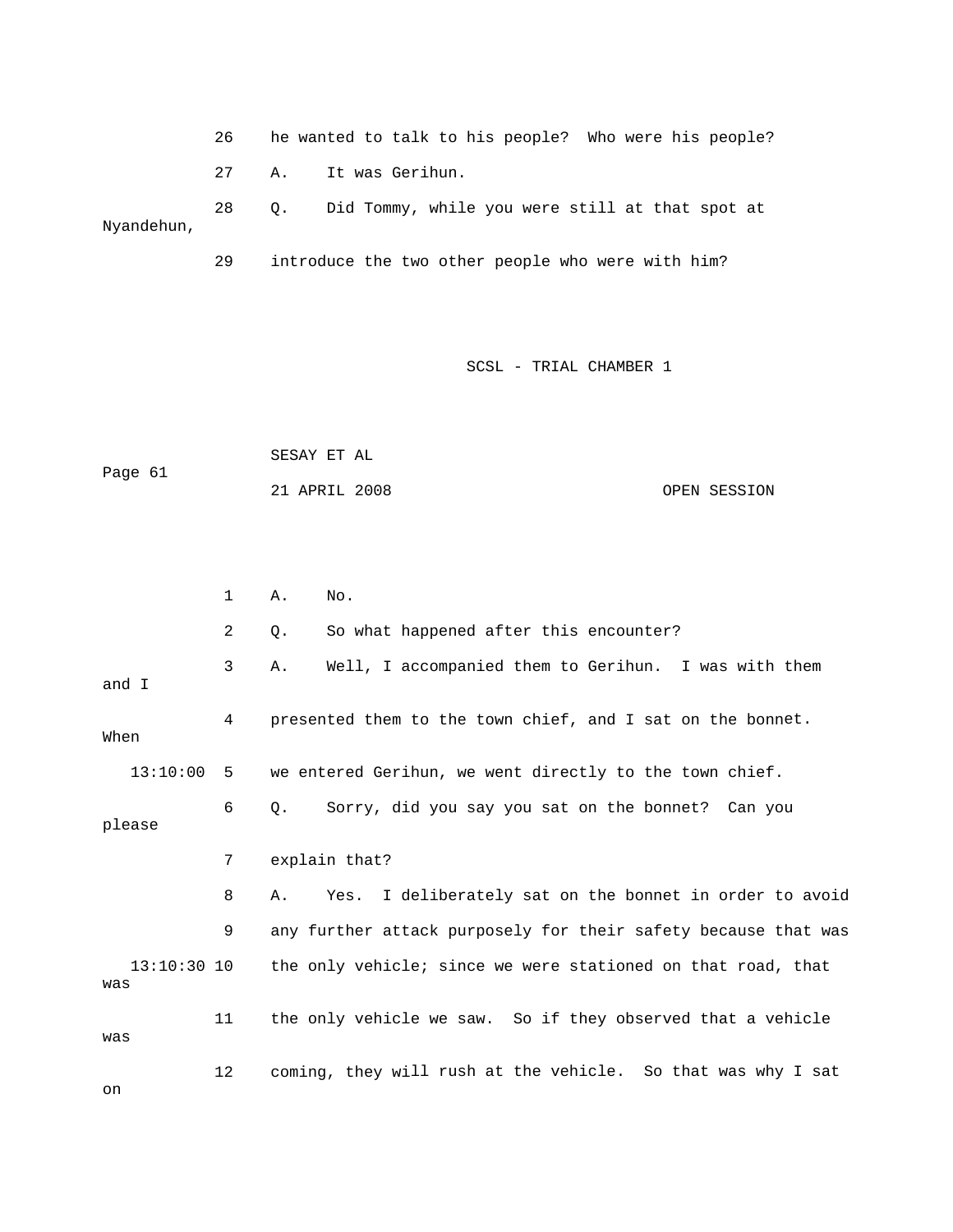|               | 13 | the vehicle in order for people not to attack the vehicle.    |
|---------------|----|---------------------------------------------------------------|
| here          | 14 | PRESIDING JUDGE: Mr Ogeto, I think we can break off           |
| $13:11:01$ 15 |    | for lunch.                                                    |
|               | 16 | MR OGETO: Yes, My Lords.                                      |
| the           | 17 | PRESIDING JUDGE: We will recess for lunch and resume          |
|               | 18 | session at 2.30. The Chamber will rise, please.               |
|               | 19 | [Luncheon recess taken at 1.01 p.m.]                          |
| $14:35:28$ 20 |    | $[RUF21APR08C - BP]$                                          |
|               | 21 | [Upon resuming at 2.35 p.m.]                                  |
| we            | 22 | PRESIDING JUDGE:<br>Learned counsel, good afternoon.<br>Yes,  |
|               | 23 | are resuming the proceedings. Mr Ogeto, you may continue,     |
|               | 24 | please.                                                       |
| $14:46:43$ 25 |    | MR OGETO:<br>Thank you, My Lords.                             |
|               | 26 | Good afternoon, Mr Witness.<br>Q.                             |
|               | 27 | Α.<br>Yes, good afternoon.                                    |
|               | 28 | So before we took the lunch break, we were at the point<br>Q. |
|               | 29 | where you were escorting these people who were in the jeep to |
|               |    |                                                               |
|               |    |                                                               |
|               |    | SCSL - TRIAL CHAMBER 1                                        |

|         | SESAY ET AL   |              |
|---------|---------------|--------------|
| Page 62 |               |              |
|         | 21 APRIL 2008 | OPEN SESSION |

1 Gerihun; you remember?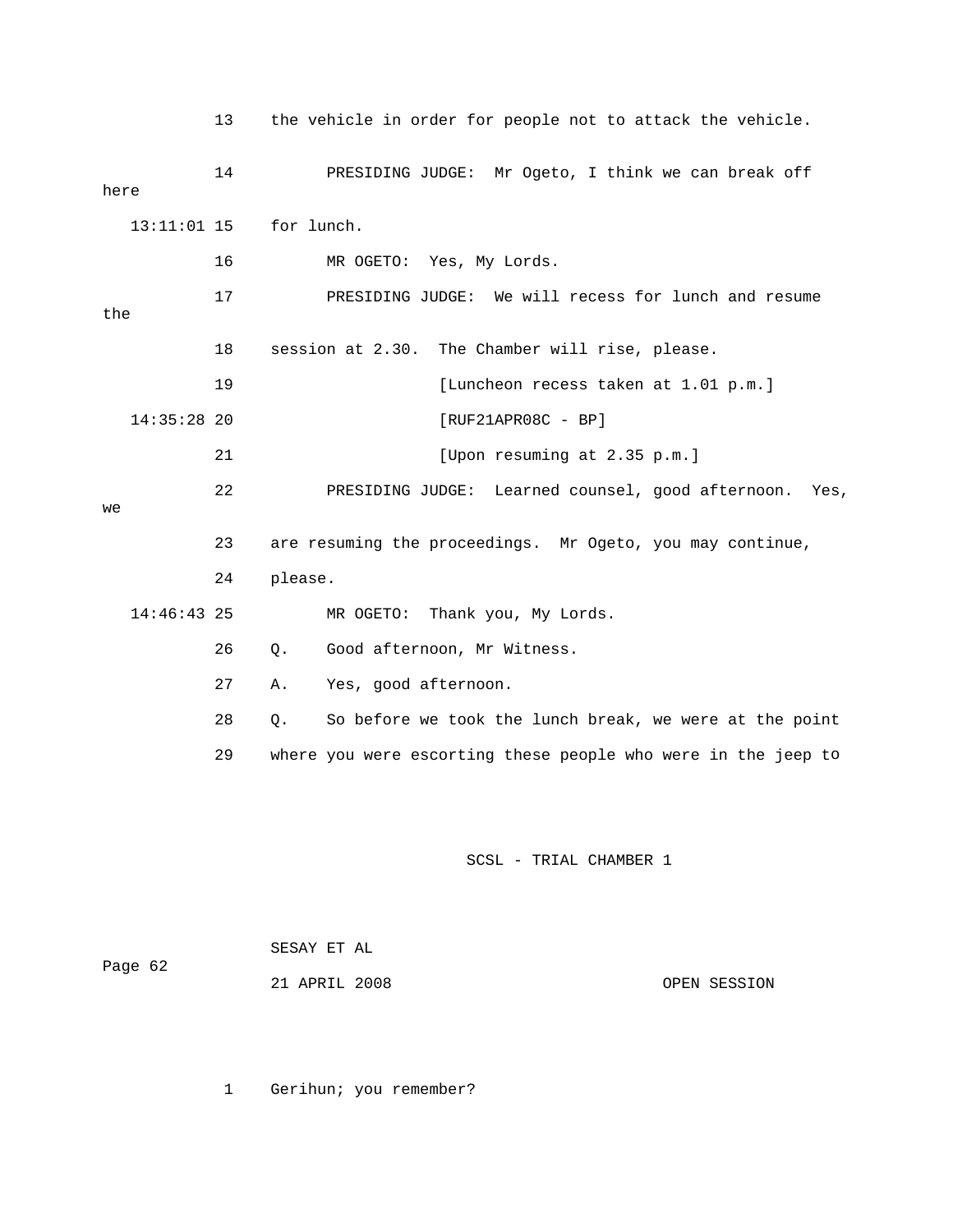|                         | 2  | Α. | Yes, sir.                                                        |
|-------------------------|----|----|------------------------------------------------------------------|
|                         | 3  |    | PRESIDING JUDGE: And you sat on the bonnet?                      |
|                         | 4  |    | THE WITNESS: Yes.                                                |
| 14:47:22<br>it?         | 5  |    | PRESIDING JUDGE: In order to avoid attacks on them, is           |
|                         | 6  |    | THE WITNESS: Yes.                                                |
|                         | 7  |    | PRESIDING JUDGE:<br>That was where you stopped.                  |
|                         | 8  |    | MR OGETO: Yes.<br>Thank you, My Lord.                            |
|                         | 9  |    | THE WITNESS: Yes, sir.                                           |
| $14:47:34$ 10           |    |    | MR OGETO:                                                        |
|                         | 11 | Q. | Did you get to Gerihun?                                          |
|                         | 12 | Α. | We went straight to the town chief in Gerihun.<br>Yes.           |
|                         | 13 | Q. | Who was the town chief that you went to?                         |
|                         | 14 | Α. | It was Alhaji Josie Lahai.                                       |
| 14:48:03 15             |    | Q. | And why did you go to the town chief?                            |
| accept                  | 16 | Α. | Well, the town chief was a person who was there to               |
|                         | 17 |    | everybody, including strangers that you would see in your area   |
| to                      | 18 |    | that you were very unsatisfied with, you will take that person   |
|                         | 19 |    | the town chief. He will question the person as to where he $-$ - |
| 14:48:32 20             |    |    | the person came from, the purpose of his being to that place.    |
|                         | 21 | Q. | My Lords, the name of the town chief is number 3 on the          |
| and                     | 22 |    | name of persons. So did these people talk to the town chief      |
|                         | 23 |    | if "yes," what did they tell him?                                |
|                         | 24 | Α. | The committee of elders and the youths had to ask<br>Yes.        |
| 14:49:07 25<br>Gerihun. |    |    | questions to the guest as to what was their mission to           |
|                         | 26 |    | Dr Tommy said that they went there purposely to talk to the      |
|                         | 27 |    | people; that was what he explained.                              |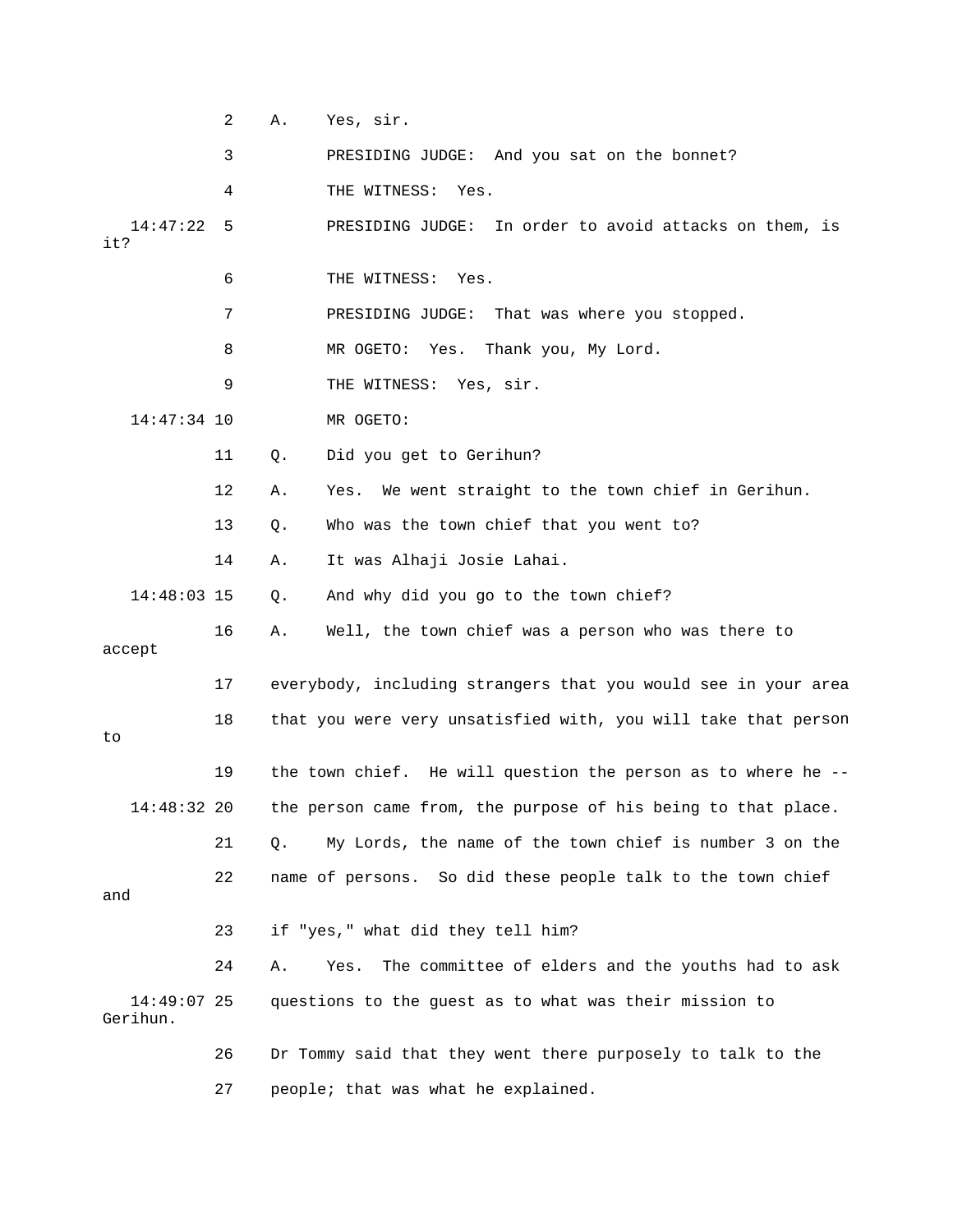28 Q. So where did this committee of elders and youths come from? 29 A. They were based in Gerihun.

SCSL - TRIAL CHAMBER 1

 SESAY ET AL 21 APRIL 2008 OPEN SESSION Page 63

 1 Q. Did you find them at the town chief's place? 2 A. Well, when they saw us enter in that vehicle, everybody was 3 concerned as to what was happening, and before that time, after 4 the overthrow, they set up a committee that was responsible 14:50:32 5 catering for the fighters, and it was this same committee that 6 was responsible -- they were responsible for seeing to it that 7 everything that the people required at the time, they were there 12 xxxx to come and talk to us?" Then he replied the same way he 13 answered to me; that he had come to talk to his people. 14 Q. Now, at that point in time, did you get to know the for 8 to make it possible. 9 Q. So did Tommy say anything to this committee and the youths? 14:51:06 10 A. Yes. He said that he came to talk to them and one of his 11 brothers had to ask him: "Why is it now that you are coming to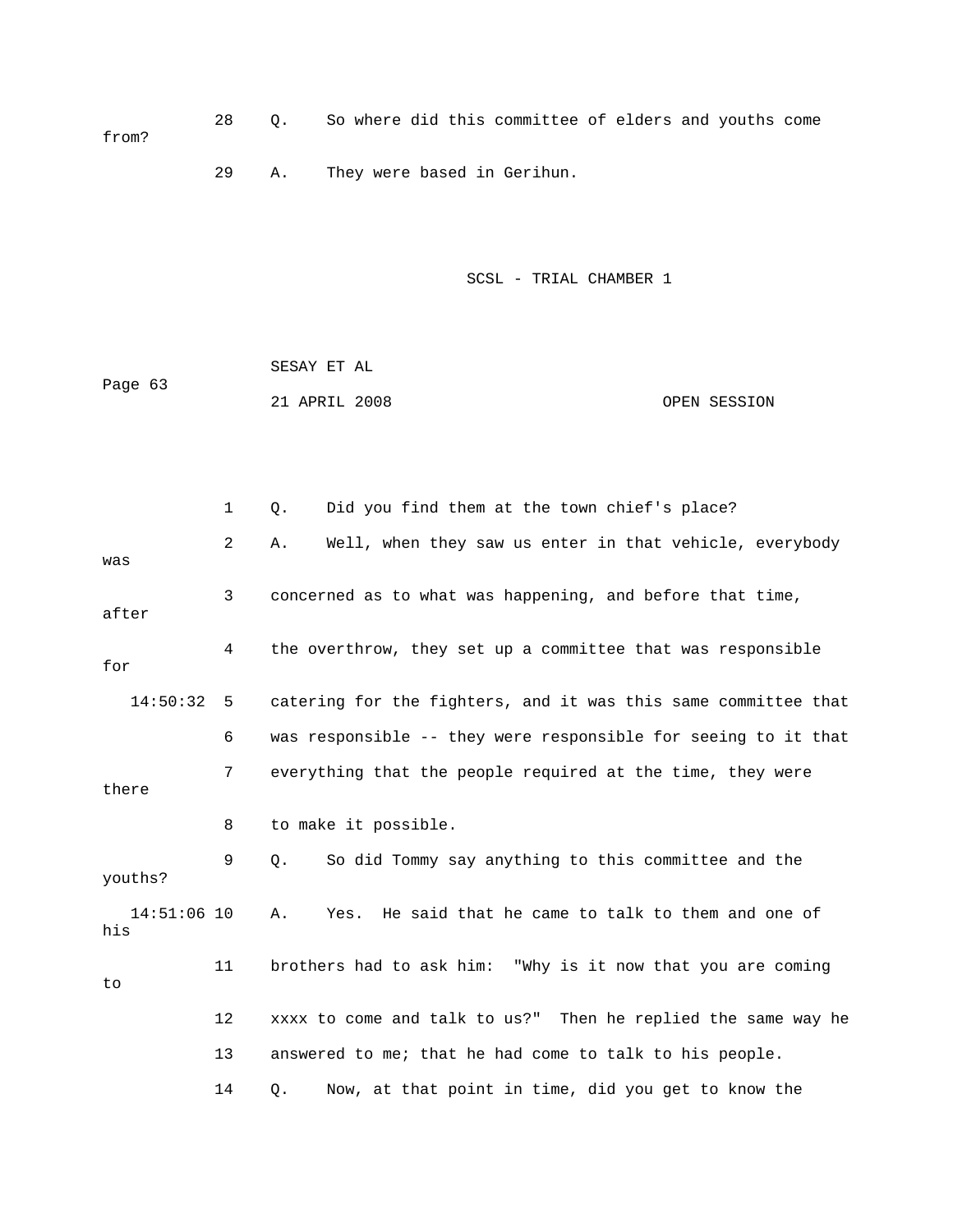| $14:51:41$ 15 |    | identities of the other two people accompanying Tommy? Do you  |
|---------------|----|----------------------------------------------------------------|
|               | 16 | remember you told us the name of the other person who was with |
|               | 17 | Tommy, one person? But you said that at Nyandehun you did not  |
| the           | 18 | know the identities of the other two. Now, once you get to     |
| two?          | 19 | town chief, did you get to know the identities of the other    |
| $14:52:08$ 20 |    | Yes.<br>Α.                                                     |
|               | 21 | How did you know -- how did you get to know their<br>Q.        |
|               | 22 | identities?                                                    |
|               | 23 | When they asked Dr Tommy to introduce the people that he<br>Α. |
| to            | 24 | came with, that's the guest, because they were strange people  |
| $14:52:39$ 25 |    | us, he had to introduce them and said: The mission to xxxx     |
|               | 26 | was purely an SLPP mission and it was purely an SLPP member    |
| He,           | 27 | issue, so he introduced them, but he started with himself.     |
|               | 28 | Dr Joe Tommy, he presented -- he presented his members --      |
|               | 29 | membership ID card, as a member of the SLPP party. Then the    |

|         | SESAY ET AL   |              |
|---------|---------------|--------------|
| Page 64 |               |              |
|         | 21 APRIL 2008 | OPEN SESSION |

 1 second person he introduced to us was one Mucktaru Swarray. 2 too had to present his own membership card. Then the third He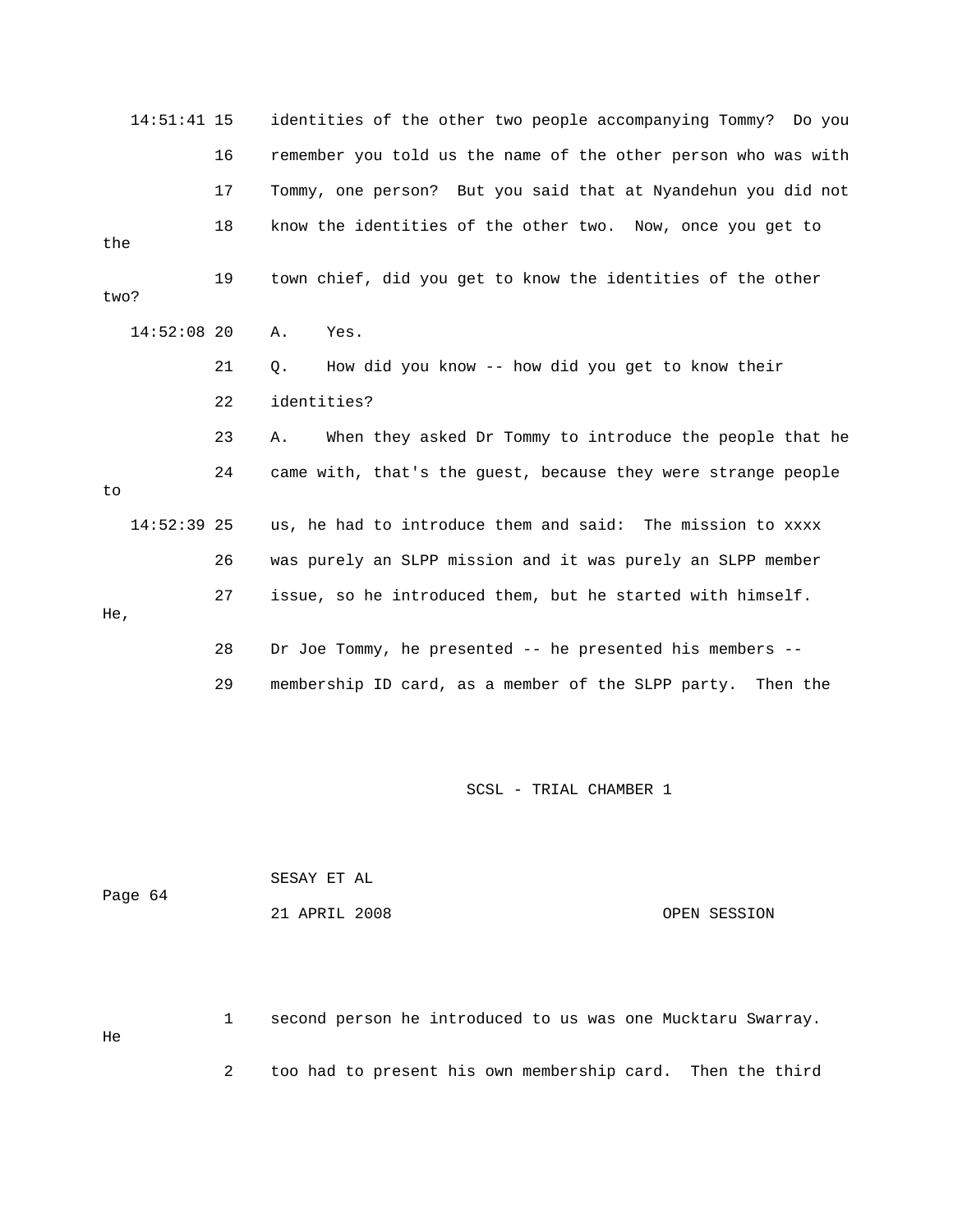| Gbao                  | 3  | person he introduced to us was one Mr AC Gbao.<br>This Mr AC   |
|-----------------------|----|----------------------------------------------------------------|
| а                     | 4  | was the person among them that limped when he walked. He was   |
| 14:53:55              | 5  | disabled individual. He limped. The fourth person was one      |
|                       | 6  | Mr Lamin. He too presented his membership card of the SLPP     |
| further               | 7  | party. Mr Lamin, he was short and fat. When they went          |
| that                  | 8  | in their introduction, Mr Joe Tommy said that all of us knew   |
|                       | 9  | he was born in Gerihun and he sent from there and Mucktaru     |
| $14:54:45$ 10         |    | Swarray, he came from Bo. He came to represent the paramount   |
|                       | 11 | chief JK Boima in Bo. Mr AC Gbao said that he was born in      |
| his                   | 12 | Then Mr Lamin said he came from Moyamba; that was<br>Segbwema. |
|                       | 13 | place of birth.                                                |
| that                  | 14 | Did they give the occupation, if any, of AC Gbao?<br>Q.<br>Was |
| $14:55:30$ 15         |    | introduction done?                                             |
|                       | 16 | Α.<br>No.                                                      |
|                       | 17 | What about Lamin?<br>Q.                                        |
|                       | 18 | Α.<br>No.                                                      |
|                       | 19 | Was any other name given, other than Lamin?<br>Q.              |
| $14:55:57$ 20         |    | Well, I did not hear any other name, except Lamin.<br>Α.       |
|                       | 21 | So how long did this introduction take?<br>Q.                  |
| questions             | 22 | Well, it did not last long. Then, after further<br>Α.          |
| that                  | 23 | put, Mr Joe Tommy, who was Dr Tommy, he took an oath saying    |
| had                   | 24 | he had no ill-intention for his people in Gerihun and that he  |
| $14:56:49$ 25<br>that |    | no hidden intention. And, from that point, they requested      |
|                       | 26 | they should be allowed to see the paramount chief.             |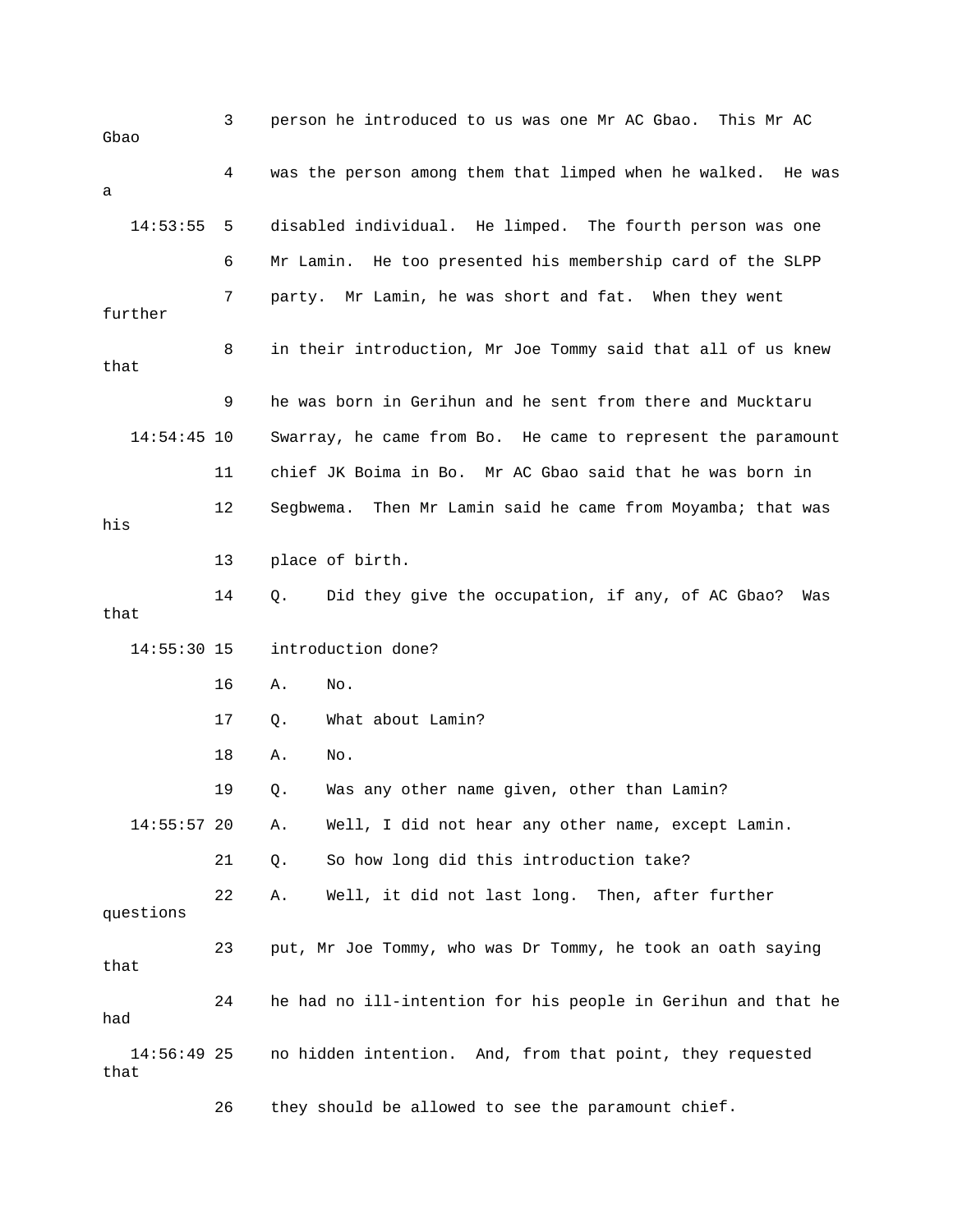27 Q. Was that request granted? 28 A. Yes. The town chief and the people, the committee, all 29 them welcomed them and we went. I led them, including the of town

| Page 65 | SESAY ET AL   |  |              |
|---------|---------------|--|--------------|
|         | 21 APRIL 2008 |  | OPEN SESSION |

| place.             | 1  | chief, and some other people went to the paramount chief's         |
|--------------------|----|--------------------------------------------------------------------|
|                    | 2  | How many of you went to the paramount chief's place?<br>Q.         |
|                    | 3  | The number was up to ten. When we went, we entered the<br>Α.       |
|                    | 4  | parlour, the chief's place.                                        |
| 14:58:00<br>chief? | -5 | And you said that you led the group to the paramount<br>$\circ$ .  |
| wouldn't           | 6  | Yes, sir. If I were not the one that led them, I<br>Α.             |
|                    | 7  | have been in a position to explain what I'm explaining today.      |
|                    | 8  | I understand, Mr Witness. I'm just trying to clarify.<br>О.        |
|                    | 9  | Now, during that trip from the town chief -- sorry, let me         |
| $14:58:44$ 10      |    | rephrase this. Let me ask a different question. At that time       |
|                    | 11 | did you know a person named Junior Kobbie?                         |
|                    | 12 | Yes. I knew Junior Kobbie.<br>Α.                                   |
| think              | 13 | My Lords, Junior Kobbie is number 7 on the list but I<br>$\circ$ . |
|                    | 14 | the proper spelling is K-O-B-B-I-E. Who was Junior Kobbie?         |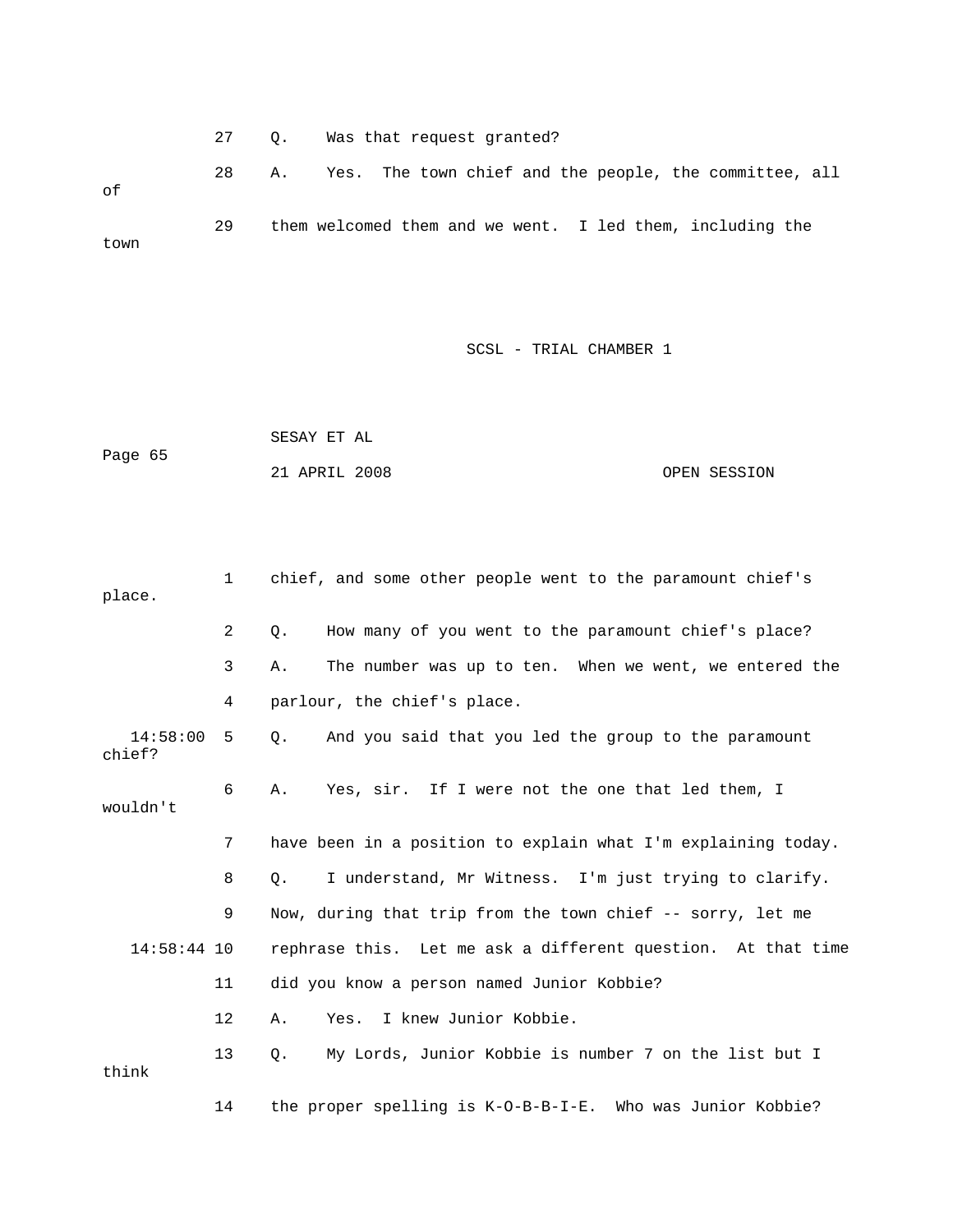| $14:59:29$ 15         |    | Well, Junior Kobbie was one of the grandsons of the late<br>Α. |
|-----------------------|----|----------------------------------------------------------------|
|                       | 16 | Paramount Chief AS Demby the third.                            |
| encounter             | 17 | Now, during this trip -- first of all, during the<br>$\circ$ . |
| you                   | 18 | at the town chief's place, did you see Junior Kobbie before    |
|                       | 19 | moved to go to the paramount chief?                            |
| $15:00:06$ 20<br>were |    | No. He was not present at the scene at all, but if he<br>Α.    |
| But                   | 21 | present there, well, it might be that because of the crowd.    |
|                       | 22 | I did not see him at all.                                      |
|                       | 23 | PRESIDING JUDGE: Mr Witness, can you be talking and            |
| downwards,            | 24 | looking up, please. Your face is permanently drooped           |
| $15:00:34$ 25         |    | you know. We would like to see your face and --                |
|                       | 26 | THE WITNESS: Okay.                                             |
|                       | 27 | PRESIDING JUDGE: -- to dialogue with you.                      |
|                       | 28 | THE WITNESS: Okay.                                             |
|                       | 29 | PRESIDING JUDGE: Okay?                                         |

|         | SESAY ET AL   |              |
|---------|---------------|--------------|
| Page 66 | 21 APRIL 2008 | OPEN SESSION |

1 THE WITNESS: Okay. Yes, sir.

2 MR OGETO: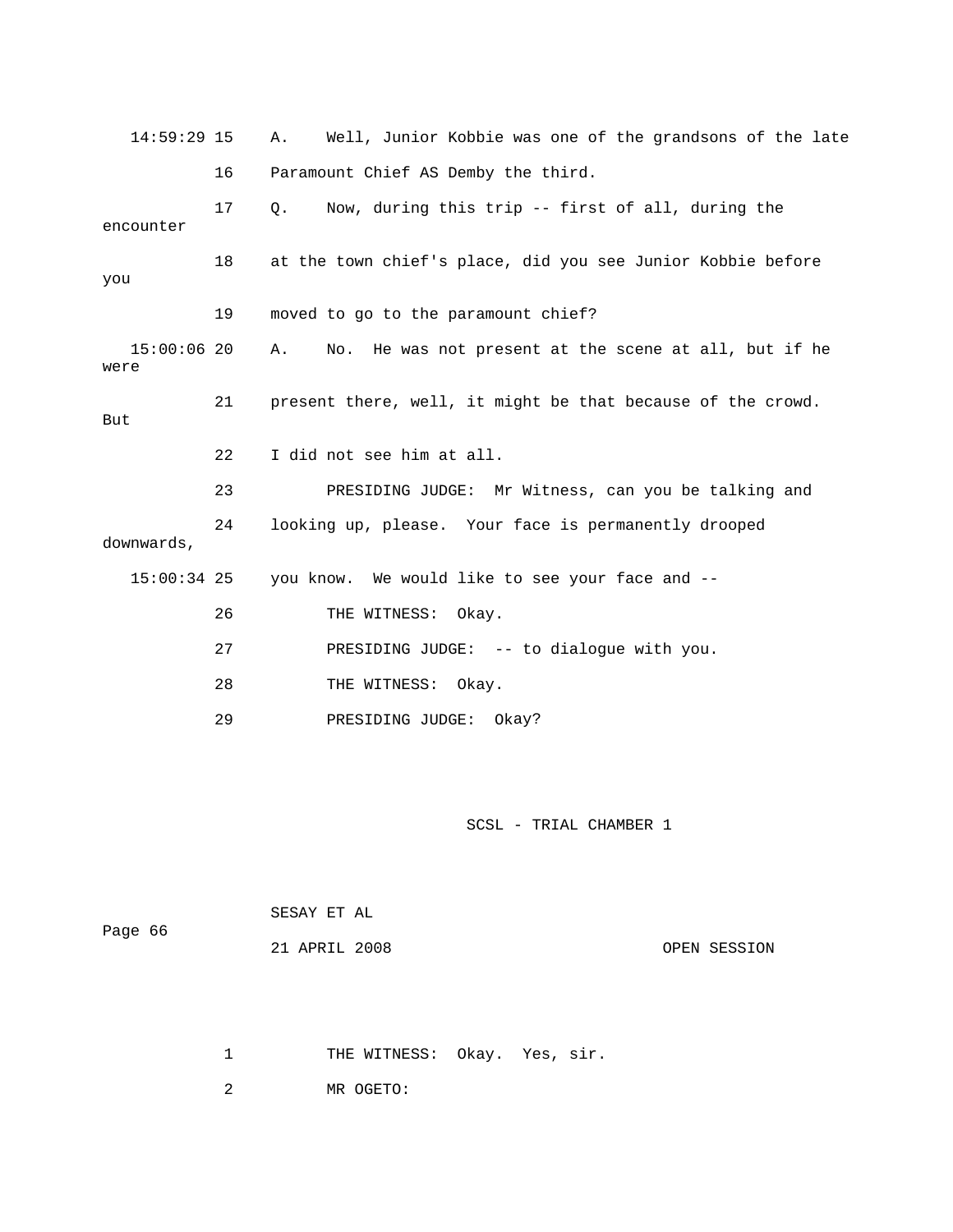| paramount       | 3  | Now, during the trip from the town chief to the<br>Q.          |
|-----------------|----|----------------------------------------------------------------|
|                 | 4  | chief, did you see Junior Kobbie? You say you were ten people  |
| 15:01:02<br>you | 5  | who proceeded from the town chief to the paramount chief; did  |
|                 | 6  | see Kobbie?                                                    |
|                 | 7  | No, Junior was not with us at all. I did not see him<br>Α.     |
|                 | 8  | myself.                                                        |
| chief           | 9  | How far was it from this place where you met the town<br>О.    |
| $15:01:28$ 10   |    | from the paramount chief's residence?                          |
| paramount       | 11 | Α.<br>Well, the chief's place was not far away from the        |
| the             | 12 | chief's place. I cannot be exact, because I did not measure    |
| chief's         | 13 | place, but it would be, like, 40 metres to the paramount       |
|                 | 14 | place.                                                         |
| $15:02:02$ 15   |    | So did you meet the paramount chief?<br>Q.                     |
|                 | 16 | When we entered, we met some people there at the<br>Α.<br>Yes. |
|                 | 17 | parlour, but the paramount chief was in his bedroom, so one of |
|                 | 18 | his eldest sons, who was Samuel Demby, it was he who led us to |
|                 | 19 | the paramount chief in his bedroom.                            |
| $15:02:47$ 20   |    | And why was the chief in the bedroom -- the paramount<br>Q.    |
|                 | 21 | chief?                                                         |
|                 | 22 | Well, the chief, for a long time he was ill; he was not<br>Α.  |
|                 | 23 | well.                                                          |
|                 | 24 | You say you met some other people when you got to the<br>Q.    |
| $15:03:07$ 25   |    | paramount chief's residence and you've mentioned Samuel Demby. |
|                 | 26 | Are you able to mention the others that you met there?         |
| present         | 27 | Yes, I can recall a few. The other person that was<br>Α.       |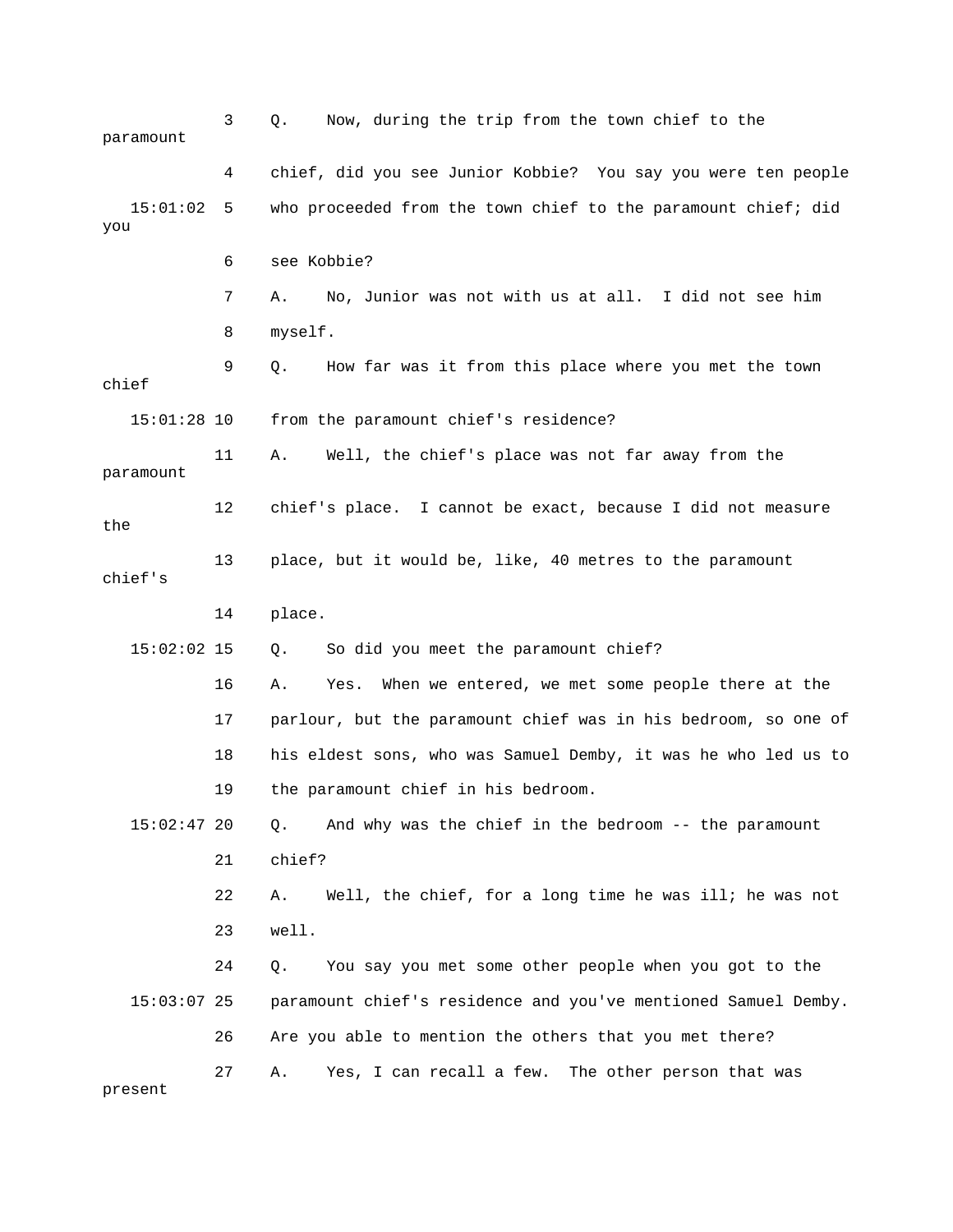28 was Ambrose Demby. The other person who was also present was 29 quarter head chief, Mr Julius Bright; a quarter head chief in a the

|         | SESAY ET AL   |              |
|---------|---------------|--------------|
| Page 67 |               |              |
|         | 21 APRIL 2008 | OPEN SESSION |

|                   | 1              | town.                                                              |
|-------------------|----------------|--------------------------------------------------------------------|
| Was               | $\overline{2}$ | Now, the first person that you mentioned, who was he?<br>О.        |
|                   | 3              | he related to the paramount chief?                                 |
|                   | 4              | Yes. He was his eldest son, rather, rather --<br>Α.                |
| 15:04:28<br>pikin | 5              | THE INTERPRETER: The interpreter is sorry. The word                |
|                   | 6              | in Krio can indicate a daughter or a son.                          |
| to                | 7              | Mr Witness, please take it slowly. We want to be able<br>$\circ$ . |
|                   | 8              | follow you. Now, you say when you went -- when you got to the      |
|                   | 9              | paramount chief's residence, there was the eldest son?             |
| $15:04:49$ 10     |                | Yes.<br>Α.                                                         |
|                   | 11             | Samuel Demby?<br>Ο.                                                |
|                   | 12             | Yes, Samuel Demby. And now I'm explaining about Samuel<br>Α.       |
| describing        | 13             | Demby. He asked me about him. Now he is the one I'm                |
|                   | 14             | now.                                                               |
| $15:05:07$ 15     |                | No, but you said there were others?<br>О.                          |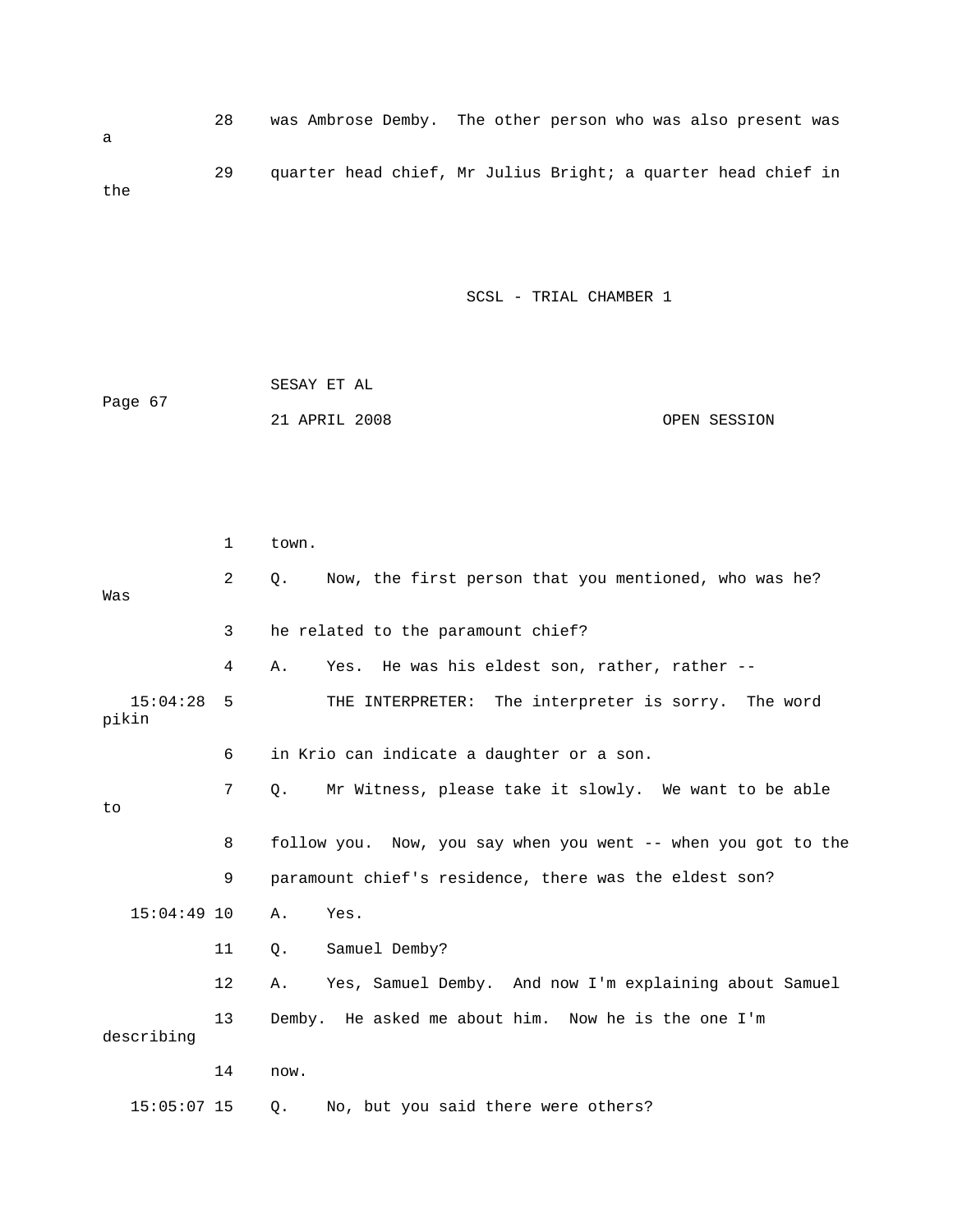|                       | 16 | PRESIDING JUDGE: You mentioned Ambrose Demby --                 |
|-----------------------|----|-----------------------------------------------------------------|
|                       | 17 | Yes, My Lord.<br>MR WAGONA:                                     |
|                       | 18 | -- didn't you.<br>PRESIDING:                                    |
| to                    | 19 | THE WITNESS: Ambrose Demby. Ambrose Demby. They want            |
| $15:05:18$ 20<br>οf   |    | know who Ambrose Demby was? Okay. Ambrose Demby he was one      |
| parlour.              | 21 | the -- the children of the Demby family. He was in the          |
|                       | 22 | Did not hold any title in the town by then.                     |
| he                    | 23 | Before we proceed, are you able to approximate how old<br>Q.    |
|                       | 24 | was at that time, Ambrose?                                      |
| $15:05:51$ 25<br>old, |    | Ambrose Demby is older than I am. When I was 45 years<br>Α.     |
|                       | 26 | at that time he was over 45 years.                              |
|                       | 27 | And the other person that you met there, who was he?<br>Q.      |
| So                    | 28 | Was Julius Bright, a quarter head, a chief in the town.<br>Α.   |
|                       | 29 | he himself was in the parlour.                                  |
|                       |    | SCSL - TRIAL CHAMBER 1                                          |
|                       |    | SESAY ET AL                                                     |
| Page 68               |    | 21 APRIL 2008<br>OPEN SESSION                                   |
|                       | 1  | Are those the only people --<br>Q.                              |
| was                   | 2  | Then the other chief was there who was Julius Bana.<br>Α.<br>He |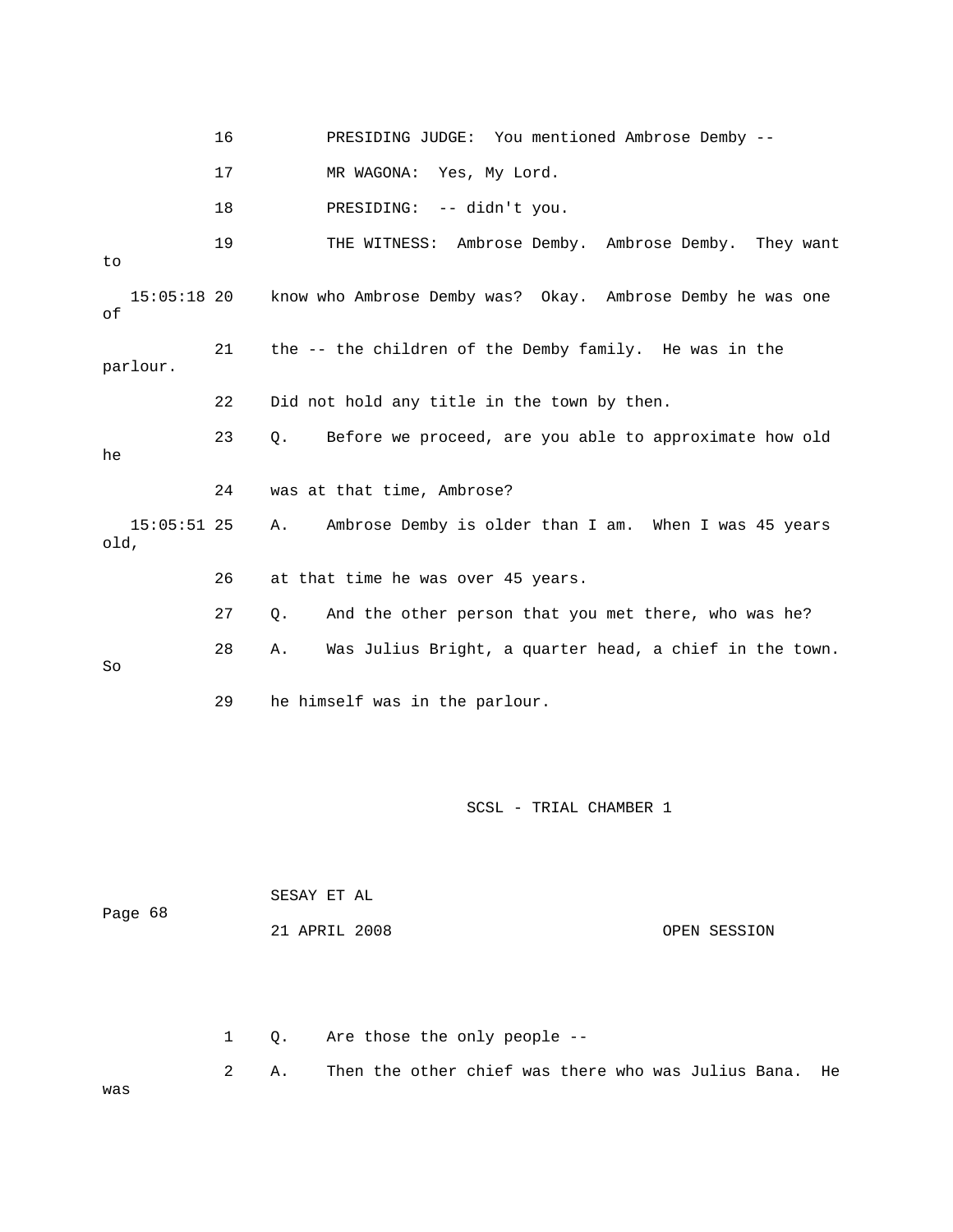3 at the old town section. We meet all of them in the parlour 15:06:45 5 Q. Did you see Junior Kobbie in the house when you got in the 6 house? 8 not see him. If he was there, as I have already said, I did 9 see him at all. The ones that went together and the ones 15:07:14 10 names I can recall I have mentioned and I cannot recall that I 11 saw Junior at all. So what happened after you got in the paramount chief's father's 16 strangers who have just arrived." 17 Q. Proceed, please. 18 A. Okay. So, he said strangers have arrived. So, we 19 him, then Tommy -- Dr Tommy sympathised with the old man. He 15:08:14 20 said he was sorry that he met the old man in that position. 22 knew Pa Tommy. So he introduced everybody again to the with 4 other people. These are the people I'm able to recall. 7 A. No. Junior Kobbie, even when we entered the place I did not whose 12 Q. So 13 residence? 14 A. From the time when Mr Samuel Demby took us to his 15:07:41 15 bedroom, we greeted him then Samuel Demby said, "These are greeted So 21 he had to introduce again all -- all members of his team but he paramount 23 chief. He told him that all of them came in order to talk with 24 these people. That was what he said again. 15:08:52 25 Q. So you are saying that he introduced the three other people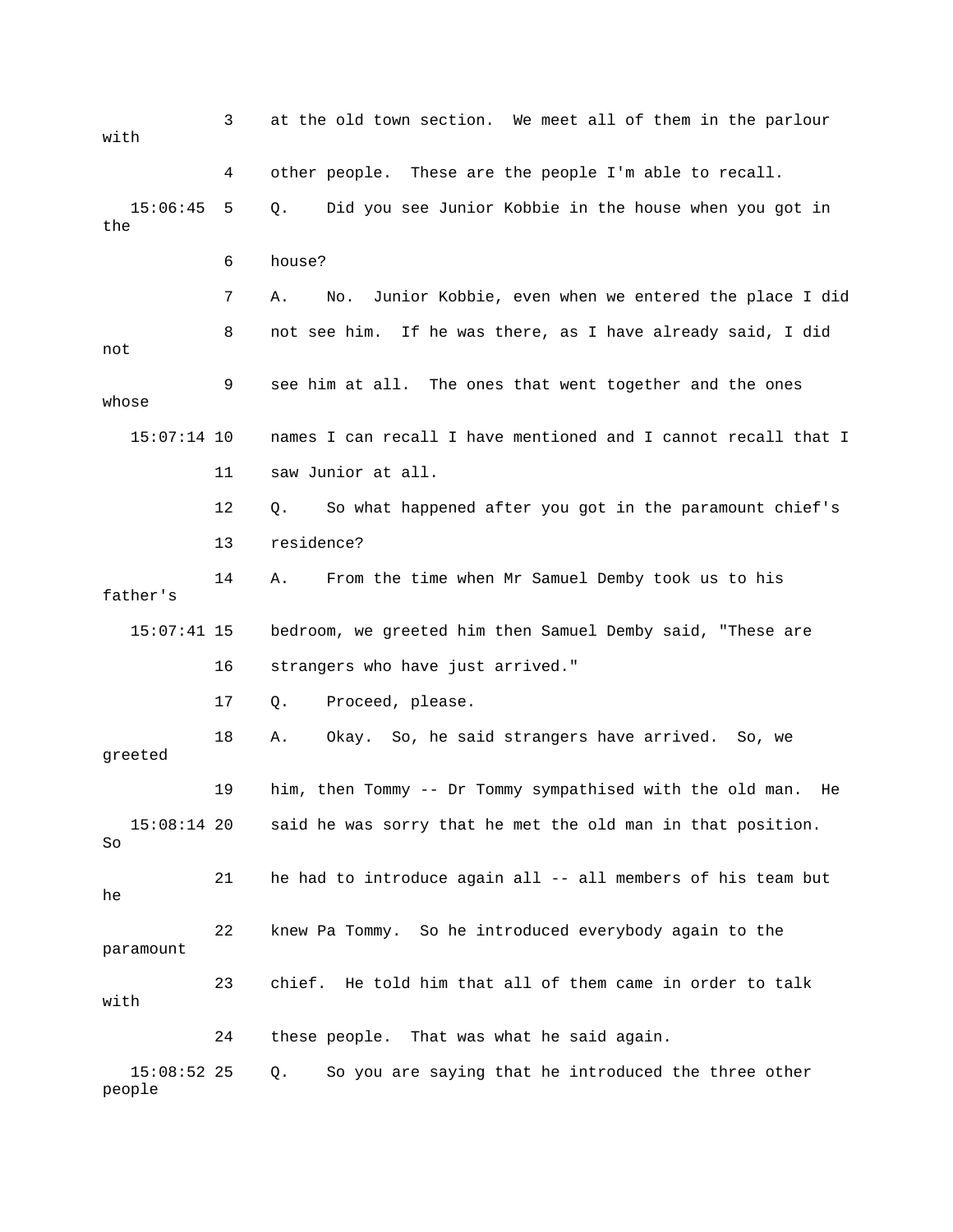- 26 that he was with again?
- 27 A. Yes, exactly.
- 28 Q. What happened after that?
- 29 A. Well, since the chief -- the paramount chief was not

 SESAY ET AL Page 69 21 APRIL 2008 OPEN SESSION

1 feeling well, when Dr Tommy said he had come to talk to his 2 people, he welcomed him. Then he led the matter to the town 3 chief, so from that all of us left the paramount chief's house 15:09:46 5 requested that he wanted to see one of his cousins, Mr Hannah. 6 Mr Hannah was one of the elders in town. 7 PRESIDING JUDGE: I see we are already moving from the 9 out now and besides the introduction, nothing happened inside 4 together with the town chief. Then Mr Tommy, or Dr Tommy, 8 paramount chief's bedroom where he was bedridden and we are going

 15:10:14 10 there, you know. Just -- he just introduced the people and left.

11 MR OGETO:

12 Q. Did anything happen in the house?

greetings 13 A. Well, since their mission was not purposely for the 14 paramount chief, nothing happened there except for the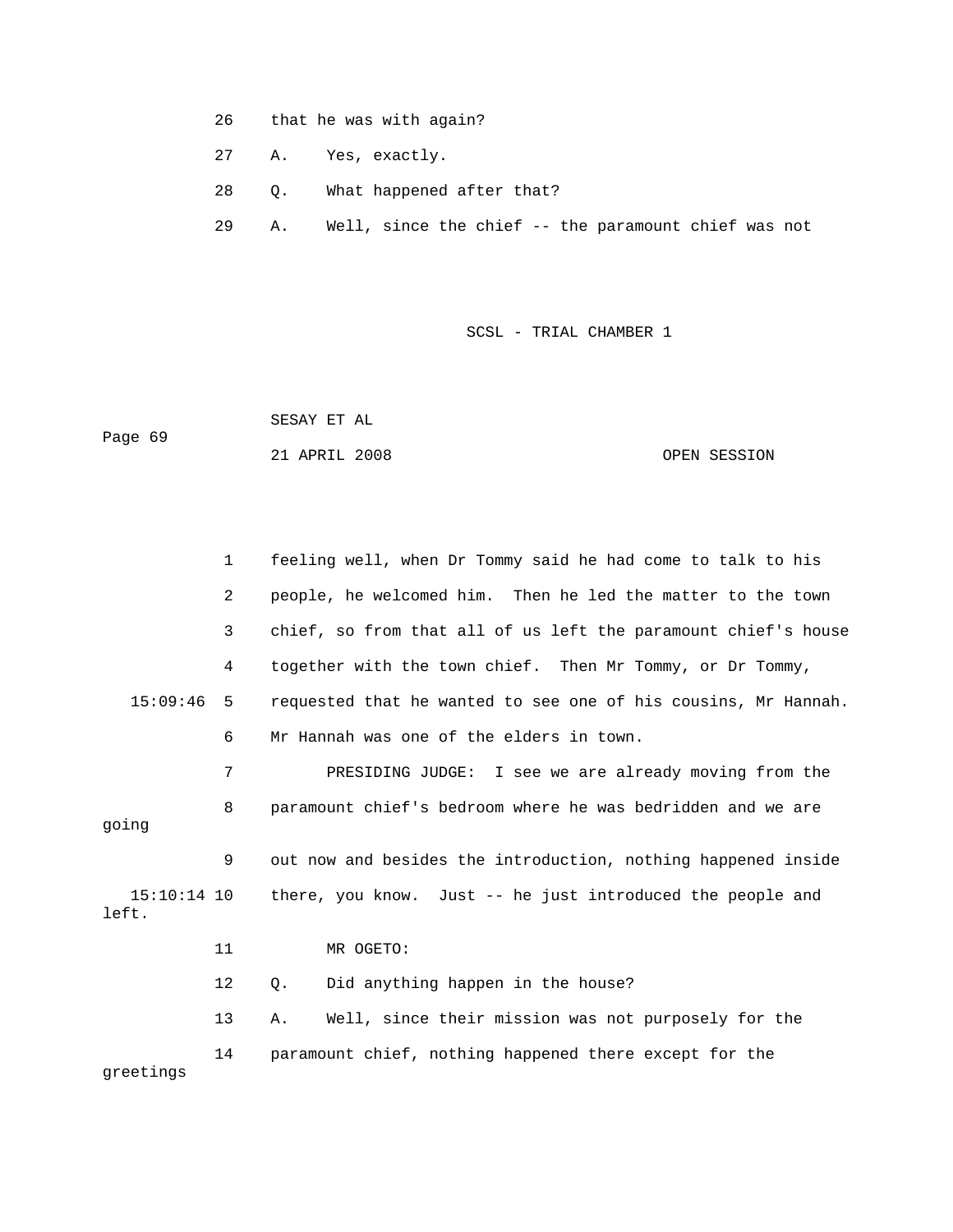15:10:41 15 and the introduction they did. All he wanted was to talk to 16 people. 17 JUDGE BOUTET: Mr Ogeto, I am at a loss to understand 18 all this was relevant. He spent so much time about going to the 19 paramount chief but the situation here is to deal with Mr Kallon, as such. 21 MR OGETO: It has a direct bearing on the testimony of 22 witness 054 who recollects these events in a different way, My 23 Lords 24 JUDGE BOUTET: 054. 26 JUDGE BOUTET: You mean this part of the event that the 27 witness is describing? 28 MR OGETO: Yes, My Lord. 29 JUDGE BOUTET: Okay. I'm -- as I say, I'm at a loss to his how  $15:11:03$  20 15:11:18 25 MR OGETO: Yes, My Lord.

SCSL - TRIAL CHAMBER 1

| Page 70 | SESAY ET AL   |              |
|---------|---------------|--------------|
|         | 21 APRIL 2008 | OPEN SESSION |

1 understand how this could be relevant but I'm reassured by 2 statement that it is relevant. your

3 MR OGETO: It is, My Lord.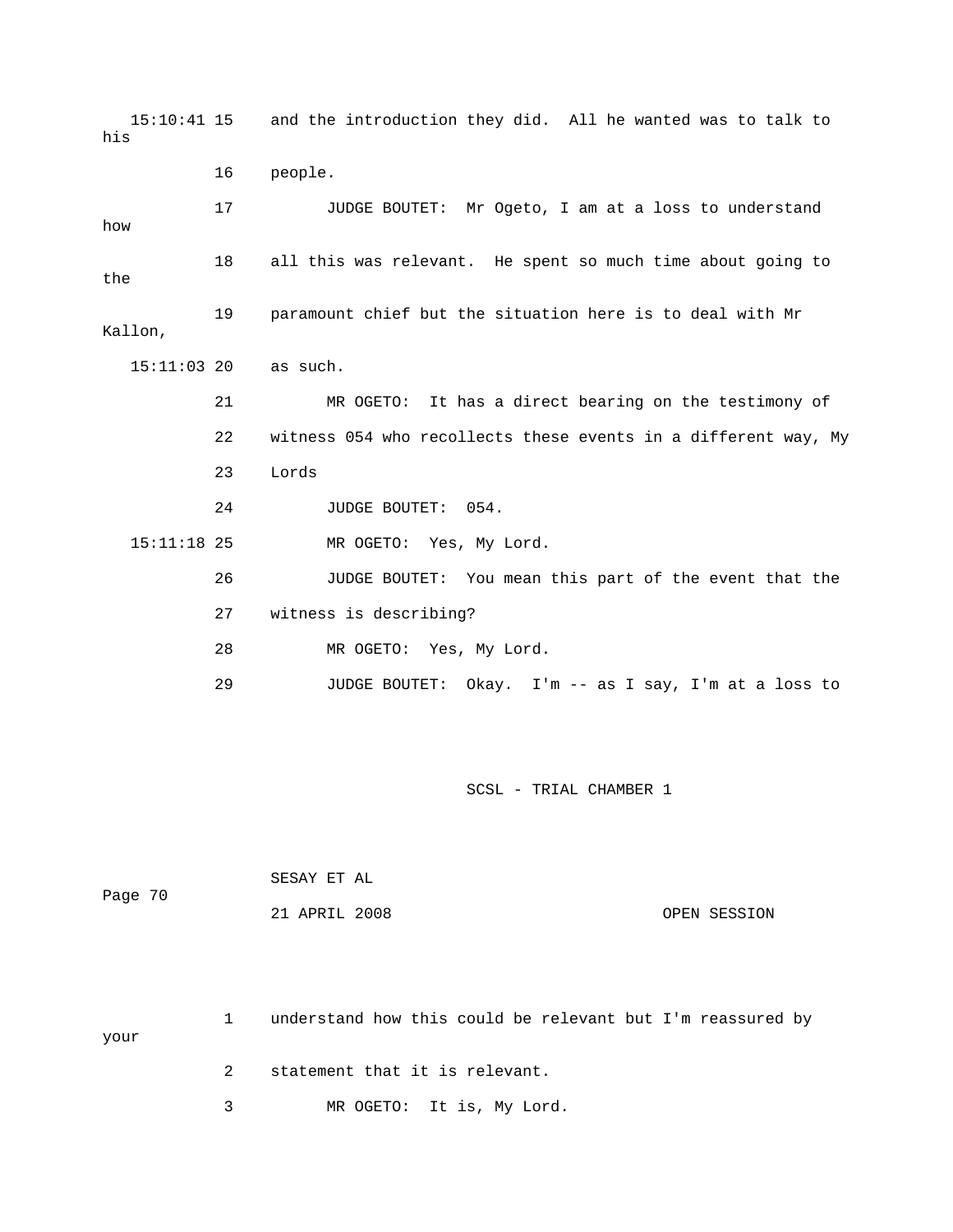4 JUDGE BOUTET: And mostly with reference to 054. 15:11:33 5 MR OGETO: Exactly countering the testimony with 054. 6 JUDGE BOUTET: Thank you, Mr Ogeto. 7 JUDGE THOMPSON: I would like to associate myself with 9 MR OGETO: Yes, My Lords. 15:11:42 10 JUDGE THOMPSON: Because if I understand the second 11 accused case is essentially structured on an alibi in various 12 respects or quasi and it would seem to me that evidence of 14 method here of bringing about indirectly some refutation but 15:12:11 15 its face, and I merely say on its face, it doesn't appear to 19 MR OGETO: My Lords. 5:12:30 20 JUDGE THOMPSON: I just thought I should join in expressing 21 my own concern. not 23 really gone outside what I should do in response to the testimony 24 of witness 054. 15:12:45 25 JUDGE THOMPSON: Yeah. It may be a long road. Probably 26 will take us there. I'm prepared to be patient. All right. that 8 observation. this 13 nature seems to be -- unless there's some kind of creativity and on  $ha$  16 getting us in that direction. But having said that, I will 17 restrain myself and let you continue. There may well be a method 18 in your design.  $15:12:30$  20 22 MR OGETO: I am very convinced, My Lords, that I have it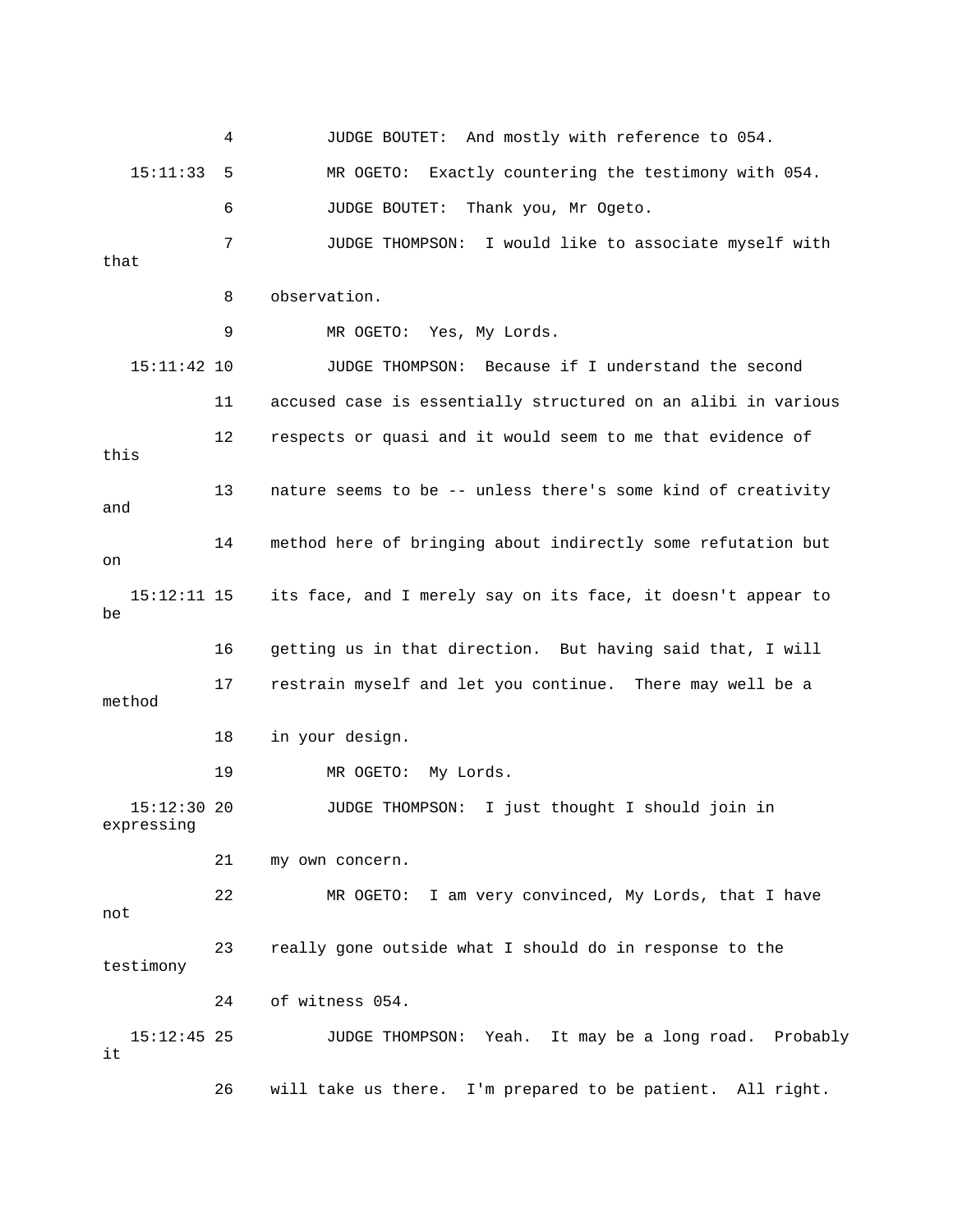27 MR OGETO: Yes, My Lords.

 28 Q. So what happened after -- after this encounter at the 29 paramount chief's residence?

|         | SESAY ET AL   |              |
|---------|---------------|--------------|
| Page 71 |               |              |
|         | 21 APRIL 2008 | OPEN SESSION |

| place. |               | $\mathbf{1}$   | Α. | He had to move $-$ - he went to the meeting $-$ - meeting    |
|--------|---------------|----------------|----|--------------------------------------------------------------|
|        |               | $\overline{2}$ |    | The RC boys' school compound. Again I was with them and the  |
| and    |               | 3              |    | place was prepared so that Dr Tommy could address his people |
|        |               | 4              |    | I was present in the meeting. When they arrived there, they  |
|        | $15:13:34$ 5  |                |    | prepared everything. Dr Tommy had to introduce all -- all of |
|        |               | 6              |    | them. All the four of them.                                  |
|        |               | 7              | Ο. | Now, where was this meeting held?                            |
|        |               | 8              | Α. | In one of the classrooms in RC boys' school.                 |
|        |               | 9              | Q. | And you say you attended this meeting?                       |
|        | $15:14:06$ 10 |                | Α. | Yes.                                                         |
|        |               | 11             | Q. | From the beginning to the end?                               |
|        |               | 12             |    | PRESIDING JUDGE: The classroom is in what boys' school?      |
|        |               | 13             |    | THE WITNESS: Yes.                                            |
|        |               | 14             |    | PRESIDING JUDGE: In what school?                             |
|        | $15:14:18$ 15 |                |    | THE WITNESS: RC boys' school. Roman Catholic.                |
|        |               | 16             |    | MR OGETO:                                                    |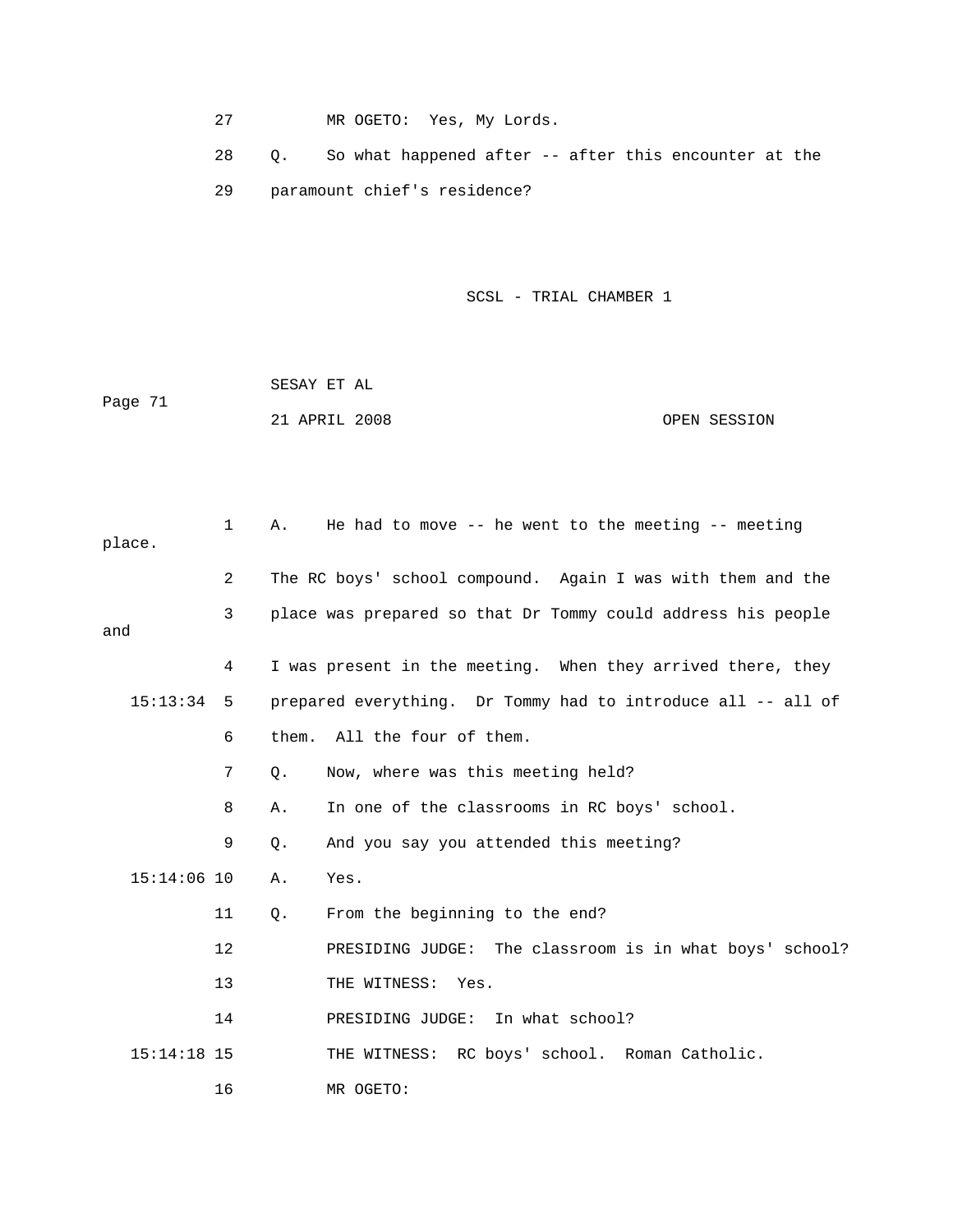17 Q. So you attended the meeting from beginning to end? 15:14:41 20 A. Well, Dr Tommy said -- he told the people that -- that 21 should bear with him. That he had come purposely to talk to 22 because after the overthrow, the Kamajors stood firm to 24 international body and the ECOWAS were trying to put things 15:15:35 25 together in order for the junta rule -- junta ruler to survive. 26 So he mentioned that all the people that he came with were 18 A. Yes, I was present. 19 Q. What was discussed during this meeting? they them reinstate 23 the SLPP government. So he came to assure us that the 27 representing various areas in the country, which indicated that 28 the south and the east, they contributed greatly to the existence 29 of the SLPP, therefore Mr Gbao, who was a native born of

SCSL - TRIAL CHAMBER 1

 SESAY ET AL Page 72 21 APRIL 2008 OPEN SESSION

 1 Shegbwema, came along meaning that SLPP business was their 2 concern that the Kamajors should come together, they should 3 bother themselves because the junta rule will not survive forever not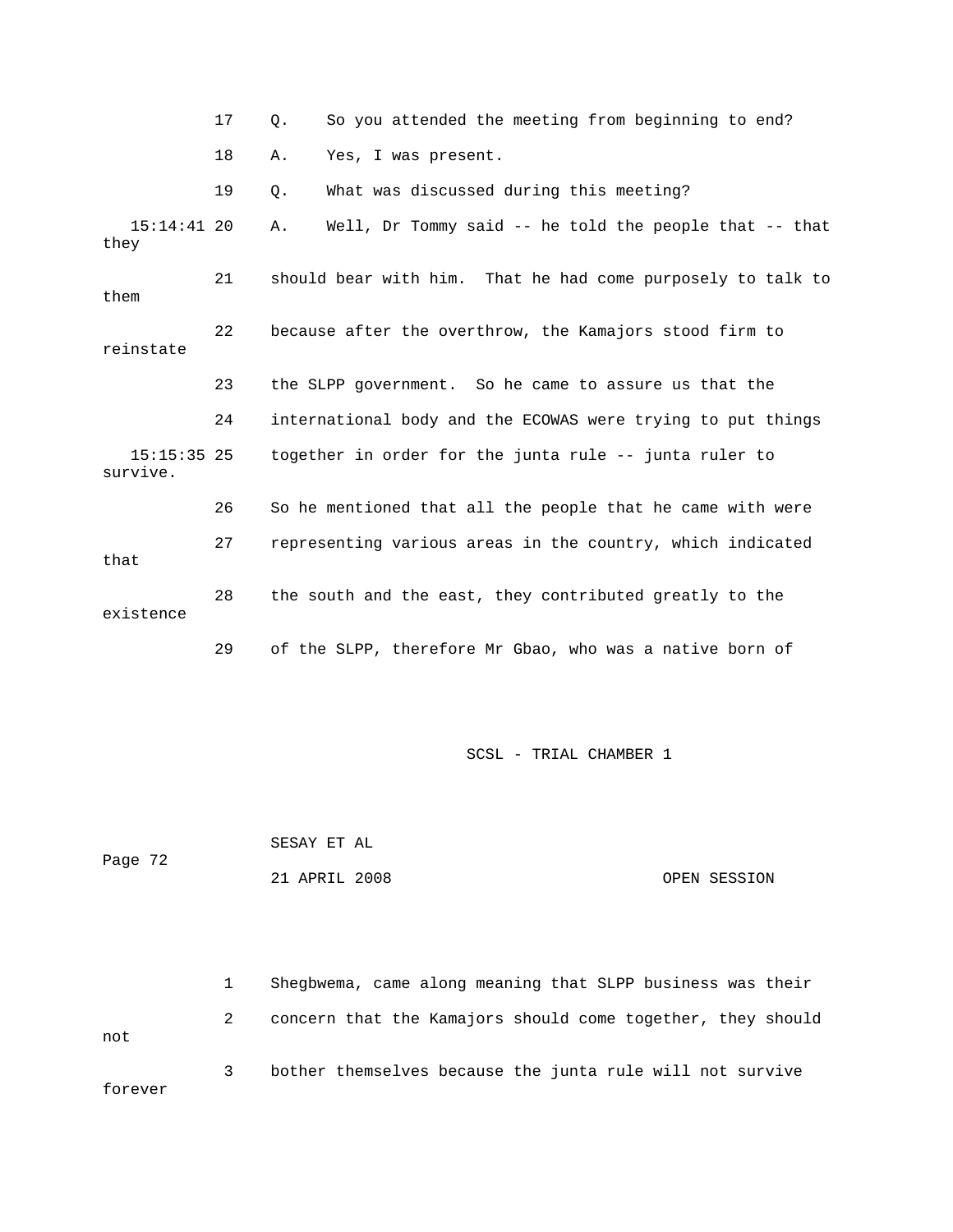|               | 4  | because there was a rule in existence that no army overthrow.  |
|---------------|----|----------------------------------------------------------------|
| 15:16:33      | 5  | Then one of the youths among the group, one Abdul Tejan --     |
|               | 6  | That's sufficient. That's sufficient. Now, are in the<br>$Q$ . |
|               | 7  | course of this meeting do you recall if a person named Morris  |
|               | 8  | Kallon was introduced as one of the guests?                    |
| somebody      | 9  | Well, among the four men that went, I did not see<br>Α.        |
| $15:17:06$ 10 |    | who was introduced to us as Morris Kallon. It was only those   |
|               | 11 | four men whose names I have mentioned who were the ones whom I |
|               | 12 | even took to the town chief and to the paramount chief and we  |
| people        | 13 | came back to the meeting place. Those were the only four       |
|               | 14 | that I dealt with and those were the people I saw, sir.        |
| $15:17:30$ 15 |    | At that time did you know the name Morris Kallon?<br>Q.        |
| about         | 16 | Well, during that period before August I did not hear<br>Α.    |
|               |    |                                                                |
|               | 17 | that name at all.                                              |
|               | 18 | What about after August?<br>Q.                                 |
| That          | 19 | That was the time I started hearing about that name.<br>Α.     |
| $15:18:08$ 20 |    | was after our brothers had defected from the RUF.              |
|               | 21 | In what context did you start hearing about that name,<br>Q.   |
|               | 22 | Morris Kallon?                                                 |
|               | 23 | I have explained that. Five RUF men defected from them.<br>Α.  |
| said          | 24 | They came and they introduced that name Morris Kallon, they    |
| $15:18:59$ 25 |    | he was their boss. And it was that time -- from that time I    |
|               | 26 | stated -- I started hearing the name Morris Kallon.            |
|               | 27 | Did you get to know his assignment after you started<br>Q.     |
|               | 28 | hearing that name?                                             |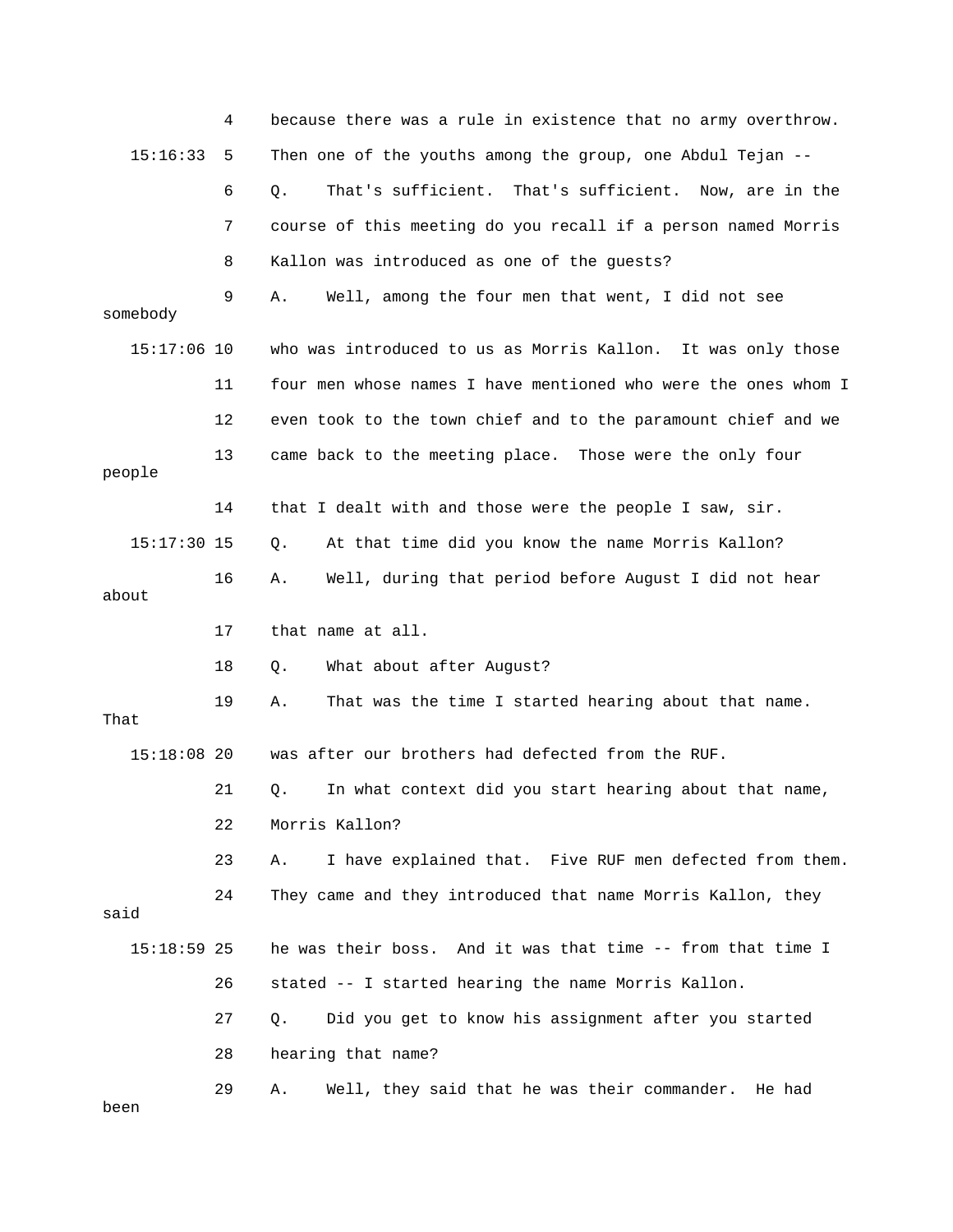|                         |    | SESAY ET AL                                                   |              |  |
|-------------------------|----|---------------------------------------------------------------|--------------|--|
| Page 73                 |    | 21 APRIL 2008                                                 | OPEN SESSION |  |
|                         |    |                                                               |              |  |
|                         |    |                                                               |              |  |
|                         | 1  | their commander and that all of them came to Bo.              |              |  |
|                         | 2  | This person named Morris Kallon, did you get to see him<br>Q. |              |  |
|                         | 3  | during the junta period?                                      |              |  |
|                         | 4  | Well, I only saw him in the year 2000 and 2001, in Bo.<br>Α.  |              |  |
| 15:19:45                | 5  | How did you get to know him? Who introduced you to him?<br>Q. |              |  |
|                         | 6  | Well -- well, one time I and one Omar, we were in a<br>Α.     |              |  |
|                         | 7  | restaurant along down Dambala Road. We entered. When we sat,  |              |  |
| One                     | 8  | then he spotted somebody sitting between two white people.    |              |  |
|                         | 9  | -- both of them were Lebanese, a man and a woman, and then he |              |  |
| $15:20:33$ 10<br>"Who?" |    | said, "Hey," he said, "that was my former boss." I said,      |              |  |
|                         | 11 | He said, "The one that I've explained about, Morris Kallon."  |              |  |
| should                  | 12 | From that moment we did not stay longer again. He said we     |              |  |
| Kallon                  | 13 | leave that place. That was the time I had to see Morris       |              |  |
| going                   | 14 | for the first time. Then the other time I saw him, I was      |              |  |
| $15:21:02$ 15           |    | to a pharmacy along Fenti Road. I met civilians guarded along |              |  |
|                         | 16 | the street by a photo studio. I entered in the pharmacy.      |              |  |
|                         | 17 | Then -- then a Fullah man, he said, "This other man is a good |              |  |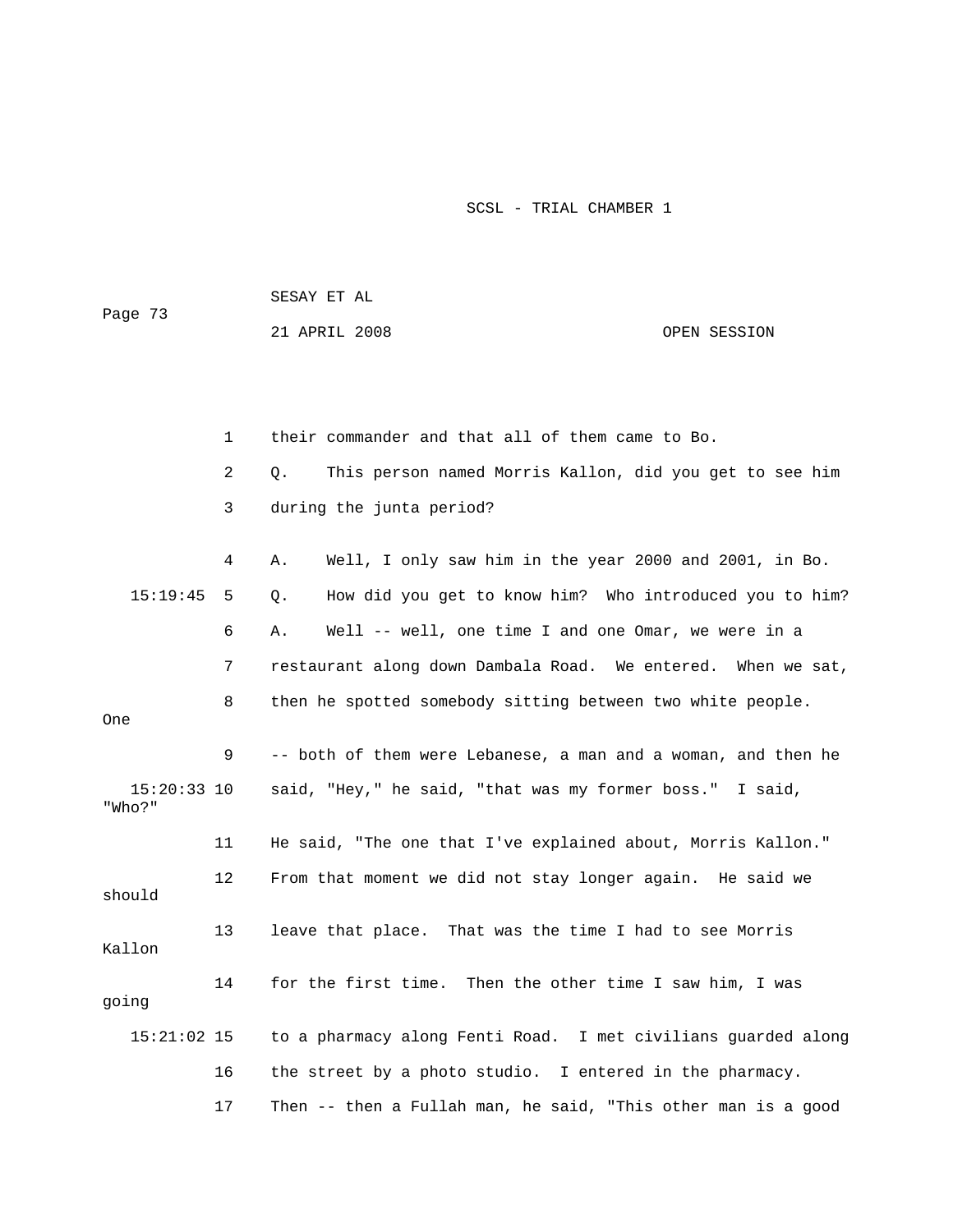|                      | 18 | man." Then he started discussing. Then I asked him who. He    |
|----------------------|----|---------------------------------------------------------------|
| very                 | 19 | said, "One RUF commander that is he -- he spoke to civilians  |
| $15:21:38$ 20        |    | well, very politely. But right now he is addressing civilians |
| are                  | 21 | over there." That was the second time I saw him. When you     |
| were                 | 22 | standing far away, you wouldn't see him because the people    |
| the                  | 23 | taller than he. I went there and $I - - I$ saw him. That was  |
|                      | 24 | very second time I saw him in Bo.                             |
| $15:22:01$ 25<br>the |    | When did you say was the first time that you saw him in<br>Q. |
|                      | 26 | restaurant?                                                   |
| time I               | 27 | Towards the evening, in the year 2000. That was the<br>Α.     |
|                      | 28 | saw him, 2000 and 2001, also.                                 |
| 2000.                | 29 | In 2000, was it the beginning, middle or the end of<br>О.     |

 SESAY ET AL ge 74 OPEN SESSION Pa 21 APRIL 2008

|       |  | 1 A. The ending of 2000.                                 |
|-------|--|----------------------------------------------------------|
|       |  | 2 Q. What about in 2001?                                 |
|       |  | 3 A. Early 2001.                                         |
| 2001, |  | 4 Q. Now, if you saw the person that you saw in 2000 and |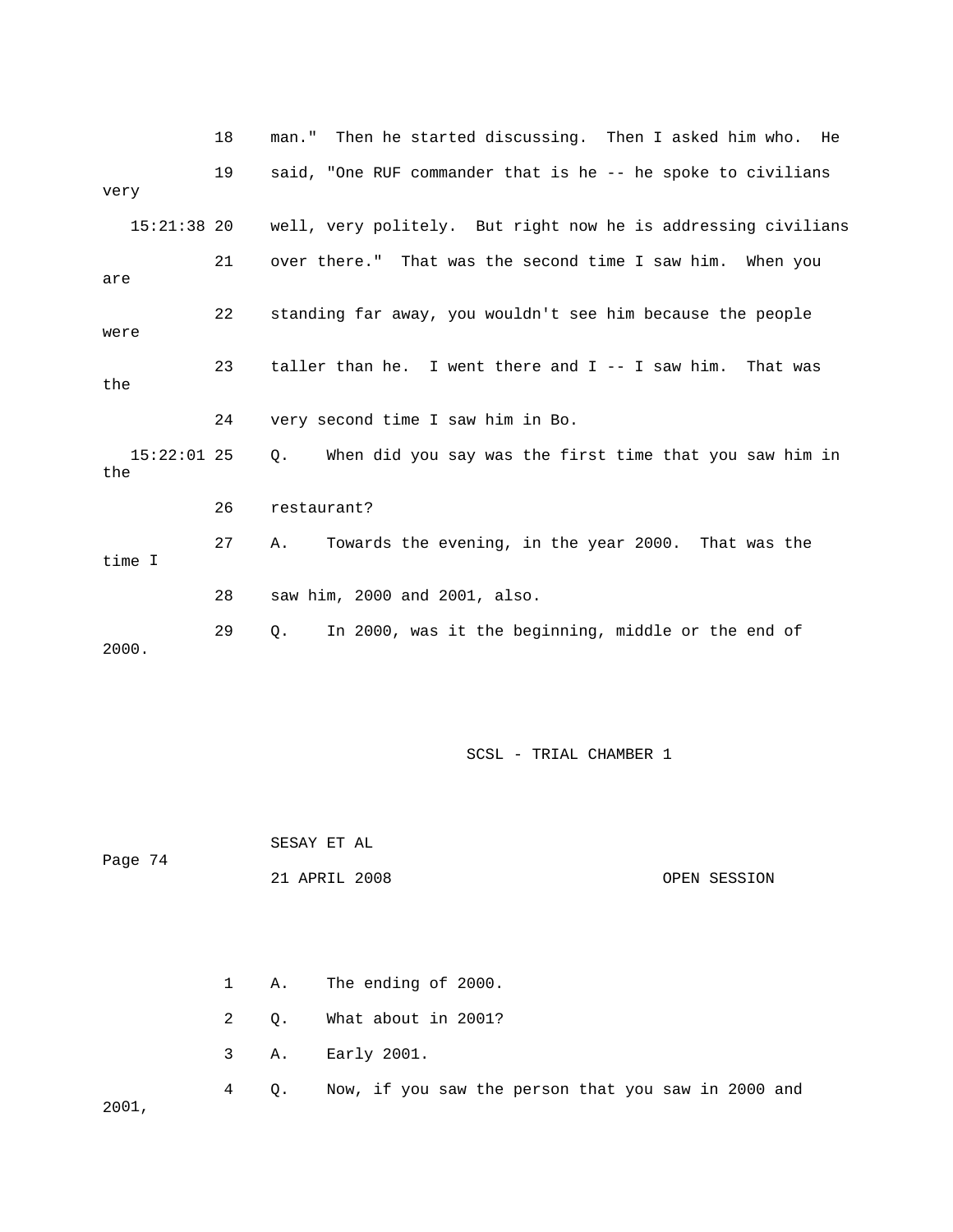15:23:00 5 that you describe as Morris Kallon, will you be able to identify 6 him? 7 A. Well, since it has taken a long time when I saw him, I 8 try. If he is placed before me, I would observe him. Maybe I 9 would be able to identify him. 15:23:28 10 MR OGETO: My Lords, with the permission of the Court, I 11 would like the witness to stand and look around the courtroom 12 see if he will be able to identify Mr Kallon. First of all, before -- before you do that, are you able 14 describe the person that you say was Morris Kallon, that you saw 15:23:49 15 in 2000 and 2001? 16 A. Yes. The time I saw him, he was a short man and dark in 17 colour. He was not -- he was not plumpy, the time I saw him. 18 was the type of person I have described. 19 MR OGETO: My Lords, with your permission, if the 15:24:24 20 can be allowed to stand and look around the courtroom. around 24 the courtroom, try to see if you will be able to. You can use 15:24:50 25 your crutch, if there's a problem. Are you able to see the 26 entire courtroom from there? You don't have to move if you 27 able it see everybody: Do you have a problem with your eyes? 28 A. I think the man -- the man I saw, and the way he is will and 13 Q. to He witness 21 PRESIDING JUDGE: Yes, he may. 22 MR OGETO: 23 Q. Mr Witness, are you able to stand, please, and look are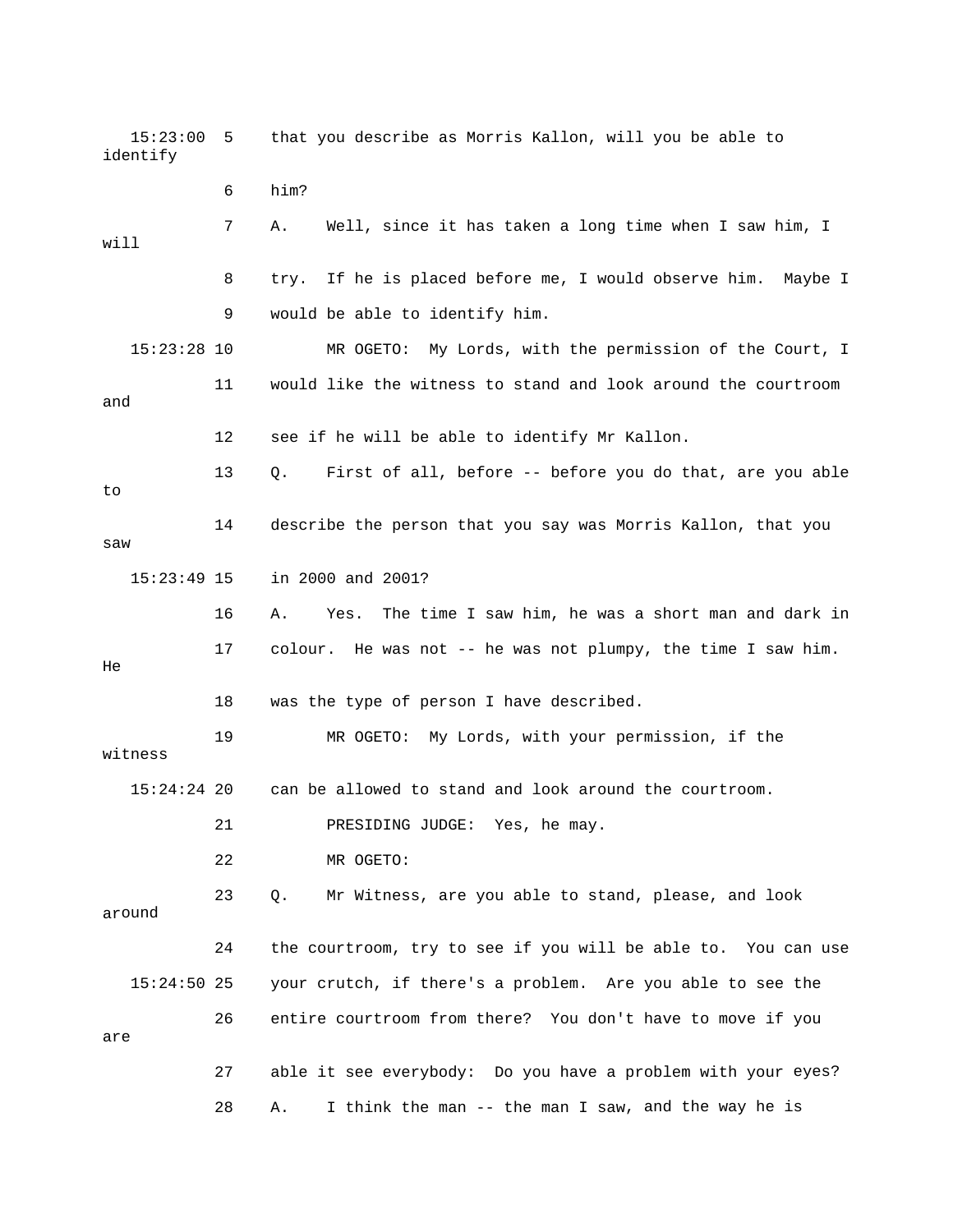|         | SESAY ET AL |               |              |
|---------|-------------|---------------|--------------|
| Page 75 |             |               |              |
|         |             | 21 APRIL 2008 | OPEN SESSION |

 1 there, that short man. 2 Q. How is he dressed? Can you describe how he is dressed? 3 A. Well, he had some white -- he had a shirt that has some 4 white stripes and he had glasses on. He looks like the man that I saw some time back. 6 MR OGETO: My Lords, if the record can reflect that the 7 witness has been able to identify the accused. 8 PRESIDING JUDGE: Yes, the records will, yes. 9 MR HARDAWAY: The Prosecution would object to that 11 100 per cent positive. His words were "I think." It's not a 12 certain ID and I would ask that the record reflect that. 14 what the witness said, so --  $15:26:15$  5 15:26:34 10 classification, Your Honour. He said he thinks. It hasn't been 13 MR OGETO: I have no objection to that, My Lords. That's 15:26:48 15 PRESIDING JUDGE: That's what the witness says. 16 MR OGETO: Yes, I can't change it.

man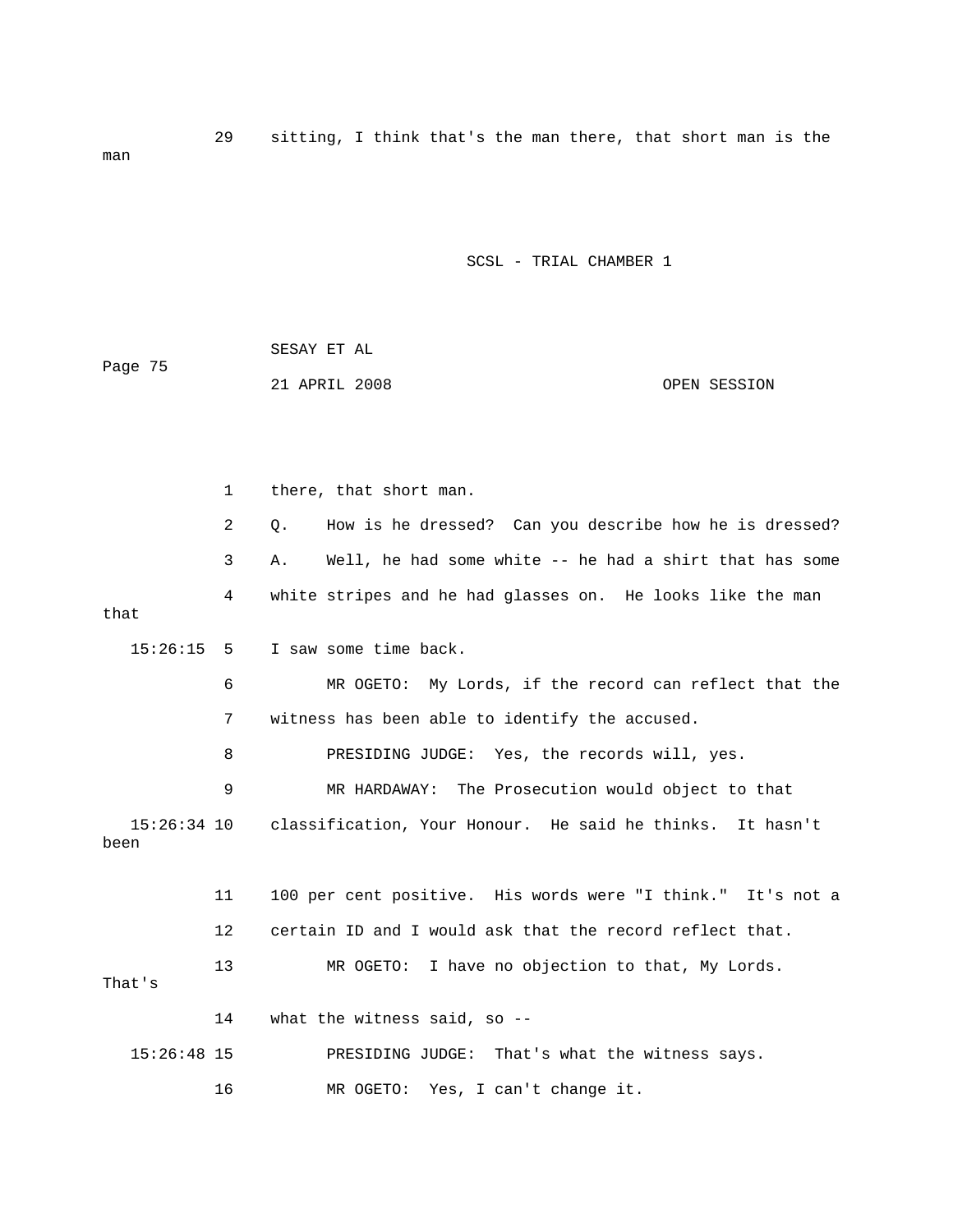| Right,        | 17 | PRESIDING JUDGE: He has described him, you know.              |
|---------------|----|---------------------------------------------------------------|
|               | 18 | okay. Did you say he is the one wearing glasses, Mr Witness?  |
|               | 19 | THE WITNESS: Yes, he is.                                      |
| $15:27:09$ 20 |    | MR OGETO:                                                     |
|               | 21 | You can take your seat, please. So on the 26th, the day<br>Q. |
| Nyandehun,    | 22 | that you've been describing, first of all you were at         |
| paramount     | 23 | then you moved to the town chief, then you went to the        |
| identified,   | 24 | chief. Do you recall seeing the person that you have          |
| $15:27:38$ 25 |    | or the person that you think is Morris Kallon?                |
|               | 26 | The face I saw at that time, and the one I have seen in<br>Α. |
|               | 27 | this Court, I did not see him -- I did not see him at all.    |
| you've        | 28 | And during the meeting did you see the person that<br>О.      |
|               | 29 | described?                                                    |
|               |    |                                                               |
|               |    |                                                               |

|         | SESAY ET AL   |              |
|---------|---------------|--------------|
| Page 76 |               |              |
|         | 21 APRIL 2008 | OPEN SESSION |

|       |   | JUDGE BOUTET: You've been through it, Mr Ogeto. I         |
|-------|---|-----------------------------------------------------------|
| mean, |   |                                                           |
| times | 2 | you've asked him if Mr Kallon was there. I mean, how many |
|       | 3 | do you need to ask that?                                  |
|       | 4 | MR OGETO: I'll proceed, My Lords.                         |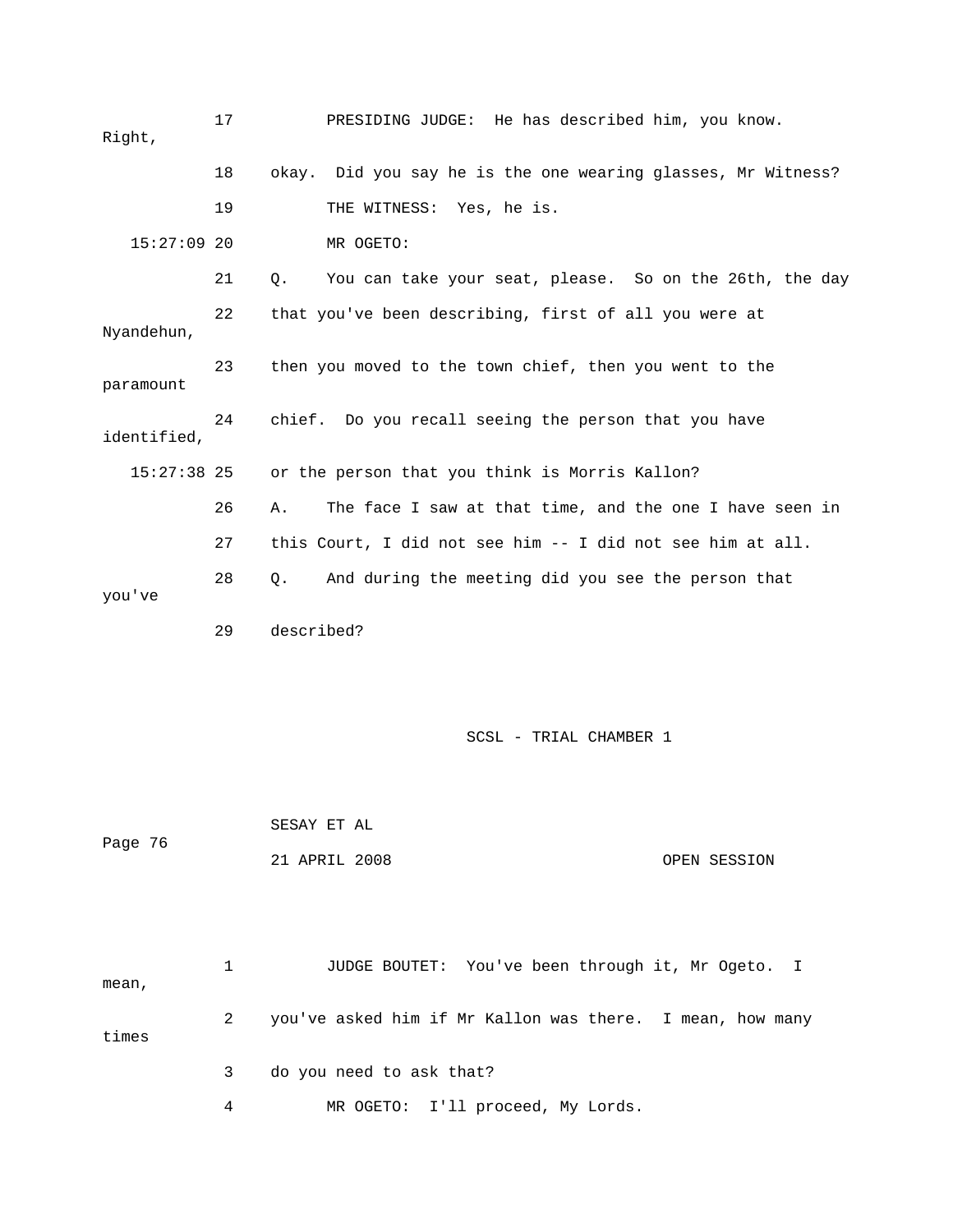15:28:20 5 THE WITNESS: He was not there. 6 MR OGETO: 7 Q. On that day, 26 June 1997, did anything happen to the 9 A. Yes, that was the time the AFRC soldiers killed him in bedroom, on his bed. 11 Q. What time was he killed? 13 Q. How did you learn about his killing or his death? 14 A. Well, that day AFRC soldiers came from the Bo direction. 15:29:22 15 They came in full force well-armed. They came. They attacked 16 our position at Nyandehun. During that time I was with a 17 in the meeting. Before I could return to the base, they had 18 overpowered the Kamajors at Nyandehun and, from there, they went 19 to Gerihun. It was thereupon they came and killed the 24 everything, they have looted, they did a lot of other things, 26 explained to me that they had killed the paramount chief. I 27 said, "Oh, Lord, my God. This is the first time in history when 8 paramount chief? his 15:28:44 10 12 A. Well, it was at the evening hours. guest paramount 15:30:02 20 chief. 21 Q. How do you know that they are the ones that killed the 22 paramount chief? 23 A. The time when I came to town, after they have done I 15:30:25 25 came, I met one Baba Morroco. He was the first person that 28 I have seen that people have killed a paramount chief." So the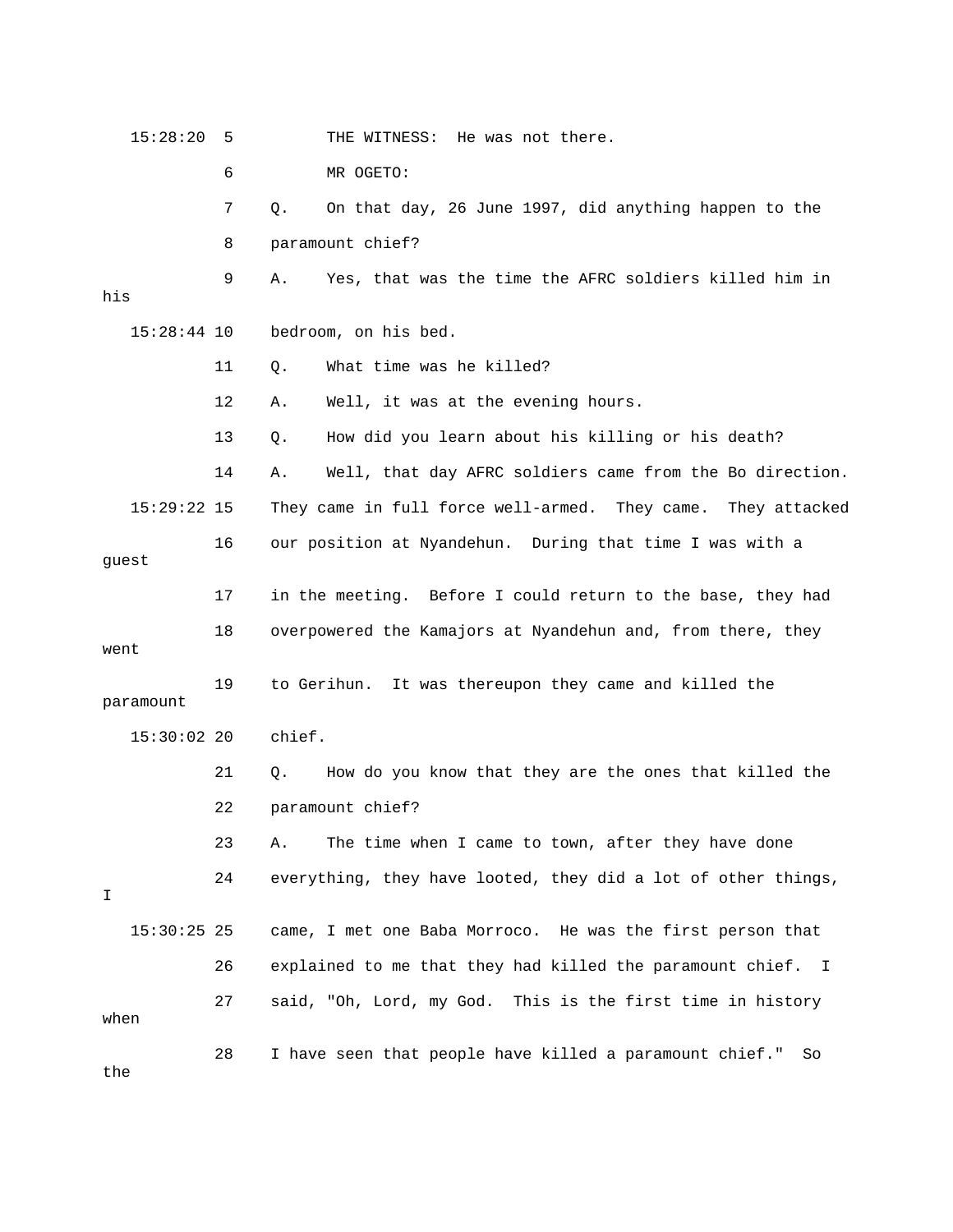29 other person that I met with, who confirmed this to me, was

one

|         | SESAY ET AL   |  |              |
|---------|---------------|--|--------------|
| Page 77 |               |  |              |
|         | 21 APRIL 2008 |  | OPEN SESSION |

| time            | $\mathbf{1}$   | Mr Simeon Tommy. He was the one who confirmed it the second    |
|-----------------|----------------|----------------------------------------------------------------|
| chief.          | $\overline{a}$ | to me, saying that they had killed the Pa, the paramount       |
|                 | 3              | When did you get this information?<br>Q.                       |
|                 | 4              | It was the same day the Pa died, in the evening hours at<br>Α. |
| 15:31:29<br>day | 5              | night, that was the time I got the information. During that    |
|                 | 6              | a lot of people suffered; they killed a lot of people.         |
|                 | 7              | Were the killers identified? Or did you get any<br>Q.          |
|                 | 8              | information regarding the identities of the killers?           |
|                 | 9              | Yes, I encountered them on my way. When I was making an<br>Α.  |
| $15:32:08$ 10   |                | attempt to lead our troops, I saw them while they were coming. |
|                 | 11             | There were two vehicles before them, and there was one behind  |
| the             | 12             | them. They -- they were -- they walk in rows. They walk in     |
| Boysie          | 13             | rows along the highway. I was able to see and recognise        |
| also            | 14             | Palmer, Akim, and one lieutenant -- I used to know who was     |
| $15:32:47$ 15   |                | based in Bo and I knew him before the coup -- one Lieutenant   |
|                 | 16             | Kuyateh, he himself was there, and one SSD, one corporal,      |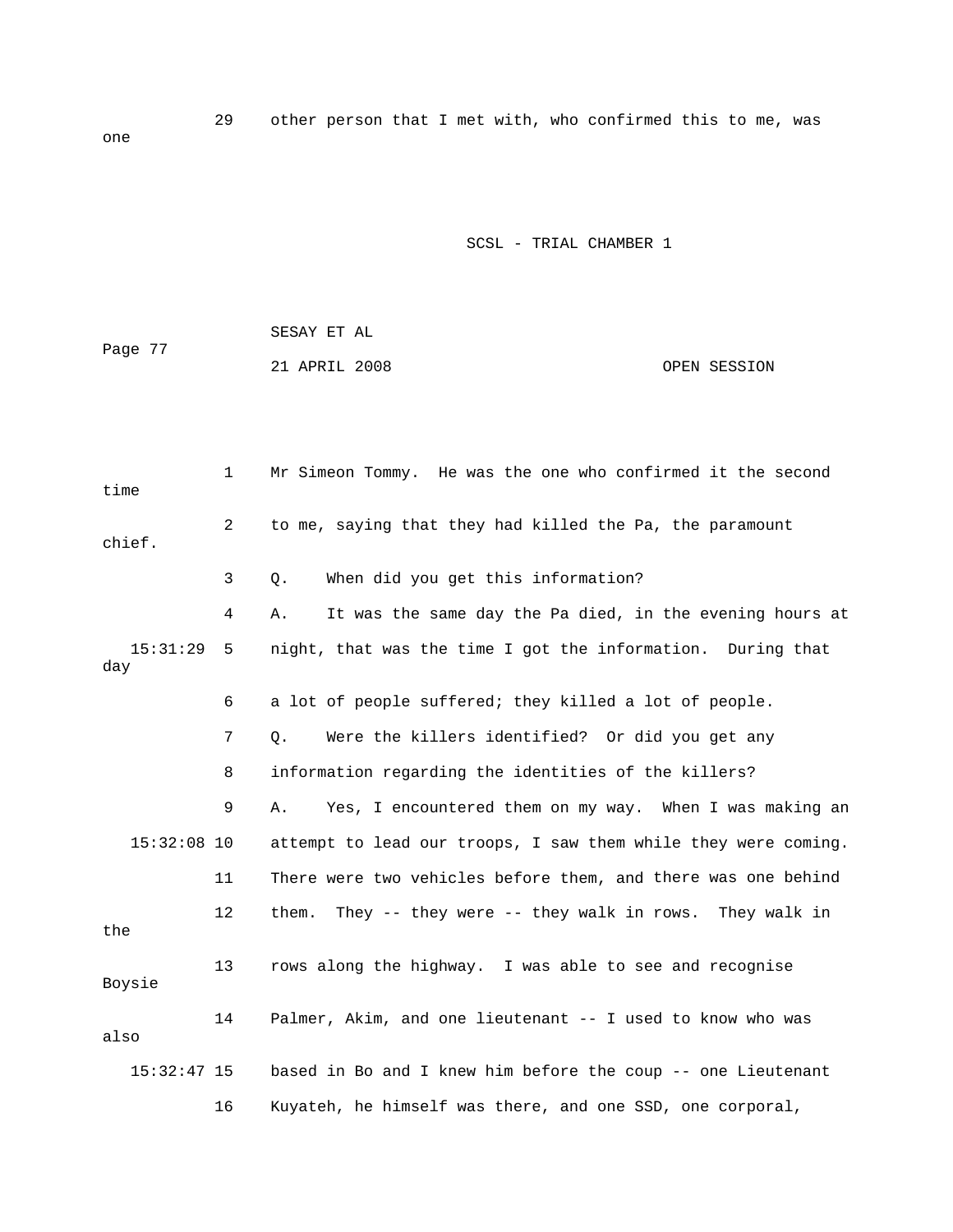| the           | 17 | Corporal McCarthy, he too was there, and he was a member of    |
|---------------|----|----------------------------------------------------------------|
|               | 18 | attack. He was a member of the group. Then the last vehicle,   |
| was           | 19 | which was with the attackers, that was where I saw Mosquito    |
| $15:33:20$ 20 |    | before the -- there, while they were coming.                   |
|               | 21 | Do you know if Tommy was involved in the killing of the<br>Q.  |
|               | 22 | paramount chief; Tommy, the one who came with the quests?      |
| people        | 23 | Well, I did not hear that. Tommy himself, the same<br>Α.       |
| day.          | 24 | who killed the paramount chief, he too died that particular    |
| $15:33:54$ 25 |    | He died. It was the junta who killed him. The junta, the       |
|               | 26 | soldiers that went and attacked, the junta forces, he too died |
|               | 27 | that same day of the 26th Dr Tommy died.                       |
|               | 28 | Do you know how he was killed?<br>Q.                           |
| towards       | 29 | Well, the following morning, when I saw his corpse,<br>Α.      |

Page 78

SESAY ET AL

 OPEN SESSION 21 APRIL 2008

1 the evening, he was shot dead.

2 Q. Where was he shot dead?

3 A. Well, in a village near --, Fengehun.

4 Q. And who gave you the information about his death?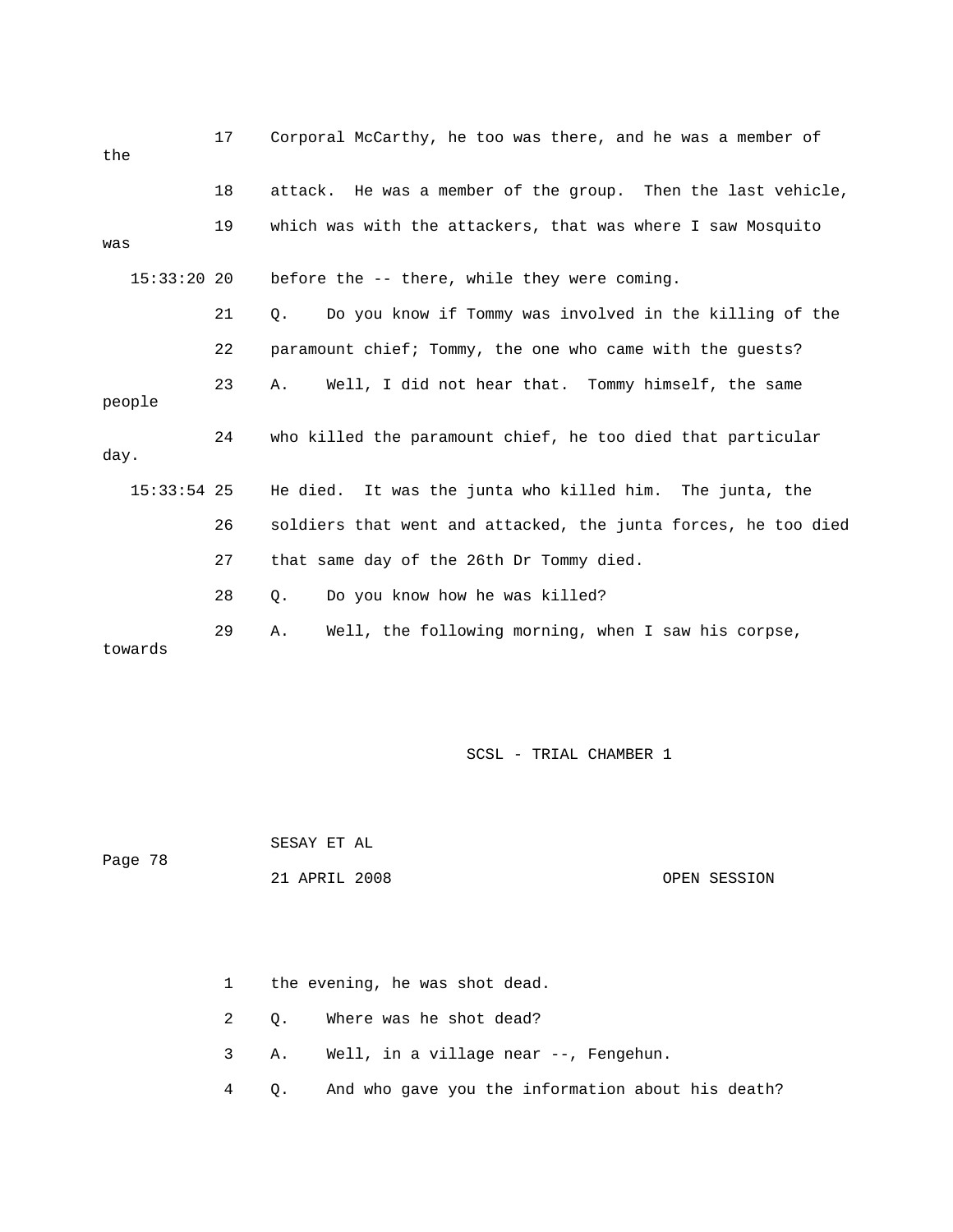| 15:35:00      | 5  | Α.        | It was one Pa Abu, who was a resident of Fengehun.               |
|---------------|----|-----------|------------------------------------------------------------------|
|               | 6  |           | PRESIDING JUDGE:<br>It was one Pa?                               |
|               | 7  |           | THE WITNESS:<br>Abu.                                             |
|               | 8  |           | MR OGETO:                                                        |
|               | 9  | Q.        | When did he give you that information?                           |
| $15:35:24$ 10 |    | Α.        | Well, he gave me the information on the 27th.<br>It was          |
|               | 11 |           | during the evening, when I went and saw his body.                |
|               | 12 | Q.        | So you identified his body?                                      |
|               | 13 | Α.        | My uncle's body, I was able to identify.<br>Yes.                 |
|               | 14 |           | PRESIDING JUDGE:<br>The 27th of what month again?                |
| $15:36:04$ 15 |    |           | THE WITNESS:<br>June.<br>June 1997.                              |
|               | 16 |           | MR OGETO:                                                        |
| who           | 17 | Q.        | Did you get to know what happened to the other guests            |
|               | 18 |           | were with Tommy?                                                 |
| morning,      | 19 | Α.        | Well, for instance, Mr AC Gbao, on the 27th in the               |
| $15:36:31$ 20 |    |           | he was on the highway at the park where people used to board     |
|               | 21 |           | vehicles to go and get -- that was where we saw him.<br>The one  |
|               | 22 |           | that was limping, that was where we saw him at the park.<br>Then |
| in            | 23 |           | Mucktaru, he came to Bo. He returned to Bo.<br>Later I saw him   |
| to            | 24 | Bo.       | Then Mr Lamin, from that time until this day, I'm unable         |
| $15:37:10$ 25 |    |           | set my eyes on him.                                              |
|               | 26 | MR OGETO: | My Lords, if I can have a minute to consult?                     |
|               | 27 |           | PRESIDING JUDGE: Yes, please.                                    |
|               | 28 | MR OGETO: | My Lord, one last issue. I have some exhibits                    |
| notified      | 29 |           | here that I would like the witness to be shown.<br>I have        |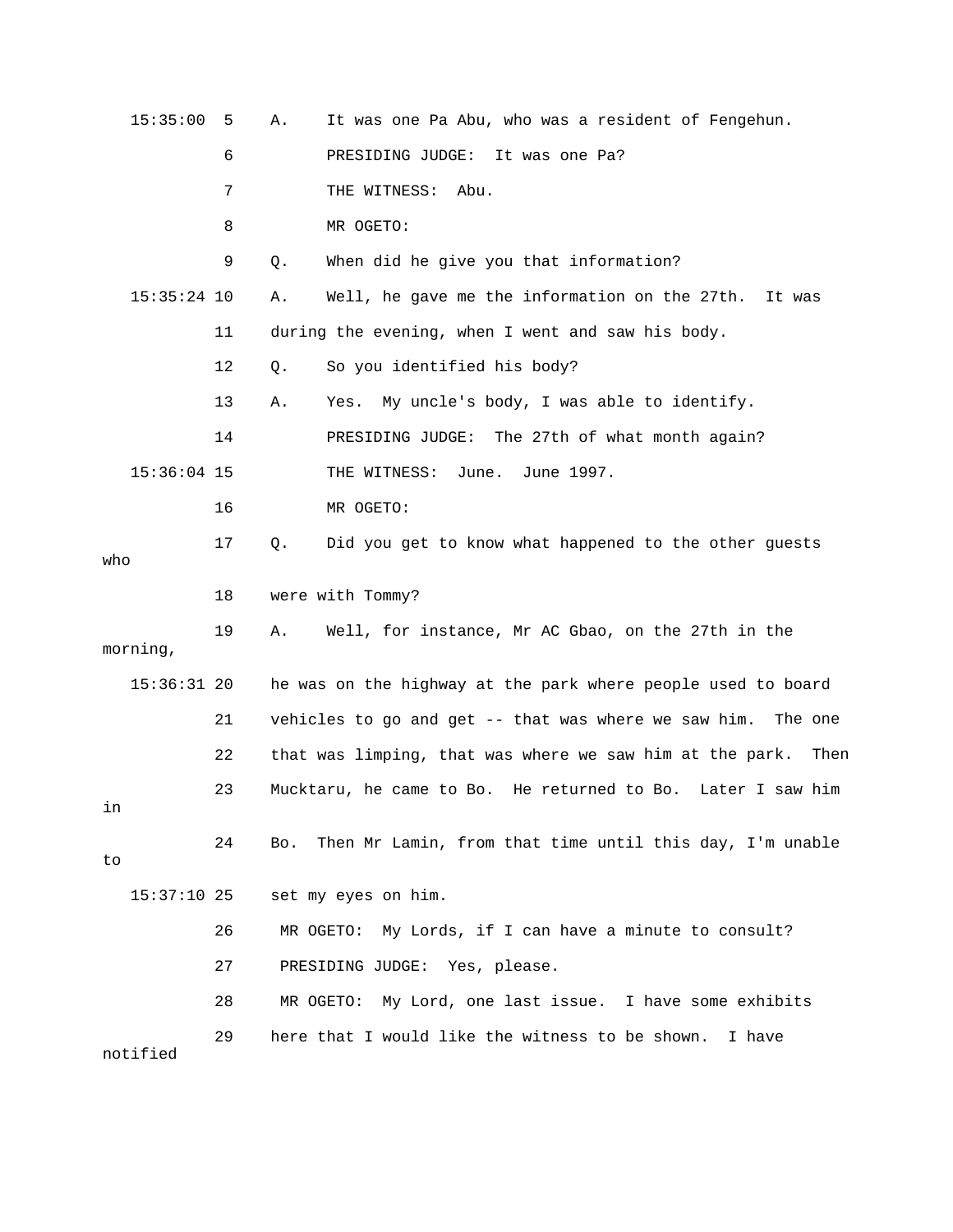| Page 79             |    | SESAY ET AL                                                    |              |
|---------------------|----|----------------------------------------------------------------|--------------|
|                     |    | 21 APRIL 2008                                                  | OPEN SESSION |
|                     |    |                                                                |              |
|                     |    |                                                                |              |
|                     | 1  | the Prosecution and the parties and the Chamber of these       |              |
|                     | 2  | exhibits. I do have copies, if the Registry can kindly         |              |
|                     | 3  | distribute.                                                    |              |
| that                | 4  | Mr Witness, with you are two photographs.<br>Q.                | There's one  |
| 15:39:37<br>there's | 5  | has got some buildings and what looks like a fence.            | Then         |
|                     | 6  | another one, a headstone. Do you have those two pictures with  |              |
|                     | 7  | you?                                                           |              |
|                     | 8  | Yes.<br>Α.                                                     |              |
|                     | 9  | Let's start with the one with some buildings on it.<br>Q.      | Are          |
| $15:40:10$ 10       |    | $you --$                                                       |              |
|                     | 11 | Okay.<br>Α.                                                    |              |
|                     | 12 | Are you able to identify that picture?<br>Q.                   |              |
|                     | 13 | Yes.<br>Α.                                                     |              |
|                     | 14 | What is it all about?<br>Q.                                    |              |
| $15:40:21$ 15       |    | Well, this one I'm holding here, it was the tomb for the<br>Α. |              |
|                     | 16 | Dembys. It is at the centre of the town. It is very close to   |              |
|                     | 17 | the town court barri. The one $-$ - the one $-$ -              |              |
|                     | 18 | Which town?<br>Q.                                              |              |
|                     | 19 | Α.<br>XXXX.                                                    |              |
| $15:41:07$ 20       |    | And what about the second picture?<br>Q.                       |              |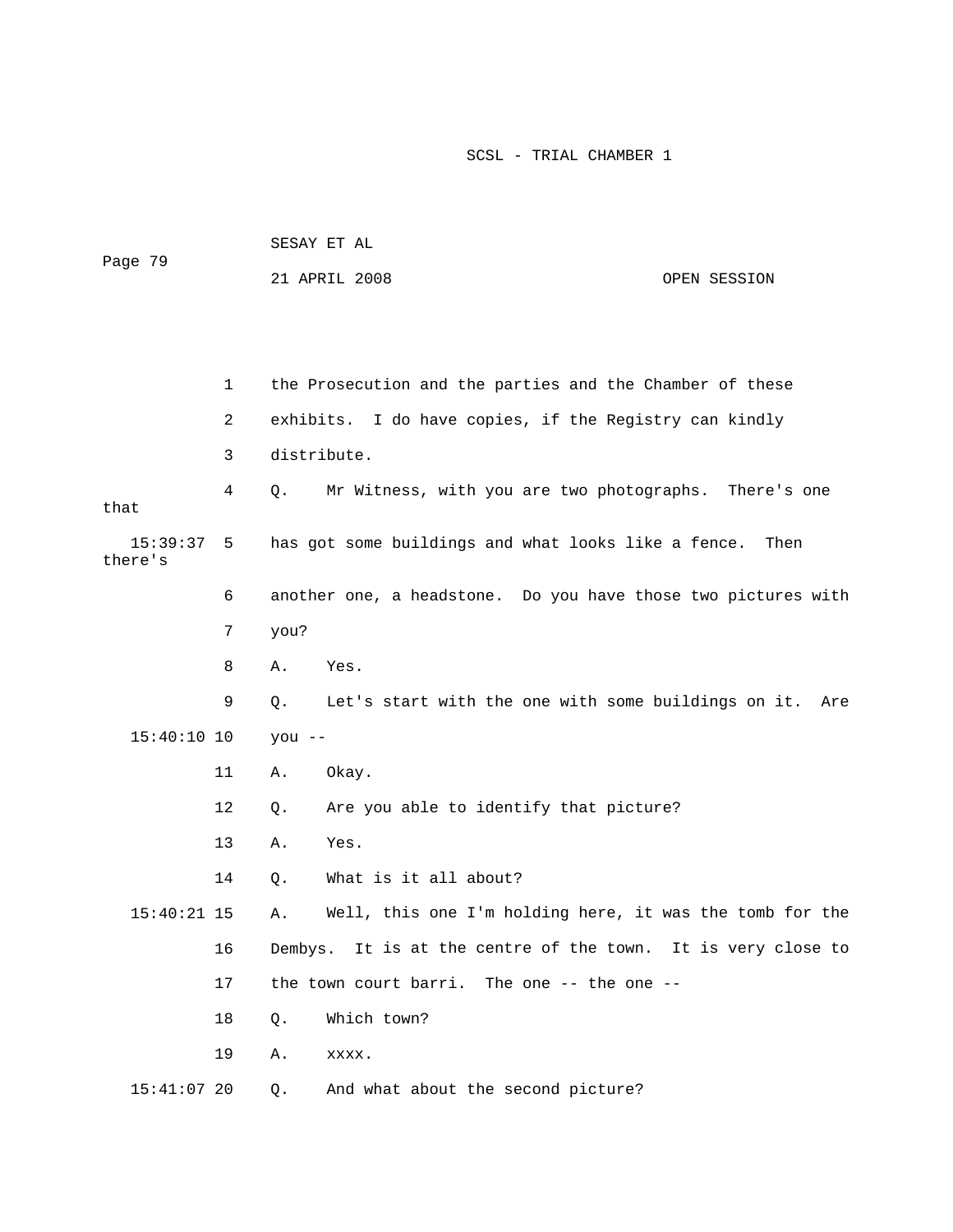| late             | 21 | The second picture, it was the image which they put on<br>Α.        |
|------------------|----|---------------------------------------------------------------------|
|                  | 22 | Chief AS Demby, AS Demby the third's grave.                         |
| killed           | 23 | And this is the image of the paramount chief who was<br>$Q_{\star}$ |
|                  | 24 | on 26 June 1997?                                                    |
| $15:42:01$ 25 A. |    | Yes.                                                                |
| leave            | 26 | MR CAMMEGH: I'm sorry to interrupt. Could Mr Gbao                   |
|                  | 27 | the room for a moment, please?                                      |
|                  | 28 | PRESIDING JUDGE: Yes, he can.                                       |
| the              | 29 | MR OGETO: My Lords, if I could have this exhibit, with              |

| Page 80 | SESAY ET AL   |  |              |
|---------|---------------|--|--------------|
|         | 21 APRIL 2008 |  | OPEN SESSION |

|            | $\mathbf{1}$ | permission of the Court, tendered as exhibit -- as Court |
|------------|--------------|----------------------------------------------------------|
|            | 2            | exhibits?                                                |
|            | 3            | PRESIDING JUDGE: Any objection?                          |
|            | 4            | MR HARDAWAY: No objection, Your Honour.                  |
| 15:42:32:5 |              | MR JORDASH: No objection.                                |
|            | 6            | MR CAMMEGH: No, thank you.                               |
| buildings. | 7            | MR OGETO: I could start with the one with the            |
|            | 8            | PRESIDING JUDGE: With the buildings.                     |
|            | 9            | Yes, My Lords.<br>MR OGETO:                              |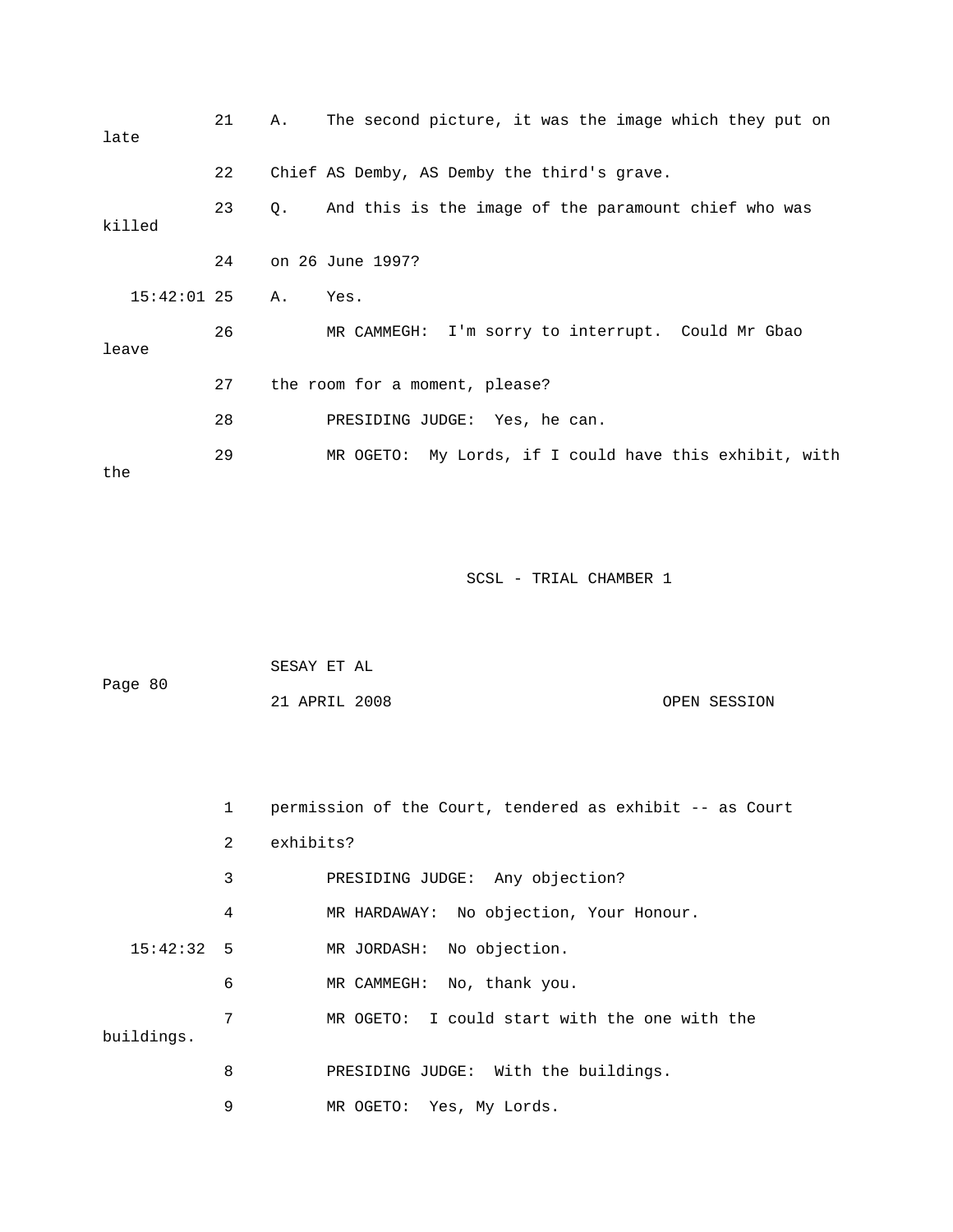|    | $15:43:28$ 10 |    | PRESIDING JUDGE: The picture with the buildings is    |
|----|---------------|----|-------------------------------------------------------|
|    |               | 11 | admitted and marked as Exhibit 347A.                  |
|    |               | 12 | [Exhibit No. 347A was admitted]                       |
|    |               | 13 | PRESIDING JUDGE: And the one with the engraving on it |
| or |               | 14 | picture of the late chief is marked as Exhibit 347B.  |
|    | 15:44:20 15   |    | [Exhibit No. 347B was admitted]                       |
|    |               | 16 | PRESIDING JUDGE:<br>Yes.                              |
|    |               | 17 | MR OGETO: My Lords, that's all for this witness.      |
|    |               | 18 | Thank you, Mr xxxx.                                   |
|    |               | 19 | PRESIDING JUDGE: Yes, Mr Jordash, any questions in    |
|    | $15:45:15$ 20 |    | cross-examination?                                    |
|    |               | 21 | MR JORDASH: No, thank you.                            |
|    |               | 22 | PRESIDING JUDGE: Mr Cammegh?                          |
|    |               | 23 | MR JORDASH: No, thank you, Your Honour.               |
|    | examination.  | 24 | PRESIDING JUDGE: Yes, Mr Hardaway, any cross-         |
|    | $15:45:59$ 25 |    | MR HARDAWAY: Yes, Your Honours, thank you.            |
|    |               | 26 | PRESIDING JUDGE: Yes. You may proceed, please.        |
|    |               | 27 | CROSS-EXAMINED BY MR HARDAWAY:                        |
|    |               | 28 | MR HARDAWAY:                                          |
|    |               | 29 | Mr Witness, good afternoon, sir.<br>О.                |

SESAY ET AL

Page 81

21 APRIL 2008

OPEN SESSION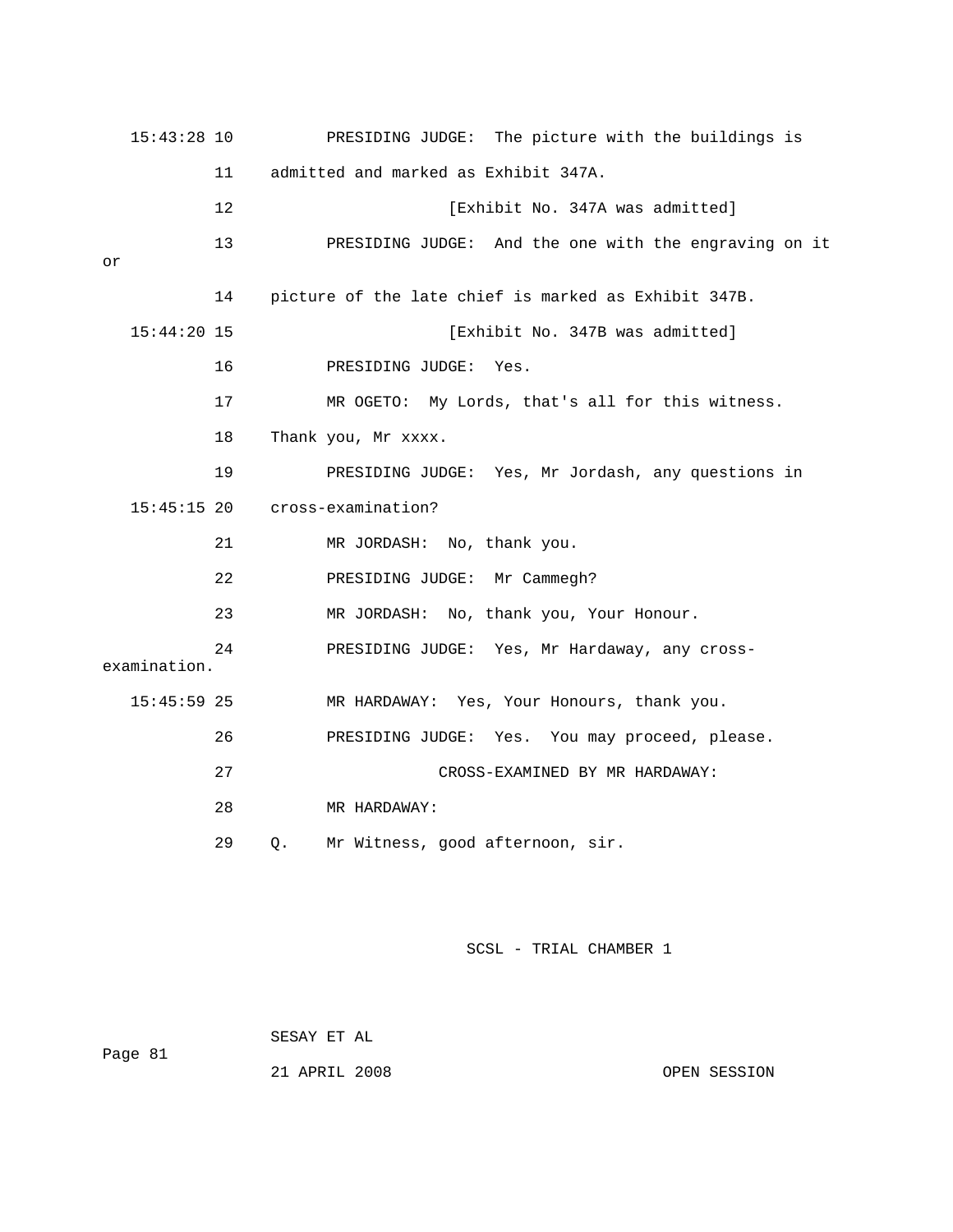|      |               | 1  | Α.         | Yeah, good afternoon, sir.                                   |
|------|---------------|----|------------|--------------------------------------------------------------|
| not  |               | 2  | Q.         | I have some questions for you. If at any point you do        |
|      |               | 3  |            | understand what I am saying, please ask me to repeat it; all |
|      |               | 4  | right?     |                                                              |
|      | 15:46:19      | 5  | Α.         | Yes, sir.                                                    |
|      |               | 6  | Q.         | Would it be correct to say, Mr Witness, that from 1990 -     |
|      |               | 7  |            | in 1996 were you the patrol commander or the battle-group    |
|      |               | 8  | commander? |                                                              |
|      |               | 9  | Α.         | I was a battle-group commander.                              |
|      | $15:46:45$ 10 |    | О.         | And you were a patrol commander up until 1997, correct,      |
|      |               | 11 |            | before the overthrow?                                        |
|      |               | 12 | Α.         | Yes.                                                         |
| go   |               | 13 | Q.         | Now, after you became a battle-group commander, did you      |
|      |               | 14 |            | out on military operations with the Kamajors?                |
|      | $15:47:05$ 15 |    | Α.         | When I became a battalion commander, yes.                    |
|      |               | 16 | Q.         | I apologise, it was battalion commander. Now, from the       |
|      |               | 17 |            | time you were a patrol commander up until disarmament, which |
| with |               | 18 |            | includes the time you were a battalion commander -- are you  |
|      |               | 19 | me so far? |                                                              |
|      | $15:47:29$ 20 |    | Α.         | Yes.                                                         |
|      |               | 21 |            | I'm not with you. Can you take that<br>PRESIDING JUDGE:      |
|      |               | 22 |            | again, please?                                               |
|      |               | 23 |            | I'll rephrase, Your Honour.<br>MR HARDAWAY:                  |
|      |               | 24 |            | PRESIDING JUDGE:<br>Yes.                                     |
|      | $15:47:35$ 25 |    |            | MR HARDAWAY:                                                 |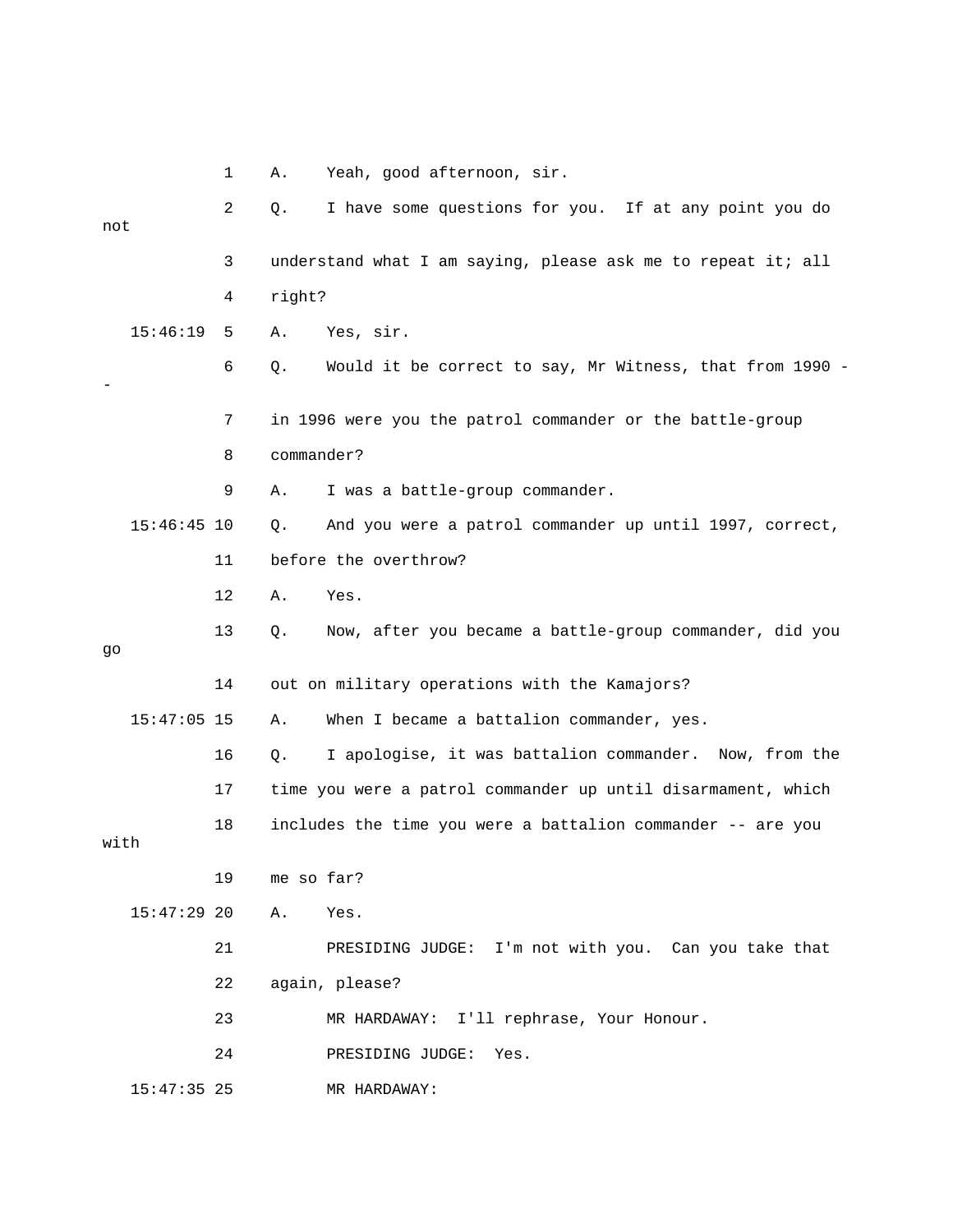26 Q. From 1996 up until disarmament, that covers the time when 27 you were both a patrol commander and a battalion commander; 28 right? 29 A. Yes. all

SCSL - TRIAL CHAMBER 1

| Page 82 | SESAY ET AL   |  |              |
|---------|---------------|--|--------------|
|         | 21 APRIL 2008 |  | OPEN SESSION |

|               | 1              | How many engagements did you have with the rebels?<br>Q.        |
|---------------|----------------|-----------------------------------------------------------------|
|               | $\overline{2}$ | In 1996, as patrol commander, I engaged them at Baoma<br>Α.     |
|               | 3              | Chiefdom; all the places I had called up to Zogoda I engaged    |
|               | 4              | them.                                                           |
| 15:48:25      | 5              | And those were each separate battles; is that correct?<br>О.    |
|               | 6              | Yes.<br>Α.                                                      |
|               | 7              | Now, during these battles, at the time you were patrol<br>Q.    |
|               | 8              | commander in 1996, the rebels you fought would use children as  |
|               | 9              | soldiers to fight against you and your Kamajors; isn't that     |
| $15:48:46$ 10 |                | correct?                                                        |
| never         | 11             | Well, when we were fighting them at the front, $I$ -- I<br>Α.   |
|               | 12             | saw children before me, but it was a man-to-man business.<br>We |
|               | 13             | were fighting each other.                                       |
|               | 14             | Did you hear during these battles as patrol commander of<br>О.  |

15:49:17 15 any of your other comrades fighting children who were with the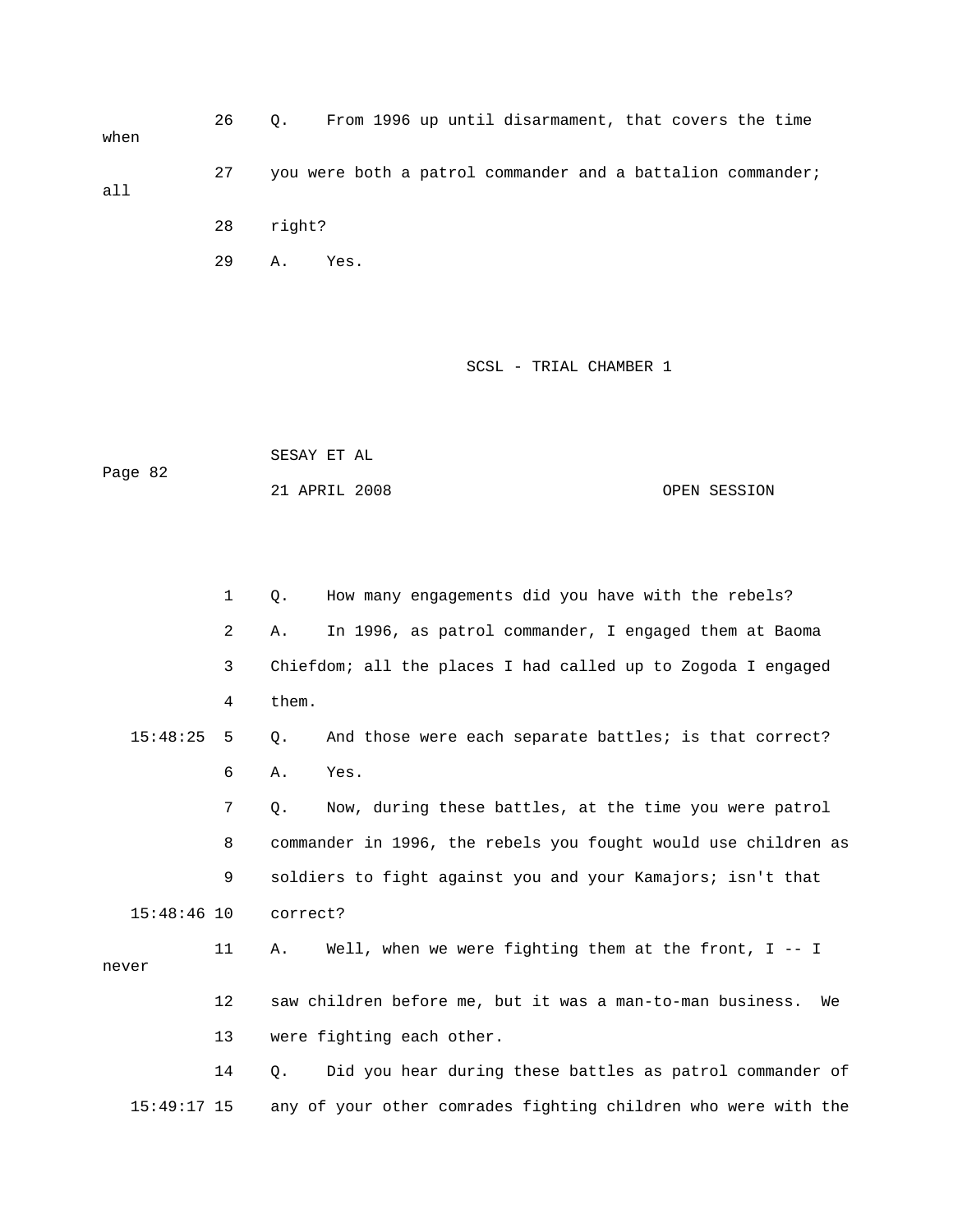16 rebels?

| want                  | 17 | Well, I am talking about what I saw, because I don't<br>Α.       |
|-----------------------|----|------------------------------------------------------------------|
|                       | 18 | to lie for the Court because one, I have established truth for   |
|                       | 19 | the Court. I like the Court so I did not see.                    |
| $15:49:46$ 20<br>hear |    | I'm not asking you what you saw: I'm asking did you<br>Q.        |
| fighting              | 21 | from any of your other Kamajors, who said that they were         |
| patrol                | 22 | children as they were fighting the rebels, while you were        |
|                       | 23 | commander?                                                       |
| children,             | 24 | Specifically, no. To say they were fighting with<br>A.           |
| $15:50:11$ 25         |    | no.                                                              |
| the                   | 26 | Or that they were fighting against children. Some of<br>Q.       |
| did                   | 27 | people that they were fighting against were against children;    |
|                       | 28 | you hear that?                                                   |
|                       | 29 | They said they were going to fight against rebels.<br>Α.<br>They |

SCSL - TRIAL CHAMBER 1

| Page 83 | SESAY ET AL   |              |
|---------|---------------|--------------|
|         | 21 APRIL 2008 | OPEN SESSION |

1 did not say they were going to fight against children.

2 Q. I didn't say that they said they were going to fight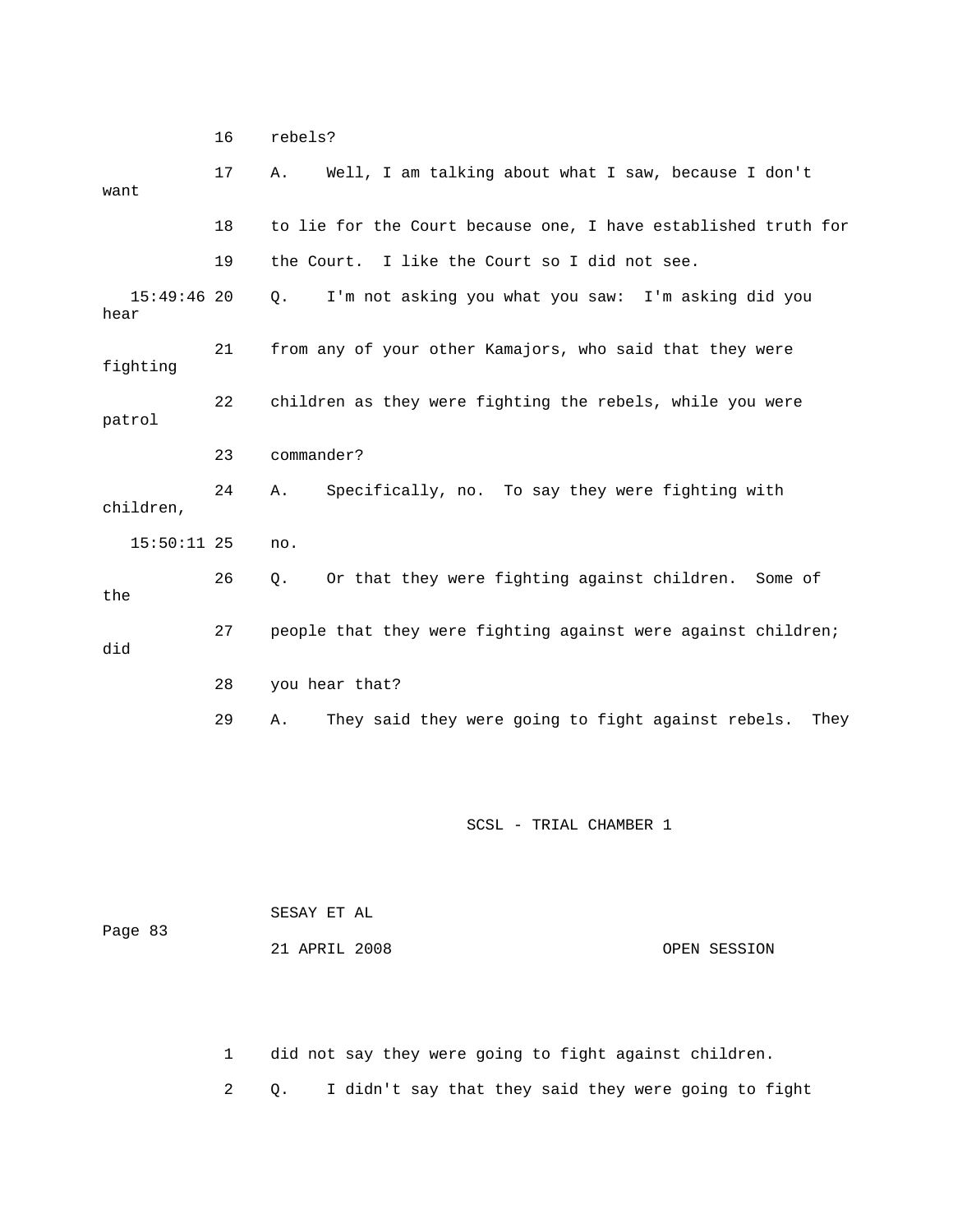| your          | 3  |    | against children. After the fight, did you hear from any of    |
|---------------|----|----|----------------------------------------------------------------|
|               | 4  |    | men that some of the people they fought against were children? |
| 15:50:51      | 5  | Α. | That one? I heard that after the war. It was after the         |
|               | 6  |    | war I heard that.                                              |
|               | 7  | Q. | That some of the men --                                        |
|               | 8  | Α. | Starting from the time of the disarmament.                     |
| commander     | 9  | Q. | That some of the men under your command as patrol              |
| $15:51:09$ 10 |    |    | were fighting against children?                                |
|               | 11 | Α. | Under my own command, sir, I never heard it from my men.       |
|               | 12 |    | But when the disarmament was taking place, that was the time I |
|               | 13 |    | started hearing.                                               |
|               | 14 | Q. | Now, as battalion commander, how many battles did you          |
| $15:51:35$ 15 |    |    | engage in up until disarmament?                                |
| problem,      | 16 | Α. | Well, from 20 June 1997 up to the time I got this              |
|               | 17 |    | I was not taking -- I was not keeping record of that, but I    |
|               | 18 |    | engaged as a commander until the time I had this injury.       |
|               | 19 | Q. | And when did you get that injury, sir?                         |
| $15:52:30$ 20 |    | Α. | During the intervention.                                       |
| rank          | 21 | Q. | Now, after you received your injury, you still had the         |
|               | 22 |    | of battalion commander; is that correct?                       |
|               | 23 | Α. | Sure.                                                          |
| you           | 24 | Q. | Now, based upon your position of battalion commander,          |
| $15:52:57$ 25 |    |    | would hear of other battles concerning the Kamajors and the    |
|               | 26 |    | junta -- and the junta; is that correct?                       |
|               | 27 | Α. | Yes.                                                           |
| the           | 28 | Q. | And you would hear of battles between the Kamajors and         |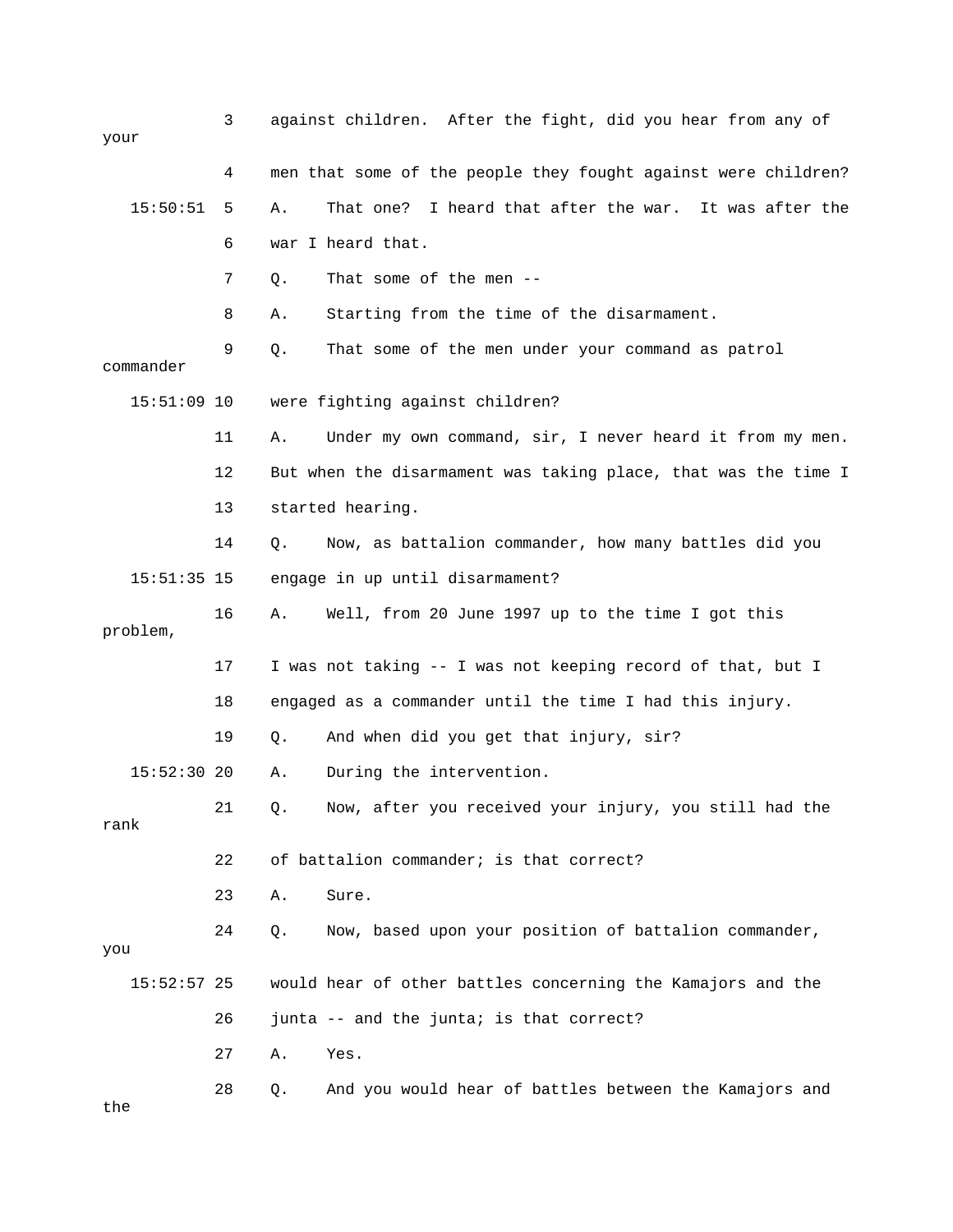29 rebels after the intervention; is that also correct?

|         | SESAY ET AL   |              |
|---------|---------------|--------------|
| Page 84 |               |              |
|         | 21 APRIL 2008 | OPEN SESSION |

| get                 | $\mathbf{1}$      | Well, from the day when they had overthrown, I did not<br>Α.    |
|---------------------|-------------------|-----------------------------------------------------------------|
| fighting            | 2                 | this specifically, that this was a divided war; they are        |
|                     | 3                 | against rebels; they are fighting against the juntas; but the   |
|                     | 4                 | junta forces, they were fighting with them.                     |
| 15:53:39<br>AFRC    | 5                 | All right. Let me rephrase the question. After the<br>Q.        |
|                     | 6                 | was thrown out of Freetown by ECOWAS, did you hear, in your     |
| Kamajors            | 7                 | position as battalion commander, of battles between the         |
|                     | 8                 | and the RUF?                                                    |
|                     | 9                 | I heard that -- I heard only about the AFRC soldiers. I<br>Α.   |
| $15:54:24$ 10<br>it |                   | the battle that was between the Kamajors, that was purely $-$ - |
| was                 | 11                | was categorically with the rebels, that was before '96.<br>It   |
|                     | $12 \overline{ }$ | before '96 that they never mix matters. It was purely they      |
|                     | 13                | engaged -- it was them purely they engaged.                     |
|                     | 14                | Did the Kamajors engage in any battles in 1998?<br>Q.           |
| $15:54:47$ 15       |                   | Α.<br>Yes.                                                      |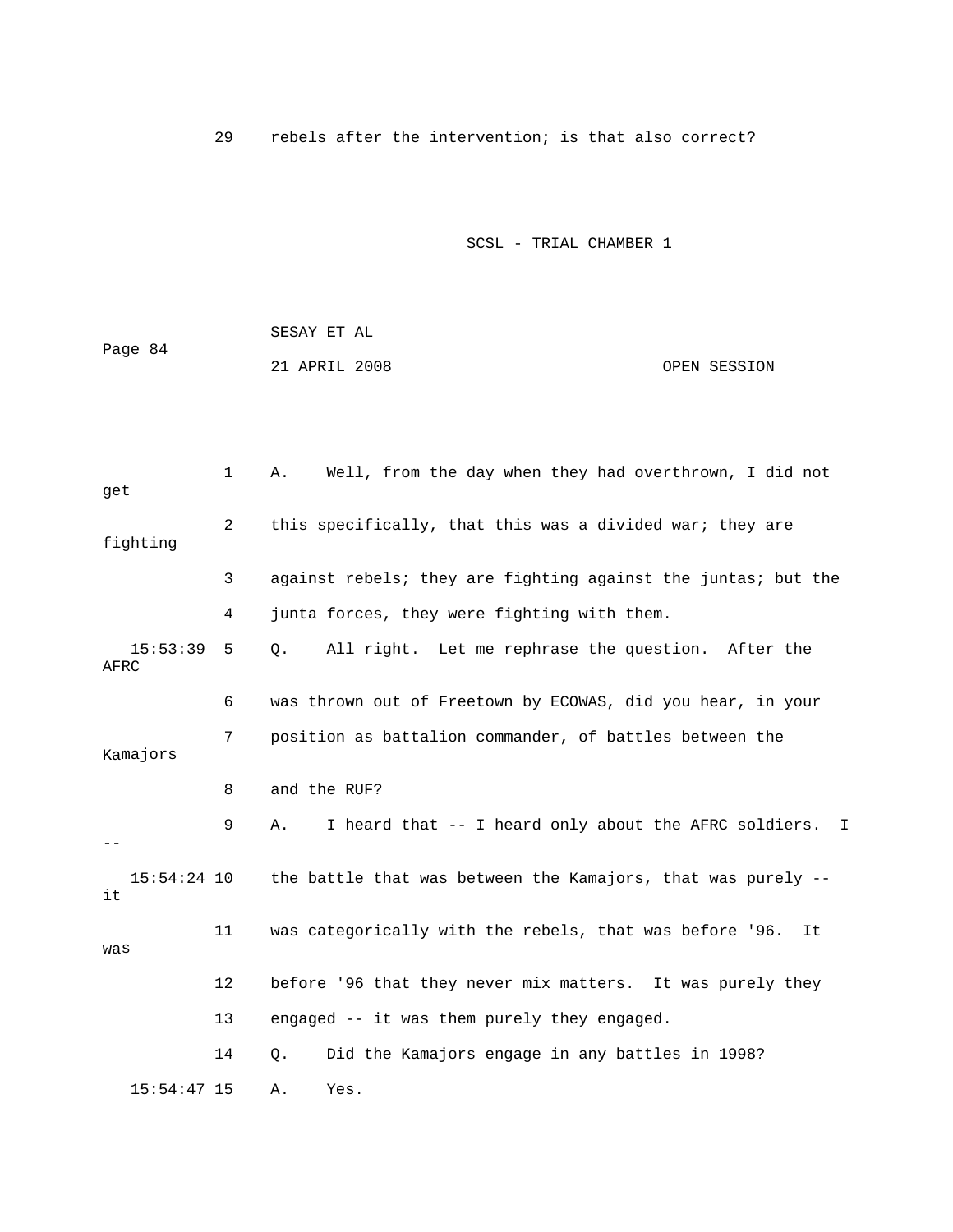|  | Who did they fight? |
|--|---------------------|
|--|---------------------|

17 A. The AFRC soldiers, the juntas.

18 Q. And this -- and where was this fighting in 1998?

19 A. Well, they were attacking our positions, and we were

also

 15:55:12 20 launching surprising attacks and finally we came to Bo during 21 intervention; that was the place we were when I heard this 23 Q. I am now talking after the intervention; okay? 15:55:31 25 Q. Did the Kamajors engage in battle after the intervention? 26 A. Well, yes. 27 Q. Okay. Who did they fight after the intervention? 29 legitimate government. It was them. They were fighting so the 22 problem. 24 A. Okay. 28 A. The AFRC. Those were the people who took power from our that

SCSL - TRIAL CHAMBER 1

Page 85 SESAY ET AL 21 APRIL 2008 OPEN SESSION

 1 we were trying to restore democracy. 2 Q. Now, you had heard, Mr Witness, that the Kabbah government 3 was overthrown by SLA soldiers; is that correct?

4 A. Yes. Yes, sir.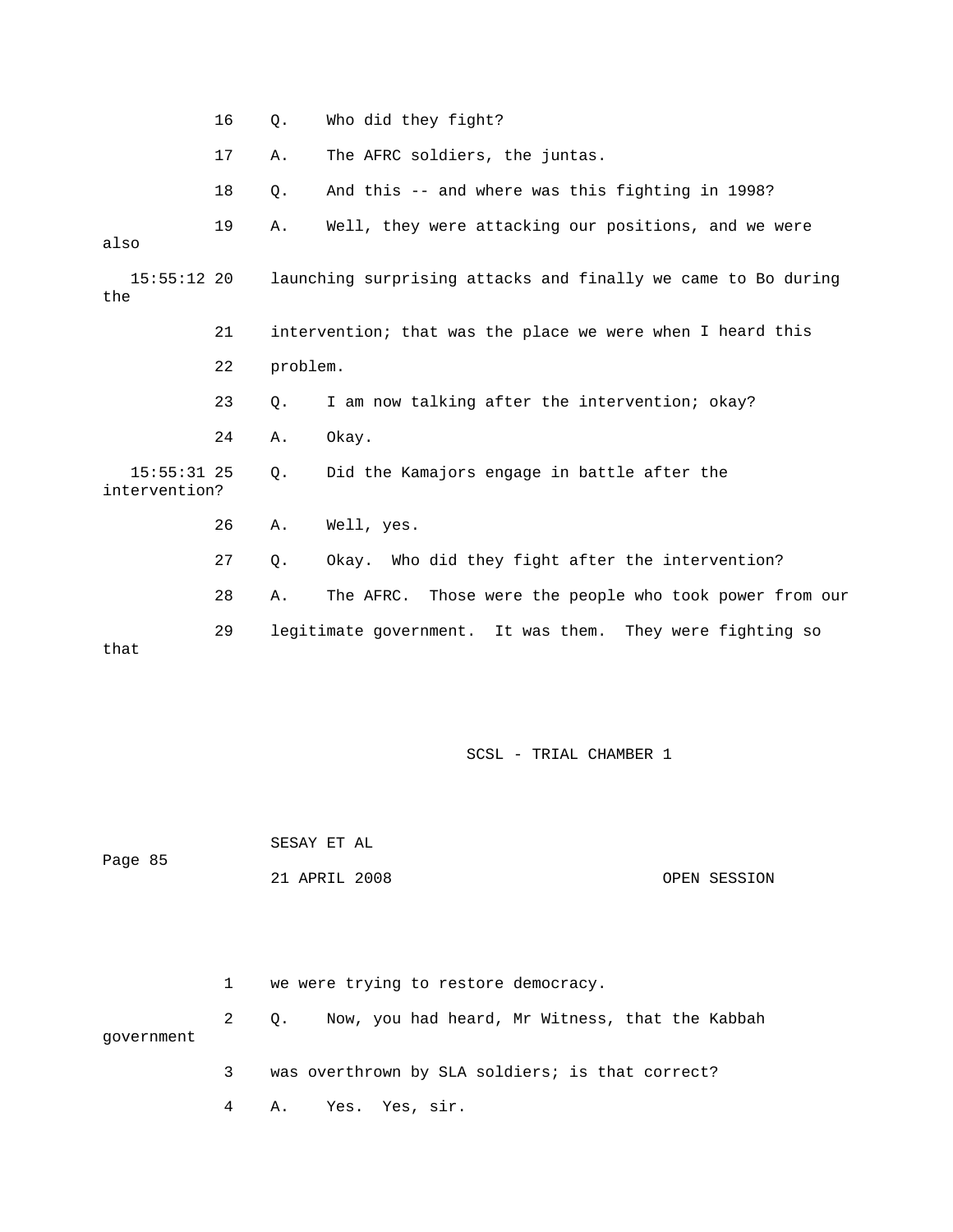|    | 15:56:28<br>overthrew | 5  | Q.       | And you also heard that very soon after the SLAs               |
|----|-----------------------|----|----------|----------------------------------------------------------------|
| in |                       | 6  |          | the government they invited the RUF, the rebels, to join them  |
|    |                       | 7  |          | government; isn't that correct?                                |
|    |                       | 8  | Α.       | Yes.                                                           |
|    |                       | 9  | Q.       | And that government was called the AFRC; isn't that            |
|    | $15:56:48$ 10         |    | correct? |                                                                |
|    |                       | 11 | Α.       | Yes.                                                           |
|    |                       | 12 | Q.       | Thank you. Now, during your battles with the AFRC as           |
| to |                       | 13 |          | battalion commander, did you hear of the AFRC using children   |
|    |                       | 14 | fight?   |                                                                |
|    | $15:57:20$ 15         |    | Α.       | With me directly, sir, no.                                     |
|    |                       | 16 | Q.       | I put it to you, Mr Witness, that the AFRC used children       |
|    |                       | 17 |          | under the age of 15 to fight; how do you respond to that?      |
|    |                       | 18 | Α.       | Not to my knowledge.                                           |
|    | until                 | 19 | Q.       | I put it to you that the rebels, the RUF, from 1996            |
| do | $15:57:55$ 20         |    |          | disarmament, used children under the age of 15 to fight; how   |
|    |                       | 21 |          | you respond?                                                   |
|    | disarmament.          | 22 | Α.       | As for me, I only heard that after all during                  |
|    |                       | 23 |          | I never knew about that.                                       |
|    |                       | 24 | $Q$ .    | Now, Mr Witness, you had mentioned that on the day that        |
| is | $15:58:28$ 25         |    |          | Chief Demby was killed there was a delegation led by Dr Tommy; |
|    |                       | 26 |          | that correct?                                                  |
|    |                       | 27 | Α.       | Yes.                                                           |
| is |                       | 28 | Q.       | And Dr Tommy introduced the members of that delegation;        |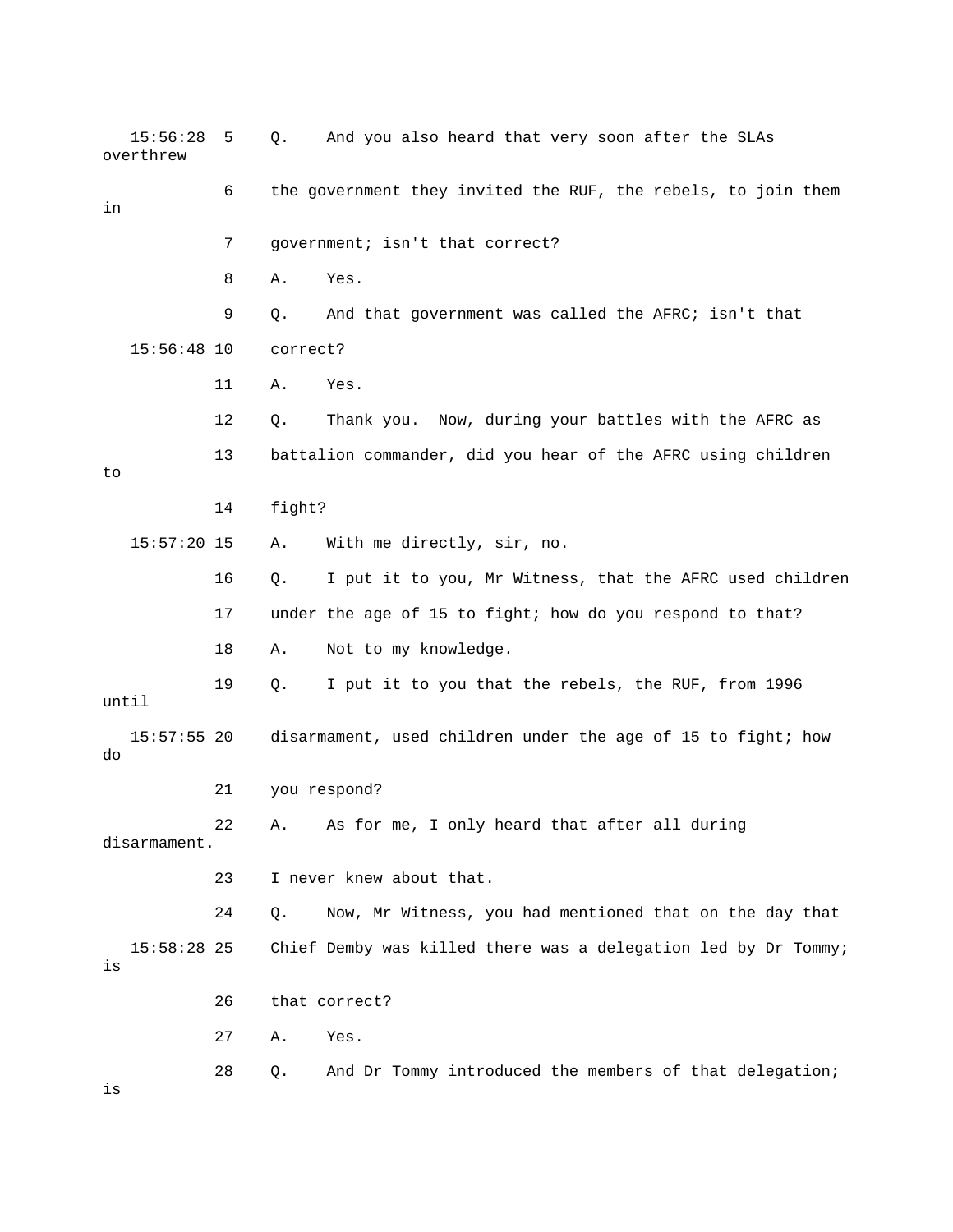29 that also correct?

| Page 86               |              | SESAY ET AL                                                    |  |  |  |  |
|-----------------------|--------------|----------------------------------------------------------------|--|--|--|--|
|                       |              | 21 APRIL 2008<br>OPEN SESSION                                  |  |  |  |  |
|                       |              |                                                                |  |  |  |  |
|                       |              |                                                                |  |  |  |  |
|                       | $\mathbf{1}$ | Α.<br>Yes.                                                     |  |  |  |  |
|                       | 2            | One of the people in that delegation was xxxx; is<br>Q.        |  |  |  |  |
|                       | 3            | that correct?                                                  |  |  |  |  |
|                       | 4            | Α.<br>No.<br>No.                                               |  |  |  |  |
| 15:59:01              | 5            | You just know the person as Lamin?<br>О.                       |  |  |  |  |
|                       | 6            | Lamin, yeah.<br>Α.                                             |  |  |  |  |
|                       | 7            | I put it to you that the person who you know as Lamin<br>Q.    |  |  |  |  |
| was                   |              |                                                                |  |  |  |  |
|                       | 8            | in fact xxxx; how do you respond?                              |  |  |  |  |
|                       | 9            | Well, I -- if -- it is only for the incident that took<br>Α.   |  |  |  |  |
| $15:59:23$ 10<br>four |              | place on that very day on 26 June 1997 I -- those were the     |  |  |  |  |
|                       | 11           | people I received and escorted them to xxxx whom I presented   |  |  |  |  |
| meeting               | 12           | to the town chief and to the paramount chief and in the        |  |  |  |  |
|                       | 13           | they were the only ones. I never saw or heard anything about   |  |  |  |  |
|                       | 14           | XXXX.                                                          |  |  |  |  |
| $15:59:47$ 15         |              | Another person in that delegation was Augustine Gbao; is<br>О. |  |  |  |  |
|                       | 16           | that correct?                                                  |  |  |  |  |
| introduced            | 17           | The person I saw with my own eyes who was<br>Α.<br>No.         |  |  |  |  |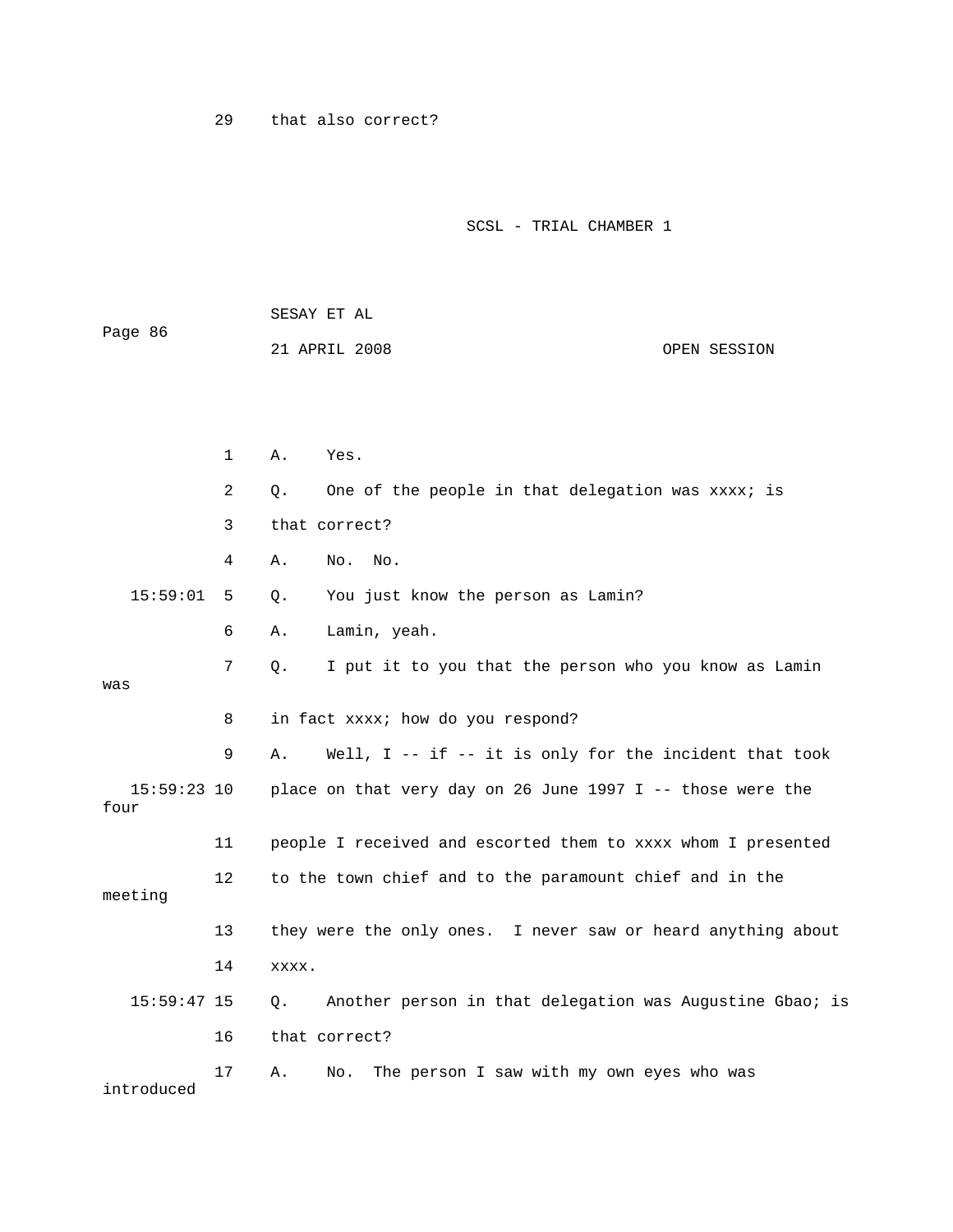|                       | 18 | as AC Gbao, he had a disabled leg. He was limping as AC Gbao. |
|-----------------------|----|---------------------------------------------------------------|
|                       | 19 | MR CAMMEGH: Your Honour, somewhat belatedly, although         |
| $16:00:18$ 20<br>it's |    | we're grateful for the witness for his answer, I don't think  |
|                       | 21 | right that that question should have been put in order to     |
|                       | 22 | implicate my client since I asked no questions in             |
|                       | 23 | cross-examination.                                            |
|                       | 24 | PRESIDING JUDGE: Pardon me.                                   |
| $16:00:29$ 25<br>and  |    | MR CAMMEGH: I asked no questions in cross-examination         |
| Prosecution           | 26 | therefore I don't think it's within the right of the          |
| That's                | 27 | to attempt to implicate my client through this witness.       |
|                       | 28 | my understanding of the Rules.                                |
|                       | 29 | MR HARDAWAY: Your Honour.                                     |

| Page 87 | SESAY ET AL   |  |              |
|---------|---------------|--|--------------|
|         | 21 APRIL 2008 |  | OPEN SESSION |

1 PRESIDING JUDGE: I don't share that view. 2 MR HARDAWAY: My understanding is that since the witness 3 brought up the name Gbao and that is -- 4 PRESIDING JUDGE: Brought up the name Gbao. 16:00:51 5 MR HARDAWAY: -- it is within my [overlapping speakers] to

6 explore.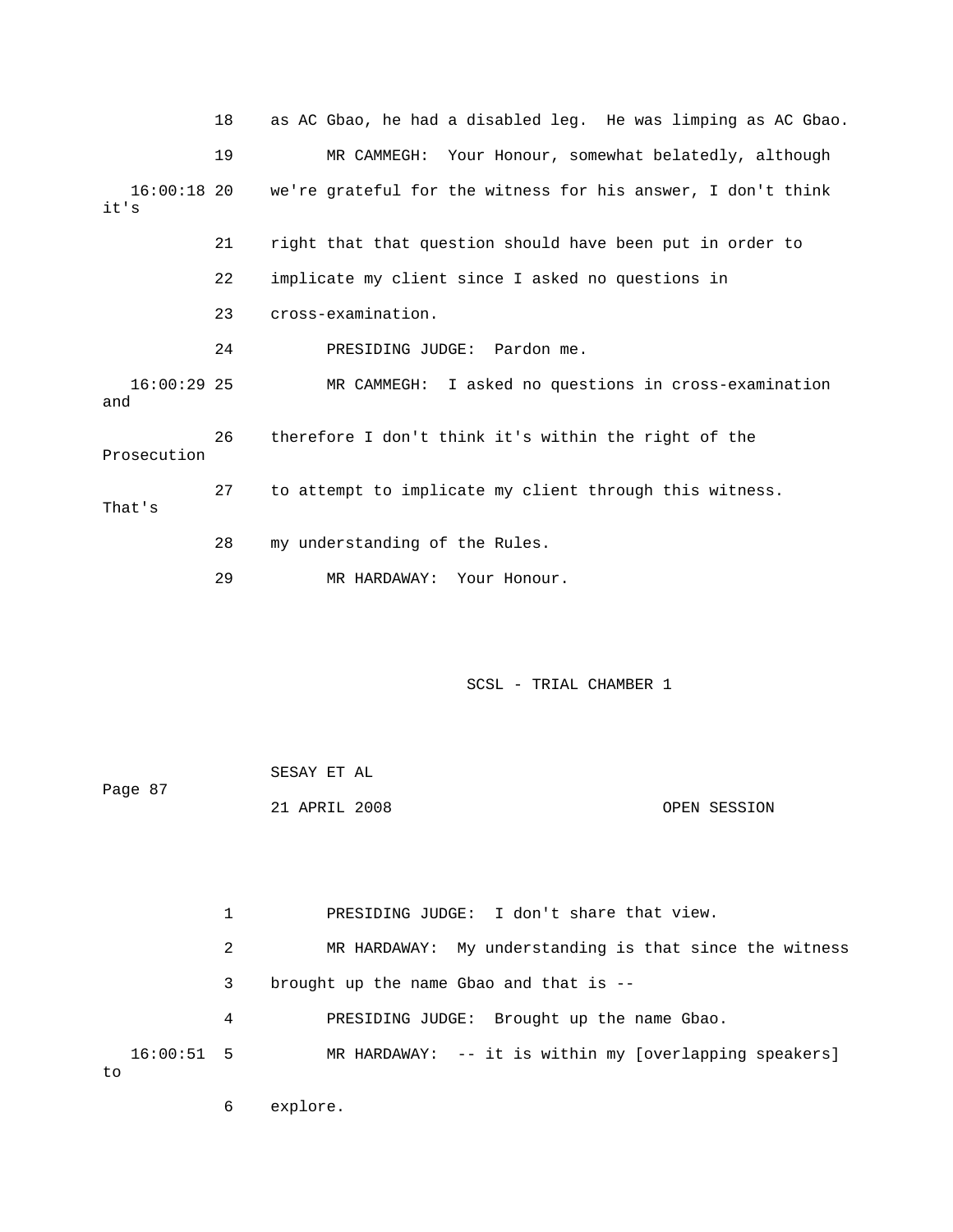7 MR CAMMEGH: Your Honour, this is in my view, and I think 8 my view is shared by others, a very cloudy area of Rules of 9 Procedure in this Court the extent to which -- 16:01:04 10 PRESIDING JUDGE: Mr Hardaway, can you sit down, please. impugn a 12 co-defendant through cross-examination, my understanding has 13 always been that the Prosecution can only impugn a co- 14 through a witness if that co-defendant's counsel has attempted 16 corrected, and I do repeat this has become an extremely cloudy 17 area but I think with respect I'm right. Of course I add a 19 submission, neither the question nor the answer really ought 21 PRESIDING JUDGE: Who is the person -- there are rules 23 can be conducted. That is what we went through some time last 24 week. But the indictment is laid against the three accused 28 best of his ability -- what he has alleged in the indictment. 29 there anything wrong with the Prosecution seeking to do just 11 MR CAMMEGH: The extent to which another party can defendant to 16:01:34 15 exculpate his client. Now if I'm wrong about that I will stand 18 caveat that I'm grateful to the witness for his answer but in my to 16:01:59 20 be admissible. 22 which concern the three accused persons and how their defences 16:02:19 25 persons by the Prosecutor who is conducting the 26 cross-examination, and whose duty it is prove his case beyond 27 reasonable doubt and to establish what he has -- I mean to the Is what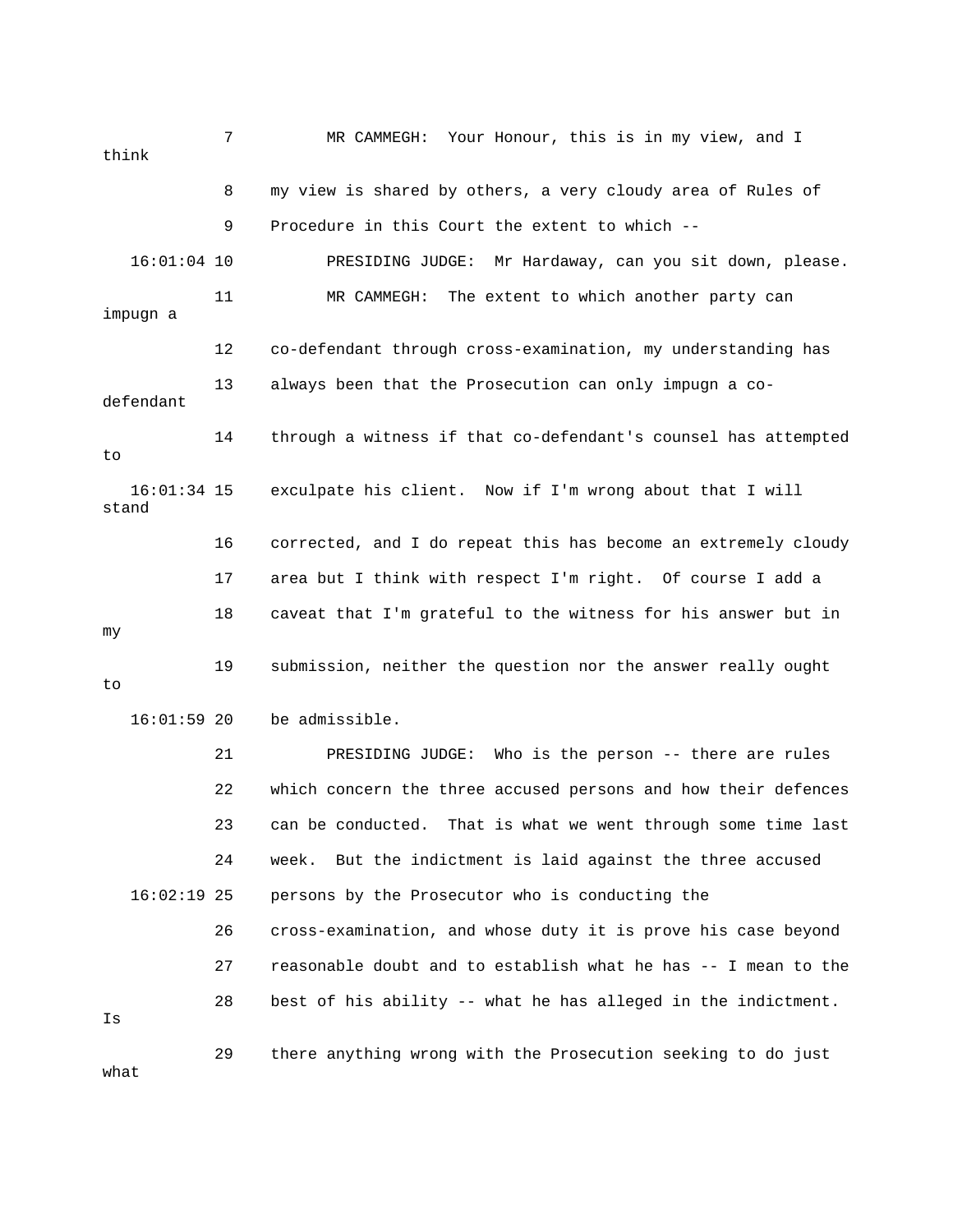|                             |             | 21 APRIL 2008                                                  | OPEN SESSION |
|-----------------------------|-------------|----------------------------------------------------------------|--------------|
|                             |             |                                                                |              |
|                             | $\mathbf 1$ | is considered his job.                                         |              |
|                             | 2           | Your Honour, ordinarily in national<br>MR CAMMEGH:             |              |
|                             | 3           | jurisdictions nothing wrong with that whatsoever but in this   |              |
|                             | 4           | Court I believe the rules are different and my understanding - |              |
| 16:03:00<br>there           | 5           | and I really do -- in light of the obvious appearance that     |              |
|                             | 6           | is still doubt about this, I do ask Your Honours to give some  |              |
|                             | 7           | guidance. Because clearly this is going to be something that   |              |
| The                         | 8           | will crop up again and we really do need guidance on this.     |              |
|                             | 9           | dilemma or the question in my submission being this: To what   |              |
| $16:03:22$ 10<br>defendant  |             | extent do the Prosecution have the right to impugn a co-       |              |
|                             | 11          | through a defendant's witness? In my submission -- in my       |              |
|                             | 12          | understanding they have no right to do that unless the         |              |
| through                     | 13          | co-defendant's counsel has sought to exculpate his client      |              |
|                             | 14          | cross-examination.<br>It's very convoluted I know, but in my   |              |
| $16:03:45$ 15<br>following. |             | submission that is the rule that this Court has been           |              |
|                             | 16          | It is something I think important that we have guidance on.    |              |
| think I                     | 17          | JUDGE THOMPSON:<br>Let me just make a short point.             | I.           |

Page 88

SESAY ET AL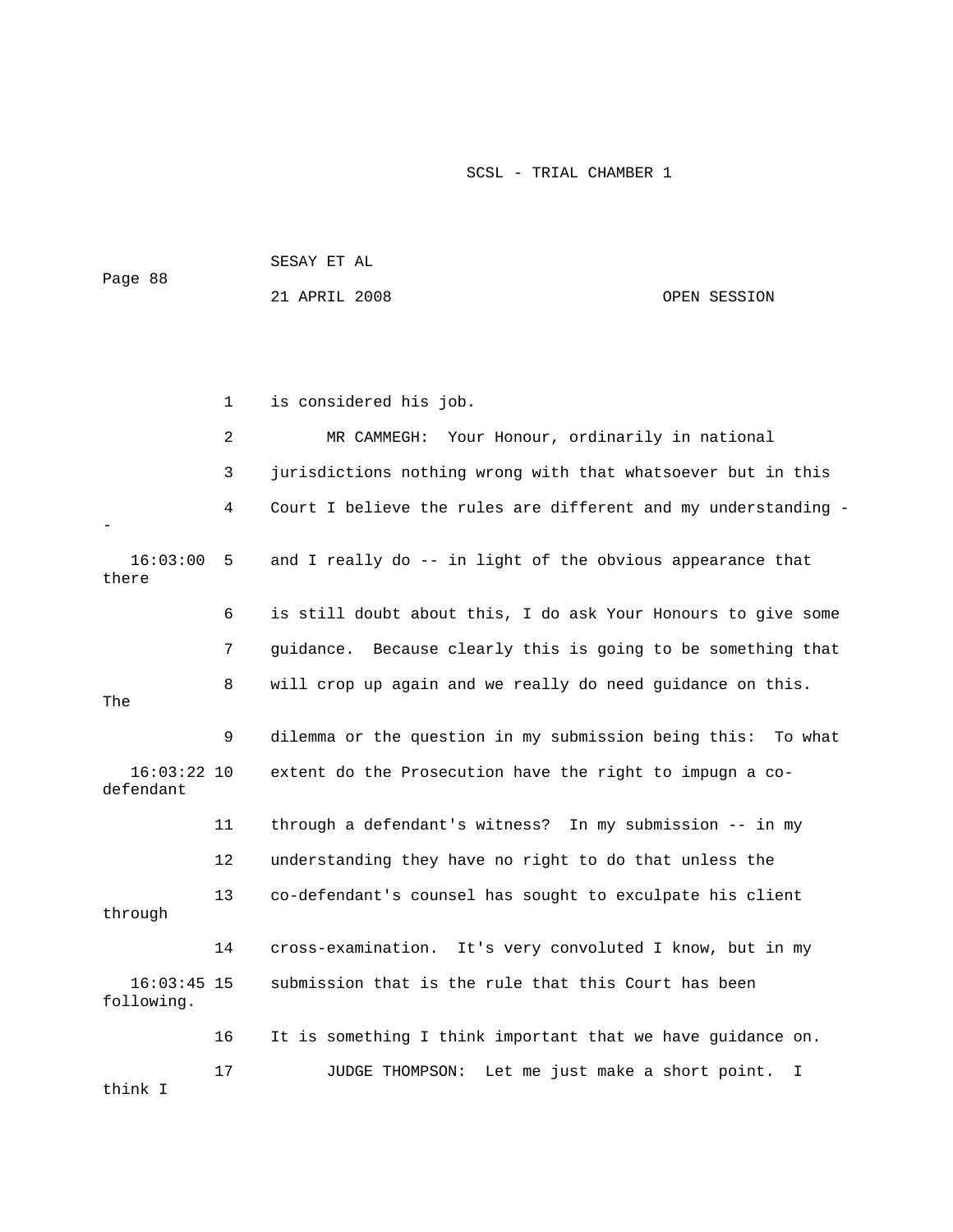|               | 18 | agree with you that this is an area probably which one can     |
|---------------|----|----------------------------------------------------------------|
|               | 19 | describe for the purposes of our own laws here as a grey area. |
| $16:04:10$ 20 |    | But I probably would say that it would seem to me that in the  |
|               | 21 | national systems you might find some national system where the |
| whether       | 22 | law is as you espouse it. But what I'm not sure about is       |
|               | 23 | we do have such settled principles of law in the context of    |
| opportunity   | 24 | international criminal justice, and I would like the           |
| $16:04:35$ 25 |    | myself to be enlightened on this, and I would have thought     |
| the           | 26 | perhaps that you would in fact be saying that the practice of  |
| like          | 27 | international tribunals may not be as settled as one would     |
| are           | 28 | them to be. But if there's anything in ICTY and ICTR which     |
|               | 29 | likely to shed light on this I would like to benefit from it.  |

| Page 89 | SESAY ET AL   |              |
|---------|---------------|--------------|
|         | 21 APRIL 2008 | OPEN SESSION |

 1 But I can point to national systems where in fact, in America, 2 particularly in different states, where the rule may be as you 3 are espousing it now. 4 MR CAMMEGH: Well, to undermine my position, I have to 16:05:19 5 Your Honour is well aware that in England, of course, it's say

open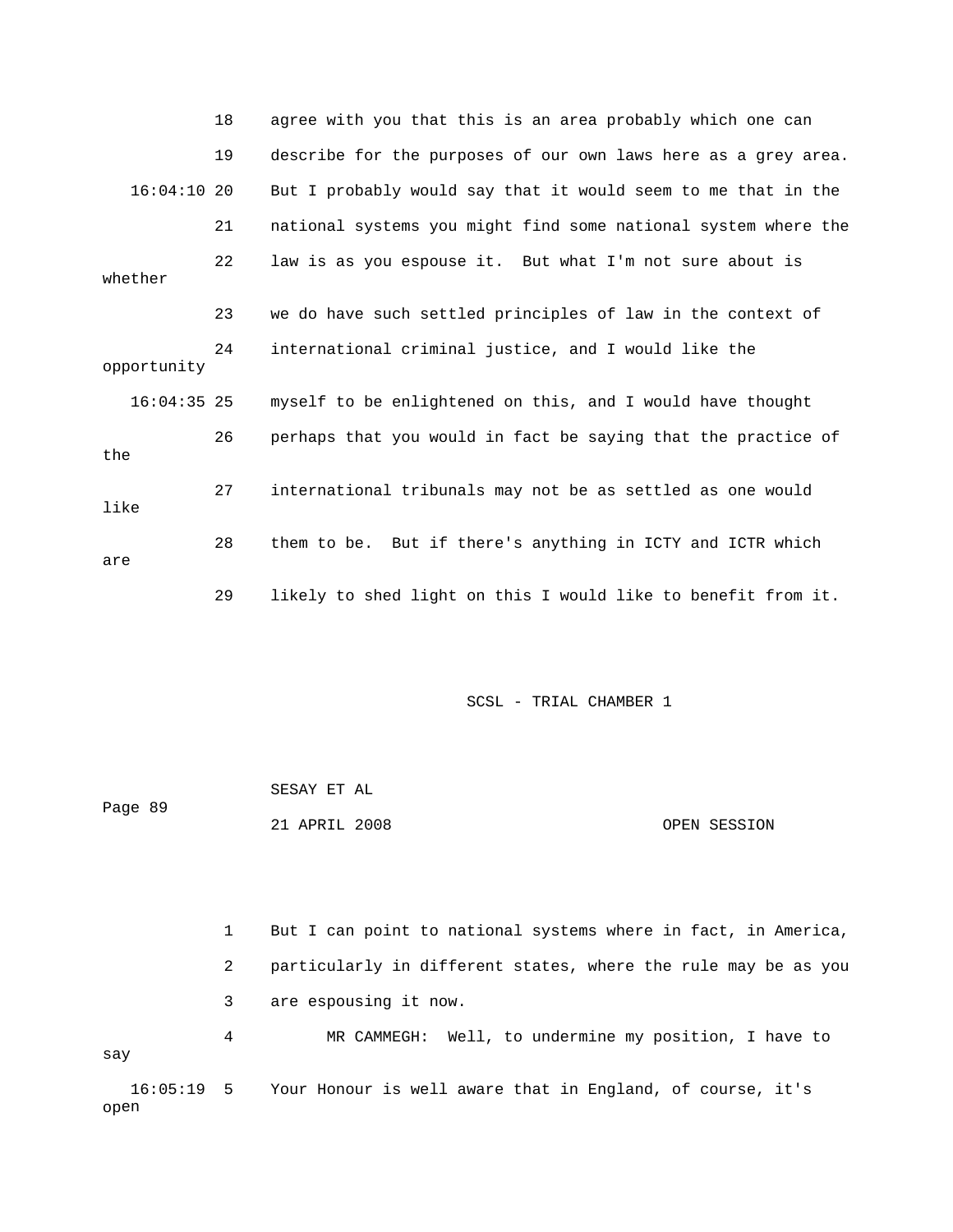6 season for the Prosecution to impugn a co-defendant through a 8 well-established. 9 My understanding or my recollection is that there have been 11 my contention. We were actually looking for written authority 12 this last week and we were finding it very difficult to come 16 Your Honours to Your Honours' decision on the impermissibility 18 cross-examination of witnesses called by the third accused, in 19 the CDF case, 10 November 2006, in which Your Honours noted, 16:06:14 20 similar situation, that whilst there are issues which relate 22 questions that can be put in these circumstances. And that 23 will be decided on a case-by-case basis, but the essential 16:06:43 25 direct participation in crimes through a co-accused witness 28 asked a question seeking to implicate Gbao through a Kallon 29 witness, in the CDF case Your Honours have ruled that it was 7 defendant's witness through cross-examination. That is 16:05:35 10 oral rulings in this Court over the last few years which support on 13 across; although Mr Jordash is probably better educated than me 14 so perhaps I will give way to him. 16:06:06 15 MR JORDASH: Sorry to intervene but can I refer of 17 eliciting evidence involving the second accused through in a to 21 joint criminal enterprise and credibility, there are limits to limit 24 principle being that the Prosecution cannot elicit evidence of 26 against the non presenting party. 27 So in these circumstances, where my learned friend has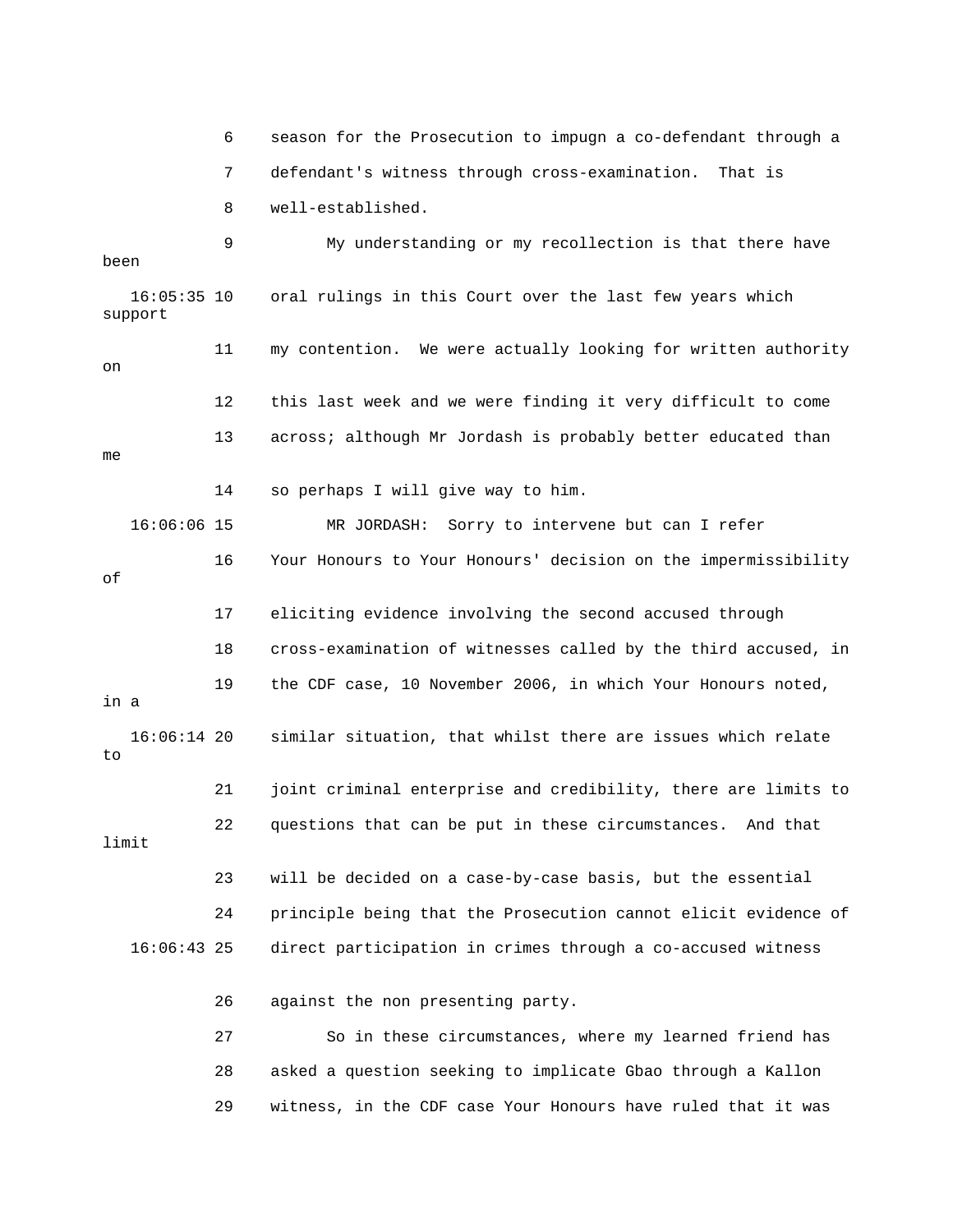|         | SESAY ET AL   |              |
|---------|---------------|--------------|
| Page 90 | 21 APRIL 2008 | OPEN SESSION |
|         |               |              |
|         |               |              |
|         |               |              |

1 impermissible.

| cut           | 2  | JUDGE BOUTET: Yes, but that decision is not as clear-          |
|---------------|----|----------------------------------------------------------------|
|               | 3  | as you would intend this Court to believe, because we said it  |
|               | 4  | depends on circumstances, as such. I have a very vague         |
| 16:07:16      | 5  | recollection of that case but it was not to say that under no  |
|               | 6  | circumstances it would be possible.                            |
|               | 7  | PRESIDING JUDGE: That's why we said on a case-by-case          |
|               | 8  | basis.                                                         |
|               | 9  | JUDGE BOUTET: And we premised that on the fact that no         |
| $16:07:31$ 10 |    | accused person should be prejudiced by the fact that this is a |
| to.           | 11 | joint trial, and he is entitled to protections as if they were |
|               | 12 | be tried separately and, therefore, that's the kind of premise |
| comment       | 13 | that we, I think, on that decision, but I know we made a       |
|               | 14 | of that nature in the CDF, but not to say that under no        |
| $16:07:50$ 15 |    | circumstances it would be permissible to do that.              |
|               | 16 | Which is why I highlighted and reinforced<br>MR JORDASH:       |
|               | 17 | that.                                                          |
| or            | 18 | And we were ourselves not quite clear,<br>JUDGE THOMPSON:      |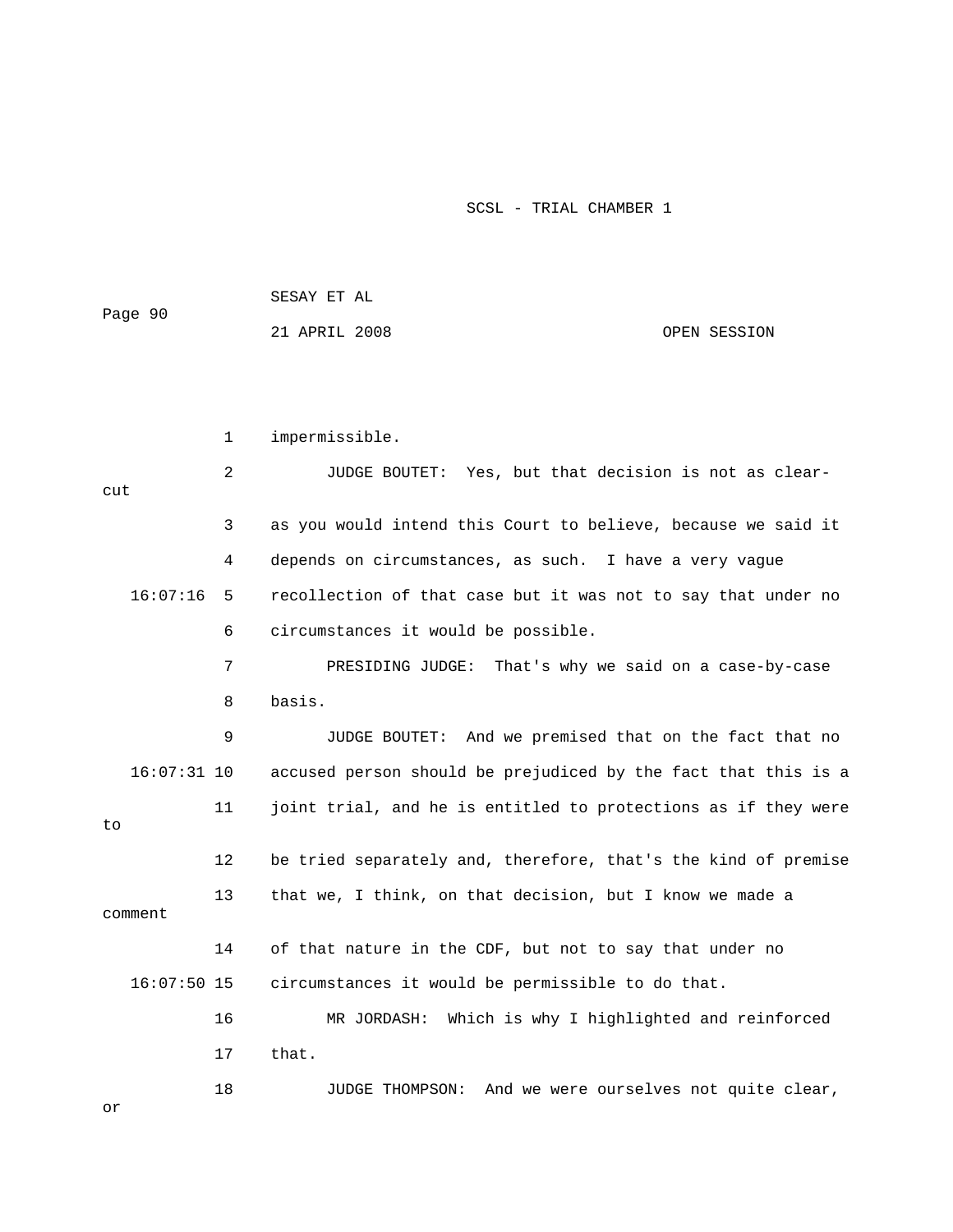| rule |               | 19 | were diffident as to whether there was a specific and clear    |
|------|---------------|----|----------------------------------------------------------------|
| our  | 16:08:05 20   |    | of impermissibility. That's why we seem to have predicated     |
|      |               | 21 | decision on that, on a kind of jurisdiction or inherent        |
|      |               | 22 | jurisdiction of this Court, to ensure that we dispense justice |
| is   |               | 23 | according to the principle of fairness. In other words, what   |
|      |               | 24 | fair in the circumstances of a particular question.            |
|      | $16:08:27$ 25 |    | MR JORDASH: I completely agree --                              |
|      |               | 26 | JUDGE THOMPSON:<br>That was.                                   |
| made |               | 27 | MR JORDASH: The circumstances in which Your Honours            |
| the  |               | 28 | this decision, I would argue, are almost exactly the same as   |
|      |               | 29 | circumstances here.                                            |
|      |               |    |                                                                |

| Page 91 | SESAY ET AL   |              |
|---------|---------------|--------------|
|         | 21 APRIL 2008 | OPEN SESSION |

1 JUDGE THOMPSON: Yes. Yes. 2 MR JORDASH: And if I may read the final conclusion, which 3 I think does almost amount to a principle finding: 4 "In light of the foregoing considerations the Chamber, 16:08:53 5 the circumstances of the present objection," that's Your Honours' in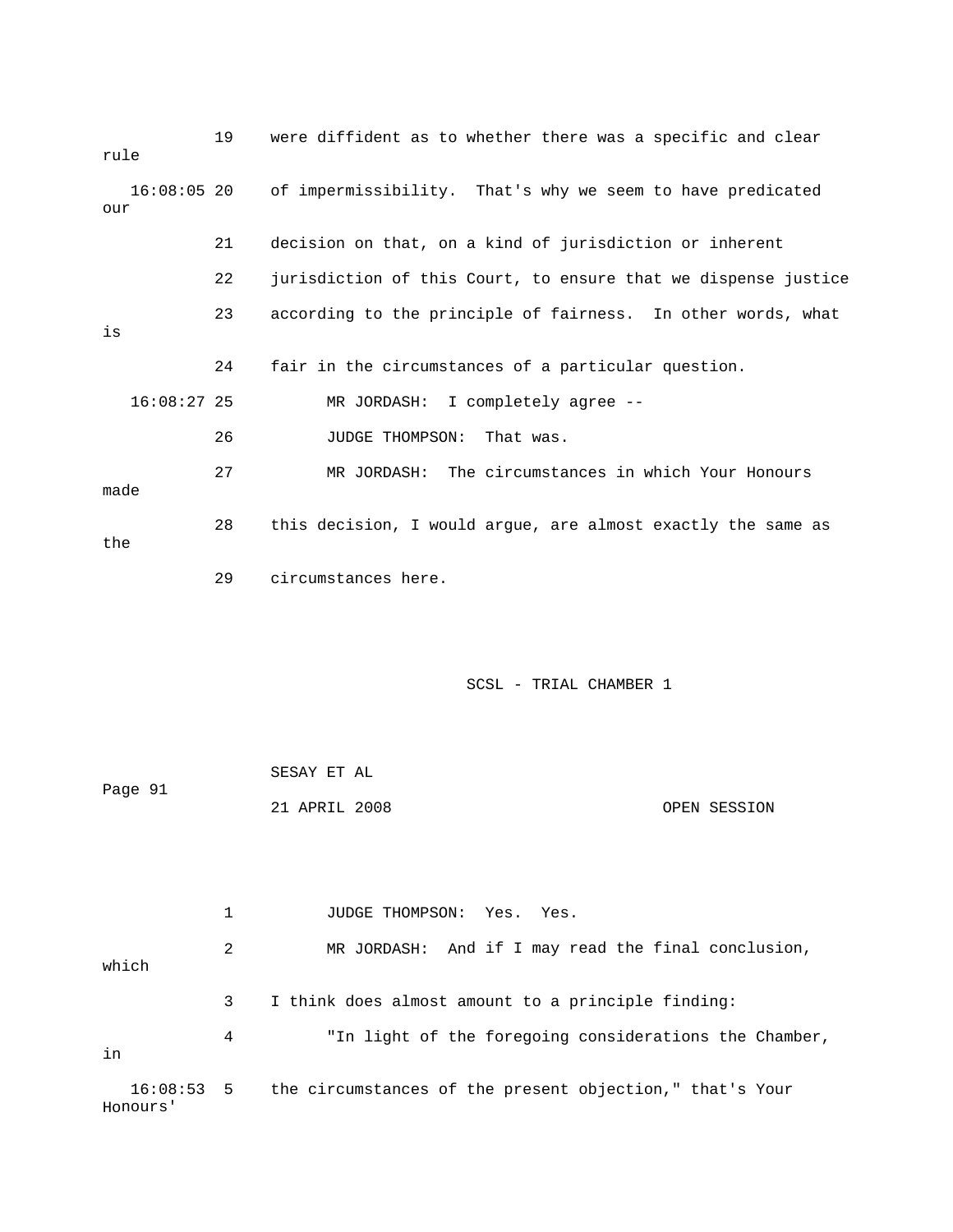|                       | 6  | point "find that the potential prejudice that may result from |
|-----------------------|----|---------------------------------------------------------------|
|                       | 7  | allowing the Prosecution to elicit during cross-examination   |
| the                   | 8  | direct evidence pertaining to an accused who has not called   |
| value                 | 9  | witness in question would outweigh any potential probative    |
| $16:09:11$ 10         |    | of evidence thereby elicited and would infringe upon the      |
|                       | 11 | protection afforded by Rule 82(A) to the second accused when  |
|                       | 12 | jointly tried."                                               |
| on                    | 13 | So what Your Honours did was, of course, say it depends       |
| there                 | 14 | a case-by-case basis but in the specific instance, whereby    |
| $16:09:27$ 15<br>from |    | was an attempt by the Prosecution to elicit direct evidence   |
|                       | 16 | a witness --                                                  |
| different             | 17 | JUDGE BOUTET: But in that case, it was somewhat               |
| the                   | 18 | too because, as I say, I think it was -- I think I remember   |
| my                    | 19 | Prosecutor was doing it as such, and he appeared to me, from  |
| 16:09:4920<br>get     |    | recollection, to be going on a fishing expedition to try to   |
|                       | 21 | something out of that particular witness that had never been  |
|                       | 22 | questioned before. It was something totally new, if I can put |
| evidence              | 23 | it, and they were trying to all of a sudden elicit some       |
|                       | 24 | from that witness against another equal accused.              |
| $16:10:05$ 25         |    | MR JORDASH:<br>Yes.                                           |
| to                    | 26 | Where that witness had not testified as<br>JUDGE BOUTET:      |
| comment.              | 27 | co-accused, not said anything, nothing, and we said that      |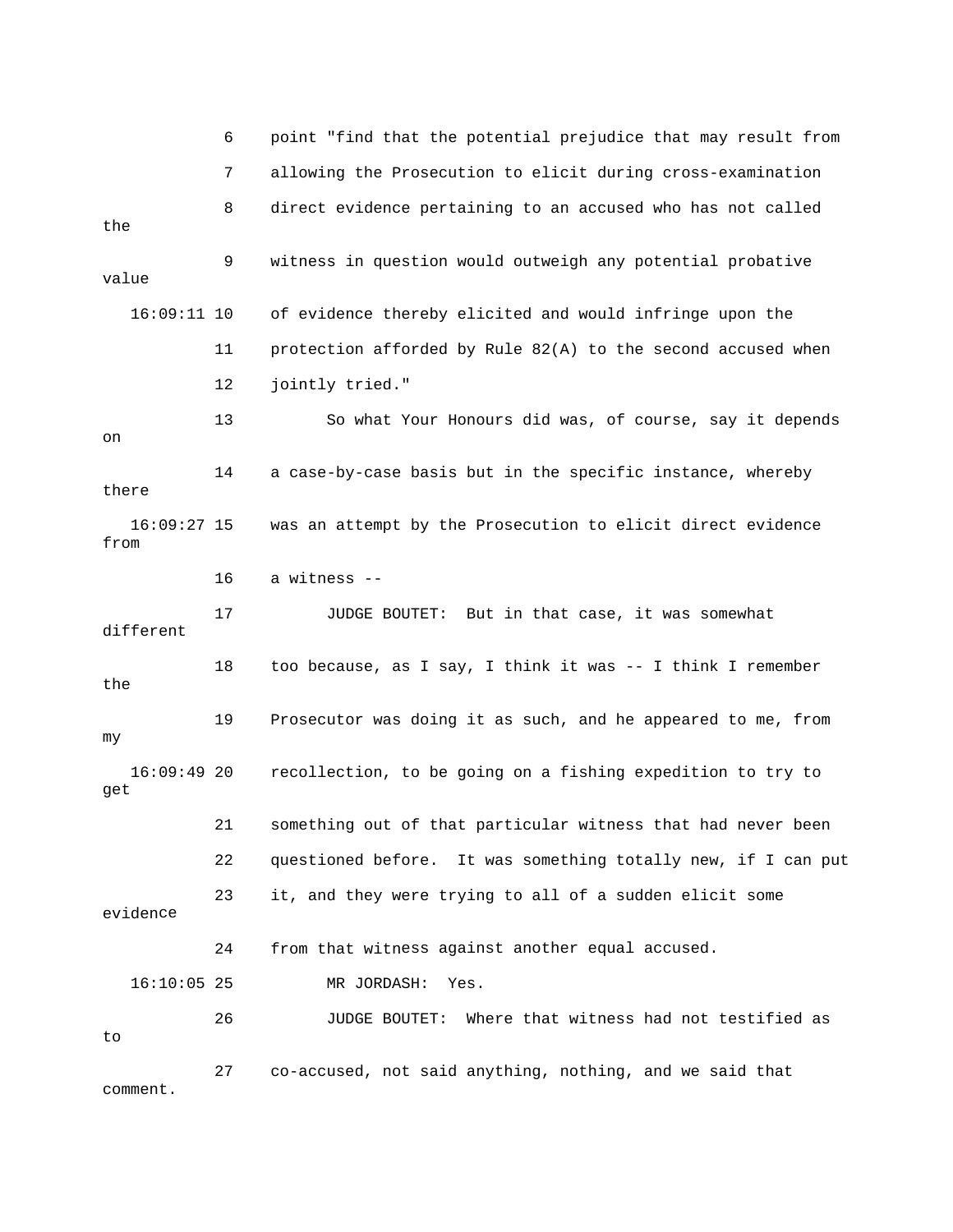28 MR JORDASH: Yes. Which is exactly the scenario here. 29 witness has mentioned a Gbao. The

| Page 92 | SESAY ET AL   |              |
|---------|---------------|--------------|
|         | 21 APRIL 2008 | OPEN SESSION |

| it.           | $\mathbf{1}$ | PRESIDING JUDGE: A Gbao has been mentioned. This is            |
|---------------|--------------|----------------------------------------------------------------|
|               | 2            | MR JORDASH: But not Augustine Gbao.                            |
| said          | 3            | JUDGE BOUTET: No, I know, I know, but the witness has          |
|               | 4            | clearly now it's not Augustine Gbao and it's not the one.      |
| 16:10:26      | 5            | MR JORDASH: It's particularly relevant to me because I         |
| throughout    | 6            | represent Mr Sesay, and Sesay will occur undoubtedly           |
|               | 7            | the co-accused's case, and if the Prosecution are going to be  |
| to            | 8            | allowed to pick up on any Sesay mentioned, then cross-examine  |
| on            | 9            | implicate the first accused on that basis then, sadly, I'll be |
| $16:10:44$ 10 |              | my feet throughout the rest of the case.                       |
|               | 11           | JUDGE BOUTET: And we are sure you will.                        |
| basis         | $12 \,$      | PRESIDING JUDGE: And since it is on a case-by-case             |
| the           | 13           | maybe we will visit that from time to time, until we come to   |
|               | 14           | end of this exercise.                                          |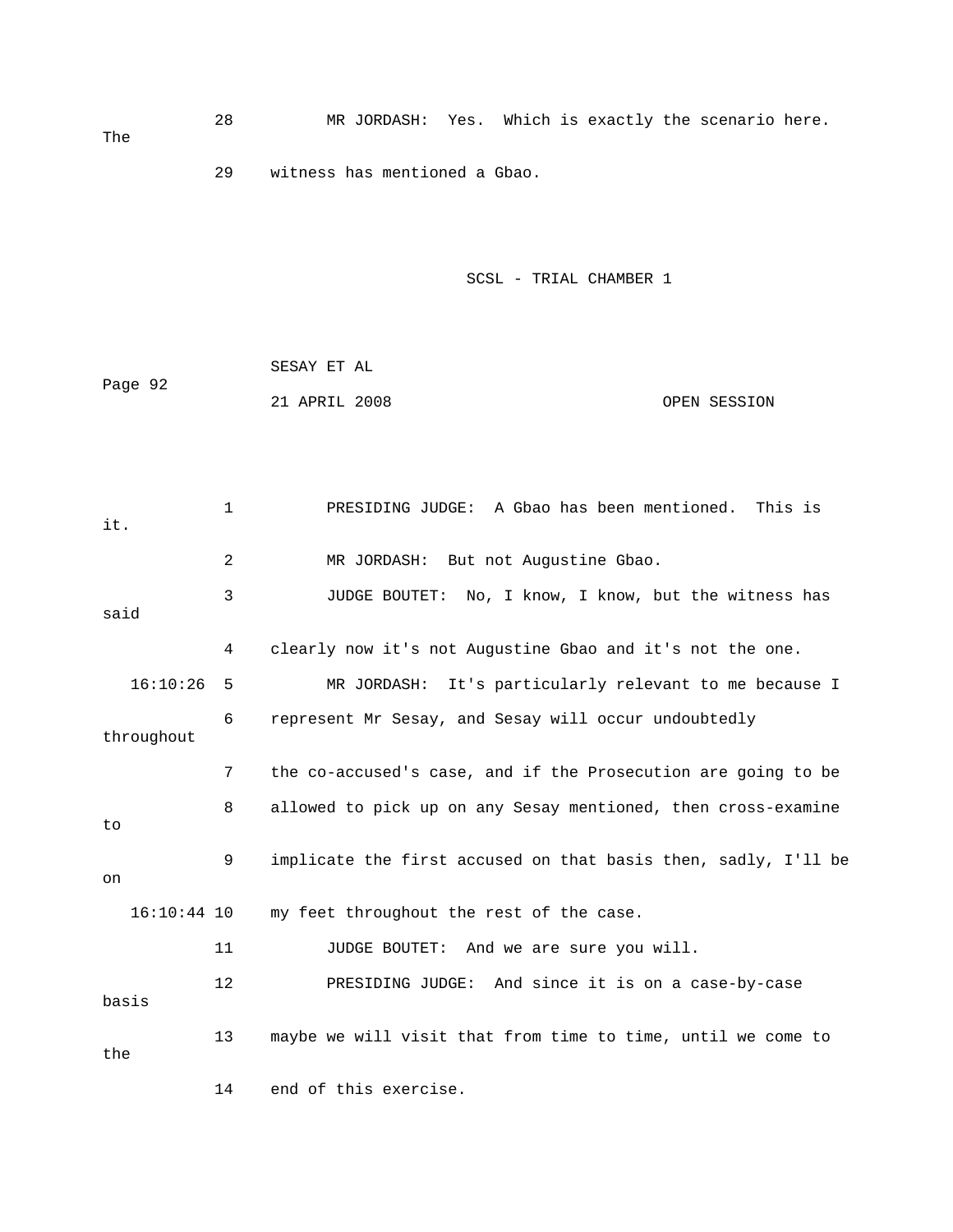16:10:58 15 MR JORDASH: Well, I've made my point and I'll sit down, 16 thank you. 17 PRESIDING JUDGE: Yes. 19 instance that took place in this trial that perhaps has led to 16:11:10 20 some confusion. It goes back to I think the end of July 2005. 21 Your Honours will probably recall the day on which counsel for 22 Gbao, in cross-examining I think it was TF1-071 elicited evidence 23 from 071 which was very much to the detriment of the first 24 defendant, and Your Honours ruled the question and the answer 26 by a party to the detriment of -- or by a defendant to the 27 detriment of a co-defendant in those circumstances should not 18 MR CAMMEGH: Your Honour, can I just mention another 16:11:42 25 out. And the ruling appeared to indicate that crossexamination be 28 admissible. 29 Now, I wasn't here when that happened, and I have been

SCSL - TRIAL CHAMBER 1

| Page 93 | SESAY ET AL   |              |
|---------|---------------|--------------|
|         | 21 APRIL 2008 | OPEN SESSION |

1 looking for a judgment on that. But again. We've been at a loss 2 to find where it is. It may have been an oral one which was 3 redacted afterwards but, Your Honour, it's another indication, in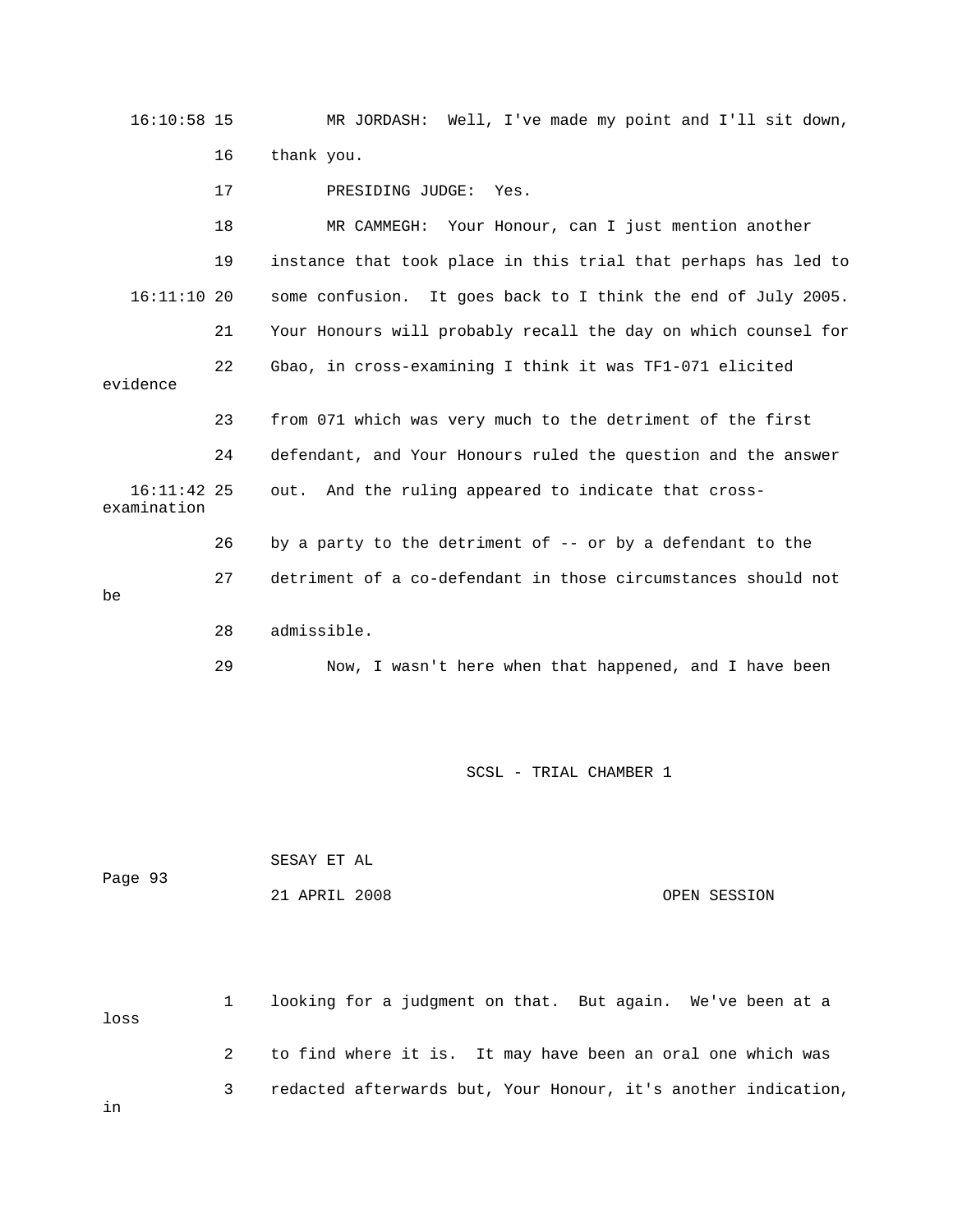4 my respectful submission, that we're not really sure where we 16:12:21 5 stand in relation to the admissibility of inculpatory material 6 adduced by another party through a party's witness. And I 7 as Mr Jordash has foreshadowed, if there is going to be some 8 doubt on this we could probably all do with some guidance from 9 the Bench. don't recall. Honestly, I have no recollection of what you 16 talking about, but we can look into it to see where it was, 17 we will ask our legal adviser to give us the background to it. week. 19 I mean, you were one of those asking questions that was strongly objected to by the counsel for the second accused. You were issued 22 rulings at that particular moment to say well, we would allow 24 extent, and we said no more. think, 16:12:45 10 JUDGE BOUTET: As to whether or not this ruling from the 11 Court would have been removed from the record, I can assure you 12 not. It we ruled it was not admissible it is still there on the 13 record. Now where to find it I cannot tell you that this 14 afternoon but it is there. But again, that particular scenario I 16:13 are and 18 But you have a question. We dealt with that I thought last  $16:13:22$  20 21 indeed embarking in that direction, and I thought we had 23 that but to an extent, and you tried to push it too far, the 16:13:39 25 MR CAMMEGH: Yes. The purpose of that crossexamination, 26 as I -- and I appreciated the narrow distinction between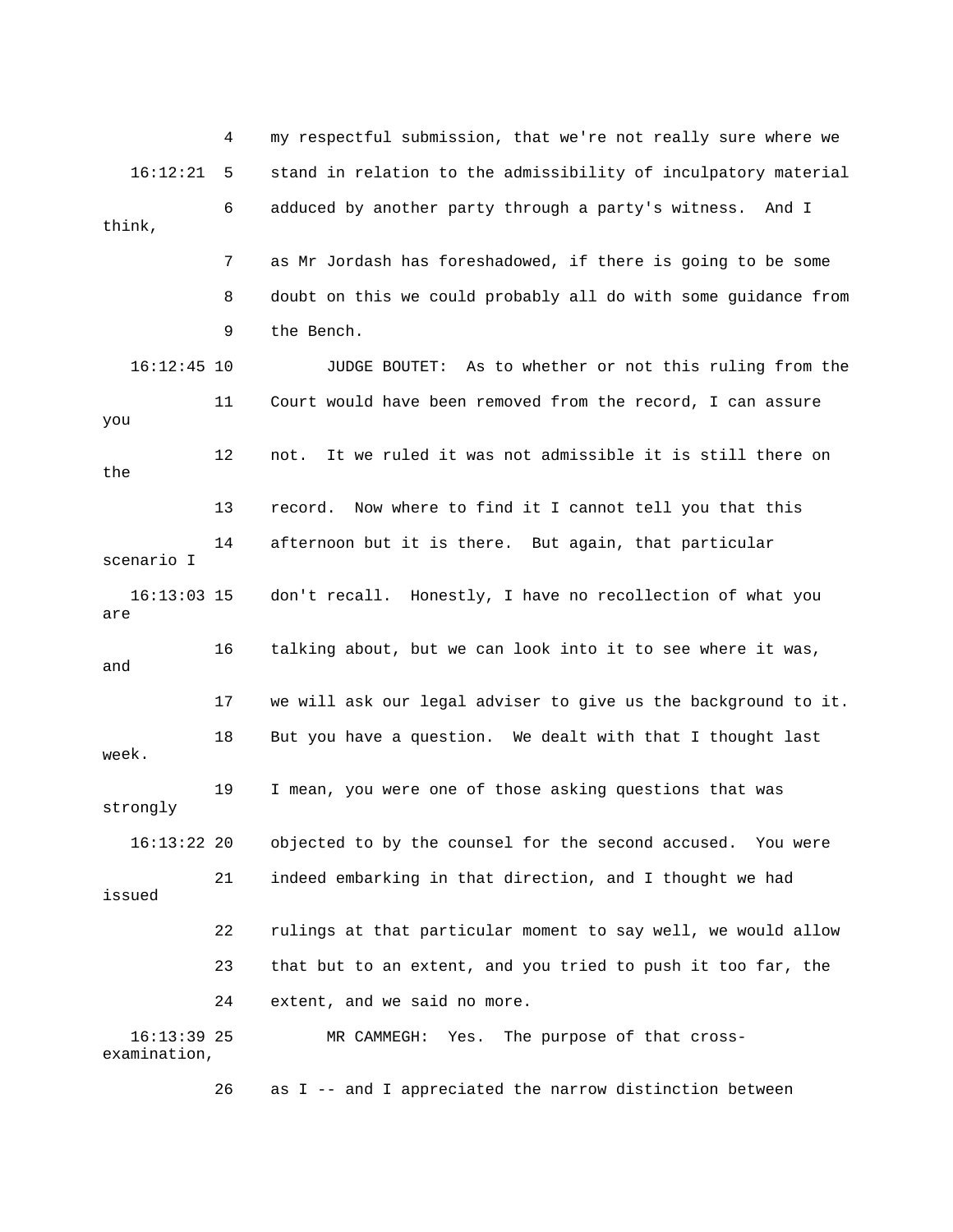27 exculpating one's client and the by-product being inculpating 28 another one's client. Your Honour, if -- all I'll say -- I 29 go further down that line. All I will say is this: I think won't that

SCSL - TRIAL CHAMBER 1

 SESAY ET AL Page 94 21 APRIL 2008 OPEN SESSION

 1 all of us on the Defence side would appreciate some guidance 3 relation to the participation of a defendant, where that 4 defendant's counsel has asked no questions in crossexamination, 16:14:28 5 because it is a grey area, and it does seem to be a matter which 6 is going to crop up repeatedly. 8 help us along this path, as counsel usually do, when we are 9 confronted with situations of this nature, it becomes a 16:14:48 10 partnership between the Bench and the Bar -- 12 JUDGE THOMPSON: -- to find the appropriate principle there's as 2 to the extent to which the Prosecution can cross-examine in 7 JUDGE THOMPSON: But would it be asking too much if you 11 MR CAMMEGH: Yes. that 13 should be applicable, and this is why I was suggesting if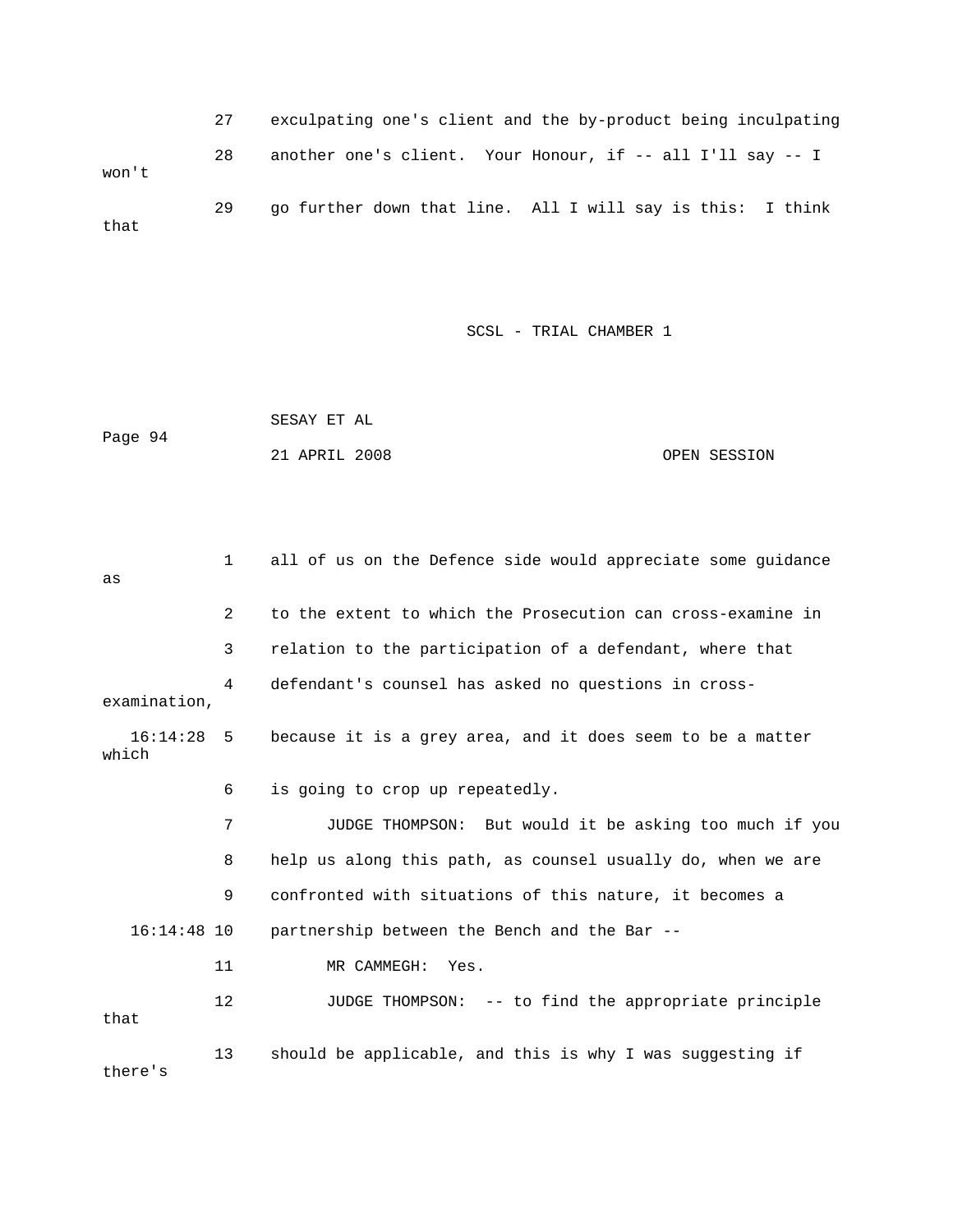| have                   | 14 | anything far afield in ICTY and ICTR, or elsewhere, we could     |
|------------------------|----|------------------------------------------------------------------|
| $16:15:05$ 15          |    | the benefit of your own researches in that area.                 |
|                        | 16 | MR CAMMEGH:<br>Your Honour, yes. As I said, we did               |
|                        | 17 | investigate the issue last week and largely drew a blank. I      |
|                        | 18 | think perhaps my legal assistant was looking at previous --      |
| lurking                | 19 | JUDGE THOMPSON: Probably somewhat diligent search,               |
| $16:15:25$ 20<br>kind  |    | in some corner somewhere, in the jurisprudence, may be some      |
|                        | 21 | of esoteric authority that can just pop up.                      |
|                        | 22 | MR CAMMEGH:<br>Yes.                                              |
|                        | 23 | JUDGE THOMPSON: Not necessarily at the press of the              |
|                        | 24 | button, but after some diligent search.                          |
| $16:15:41$ 25<br>that. |    | MR CAMMEGH: Well, Your Honour, we'll endeavour to do             |
|                        | 26 | But as I say, any guidance from the Bench on the issue will be   |
| to                     | 27 | greatly appreciated by all, I'm sure. But we will do our best    |
|                        | 28 | furnish you with [overlapping speakers].                         |
| the                    | 29 | Mr Cammegh, if I can suggest to you that<br><b>JUDGE BOUTET:</b> |

| Page 95 | SESAY ET AL   |              |
|---------|---------------|--------------|
|         | 21 APRIL 2008 | OPEN SESSION |

1 mere fact that you are not cross-examining a witness is not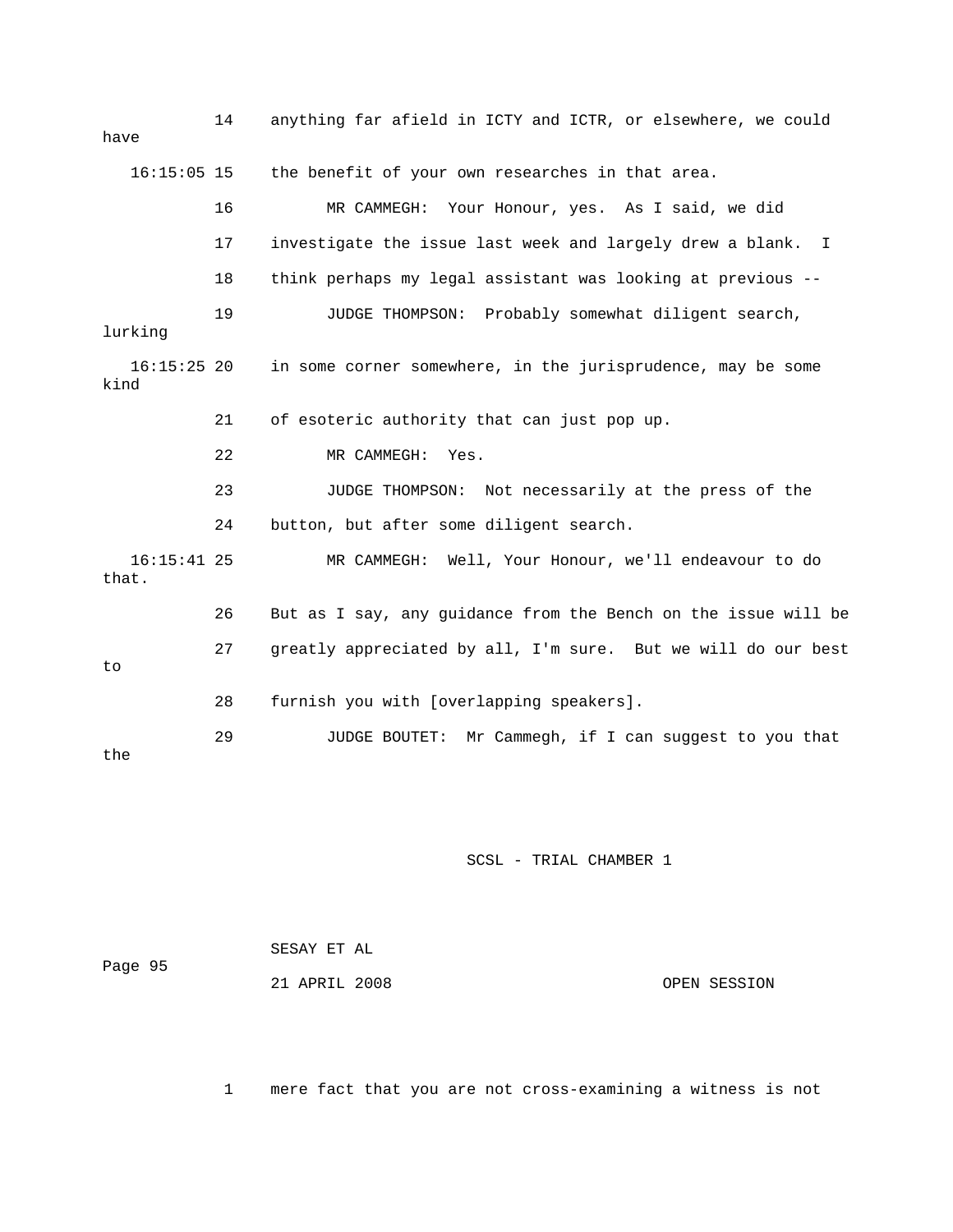2 per se a criteria. You may for your own reason decide not to 3 cross-examine this witness because it may cause more damage than 4 anything else so it's not the fact that you've cross-examined 16:16:14 5 not that is necessarily the guiding factor so it may be, but 6 depends on -- that's why I say it's a case-by-case, depends on 8 MR CAMMEGH: Yes, and I'll be candid, I'm aware of 054's 9 evidence which is the evidence which this witness meets; I'm 16:16:31 10 aware of what happened during his testimony and what was said, 11 both in chief and cross-examination and a value judgment is 12 on what this witness has said in chief and for those reasons I 13 felt it unnecessary to cross-examine. But Your Honour is 14 these matters fall on a case-by-case basis. I think I can 16:16:51 15 it at this -- at this: We will do what we can to make the 17 PRESIDING JUDGE: Thank you. 18 MR CAMMEGH: -- and see where it takes us. 16:17:03 20 MR JORDASH: Sorry to. 21 PRESIDING JUDGE: No, I think it's over now. We won't 26 introduced as AC Gbao was in fact Augustine Gbao; what is your or it 7 the circumstances. made right, leave 16 inquiries that perhaps might be helpful to the Bench -- 19 PRESIDING JUDGE: Yes. 22 visit that any more. Your question is allowed, please. Let it 23 be put. 24 MR HARDAWAY: Thank you, Your Honours. 16:17:19 25 Q. Mr Witness, I put it to you that the person who was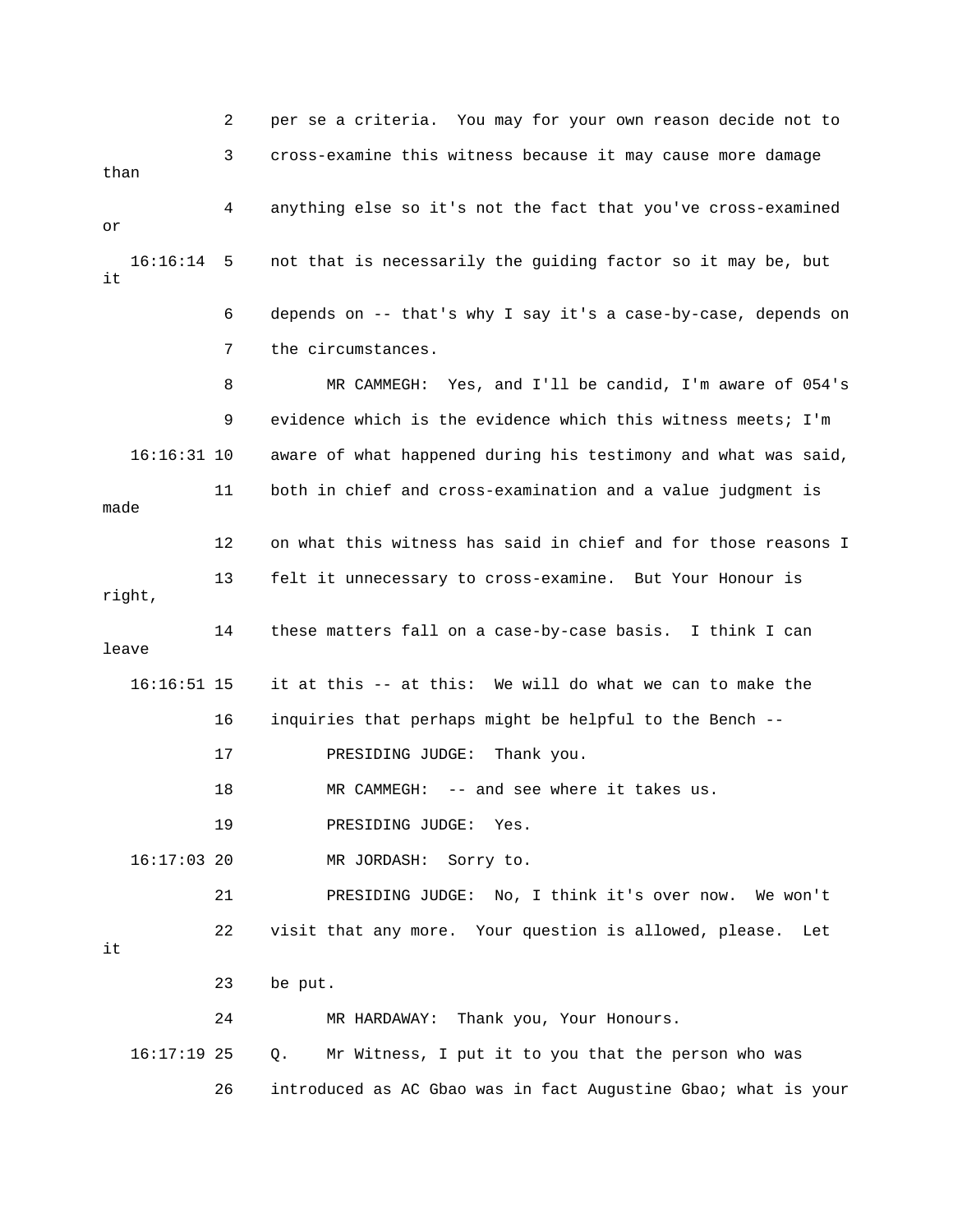27 response, sir?

28 PRESIDING JUDGE: He has said no, hadn't he.

The AC Gbao I said he had a 29 THE WITNESS: No. No.

SCSL - TRIAL CHAMBER 1

|         | SESAY ET AL   |              |
|---------|---------------|--------------|
| Page 96 |               |              |
|         | 21 APRIL 2008 | OPEN SESSION |

 1 disabled leg. That is -- that is what will strengthen what 3 PRESIDING JUDGE: The one we see moving out to the restroom 4 all the time does not have the features that the witness is 16:17:58 5 describing here, so -- his answer is clearly no, he is not the 6 one. 9 Kallon, wasn't it? 16:18:14 10 A. I didn't even see or heard that name before 1997 in 11 I never saw that person. I did not see him at all. 12 Q. So when I put it to you that in fact Morris Kallon was a 13 member of that delegation, you would not know because you did 14 see him; is that correct? 16:18:39 15 A. Because I did not see him and I am telling the Court the I'm 2 talking of. 7 MR HARDAWAY: 8 Q. Now, another member of that delegation was in fact Morris August. not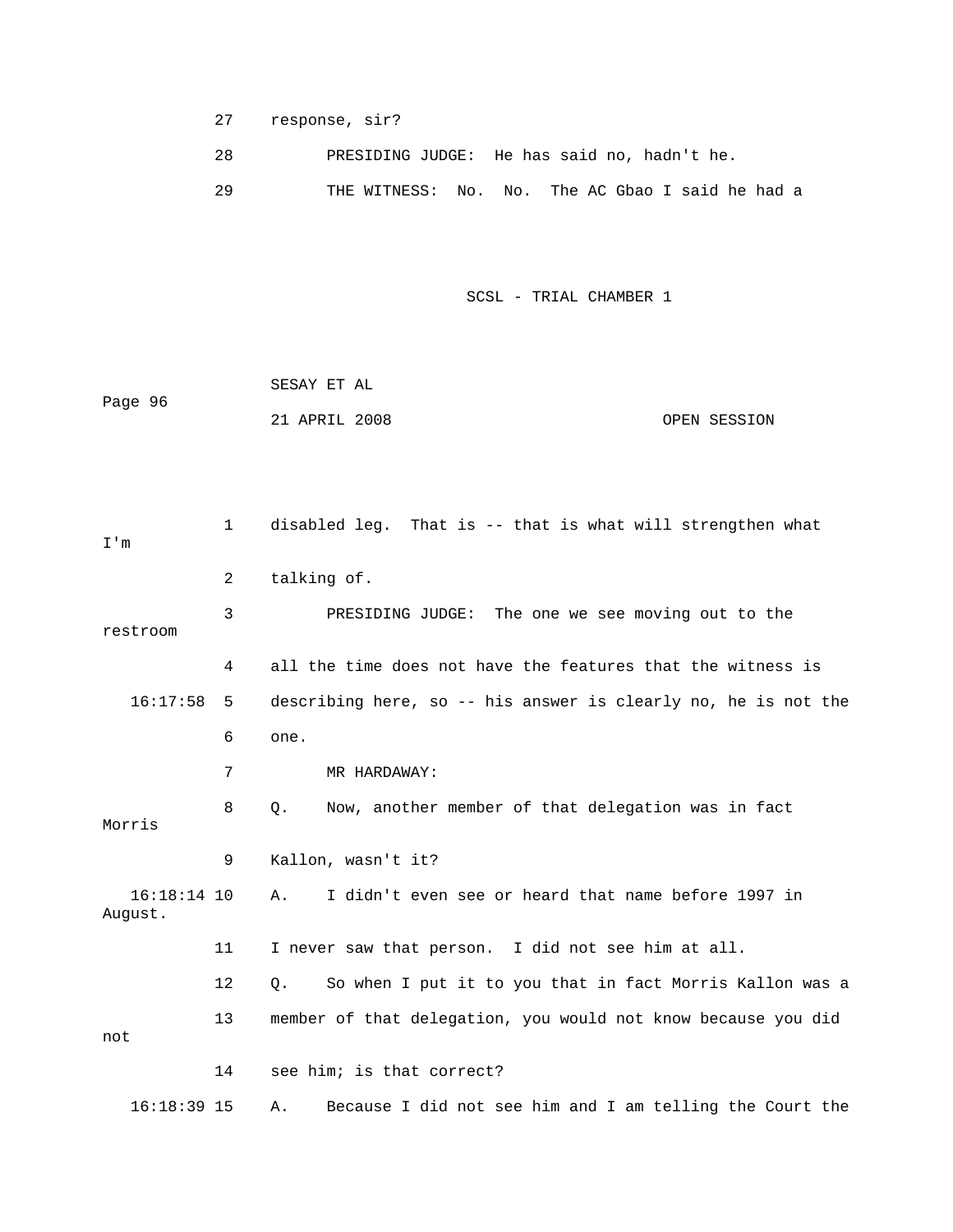|                      | 16 | truth that the four men whom I escorted to xxxx, the four men |
|----------------------|----|---------------------------------------------------------------|
|                      | 17 | who I presented their names to the Court and I'm telling the  |
|                      | 18 | Court the truth that Morris Kallon was not there in that      |
|                      | 19 | entourage.                                                    |
| $16:19:06$ 20<br>was |    | PRESIDING JUDGE: He is categorical that Morris Kallon         |
|                      | 21 | not there.                                                    |
|                      | 22 | MR HARDAWAY:                                                  |
| testimony            | 23 | Q.<br>Mr Witness, I would like to read to you a part of       |
| dated                | 24 | from TF1-054, Your Honour, and this was in closed session     |
| $16:19:19$ 25        |    | 30 November 2005?                                             |
|                      | 26 | PRESIDING JUDGE: What witness, please.                        |
| page                 | 27 | MR HARDAWAY: TF1-054. I will start from line 24 on            |
|                      | 28 | 22.                                                           |
| again,               | 29 | PRESIDING JUDGE: What's the date of his testimony             |

| Page 97 | SESAY ET AL   |              |
|---------|---------------|--------------|
|         | 21 APRIL 2008 | OPEN SESSION |

| 1 please.                                     |
|-----------------------------------------------|
| MR HARDAWAY: 30 November 2005.                |
| PRESIDING JUDGE: 30 November. Is it 30 or 13. |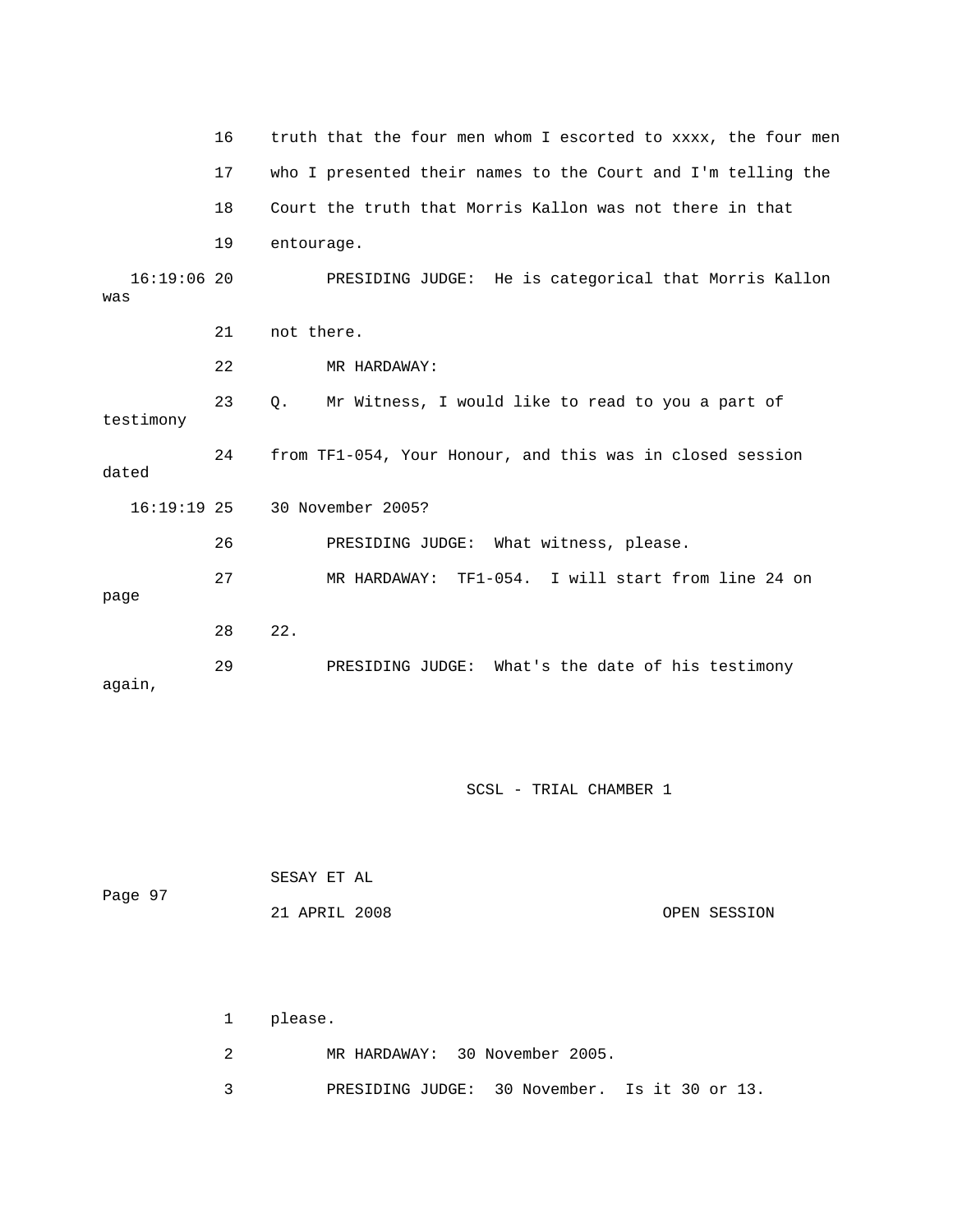|                         | 4  | MR HARDAWAY:<br>Three zero.                                      |
|-------------------------|----|------------------------------------------------------------------|
| 16:19:44                | 5  | PRESIDING JUDGE:<br>Three zero                                   |
| going                   | 6  | MR HARDAWAY: I will start on page 22, line 24, and               |
|                         | 7  | on to page 23 -- that's two three -- and going to line 4.        |
|                         | 8  | Actually, I'll start at line 23, on page 22, Your Honour, to     |
|                         | 9  | start.                                                           |
| $16:20:04$ 10           |    | "Q. Please carry on.                                             |
|                         | 11 | Dr Tommy, who was a member of the delegation,<br>"A.             |
| that                    | 12 | introduced himself and said he was one of the people             |
|                         | 13 | was born in that chiefdom. He said 'I, Dr Tommy, I was           |
|                         | 14 | born here. I stem from this place.' The other man                |
| $16:20:24$ 15<br>Gbao." |    | introduced himself. He said he was called Augustine              |
|                         | 16 | Moving to page 23 now, Your Honours.                             |
|                         | 17 | "The other man introduced himself as xxxx. Another               |
|                         | 18 | young man that mines oddly. He presently is in Bo. I cannot      |
|                         | 19 | recall his name, but he was a member of the delegation.<br>There |
| $16:20:58$ 20           |    | was another man called Morris Kallon."                           |
|                         | 21 | What is your response to that, sir?                              |
| Ι                       | 22 | Well, all that I've heard now, it is a story to me which         |
| is                      | 23 | would not believe because what happened in front of me, that     |
|                         | 24 | what I have presented to the Court because I am under oath.      |
| $16:21:19$ 25           |    | Now, you had mentioned that Dr Tommy said that this<br>$Q$ .     |
|                         | 26 | delegation was about SLPP business; correct?                     |
|                         | 27 | Yes, that was what he said.<br>Α.                                |
|                         | 28 | The truth of the matter, sir, isn't it, is that Dr Tommy<br>Q.   |
|                         | 29 | was there to form an agreement between the AFRC junta and the    |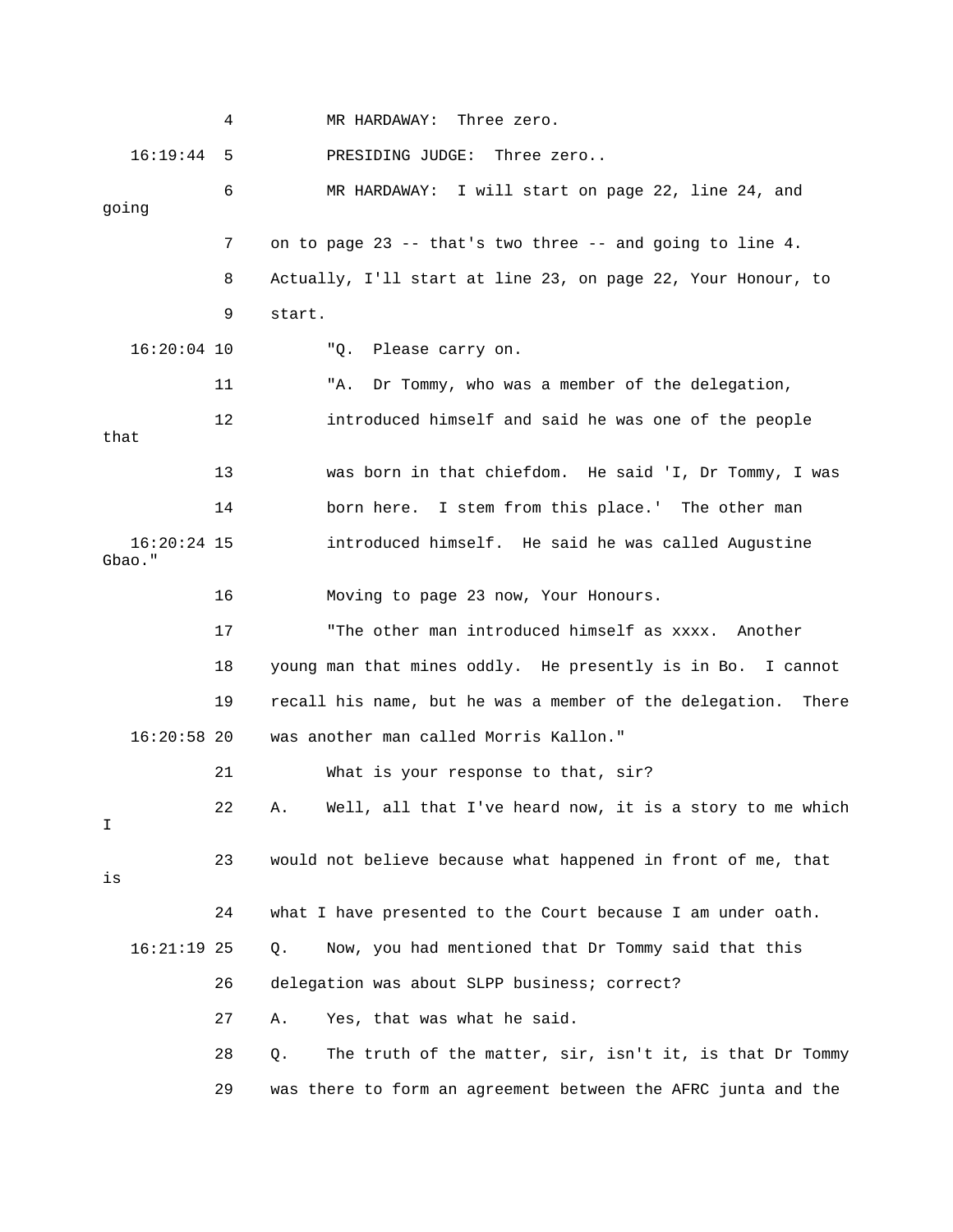| Page 98              |    | SESAY ET AL |                                                                |              |  |
|----------------------|----|-------------|----------------------------------------------------------------|--------------|--|
|                      |    |             | 21 APRIL 2008                                                  | OPEN SESSION |  |
|                      |    |             |                                                                |              |  |
|                      |    |             |                                                                |              |  |
|                      |    |             |                                                                |              |  |
|                      | 1  | Kamajors?   |                                                                |              |  |
|                      | 2  | Α.          | That one, he did not put it across at all. When he was         |              |  |
| in                   | 3  |             | addressing his people, he said it was SLPP, and that they were |              |  |
| will                 | 4  |             | SLPP, and they supported the SLPP and he said Tejan Kabbah     |              |  |
| 16:22:07             | 5  |             | That was what he said to us.<br>come back.                     |              |  |
|                      | 6  | Q.          | I would like to read you another part of the transcript,       |              |  |
|                      | 7  |             | sir, again witness TF1-054 --                                  |              |  |
|                      | 8  | Α.          | Yes.                                                           |              |  |
| from                 | 9  | Q.          | -- the same day, 30 November 2005, page 23. I will go          |              |  |
| $16:22:25$ 10        |    |             | lines 22 until line 29, at the end.                            |              |  |
|                      | 11 |             | Please carry on. What did he say?<br>"Q.                       |              |  |
|                      | 12 |             | He said, 'We are from Freetown. We came to Bo.<br>"A.          | We           |  |
|                      | 13 |             | met with the brigade commander, Boysie Palmer, AF Kamara       |              |  |
| you,                 | 14 |             | before we came to this place. We are here to talk to           |              |  |
| $16:22:48$ 15<br>and |    |             | the Kamajors, and the people of this town. So that you         |              |  |
|                      | 16 |             | the AFRC junta who have taken over the reins of power          |              |  |
|                      | 17 |             | should work together in this country'."                        |              |  |
|                      | 18 |             | How do you respond to that part of the transcript, sir?        |              |  |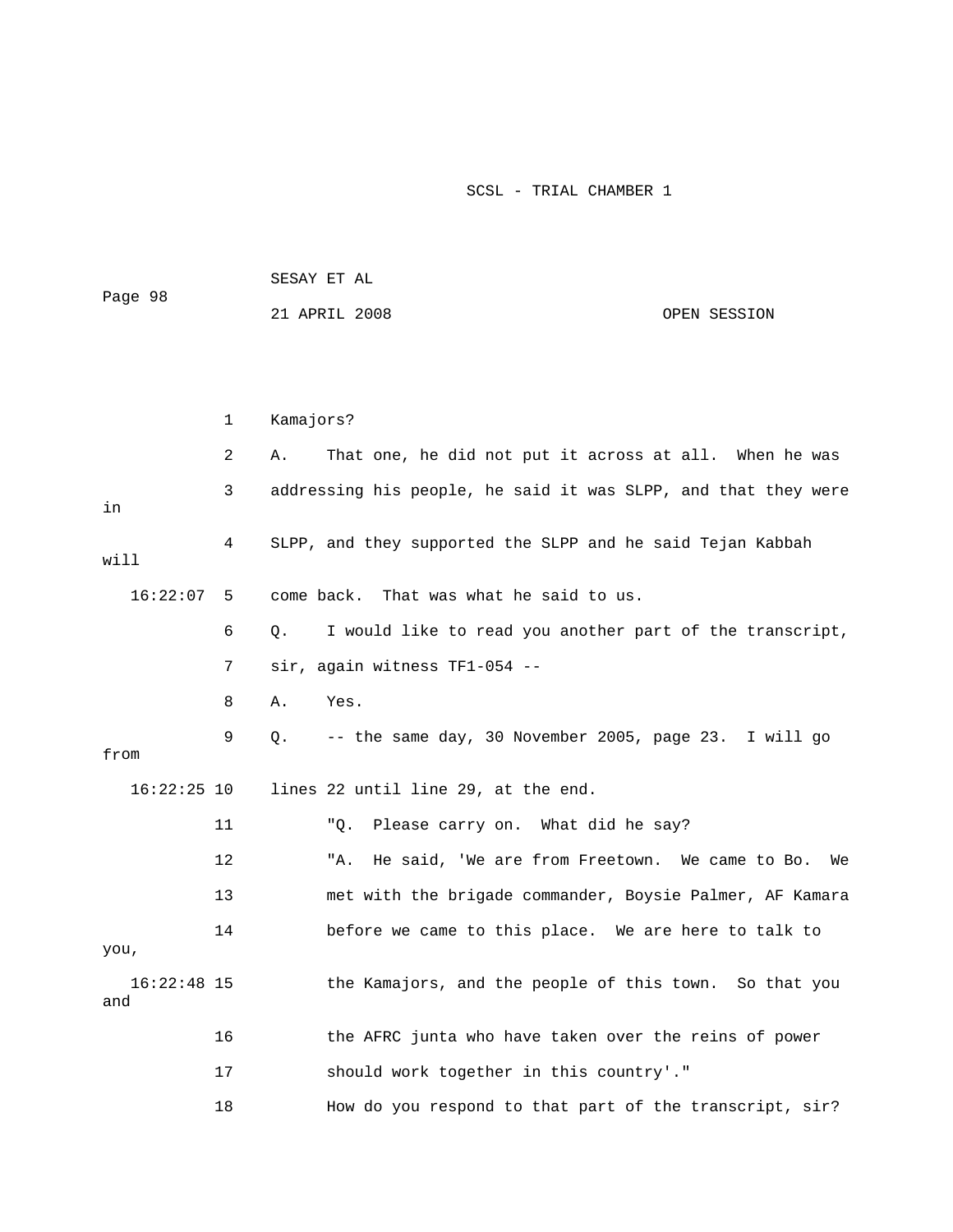|   |               | 19 |    | A. Well, Dr Tommy, he never mentioned that to us. And, in     |
|---|---------------|----|----|---------------------------------------------------------------|
|   | 16:23:13 20   |    |    | fact, I was the only Kamajor who was present in that meeting. |
|   |               | 21 |    | They had a special committee that was set up to cater for the |
|   |               | 22 |    | needs of the fighters, what they wanted.                      |
|   |               | 23 | О. | Now, I want to go briefly to the attack on the day that       |
|   |               | 24 |    | Chief Demby died; all right?                                  |
|   | $16:23:35$ 25 |    | Α. | Yes, sir.                                                     |
|   |               | 26 | О. | Now, it would be correct to say that during that attack       |
| a |               |    |    |                                                               |
|   |               | 27 |    | lot of civilians were killed; isn't that true?                |
|   |               | 28 | Α. | It is true.                                                   |
|   |               | 29 | Q. | It is true; correct?                                          |
|   |               |    |    |                                                               |

 SESAY ET AL Page 99

21 APRIL 2008

OPEN SESSION

 1 A. It is true. I said it. 2 Q. Now, Mr Witness -- 4 Q. -- prior -- if I may have just a moment, please, 16:24:17 5 Your Honour? 7 WITNESS: Okay. 8 MR HARDAWAY: Thank you. 3 A. Yes. 6 PRESIDING JUDGE: Please, you may.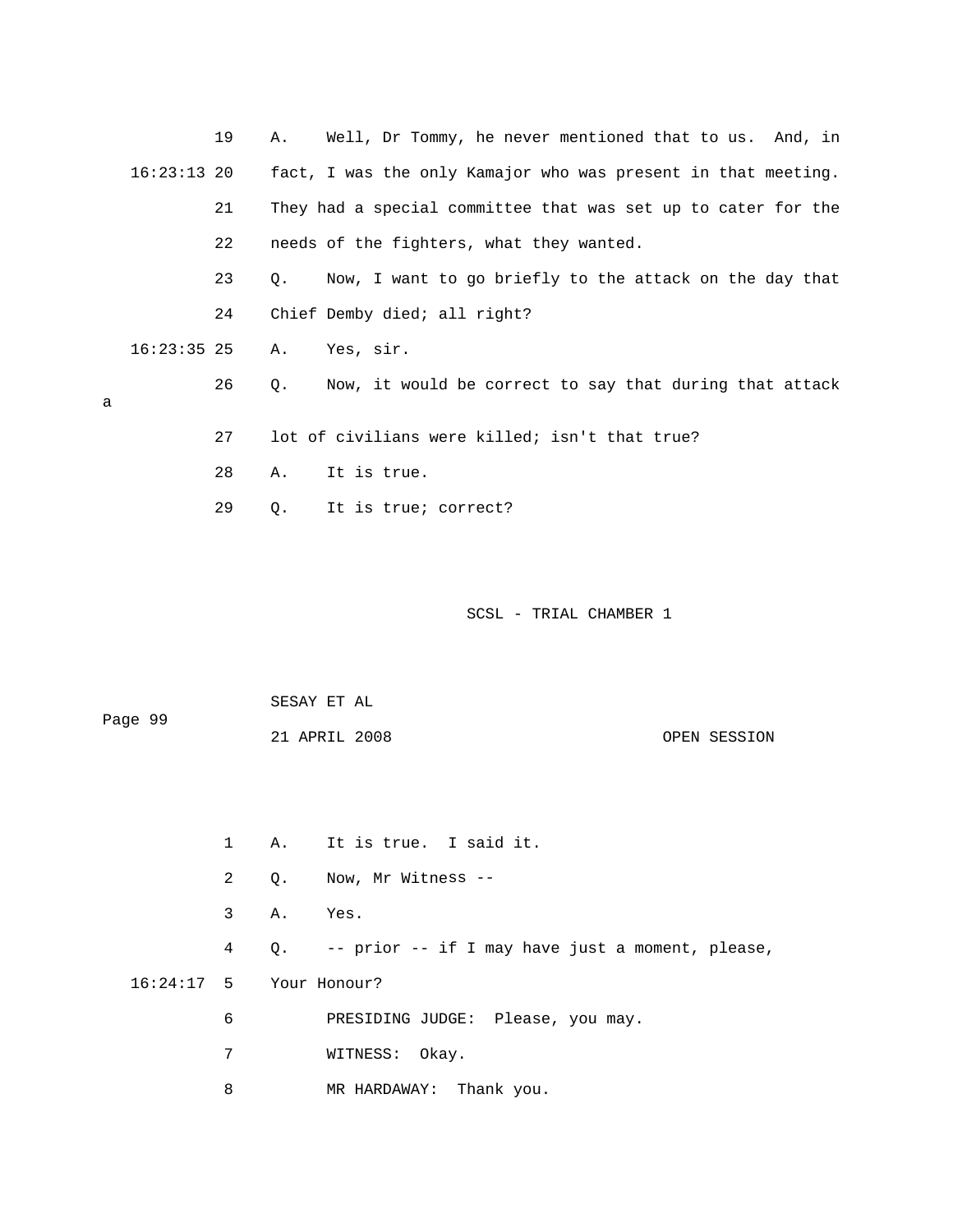| you           | 9  | I now want to move to the part of your evidence where<br>Q.   |
|---------------|----|---------------------------------------------------------------|
| $16:24:34$ 10 |    | met, you said, your five brothers who defected from the RUF?  |
|               | 11 | PRESIDING JUDGE: Mr Witness, about how many -- you said       |
|               | 12 | many civilians were killed, can you estimate the number of    |
|               | 13 | civilians who may have been killed during that attack?        |
|               | 14 | THE WITNESS: Let me show the number?                          |
| $16:25:02$ 15 |    | Not with any exactitude. Can you<br>PRESIDING JUDGE:          |
| who           | 16 | estimate the number of civilians who may have been killed, or |
|               | 17 | were killed?                                                  |
| be            | 18 | THE WITNESS: I never counted that day, so I would not         |
|               | 19 | in a position to give any number, because I am under oath.    |
| $16:25:18$ 20 |    | PRESIDING JUDGE: Okay. All right. That's okay.                |
|               | 21 | MR HARDAWAY:                                                  |
| sir,          | 22 | I want to take you back to the part of your evidence,<br>Q.   |
|               |    |                                                               |
| the           | 23 | where you said you met your five brothers who defected from   |
|               | 24 | RUF; all right?                                               |
| $16:25:34$ 25 |    | Α.<br>Yes.                                                    |
| said          | 26 | Now, what are the names of these five brothers who you<br>Q.  |
|               | 27 | defected from the RUF?                                        |
|               | 28 | One was Umaru, Joseph, Munda.<br>Α.                           |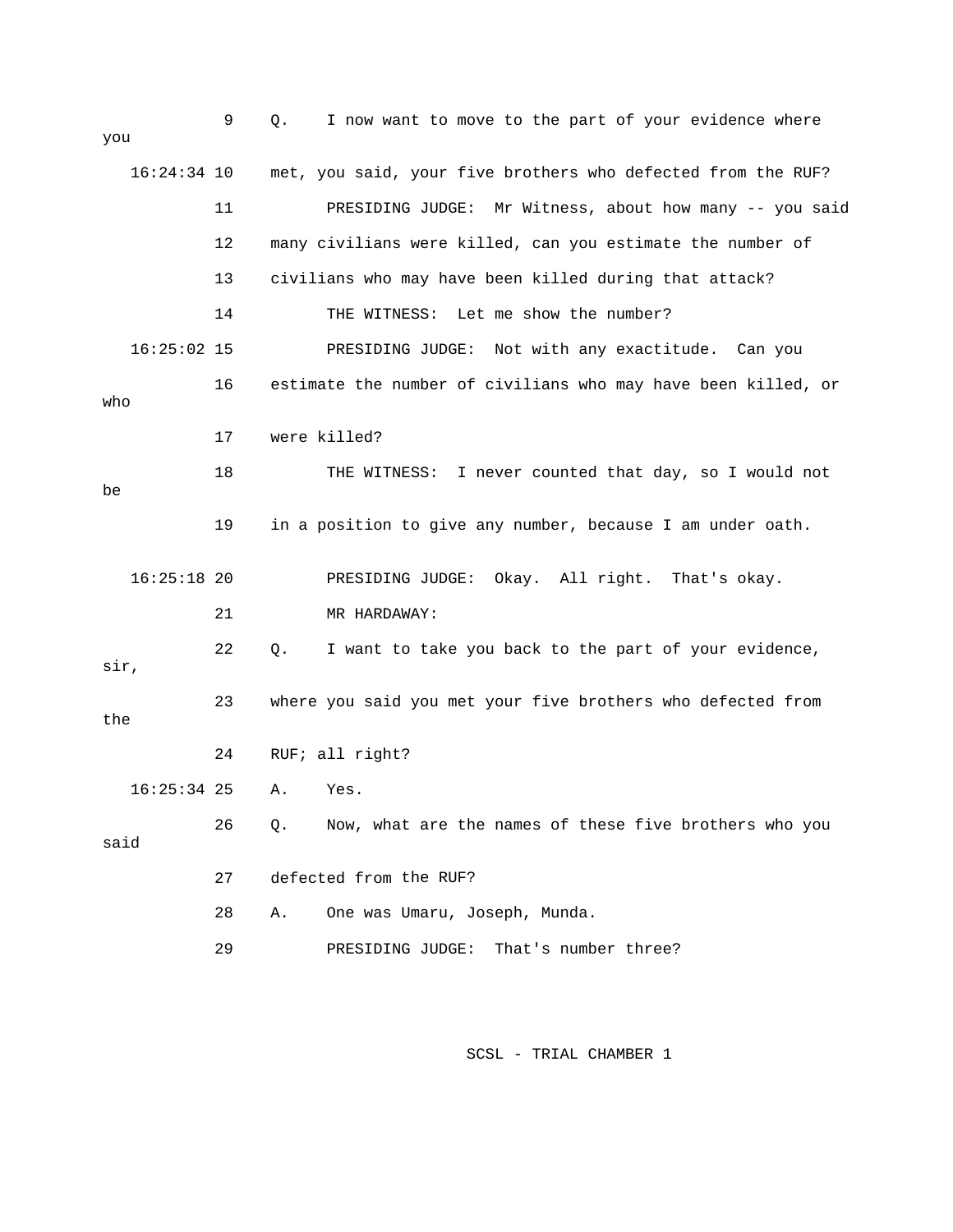| Page 100             |    |    | 21 APRIL 2008                                                 | OPEN SESSION |
|----------------------|----|----|---------------------------------------------------------------|--------------|
|                      |    |    |                                                               |              |
|                      | 1  |    | THE WITNESS: Yes, Munda, Kinni and Senasi.                    |              |
|                      | 2  |    | MR HARDAWAY:                                                  |              |
|                      | 3  | Q. | Do you know where these five people are now, sir?             |              |
| to                   | 4  | Α. | They are alive. They were at Baoma Chiefdom up to now,        |              |
| $16:26:37$ 5         |    |    | the present time.                                             |              |
|                      | 6  | Q. | And it is your evidence, sir, that they told you that         |              |
| their                | 7  |    | Morris Kallon allowed them to leave after they surrendered    |              |
|                      | 8  |    | weapons and returned to xxxx; is that correct?                |              |
|                      | 9  | Α. | Yes, that was what they said.                                 |              |
| $16:27:09$ 10<br>any |    | Q. | I put it to you, sir, that Morris Kallon never allowed        |              |
|                      | 11 |    | of his men to surrender and return to xxxx or any other enemy |              |
|                      | 12 |    | forces; how do you respond to that?                           |              |
| said                 | 13 | Α. | But it happened. We received five of them. Umaru, he          |              |
| He,                  | 14 |    | he was a sergeant. He was controlling the artillery group.    |              |
| $16:27:40$ 15        |    |    | they were all there. There were five. A sergeant, sir, yes,   |              |
|                      | 16 |    | according to him.                                             |              |
|                      | 17 | Q. | Now, during this time the Kamajors were still actively        |              |
|                      | 18 |    | fighting; is that correct?                                    |              |
|                      | 19 | Α. | Well, from the time of the intervention, when ECOMOG          |              |
| 16:28:1020<br>area   |    |    | entered to demand and control was there with ECOMOG, so the   |              |
|                      | 21 |    | of activity, no.                                              |              |

SESAY ET AL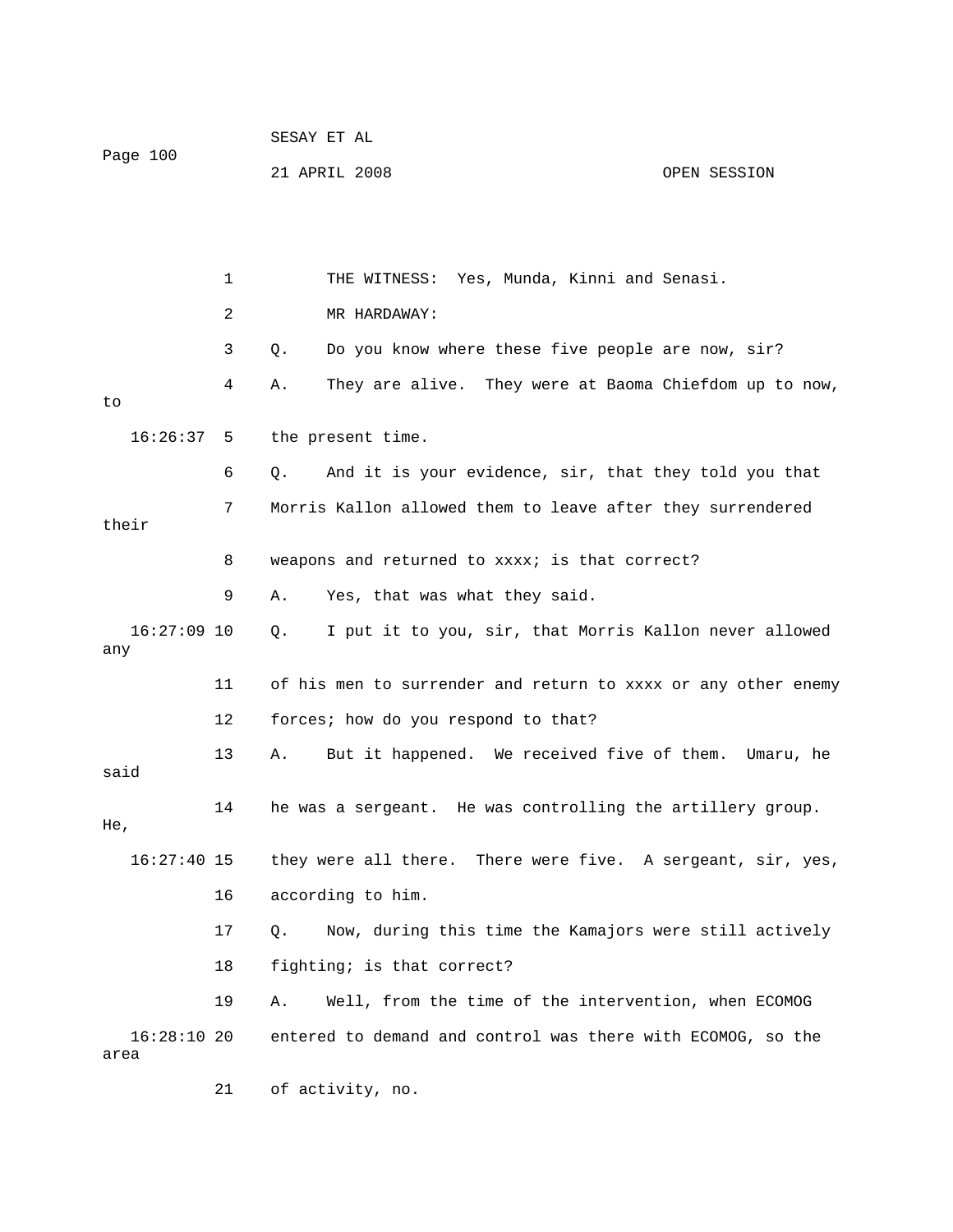|                       | 22 |    | MR HARDAWAY: Now, if I have a moment, Your Honour $--$     |
|-----------------------|----|----|------------------------------------------------------------|
|                       | 23 |    | PRESIDING JUDGE: Please do, Mr Hardaway.                   |
|                       | 24 |    | MR HARDAWAY: Thank you, Your Honours.                      |
| $16:29:23$ 25<br>were |    |    | Q. Just a few more questions, Mr Witness. Now, when you    |
| that                  | 26 |    | talking about identifying Morris Kallon, you had mentioned |
|                       | 27 |    | he was not plumpy at that time; do you remember that?      |
|                       | 28 | Α. | Yes.                                                       |
| not                   | 29 | Q. | Why would you say something like that, sir, that he was    |

SESAY ET AL

Page 101

21 APRIL 2008 OPEN SESSION

 2 A. To be exact in the Court, and to have the Court 3 the facts, so that I can gain from here, I'm saying what I saw 4 exactly and to present to the Court, and if at all he was short, 16:30:17 5 dark, slim, whatever, I have to see the Court benefit exactly 6 from me. 7 Q. Mr Witness, you said not plumpy at that time before you 8 identified Mr Kallon. What I want to know is why you would  $\operatorname*{say}% \operatorname*{supp}\left( X_{0},\mathcal{N}\right) =\operatorname*{supp}\left( X_{0},\mathcal{N}\right)$  9 something like that? 1 plumpy at that time? establish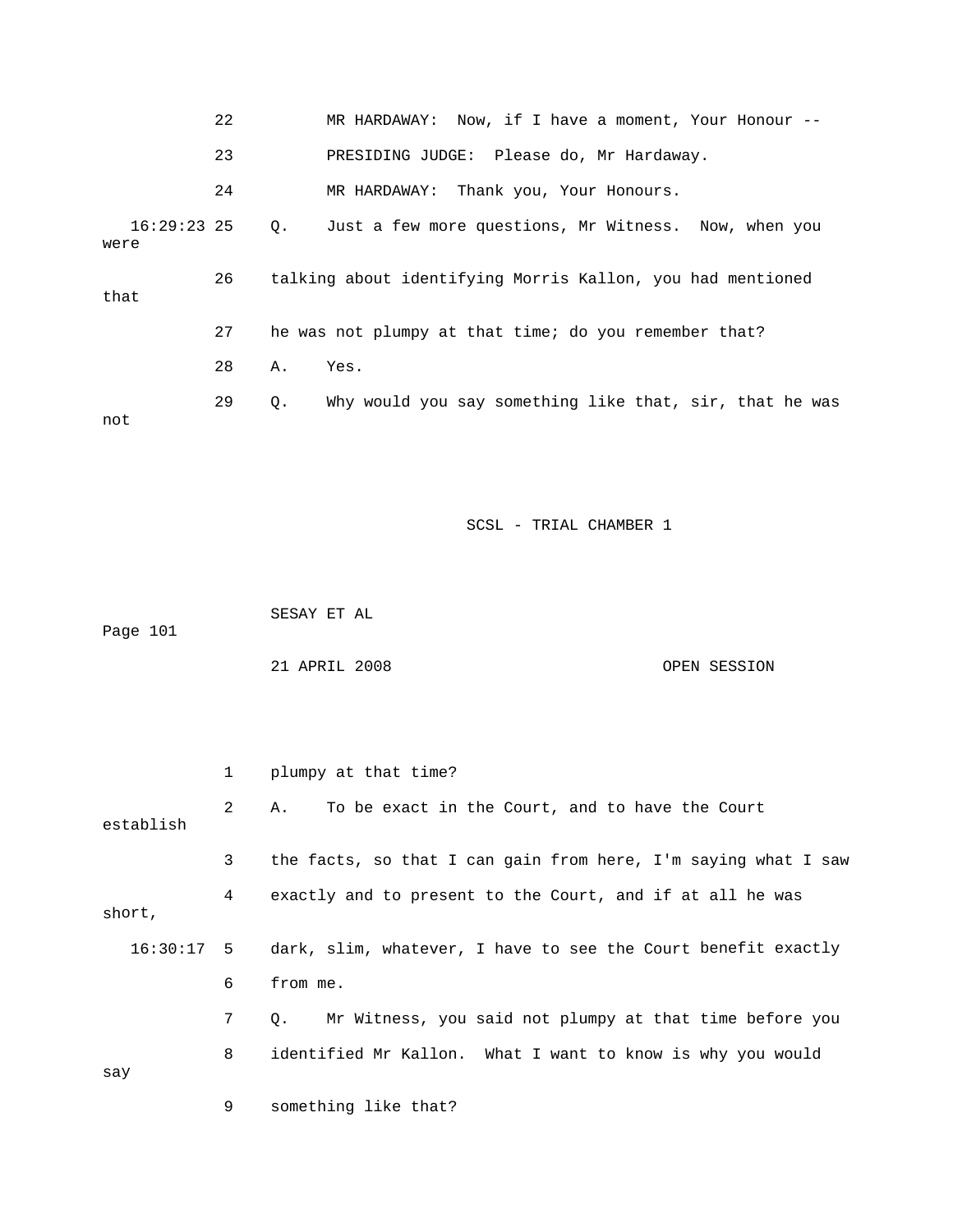| $16:30:37$ 10<br>saw I |    | Well, the lawyer asked me whether the Morris Kallon I<br>Α.    |
|------------------------|----|----------------------------------------------------------------|
|                        | 11 | would be able to tell the Court something about him that I can |
| some                   | 12 | recall that I -- there I see him. In that vein, I remember     |
| that                   | 13 | aspects of him I will be able to introduce to the Court so     |
|                        | 14 | when this Court sees him --                                    |
| $16:31:06$ 15<br>Going |    | All right, Mr Witness. One -- I'm almost finished.<br>Q.       |
|                        | 16 | back to the meeting with the delegation. You had stated that   |
|                        | 17 | after they met Chief Demby they went to a school room; is that |
|                        | 18 | correct?                                                       |
|                        | 19 | The Roman Catholic school -- boys'<br>PRESIDING JUDGE:         |
| $16:31:27$ 20          |    | school.                                                        |
|                        | 21 | THE WITNESS: Yes, yes, in the classroom.                       |
|                        | 22 | MR HARDAWAY:                                                   |
| within                 | 23 | And other people were there and another delegation<br>Ο.       |
|                        | 24 | the township; correct?                                         |
| $16:31:34$ 25          |    | Α.<br>Yes.                                                     |
|                        | 26 | Okay. I want to read another piece of testimony for you<br>Q.  |
|                        | 27 | and get your comment on it, okay. Again, Your Honour, this is  |
| 21.                    | 28 | from TF1-054, again it's 30, three zero, November 2005, page   |
|                        | 29 | I'll be reading from lines 23 to 26.                           |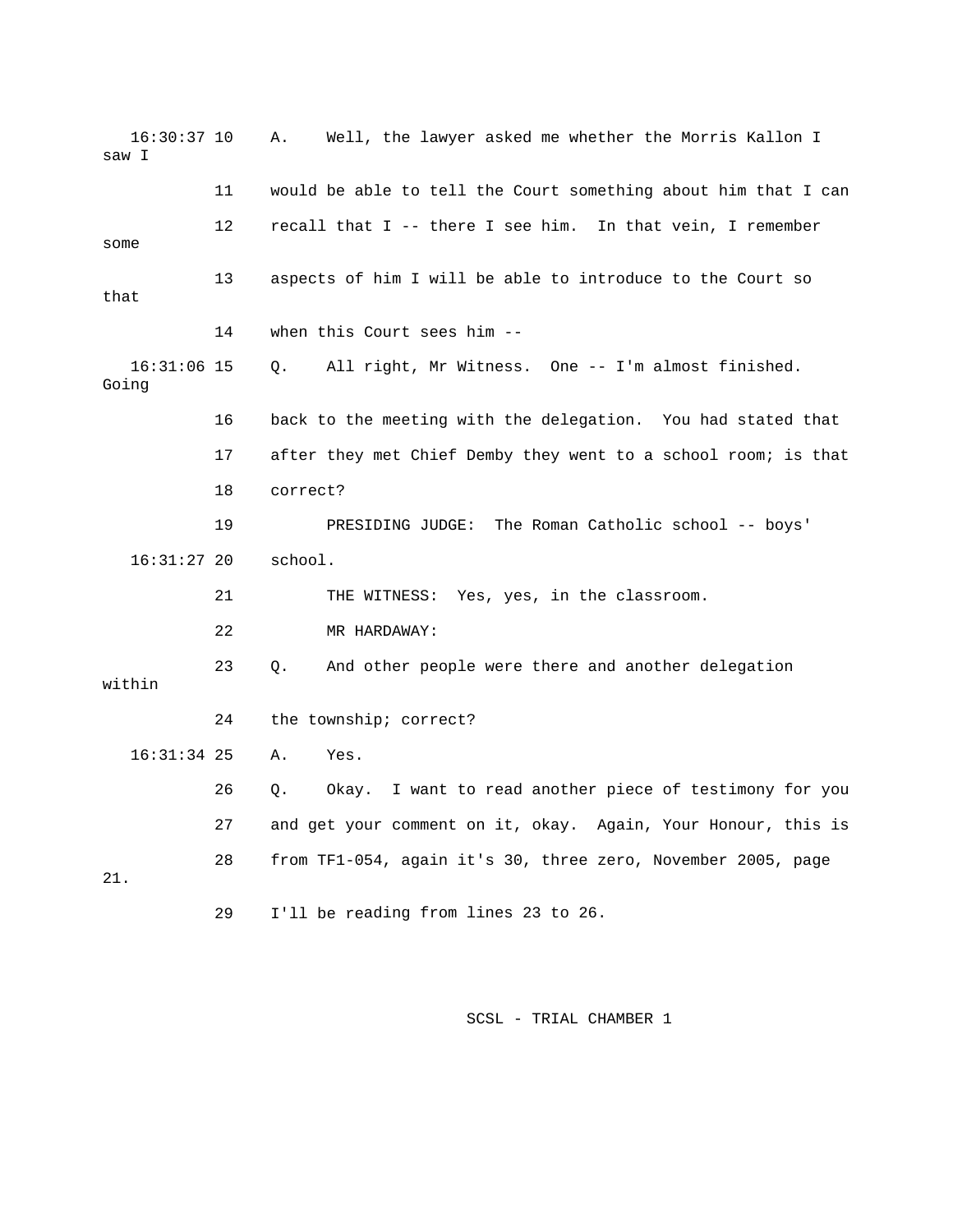|          | SESAY ET AL   |              |
|----------|---------------|--------------|
| Page 102 |               |              |
|          | 21 APRIL 2008 | OPEN SESSION |

 1 "Q. So what happened next, Mr Witness? 2 A. We left the room and I took these people to the 3 chiefdom people and I led them to the school room with 4 other people and a delegation of people within the 16:32:18 5 township." 6 That is accurate as to what you described as well, isn't 7 it? 9 MR HARDAWAY: Thank you, Mr Witness. I have no further 16:32:38 10 questions of this witness, Your Honour. Mr Witness, I thank you 11 for your time. This concludes my cross-examination. 12 PRESIDING JUDGE: Mr Ogeto, any re-examination? 13 MR OGETO: My Lords, a fairly unusual question. I want 14 ask if my colleague can repeat the last question that he 16:33:19 15 I didn't really get it. It may determine whether I will PRESIDING JUDGE: The question to me was an ordinary 18 comment. It wasn't even a question. 21 their leaving the chief's house to the classroom was exactly 22 he has said. That's a comment. Is that not what you said? 8 A. Yes, that is what I said. to asked. 16 re-examine on one issue, with your permission. 17 19 MR OGETO: I didn't -- 16:33:32 20 PRESIDING JUDGE: That was -- that what TF1-054 said about what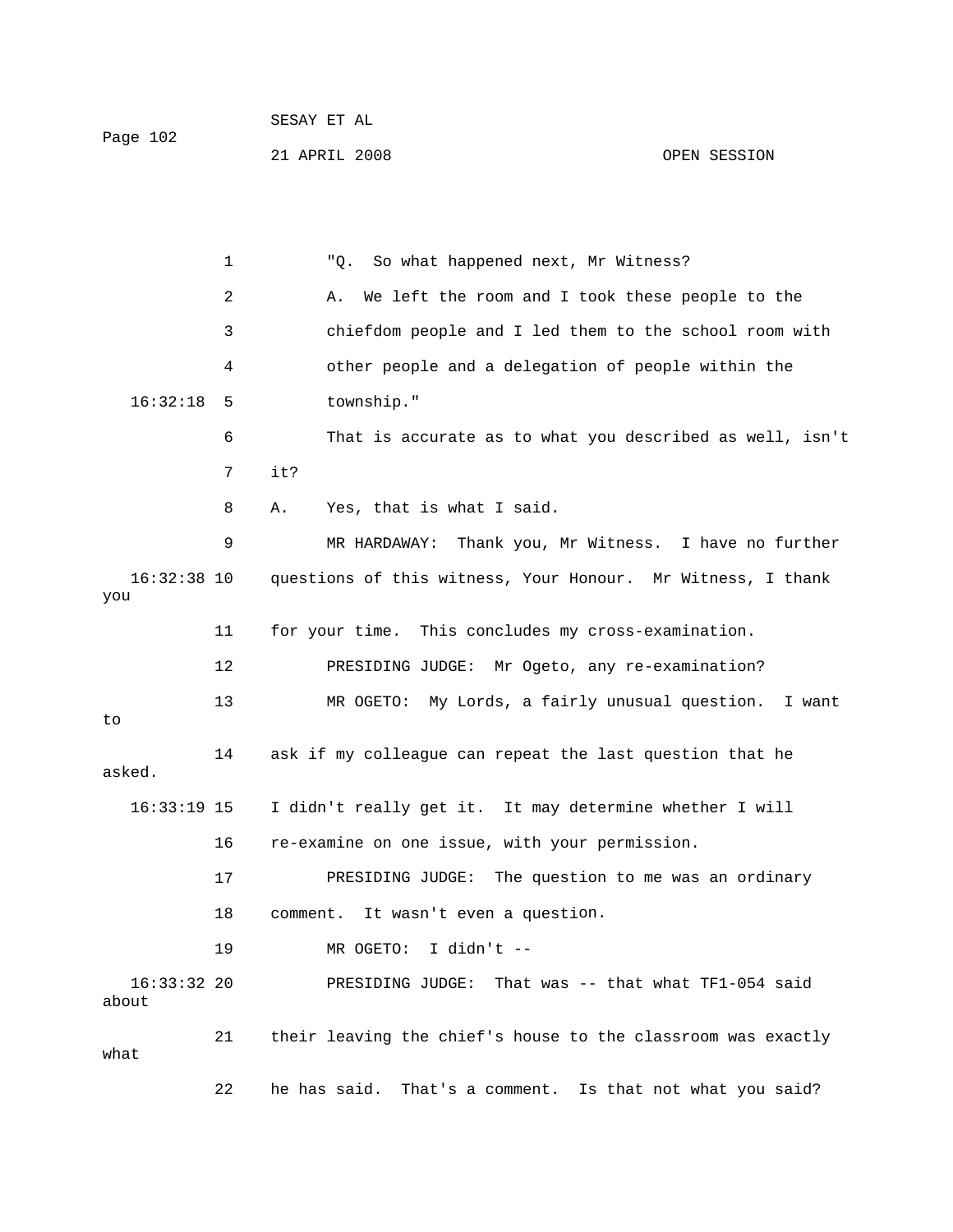23 MR HARDAWAY: That is correct, Your Honour. And the 24 witness agreed with me. PRESIDING JUDGE: It was a comment. I mean, I didn't even 27 MR OGETO: Just one question, My Lords, in re-28 RE-EXAMINED BY MR OGETO: SCSL - TRIAL CHAMBER 1 21 APRIL 2008 OPEN SESSION 1 Q. Who led these guests to the classroom where the meeting 3 A. I led the group. 4 Q. Thank you, My Lords. 16:34:41 5 PRESIDING JUDGE: Yes, Mr Witness, thank you very much for  $16:33:48$  25 26 take it as a question, you know. examination. 29 MR OGETO: SESAY ET AL Page 103 was 2 held?

you

 7 for coming to assist the Tribunal with some clarifications on 8 issues that are involved in this trial. We wish you a safe 9 journey back and good luck in all your undertakings. So you 16:35:13 10 may -- you are now free to leave. We wish you a safe journey

6 coming. We've come to the end of your testimony. We thank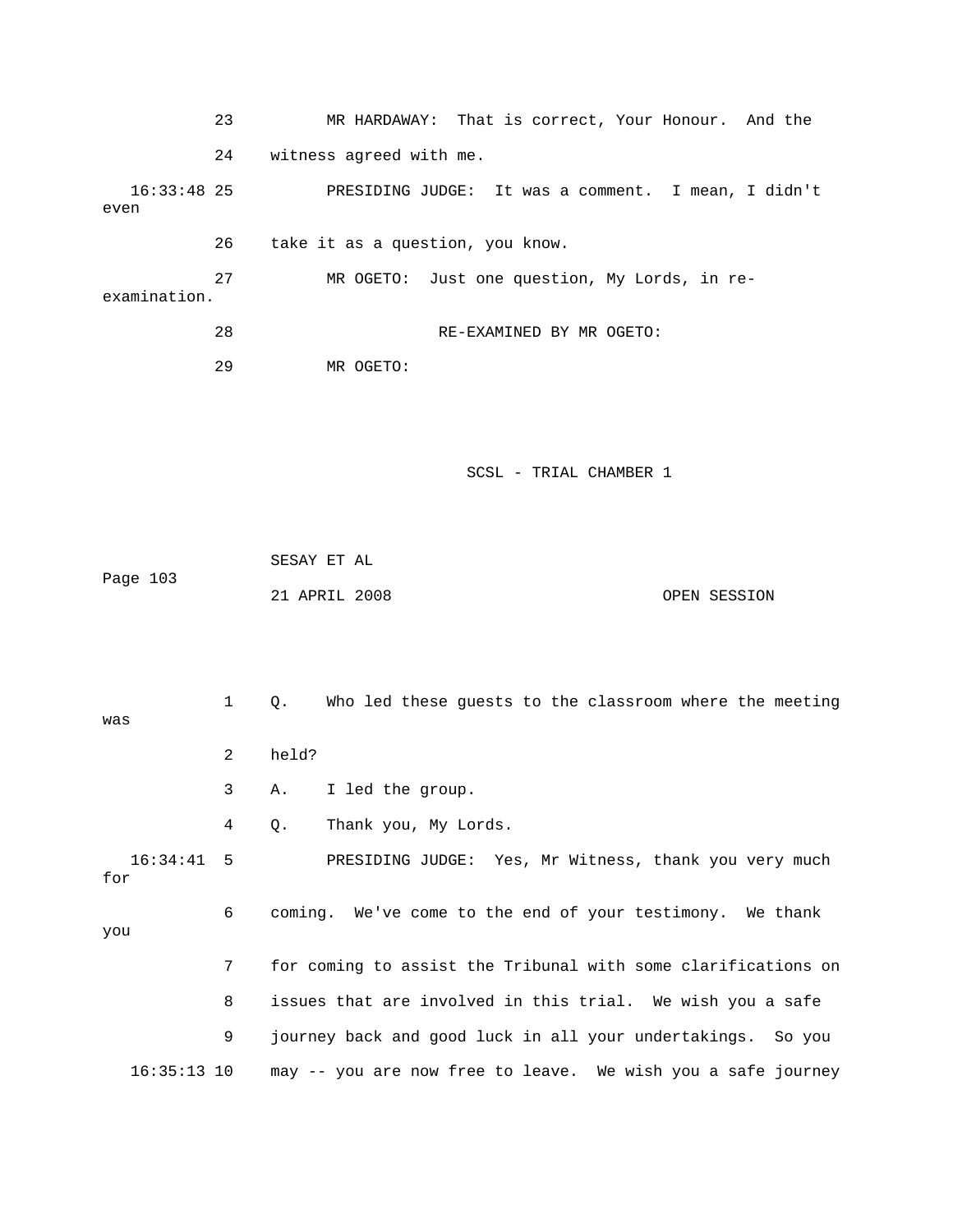11 back to your place of abode. Yes, I hope there's another witness 12 in the waiting. 13 MR TAKU: Yes, Your Honours. s just saying I hope. I hope. I 14 PRESIDING JUDGE: I wa because staying 19 there. You know should get ready at least one to step in in 16:35:56 20 event of any eventuality. So we are happy that you were able 21 read our minds and to bring in a second witness. The Tribunal 22 would not have been very very happy with that. Yes, I think the 24 early break at 4.27 as I see it, so as to allow Court Management to -- or rather the witness unit to bring in the next witness in a 27 couple of minutes. 29 [RUF21APR08D-BP] 16:35:33 15 hope they have a witness because our rule is that, you know, you 16 should always have one witness and one or two in waiting 17 you never know what happens. One witness and one or two in 18 waiting because they can be in the witness house and be the to 23 witness can be led out of Court, please, and we would take an 16:36: 26 before we proceed. The Chamber will rise and we will resume 28 [Break taken at 4.28 p.m.]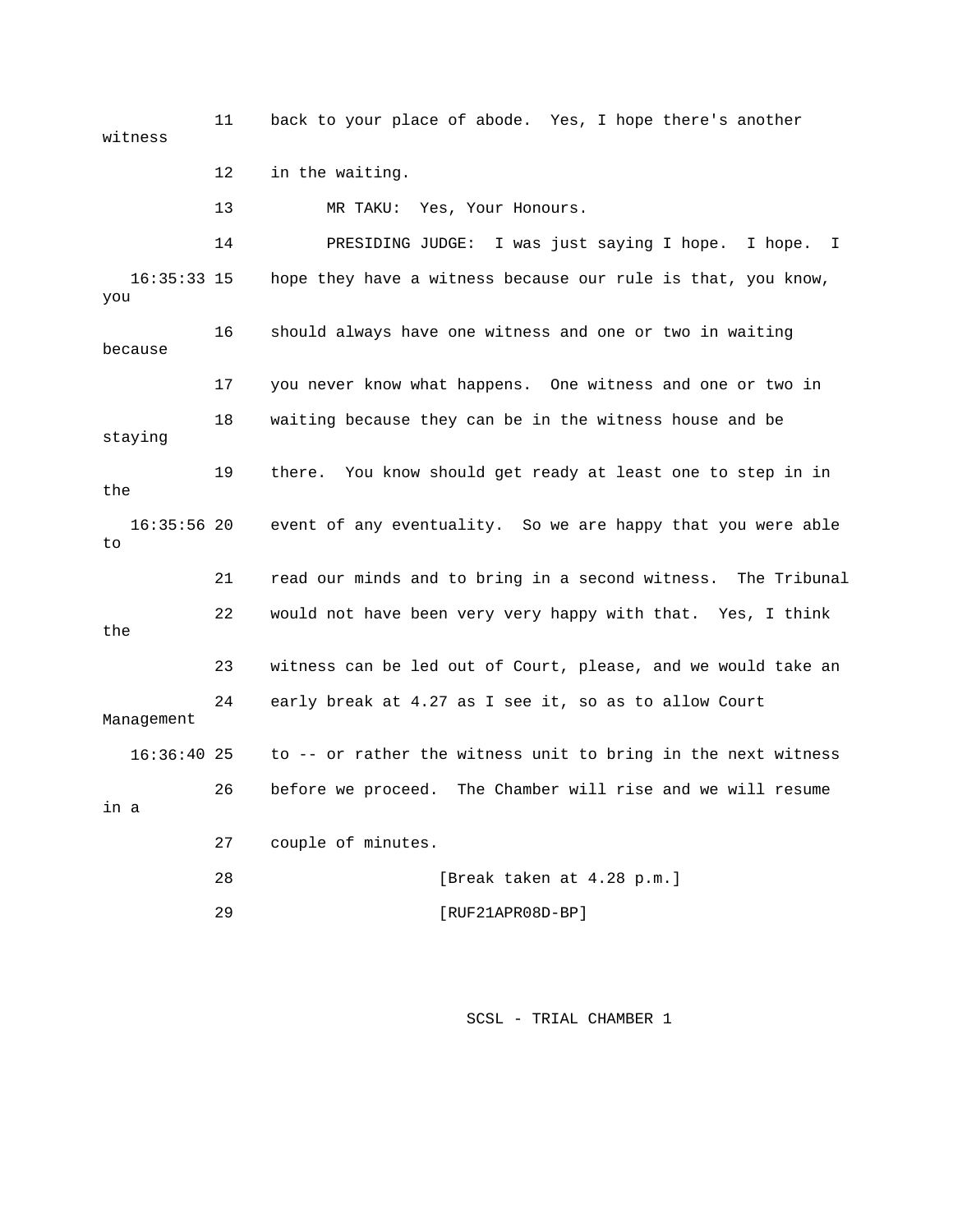[Upon resuming at 5.01 p.m.] e session. This 2 PRESIDING JUDGE: Yes, we're resuming th 3 will be the third Defence witness for the second accused. What's 4 his pseudonym again? 17:13:10 5 MR TAKU: Your Honours, DMK-161. 6 PRESIDING JUDGE: And he will be testifying in what 7 language? e. 9 PRESIDING JUDGE: Yes, can you swear him in, pleas 17:13:44 10 WITNESS: DMK-161 [Sworn] 11 PRESIDING JUDGE: Your legal assistant is also a 14 Your Honours. Your Honours, I will be leading this witness 17:14:40 15 we will be applying for a very short closed session, in order 16 ask a few questions of this witness that may, if asked in open 17 session, could reveal his identity. He is a protected witness. 18 The conditions under which we ask for protective measures in 19 regards, Your Honour, haven't changed considering the positions 17:15:19 20 he held in the RUF. So we're craving Your Honours -- seeking  $1$  [U 8 MR TAKU: Krio, Your Honour. 12 technician; audio business. 13 MR TAKU: Your Honour, she understands this better than me, and to his

21 APRIL 2008 OPEN SESSION

21 leave to go very briefly into closed session so we deal with

that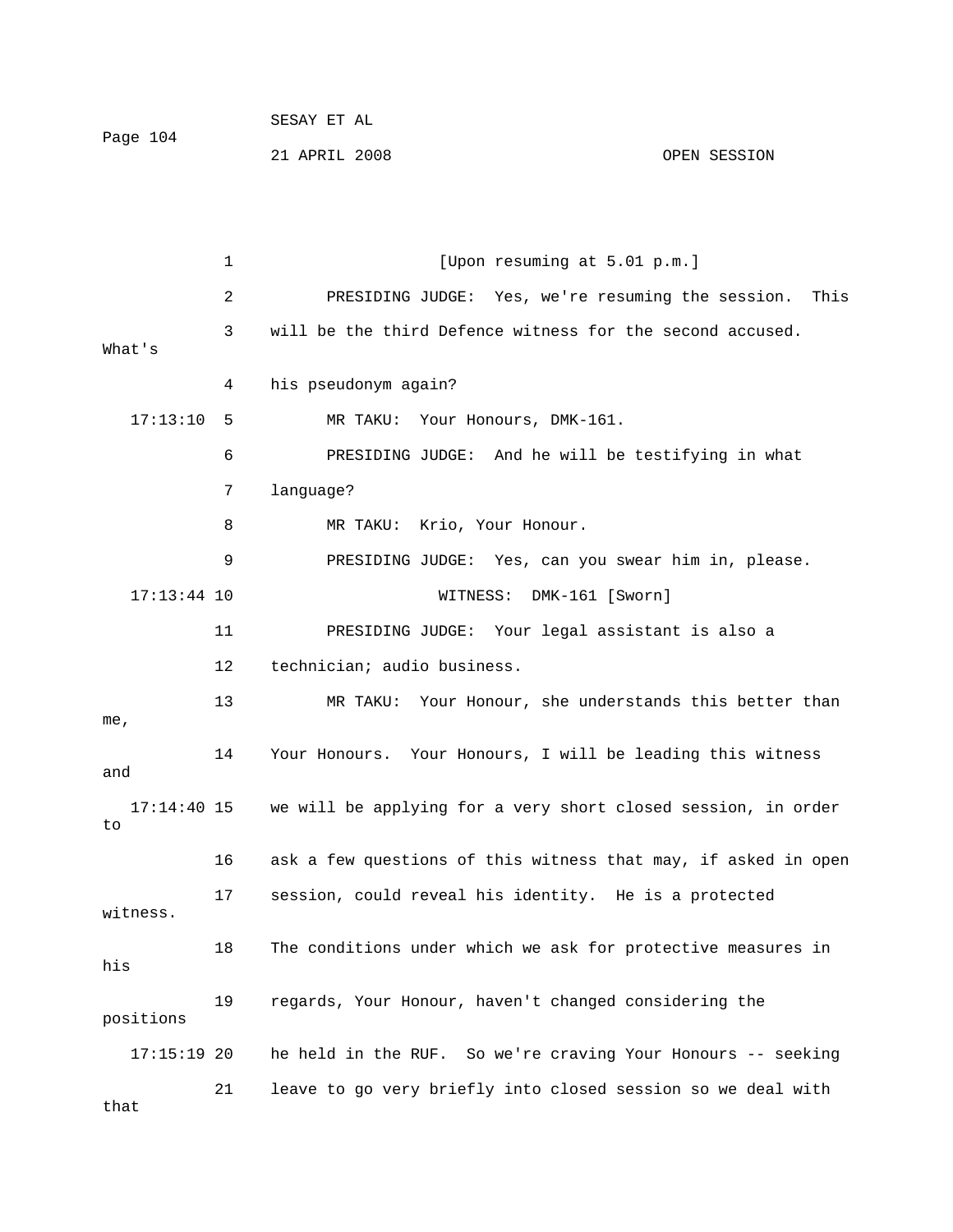22 issue, then we can resume in open session.

| session       | 23 | PRESIDING JUDGE: Yes. May we move into the closed            |
|---------------|----|--------------------------------------------------------------|
| is            | 24 | for Mr Taku to make his application, please. I hope that it  |
| $17:15:52$ 25 |    | really very necessary that we go into a closed session.      |
|               | 26 | MR TAKU: Your Honours will -- Your Honours, it will be       |
| with          | 27 | very, very brief, if my application is granted, just to deal |
|               | 28 | issues of his identification only.                           |
|               | 29 | PRESIDING JUDGE: That's okay. Let's move to the closed       |

SCSL - TRIAL CHAMBER 1

|          | SESAY ET AL   |  |              |
|----------|---------------|--|--------------|
| Page 105 |               |  |              |
|          | 21 APRIL 2008 |  | OPEN SESSION |

 2 technology to be put in place. 3 [At this point in the proceedings, a portion of the 17:16:44 5 separate cover, as the proceeding was heard in a closed session] 7 8 9 10 1 session. You may sit down whilst we are waiting for the 4 transcript, pages 106 to 116 was extracted and sealed under 6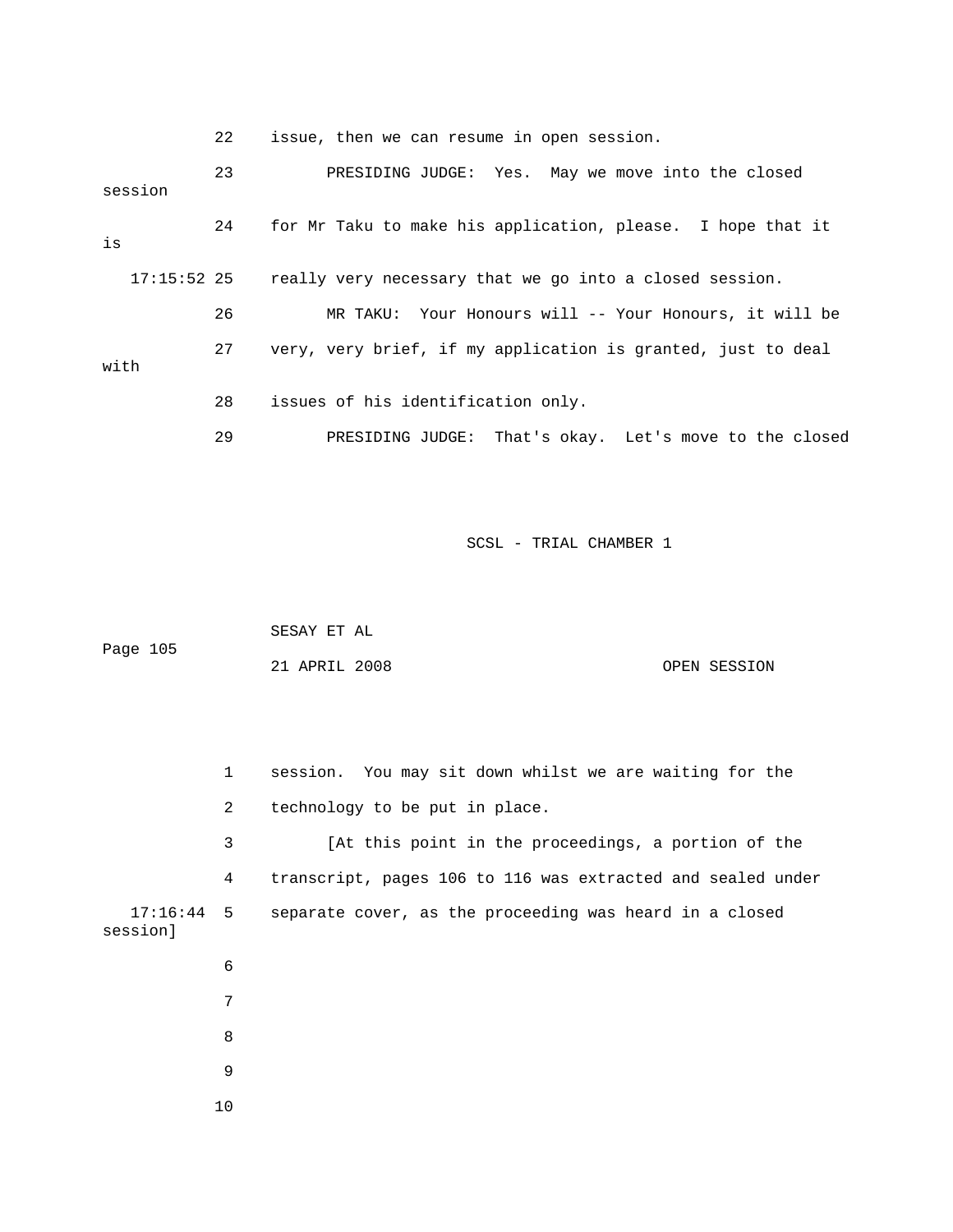- 
- 
- 
- 
- 
- 
- 
- 
- 
- 
- 
- 
- 
- 
- 
- 
- 
- 
- 
- 
- 
- 

| Page 117 | SESAY ET AL   |              |
|----------|---------------|--------------|
|          | 21 APRIL 2008 | OPEN SESSION |

1 [Open session]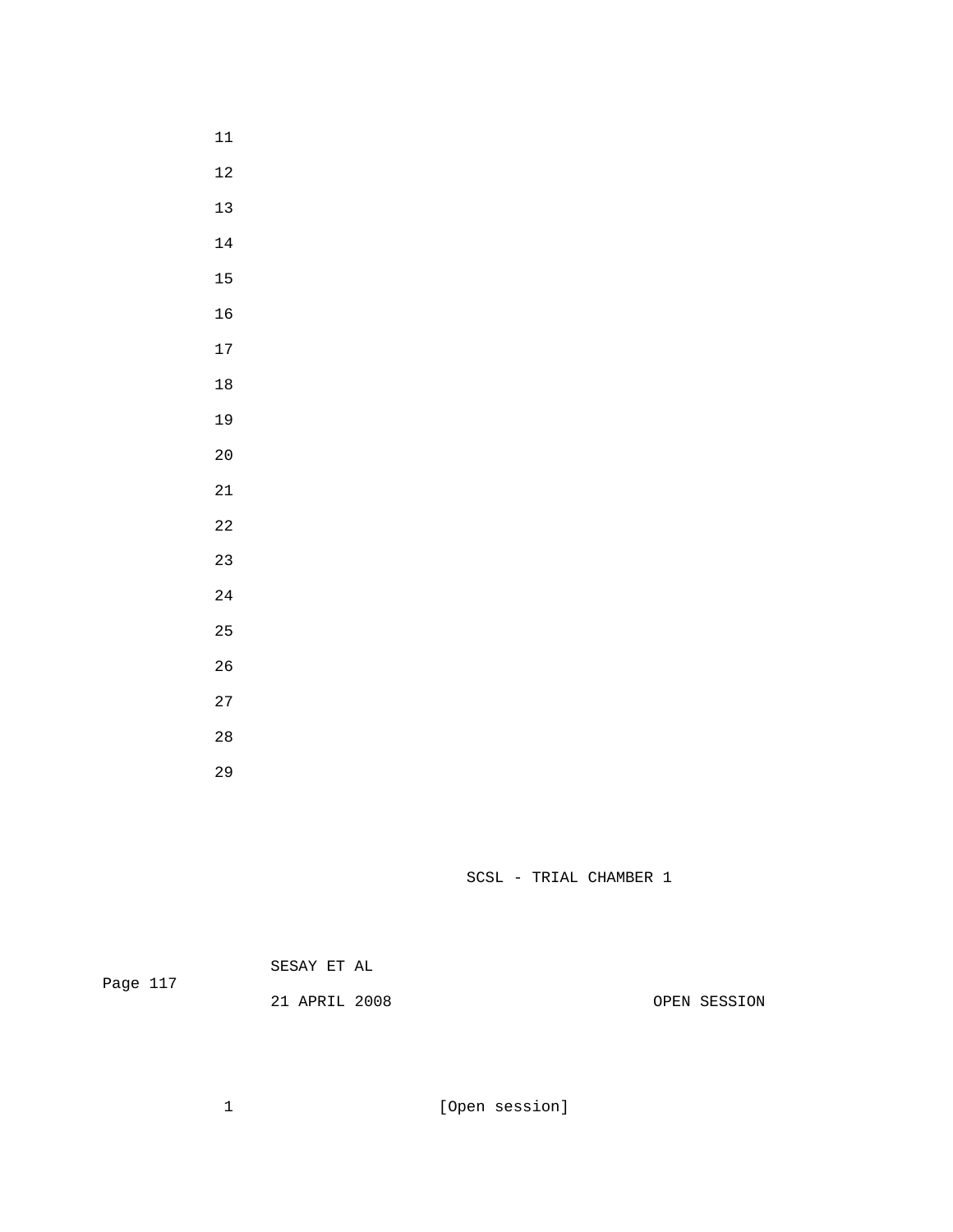|                       | 2  | MS KAMUZORA: My Lords, Court is safe for open session.          |
|-----------------------|----|-----------------------------------------------------------------|
| proceed,              | 3  | PRESIDING JUDGE:<br>Thank you yes, Mr Taku, you may             |
|                       |    |                                                                 |
|                       | 4  | thanks.                                                         |
| 17:41:46              | 5  | MR TAKU:                                                        |
|                       | 6  | Witness, do you know Morris Kallon?<br>Q.                       |
|                       | 7  | Yes, sir, My Lord.<br>Α.                                        |
|                       | 8  | When did you know Morris Kallon?<br>Q.                          |
|                       | 9  | Α.<br>In 1991.                                                  |
| $17:42:17$ 10         |    | Where?<br>Q.                                                    |
|                       | 11 | Α.<br>Foya.                                                     |
|                       | 12 | Foya is in which country?<br>Q.                                 |
|                       | 13 | Liberia.<br>Α.                                                  |
|                       | 14 | How did you know Morris Kallon in Foya? What are the<br>Q.      |
| $17:42:39$ 15         |    | circumstances under which you knew him?                         |
| Foya.                 | 16 | Α.<br>I was held in saloon and I was taken as prisoner to       |
|                       | 17 | I was there. Kallon came from Banga. He was trying to go to     |
| and                   | 18 | Koidu. On the highway that morning, I saw him speaking Mende    |
| was a                 | 19 | I came to him and he asked me, "Who are you?" I told him I      |
| $17:43:17$ 20<br>and  |    | Sierra Leonean. I told him rebels caught me from my village     |
| We                    | 21 | they brought me to this town Foya and we are straining here.    |
| am                    | 22 | are being harassed here. When you spoke Mende and I heard, I    |
|                       | 23 | here to see, sir. And he said he would help me. That was the    |
|                       | 24 | first day I knew about this one. The ideology of the RUF.<br>He |
| $17:43:55$ 25<br>that |    | said we can win this war. He said all that was happening in     |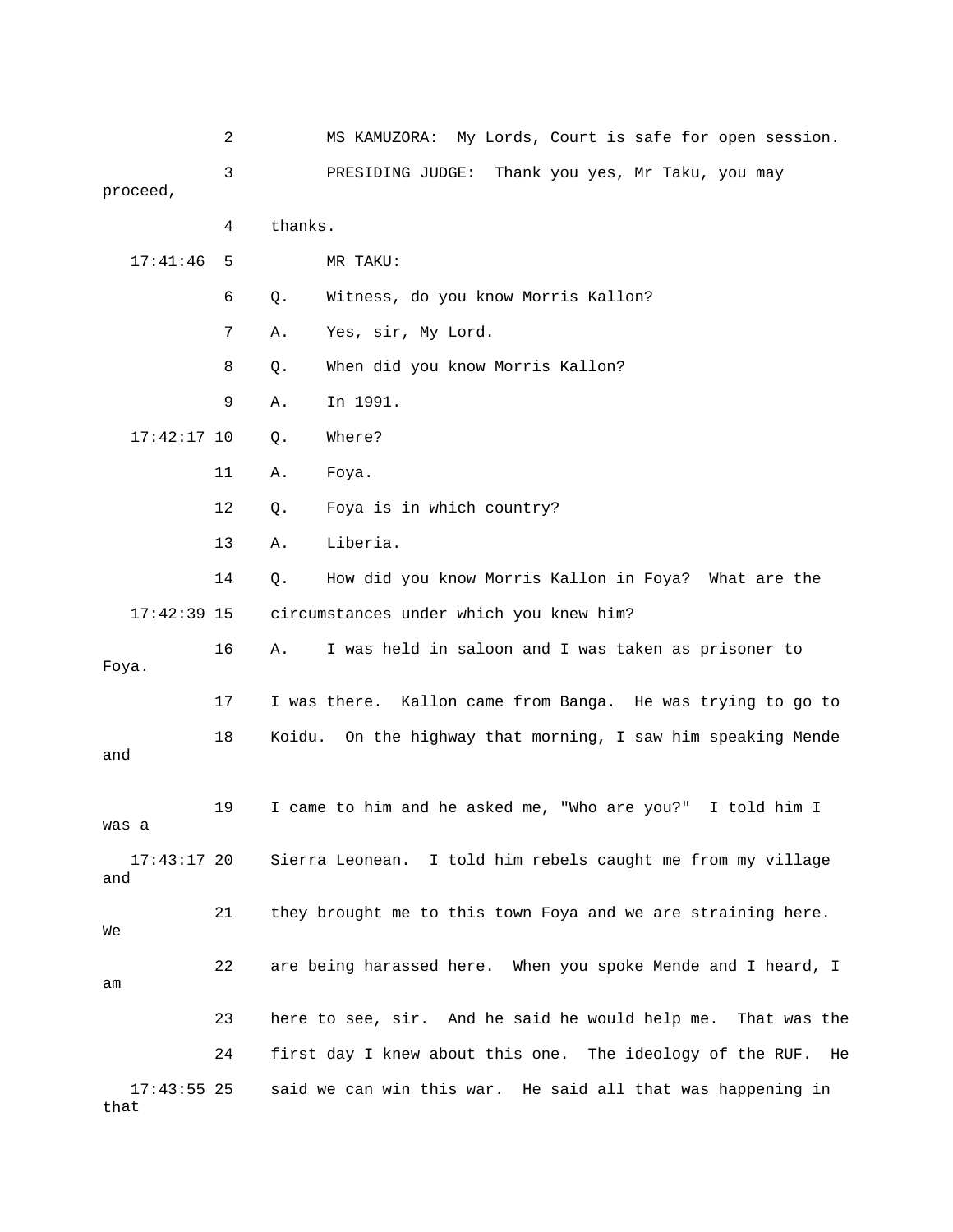26 country which was in Liberia, he say that was not the reason why 27 this war was. 28 Q. Before you proceed, where was Mr Kallon coming from when

29 you met him?

|          | SESAY ET AL   |              |
|----------|---------------|--------------|
| Page 118 |               |              |
|          | 21 APRIL 2008 | OPEN SESSION |

| going         | $\mathbf{1}$ | He was coming from Banga. He went to Foya. He was<br>Α.               |
|---------------|--------------|-----------------------------------------------------------------------|
| going         | 2            | to Koidu. He met me at Foya. He came from Banga. He was               |
|               | 3            | to Koidu and he met me at Foya.                                       |
|               | 4            | And Koidu is in which country, sir?<br>$\circ$ .                      |
| 17:44:37<br>а | 5            | In Sierra Leone in the Kailahun District. We're sharing<br>Α.         |
|               | 6            | common boundary with Liberia.                                         |
| in            | 7            | Now, you said you told Mr Kallon that you were suffering<br>$\circ$ . |
|               | 8            | that location. When you heard him speaking Mende you moved to         |
|               | 9            | him as you was suffering. What did you mean by you were               |
| $17:44:59$ 10 |              | suffering? Who was responsible for your suffering?                    |
|               | 11           | Well, the men who took us there who were Liberians. We<br>Α.          |
|               | 12           | knew nobody there. They were taking us as manpower to carry           |
| suffering     | 13           | loads for them, their belongings. That was why I was                  |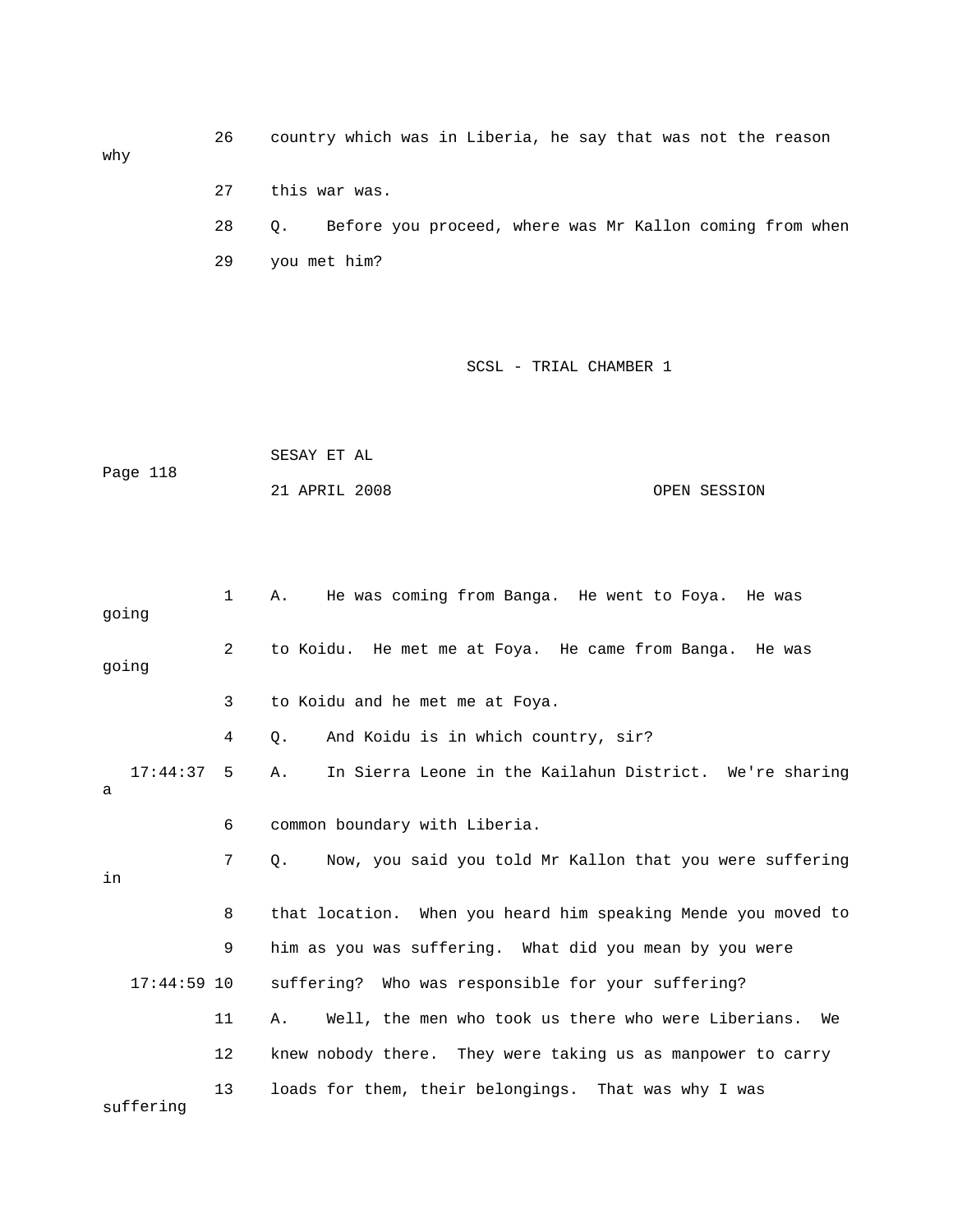14 at Foya.

| $17:45:24$ 15<br>these |    | Q. | When you told Mr Kallon that you were suffering, that          |
|------------------------|----|----|----------------------------------------------------------------|
| reaction?              | 16 |    | Liberians had inflicted suffering on you, what was his         |
|                        | 17 |    | What did he say? What did he do?                               |
|                        | 18 |    | PRESIDING JUDGE: He said he would help him.                    |
|                        | 19 |    | THE WITNESS: Well, he said sorry. This is not the move         |
| $17:45:47$ 20          |    |    | they are come with the war from this country, he say but by in |
| that                   | 21 |    | God's grace one day this will come to an end. He promised      |
|                        | 22 |    | he will assist me.                                             |
|                        | 23 |    | MR TAKU:                                                       |
|                        | 24 | Q. | And did he assist you?                                         |
| $17:46:13$ 25          |    | Α. | Yes. Yes, My Lord.                                             |
|                        | 26 | Q. | What did he do?                                                |
|                        | 27 | Α. | He placed me in their car from Foya to Koindu.                 |
|                        | 28 | Q. | On the way from Foya to Koindu did you discuss Mr Kallon       |
|                        | 29 | Α. | Yes, My Lord.                                                  |
|                        |    |    |                                                                |

SCSL - TRIAL CHAMBER 1

|          |  | SESAY ET AL |  |  |
|----------|--|-------------|--|--|
| Page 119 |  |             |  |  |

21 APRIL 2008

OPEN SESSION

ers]. 1 PRESIDING JUDGE: He put him [overlapping speak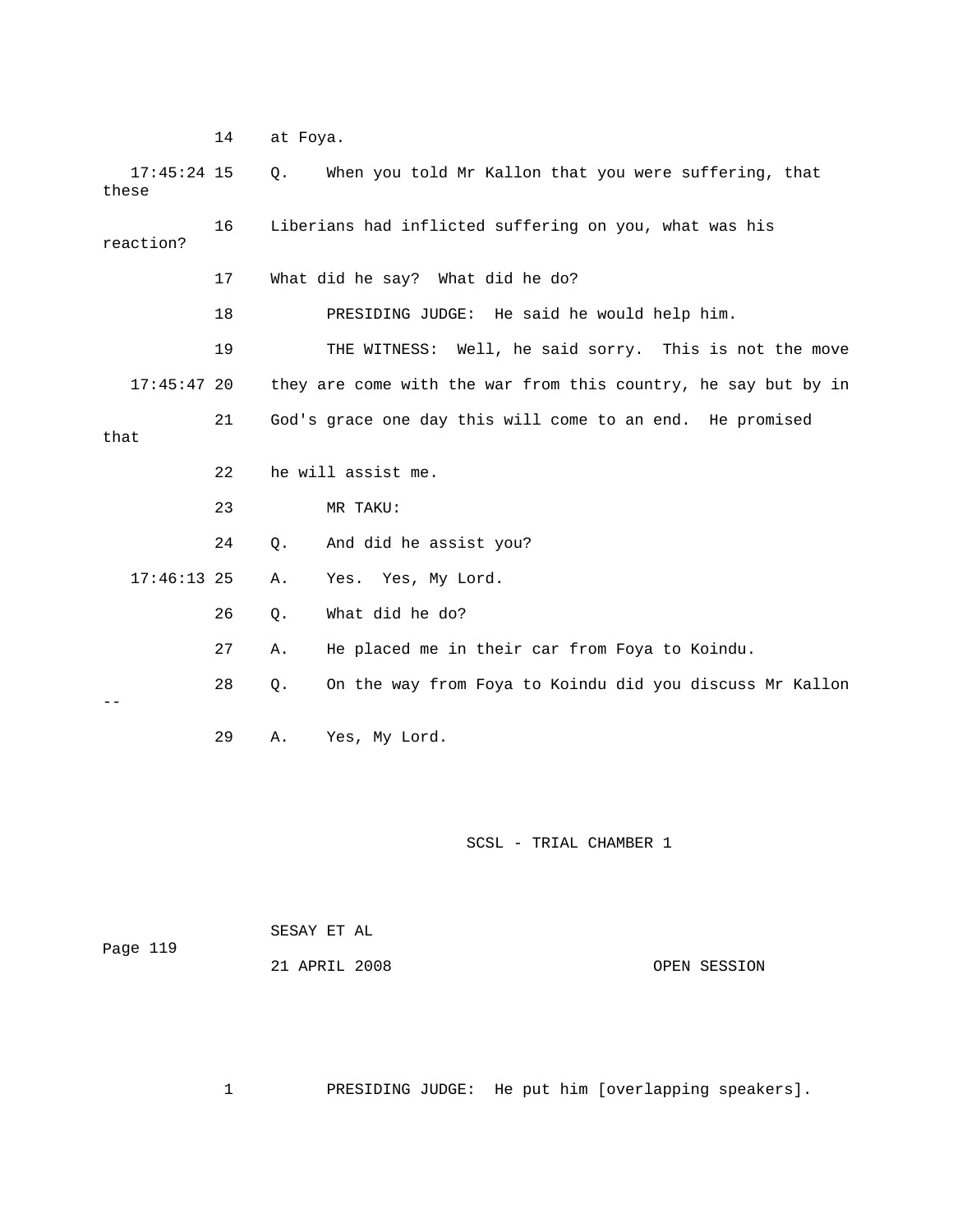|                        | 2  |       | MR TAKU:                                                       |
|------------------------|----|-------|----------------------------------------------------------------|
| was                    | 3  | Q.    | Was Mr Kallon in the car himself? The car he put you,          |
|                        | 4  |       | he in the car?                                                 |
| 17:46:48               | 5  | Α.    | Yes, My Lord.                                                  |
|                        | 6  | Q.    | Now, on your way from Foya to Koindu, did you see              |
|                        | 7  |       | anything -- was there anything spectacular that you saw near   |
|                        | 8  |       | Mr Kallon that you talked about?                               |
|                        | 9  | Α.    | Yes, My Lord.                                                  |
| $17:47:13$ 10          |    | Q.    | Tell the Court?                                                |
|                        | 11 | Α.    | Well, we left Foya to go to Koidu. We met a group of           |
| armed                  | 12 |       | Sierra Leoneans carrying loads and they were held by some      |
| asked                  | 13 |       | men who were Liberians and Kallon stopped that convoy.<br>He   |
| all                    | 14 |       | the soldiers: Where are you taking these people? And they      |
| $17:47:51$ 15<br>in    |    |       | gave him a rough answer, said: Move. What is your business     |
| were,                  | 16 | that. | They molested him. Even the motor car in which we              |
| and                    | 17 |       | they had wanted to take it from him. Later on they left us     |
|                        | 18 |       | they went. On our way going and CO Morris said this type of    |
| said:                  | 19 |       | thing is no good. This is not the ideology of the RUF, he      |
| $17:48:31$ 20<br>there |    |       | But by God's power this will one day come to an end.<br>From   |
|                        | 21 |       | he told me what were the aims and objectives of the RUF. I,    |
|                        | 22 |       | myself, through his own explanation, that was the first time I |
| RUF.                   | 23 |       | heard about the RUF. He gave me more information about the     |
| to                     | 24 |       | Why the RUF is fighting, what is our -- what are we supposed   |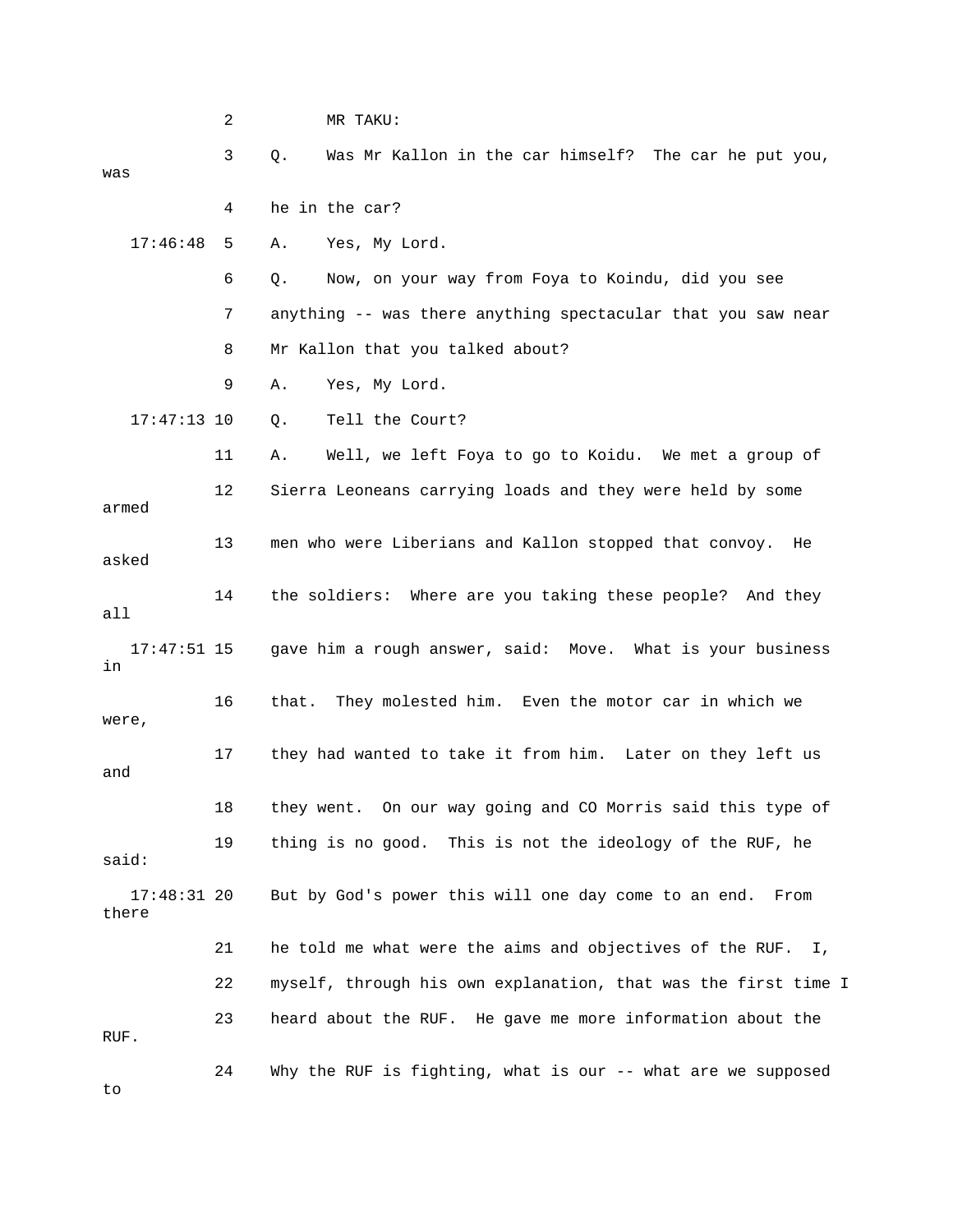17:49:01 25 get from this country which Pa Sankoh brought to this country.

26 We reached Koindu and I left him there. I went to Pendembu to

27 see my people.

 28 Q. Now, what did he tell you about that ideology of the RUF 29 when you were on the way to Koindu?

|          | SESAY ET AL   |              |
|----------|---------------|--------------|
| Page 120 |               |              |
|          | 21 APRIL 2008 | OPEN SESSION |

|          | 1              | Α. | Yes.                                                                    |
|----------|----------------|----|-------------------------------------------------------------------------|
| where,   | $\overline{2}$ |    | PRESIDING JUDGE: You said from Koindu you went to                       |
|          | 3              |    | to Pendembu.                                                            |
|          | 4              |    | THE WITNESS: Yes, sir. Yes, sir, My Lord.                               |
| 17:49:43 | 5              |    | MR TAKU:                                                                |
|          | 6              | Q. | What did you tell -- what did he tell you about the                     |
|          | 7              |    | ideology of the RUF?                                                    |
| come     | 8              |    | A. Yes, My Lord. He told me that -- he said the RUF has                 |
| Some     | 9              |    | with the revolution war. This war is to free this country.              |
| love     |                |    | 17:50:08 10 of us have been in this country and we are suffering and we |
| in       | 11             |    | this country. The ideology which Foday Sankoh has showed us             |
| said     | 12             |    | the training base, that is what made us to enter here.<br>He            |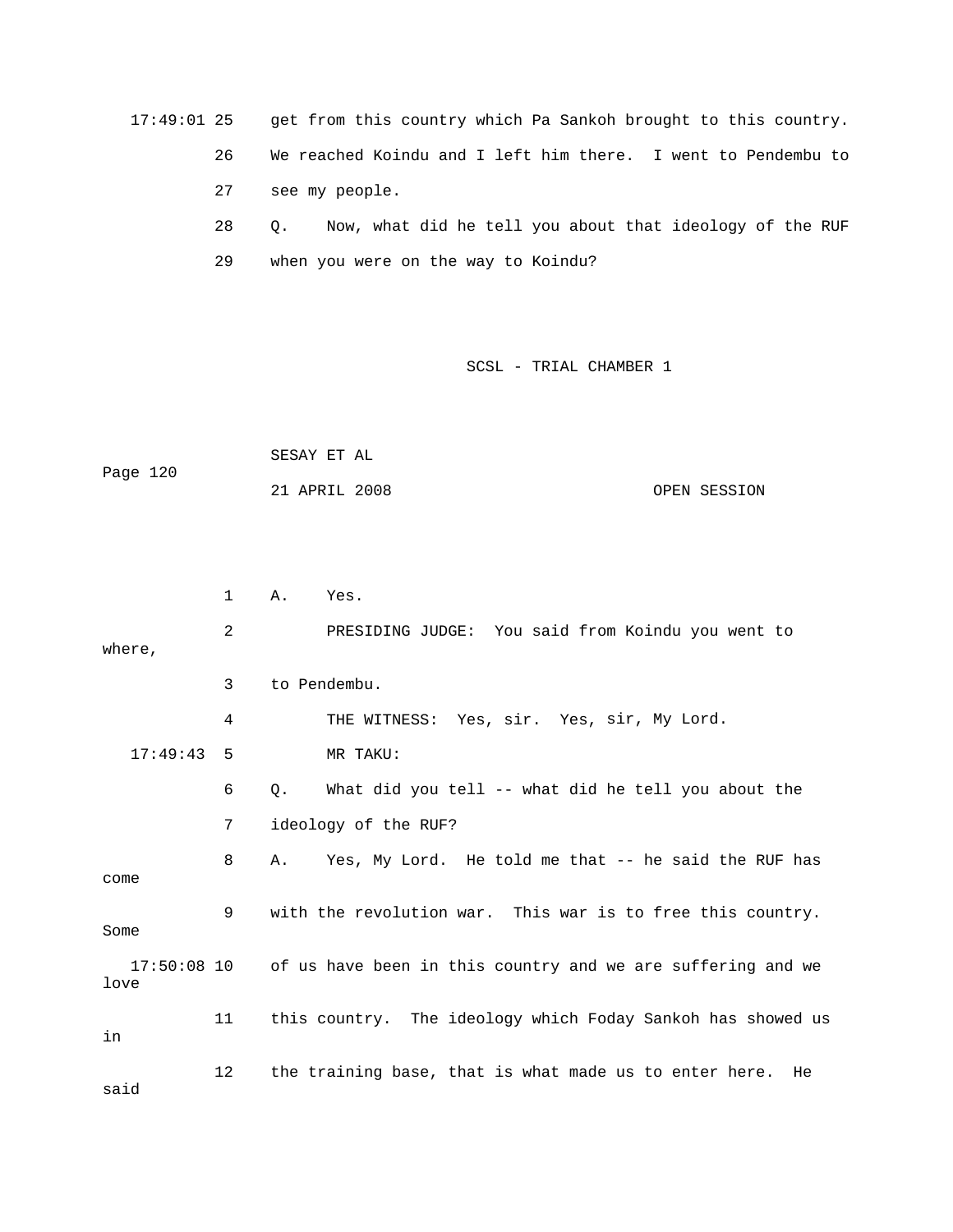13 but the Liberians who have come into this country, the way 14 are doing things there is not nice but now we don't have 16 THE INTERPRETER: Your Honour, the witness is going too 18 MR TAKU: 19 Q. Please repeat that and be very, very slow. Look at Their Lordships. They are taking notes. There are people here called 21 court reporters, these people here are recording what you are 24 A. Yes, My Lords. He said that was the first ideology I 17:51:02 25 from Mr Kallon. He said this type of thing which these people 26 are doing in this country who are Liberians who started the 27 in 1999, this was not the ideology of the RUF to take people 28 manpower to intimidate our family; that was not the ideology 29 the RUF. He said a common example, the people I met on the they power. 17:50:22 15 You, our brothers -- 17 fast.  $17:50:36$  20 22 saying so to be important for this exercise they must record what 23 you are saying. So please be calm and move progressively. got war as of road

SCSL - TRIAL CHAMBER 1

 SESAY ET AL Page 121

21 APRIL 2008 OPEN SESSION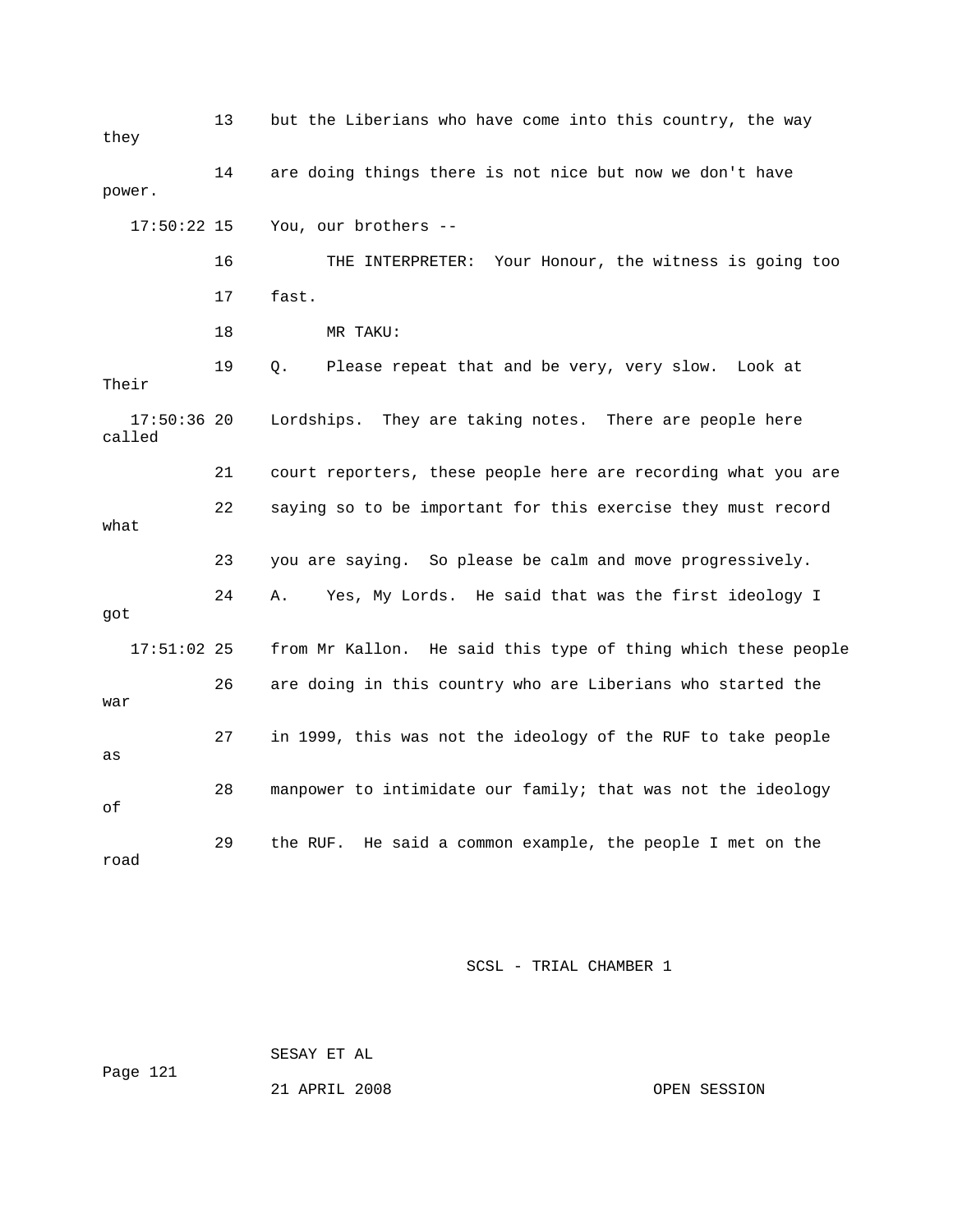1 I tried to stop them but no. But one day this situation must 4 to Pendembu. How did you join the RUF -- when did you join and 17:51:52 5 how? 6 A. Yes, My Lord. After being held in my village and they are 7 taking me to Liberia and I came back. I came to Pendembu. 8 Inside Pendembu I fell in the same situation. They were 9 harassing us so much with the younger ones, they will take us 17:52:20 10 manpower to go to Foya and all the surrounding areas. At night 11 we had to hide and I was with my father and mother. We had 12 our village. The village in which we left, the brothers that 13 came to Pendembu were rebels. When they escaped and went back rebels. This information made us to stay in Pendembu. In Pendembu again, g 16 the rebels were harassing us. I decided to go to the trainin 18 Q. Now, when you went to the training base in June 1991 did 17:53:22 20 A. Yes, sir. I underwent a guerrilla training. 21 Q. And what again, is that all you underwent? 22 A. When I finished, I trained for another course in which I 2 come to an end but for now, we have no power to stop them. 3 Q. Now, when you arrived Koindu you told the Court they went as left 14 they were killed by the government troop, saying they are  $17:52:59$  15 17 base in June 1991. Yes, My Lord. 19 you undergo any training there?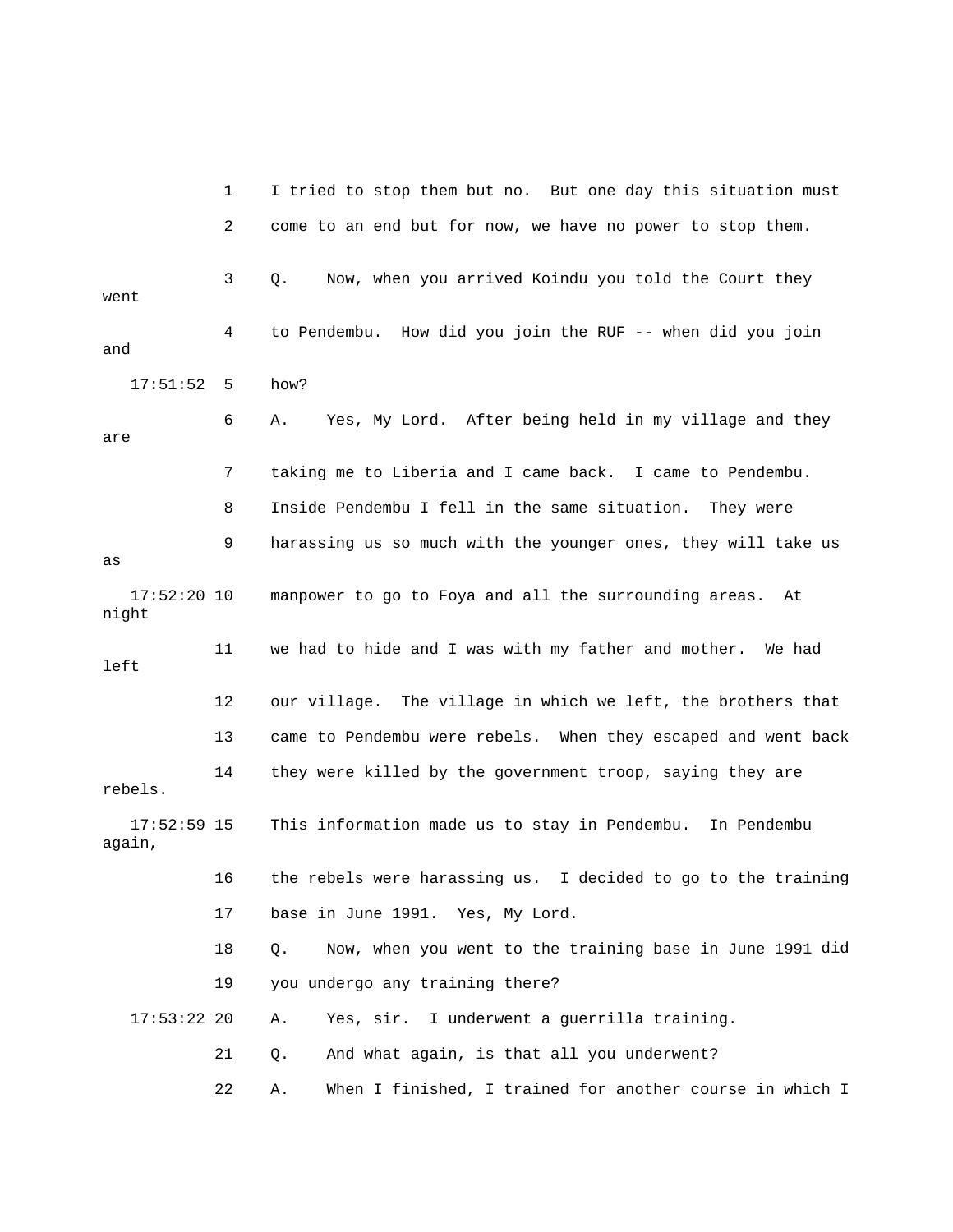23 am presently I am, and which I could not call here.

 24 Q. When you say underwent guerrilla training, what were the 17:53:51 25 circumstances of the course of the guerrilla training; what did

26 they train you?

was

27 A. Well at first I was trained in guerrilla tactics, how to

28 set an ambush; how to attack --

29 THE INTERPRETER: Your Honour, the witness is going too

|          | SESAY ET AL   |              |
|----------|---------------|--------------|
| Page 122 |               |              |
|          | 21 APRIL 2008 | OPEN SESSION |

|      |               | $\mathbf{1}$ | fast.       |                                                               |
|------|---------------|--------------|-------------|---------------------------------------------------------------|
|      |               | 2            |             | MR TAKU:                                                      |
| Tell |               | 3            | $Q_{\star}$ | Witness -- Mr Witness, you are going too fast again.          |
|      |               | 4            |             | Their Lordships what was the subject of the training, all the |
|      | $17:54:23$ 5  |              |             | training you had in that training base?                       |
|      |               | 6            | Α.          | Yes, My Lord. I was trained guerrilla tactics.                |
|      |               | 7            | $Q$ .       | Apart from guerrilla tactics did you undergo any other        |
|      |               | 8            | training?   |                                                               |
|      |               | 9            | Α.          | Yes, My Lord.                                                 |
|      | $17:54:40$ 10 |              | Q.          | What was it?                                                  |
|      |               | 11           | Α.          | They taught me ideology at the base.                          |
|      |               | 12           | Q.          | Can you tell us the substance of this ideology?<br>What       |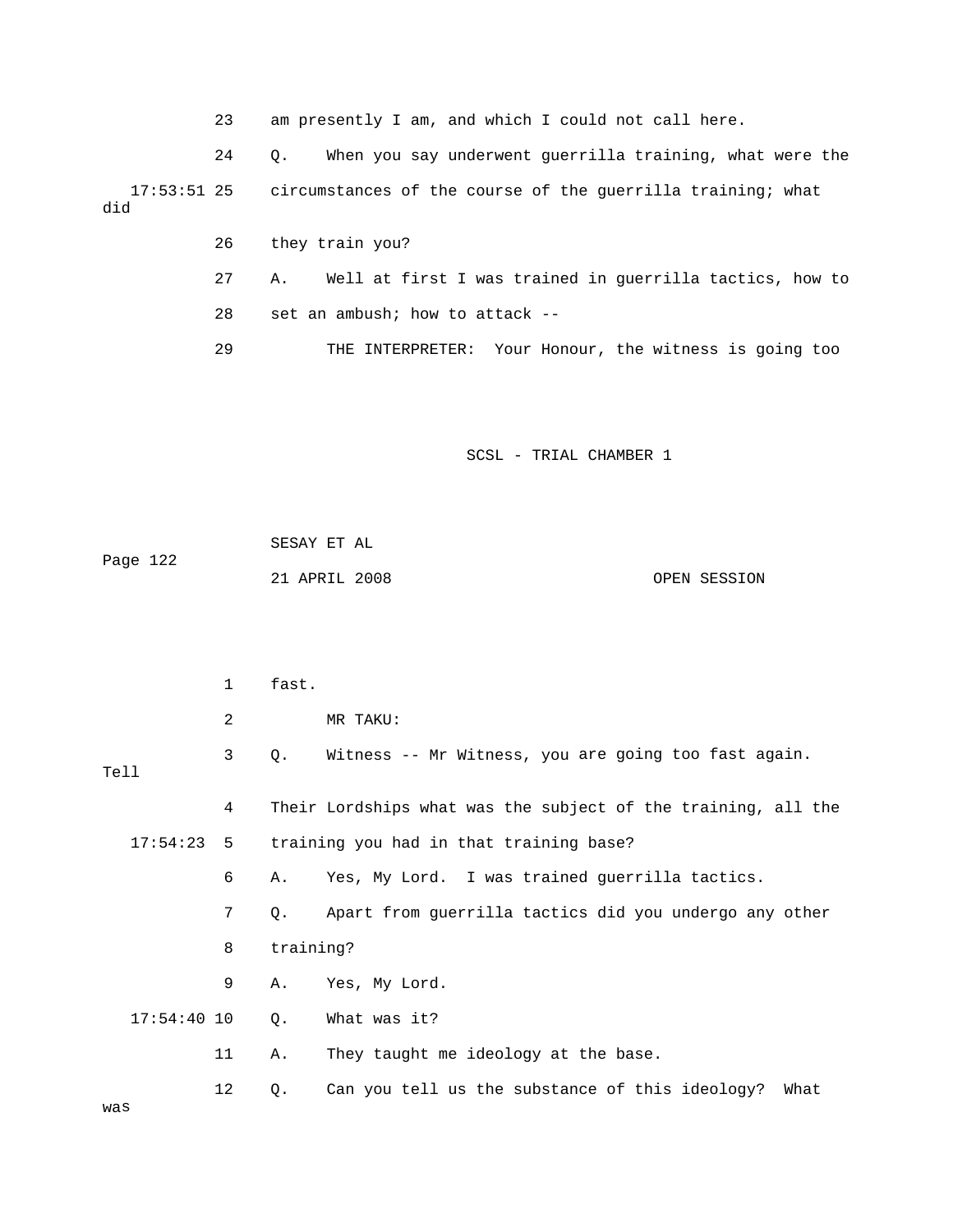13 the contents of this ideology?

 14 PRESIDING JUDGE: What is the relevance of this for this witness.  $17:55:07$  15

17 PRESIDING JUDGE: Yes. We've heard enough about the 18 contents of the ideology of the RUF. I don't want him to take 19 through that. 17:55:19 20 MR TAKU: 21 Q. Now, witness, when you joined RUF --23 Q. -- what -- in which -- were there categories of combatants 24 within RUF that you know of? 27 A. First we had special forces. These special forces were the 28 people who Foday Sankoh took to Libya. Those are the people 29 called special forces. After the special forces we had the 16 MR TAKU: Okay, Your Honours, let me move on. us 22 A. Yes, My Lord. 17:55:40 25 A. Yes, My Lord. 26 Q. Can you tell the Court the different categories?

SCSL - TRIAL CHAMBER 1

| Page 123 | SESAY ET AL   |              |
|----------|---------------|--------------|
|          | 21 APRIL 2008 | OPEN SESSION |

1 Vanguards. The Vanguards, they were our brothers who were in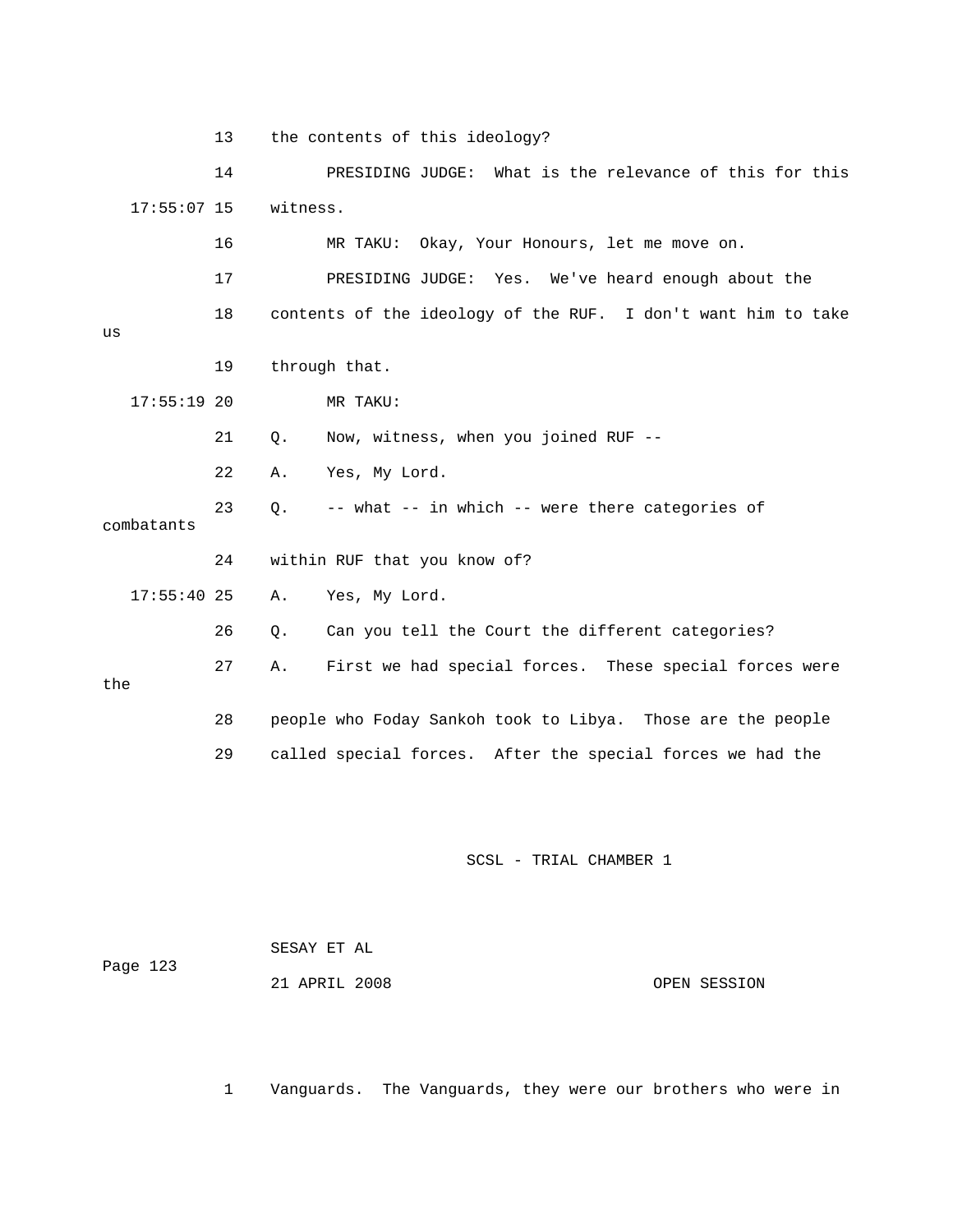|      |               | 2  | Liberia when the war came in and they caught up with the       |
|------|---------------|----|----------------------------------------------------------------|
| the  |               | 3  | training. Those are the people we call the Vanguards. After    |
|      |               | 4  | Vanguards we come to the junior commandos who is a junior      |
|      | 17:56:24      | 5  | commando like me sitting here, I was a junior commando. The    |
| were |               | 6  | Sierra Leoneans whom the Vanguards caught in Sierra Leone we   |
| were |               | 7  | the junior commandos. Those were the three categories that     |
|      |               | 8  | in the RUF from 1991 to 1996.                                  |
|      |               | 9  | Now, we'll come back to that. In 1991 in the RUF, were<br>Q.   |
|      | $17:56:54$ 10 |    | there officers in the RUF?                                     |
|      |               | 11 | Yes, My Lord.<br>Α.                                            |
|      |               | 12 | The majority of the officers were of which nationality?<br>Q.  |
|      |               | 13 | They were Liberians, sir.<br>Α.                                |
|      |               | 14 | PRESIDING JUDGE: You are taking a lot of time in 1991.         |
|      | $17:57:14$ 15 |    | Too much time has been spent on 1991.                          |
|      |               | 16 | MR TAKU:<br>Okay. We'll move on, Your Honours.                 |
| оf   |               | 17 | PRESIDING JUDGE: Yes, I mean I don't see the relevance         |
|      |               | 18 | 1991, you know, in this -- what have we not heard about 1991.  |
|      |               | 19 | MR JORDASH:                                                    |
|      | $17:57:28$ 20 |    | Okay, I'll move on, Your Honours.<br>MR TAKU:                  |
|      |               | 21 | Now tell us, did you from 1991 to the year 2000, did you<br>Q. |
|      |               | 22 | have junior commandos who were commanders in the RUF that you  |
|      |               | 23 | know of?                                                       |
|      |               | 24 | THE WITNESS: Yes, My Lord.                                     |
|      | $17:57:49$ 25 |    | Q.<br>Did you have Vanguards?                                  |
|      |               | 26 | Yes, My Lord.<br>Α.                                            |
|      |               | 27 | You have special forces who were commanders?<br>Q.             |
|      |               | 28 | Yes, My Lord.<br>Α.                                            |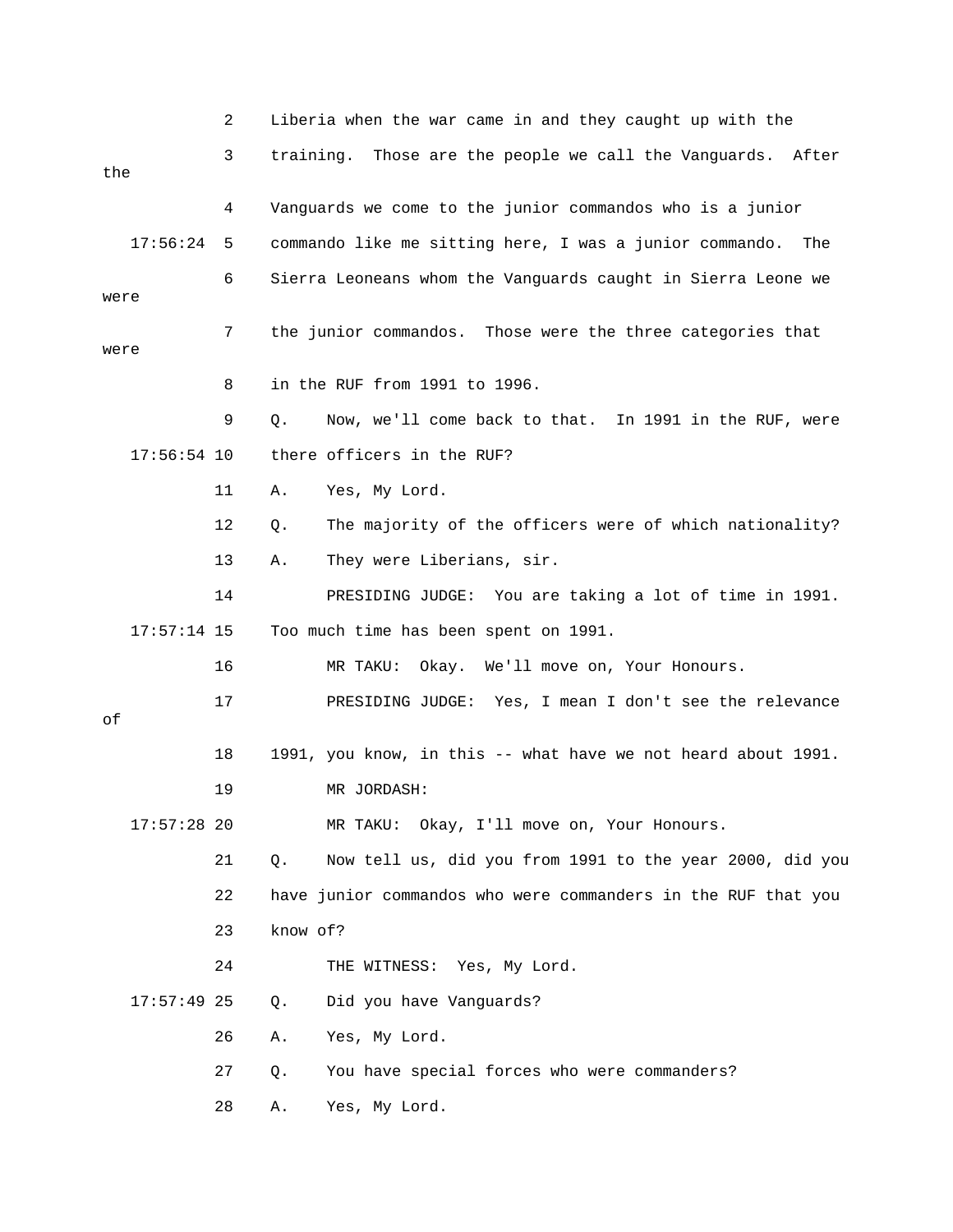29 Q. Now, who gave them this assignments?

|          | SESAY ET AL   |              |
|----------|---------------|--------------|
| Page 124 |               |              |
|          | 21 APRIL 2008 | OPEN SESSION |

| the                  | $\mathbf{1}$ | Yes, My Lord. That was why I took it from 1991 to 1996<br>Α.   |
|----------------------|--------------|----------------------------------------------------------------|
| but                  | 2            | RUF had three forces; junior commandos, the Vanguards and --   |
|                      | 3            | since 1997 to the year 2001 RUF had complied with many forces, |
| about                | 4            | the SLA, the STF, the junta 2's and the others. There were     |
| 17:58:38             | 5            | seven groups -- seven different type of groups.                |
|                      | 6            | Now $--$<br>Q.                                                 |
|                      | 7            | Yes, My Lord.<br>Α.                                            |
|                      | 8            | My question was that who was responsible for appointing<br>Q.  |
|                      | 9            | people into positions of responsibility in the RUF?            |
| $17:58:55$ 10<br>the |              | Well, in 1991 to 1996 Foday Sankoh was responsible for<br>Α.   |
|                      | 11           | appointment of commanders to the RUF. From '97 when he signed  |
|                      | 12           | the peace accord he let Sam Bockarie be in charge, who was     |
|                      | 13           | Mosquito. He was given appointment to the commanders.          |
|                      | 14           | Now, in making appointments or giving command positions,<br>Q. |
| $17:59:31$ 15        |              | did Foday Sankoh or Mosquito, did they take into consideration |
|                      | 16           | whether somebody was a special force, a Vanguard, or a junior  |
|                      | 17           | commando or they give the position to whomever they wanted?    |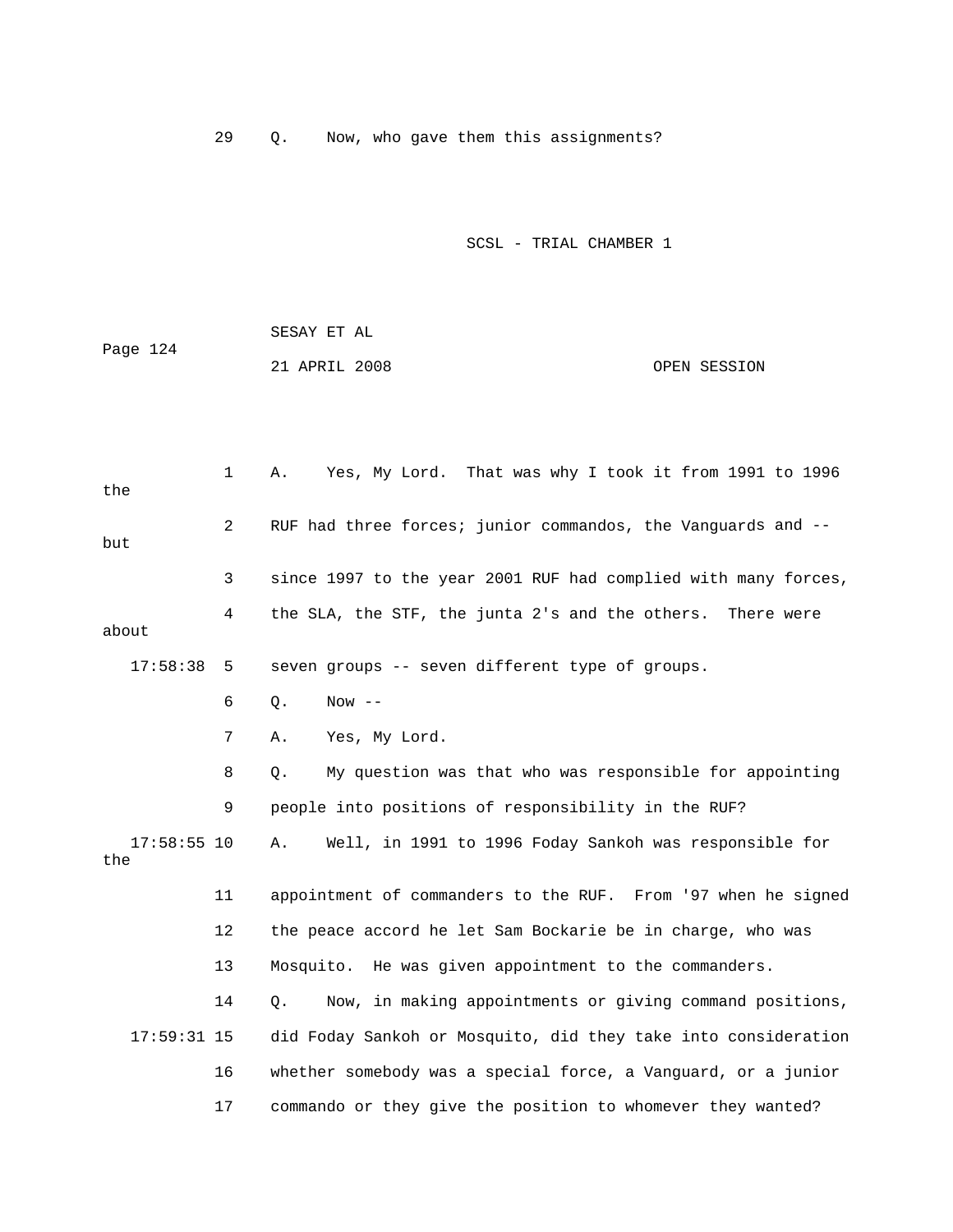|               | 18 | PRESIDING JUDGE: What is the relevance of this in these       |
|---------------|----|---------------------------------------------------------------|
|               | 19 | proceedings at this stage? What is the relevance.             |
| $17:59:54$ 20 |    | MR TAKU: It is because the Prosecutor raised that these       |
| the           | 21 | are the preliminary stages, we'll get into 1996, the area of  |
|               | 22 | indictment, later on but I just want him to clarify this.     |
| we'd          | 23 | PRESIDING JUDGE: No, I don't think that question --           |
|               | 24 | have to gloss over it. It is not to me relevant.              |
| $18:00:13$ 25 |    | MR TAKU: Okay, Your Honour.                                   |
| issues,       | 26 | PRESIDING JUDGE: Yes. We have to move to the core             |
|               | 27 | you know, and I would like examination-in-chief, you know, to |
| directives    | 28 | take into consideration -- to consider, you know, the         |
|               | 29 | which we have given, you know, before now on these issues and |

| Page 125 | SESAY ET AL   |              |
|----------|---------------|--------------|
|          | 21 APRIL 2008 | OPEN SESSION |

|             |              |   | things like 1991, you know, I don't see -- we should not spend |
|-------------|--------------|---|----------------------------------------------------------------|
| $\mathbf I$ |              | 2 | too much time in 1991 anymore. We've heard much about 1991.    |
|             |              | 3 | think this witness is called here to defend your client.       |
|             |              | 4 | MR TAKU: Yes, Your Honours.                                    |
|             | $18:00:47$ 5 |   | PRESIDING JUDGE: So what does the ideology got to do,          |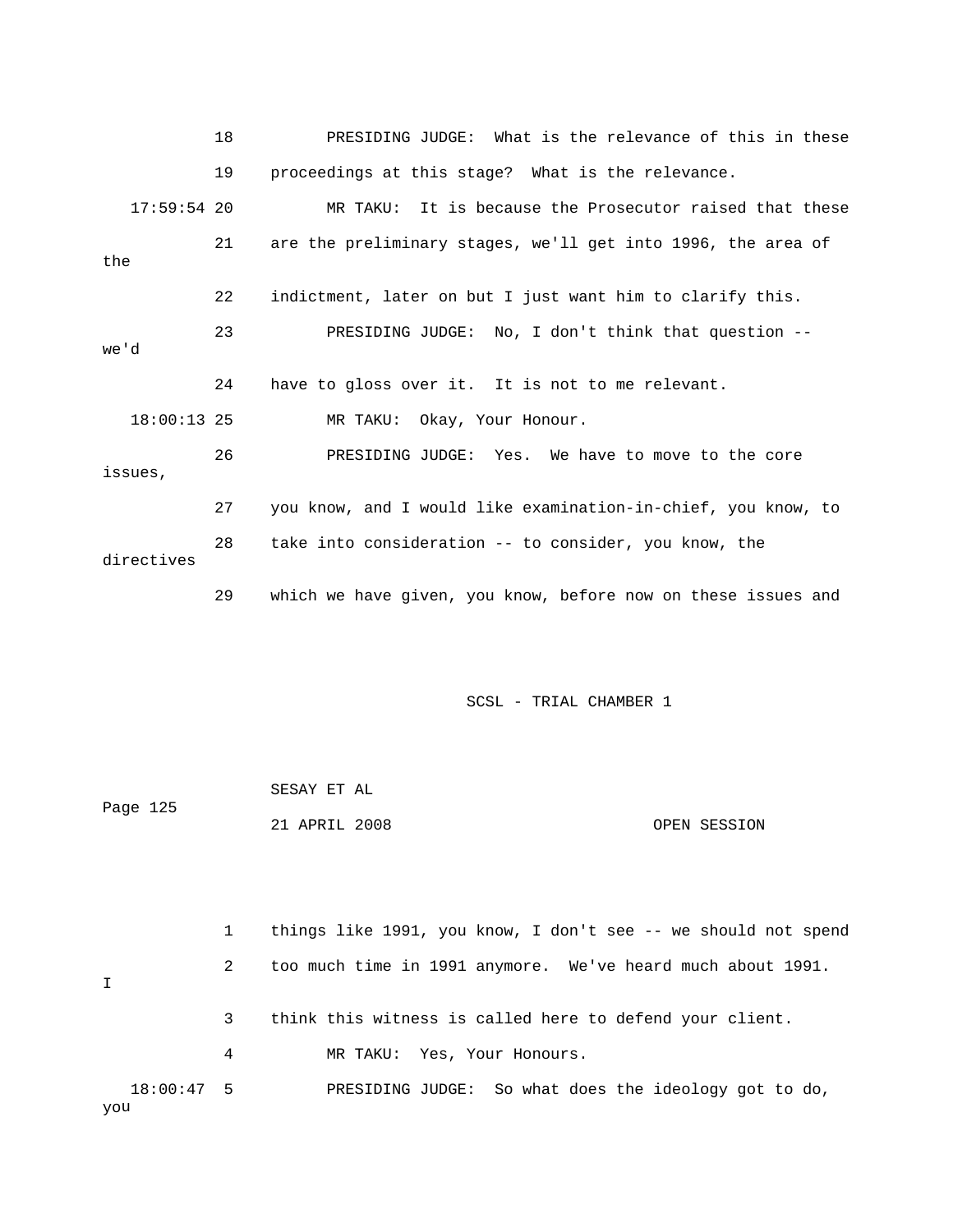| cominq        | 6  |          | know, what does the ideology got to do, you know, with his   |
|---------------|----|----------|--------------------------------------------------------------|
|               | 7  |          | here in defence of your client? We know what the ideology is |
|               | 8  | and $--$ |                                                              |
|               | 9  |          | MR TAKU: Okay. Witness let me just situate you.              |
| $18:01:02$ 10 |    | Q.       | On 25 May 1996 where were you?                               |
|               | 11 | Α.       | Yes, My Lords, I was at the Western Jungle.                  |
|               | 12 | Q.       | Do you know where Morris Kallon was?                         |
|               | 13 | Α.       | Yes, My Lord.                                                |
|               | 14 | Q.       | Where was he?                                                |
| $18:01:31$ 15 |    | Α.       | Bo Jungle.                                                   |
|               | 16 |          | PRESIDING JUDGE: That's on 25 May 1997.                      |
|               | 17 |          | MR TAKU: 1996, Your Honour.                                  |
|               | 18 |          | PRESIDING JUDGE:<br>1996.                                    |
|               | 19 |          | MR TAKU: Yes, Your Honours.                                  |
| $18:01:41$ 20 |    |          | THE WITNESS: Yes, My Lord.                                   |
|               | 21 |          | MR TAKU:                                                     |
|               | 22 | Q.       | Do you know who was the commander of the Bo Jungle?          |
|               | 23 | Α.       | Yes, My Lord.                                                |
|               | 24 | Q.       | Who was the commander?                                       |
| $18:01:57$ 25 |    | Α.       | Captain Augustine.                                           |
|               | 26 | Q.       | Did Morris Kallon hold any position of responsibility at     |
|               | 27 |          | that point in time within the RUF?                           |
|               | 28 | Α.       | No, My Lord.                                                 |
|               |    |          |                                                              |

29 PRESIDING JUDGE: We will stop there, please.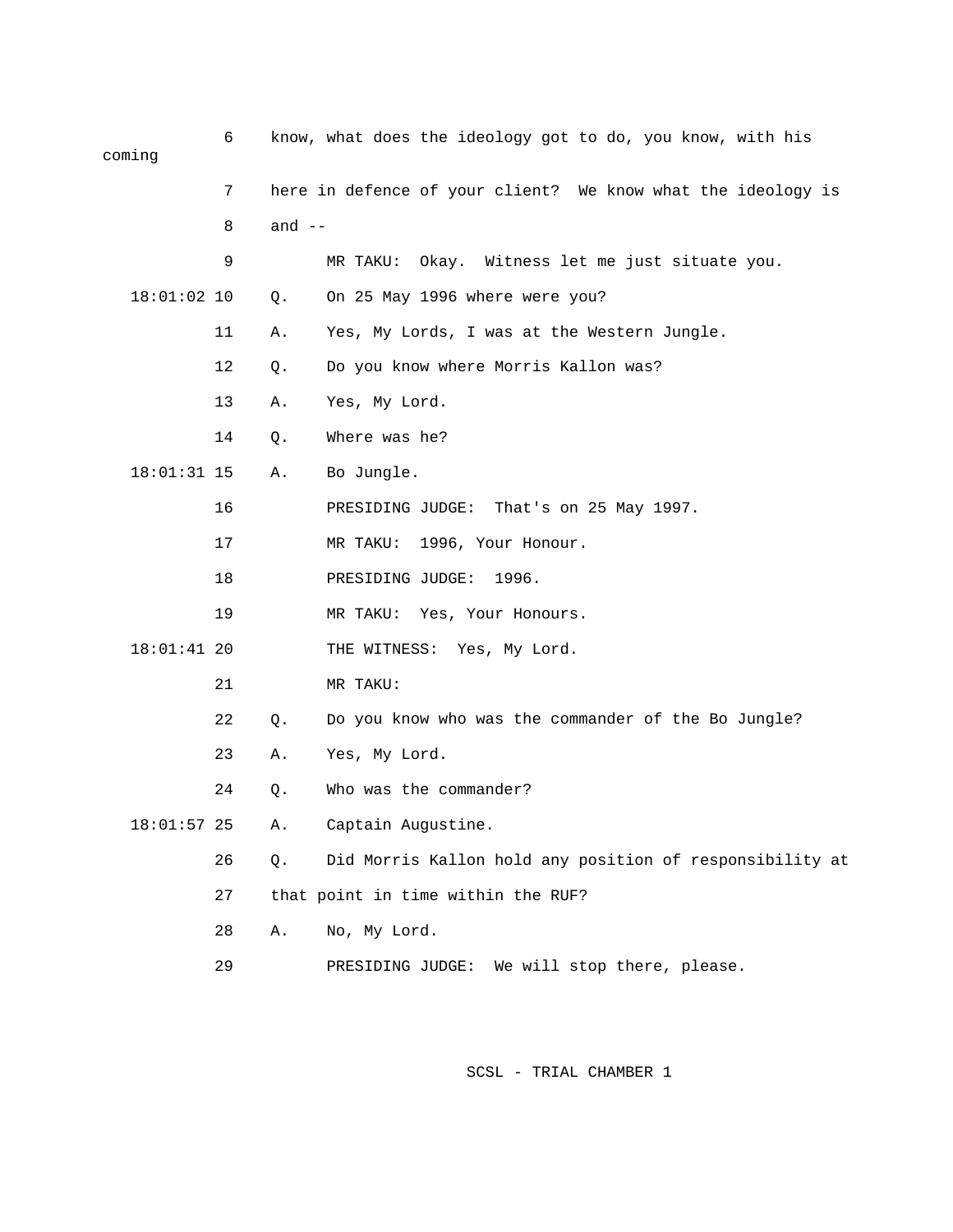|                      |                 | SESAY ET AL                                                  |
|----------------------|-----------------|--------------------------------------------------------------|
| Page 126             |                 | 21 APRIL 2008<br>OPEN SESSION                                |
|                      |                 |                                                              |
|                      |                 |                                                              |
|                      | $\mathbf 1$     | MR TAKU: Thank you, Your Honour.                             |
|                      | $\sqrt{2}$      | PRESIDING JUDGE: Well, learned counsel, I think we've        |
| come                 |                 |                                                              |
| the                  | $\mathsf 3$     | to the end of proceedings today and we'll adjourn and resume |
|                      | 4               | session tomorrow at 9.30. The Chamber will rise, please.     |
| $18:03:44$ 5<br>p.m. |                 | [Whereupon the hearing adjourned at 5.53                     |
|                      | $\epsilon$      | to be reconvened on Tuesday, the 22nd day                    |
|                      | $7\phantom{.0}$ | of April 2008 at 9.30 a.m.]                                  |
|                      | $\,8\,$         |                                                              |
|                      | $\mathsf 9$     |                                                              |
|                      | $10$            |                                                              |
|                      | 11              |                                                              |
|                      | 12              |                                                              |
|                      | 13              |                                                              |
|                      | 14              |                                                              |
|                      | 15              |                                                              |
|                      | 16              |                                                              |
|                      | $17$            |                                                              |
|                      | 18              |                                                              |
|                      | 19              |                                                              |
|                      | 20              |                                                              |
|                      | $2\sqrt{1}$     |                                                              |
|                      | 22              |                                                              |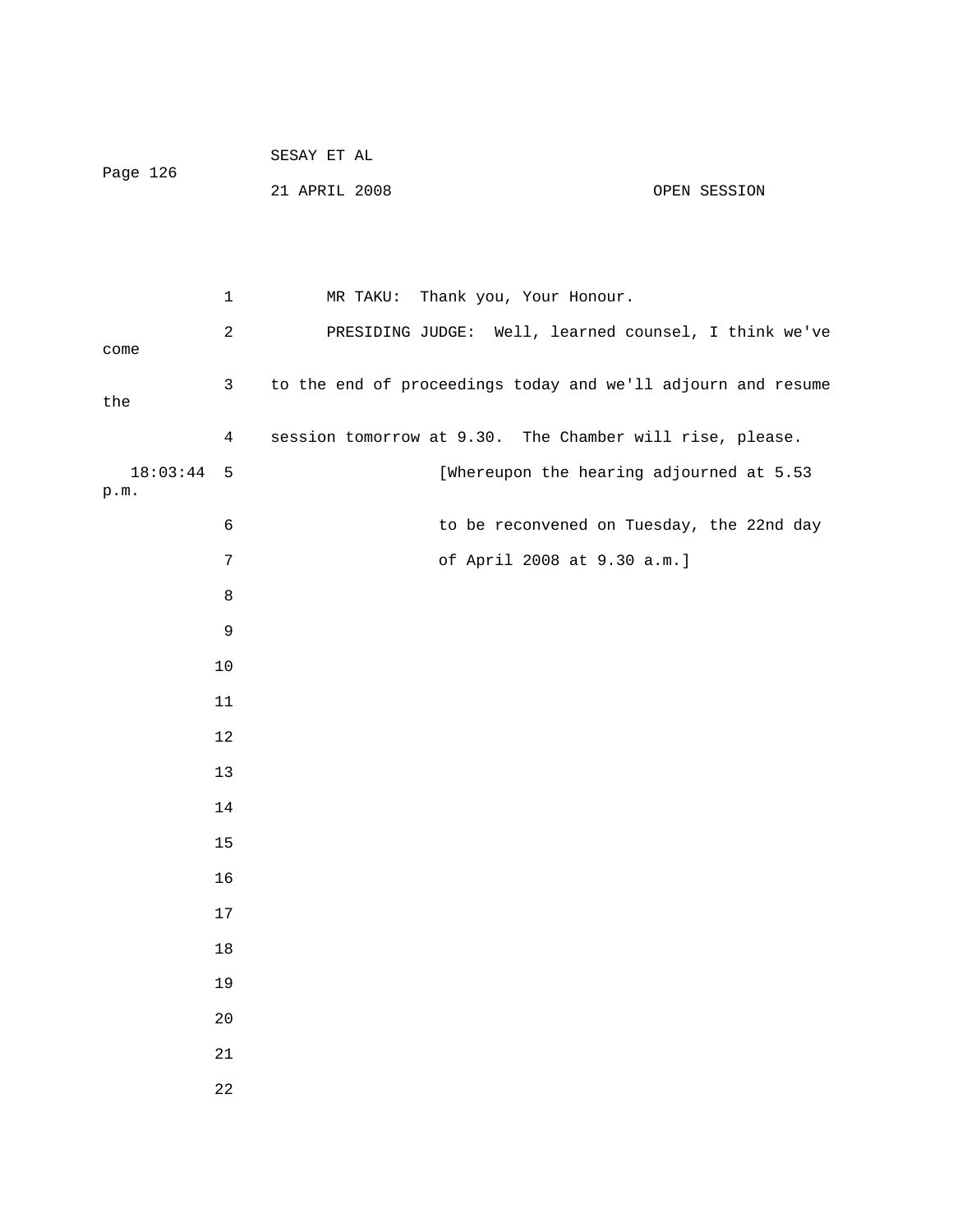|               | WITNESSES FOR THE DEFENCE:     |  |
|---------------|--------------------------------|--|
|               | WITNESS: ACCUSED MORRIS KALLON |  |
|               | CROSS-EXAMINED BY MR WAGONA    |  |
| $\sim$ $\sim$ | RE-EXAMINED BY MR TAKU         |  |

 Exhibit No. 347B 80 80

EXHIBITS:

 Exhibit No. 346 Exhibit No. 347A 23

30

SCSL - TRIAL CHAMBER 1

29

- 23
-